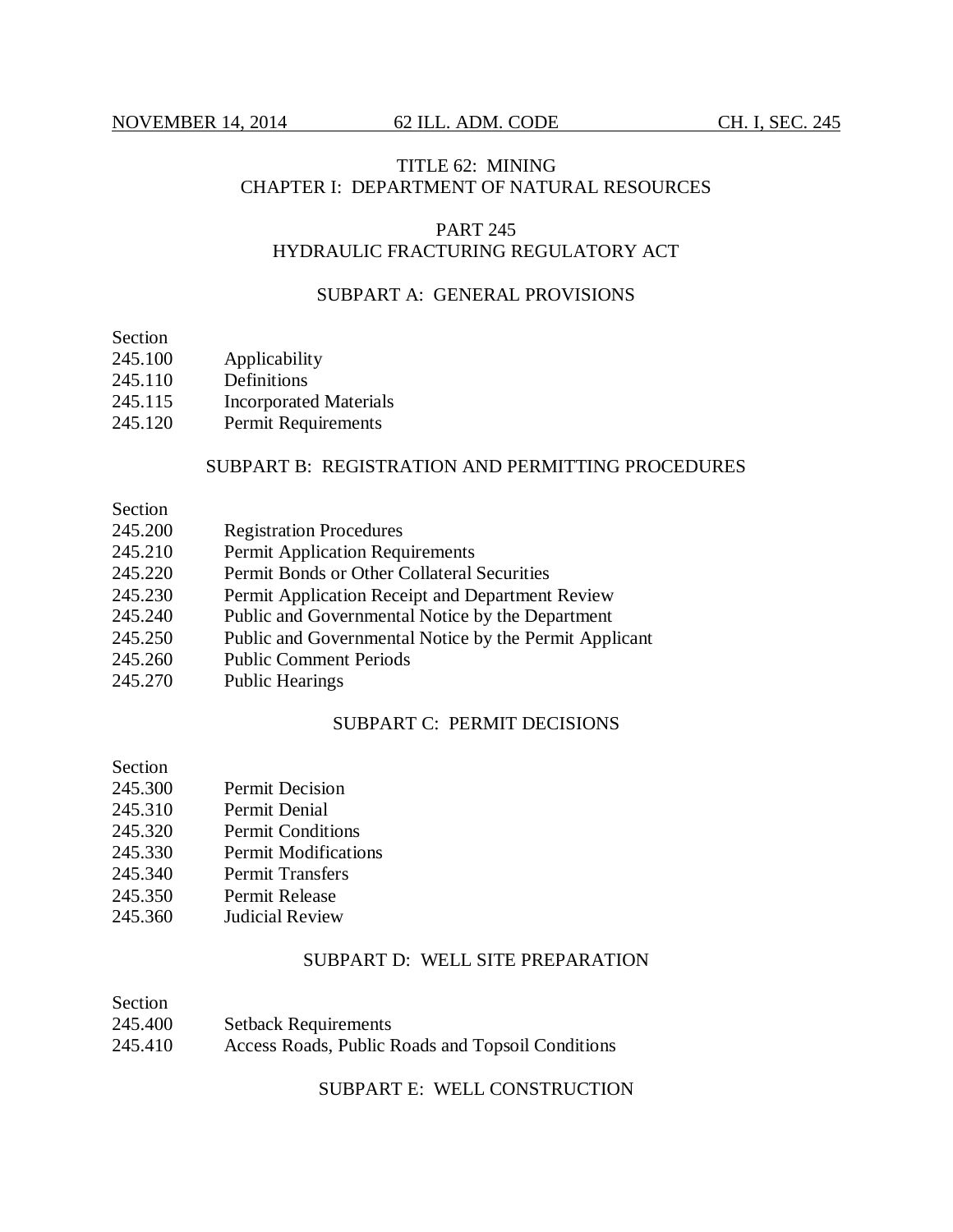## Section

- 245.500 General Conditions and Requirements
- 245.510 Well Drilling, Storage and Disposal of Drilling Waste
- 245.520 Cement Requirements
- 245.530 Surface Casing Requirements
- 245.540 Establishment of Internal Mechanical Integrity
- 245.550 Installation and Testing of Blowout Prevention Equipment
- 245.560 Intermediate Casing Requirements
- 245.570 Production Casing Requirements
- 245.580 Establishment of Formation Integrity

## SUBPART F: WATER QUALITY

## Section

- 245.600 Water Quality Monitoring
- 245.610 Water Pollution Investigations
- 245.615 Procedures
- 245.620 Rebuttable Presumption of Pollution or Diminution
- 245.630 Prohibitions

#### SUBPART G: CHEMICAL DISCLOSURE; TRADE SECRETS

#### Section

- 245.700 Chemical Disclosure by Permittee
- 245.710 Chemical Disclosure by Contractor
- 245.715 Chemical Use Prohibitions
- 245.720 Department Publication of Chemical Disclosures and Claims of Trade Secret
- 245.730 Trade Secret Disclosure to Health Professional

## SUBPART H: HIGH VOLUME HORIZONTAL HYDRAULIC FRACTURING PREPARATIONS AND OPERATIONS

## Section

- 245.800 General Conditions and Requirements
- 245.805 Hydraulic Fracturing String Requirements and Pressure Testing
- 245.810 Surface Equipment Pressure Testing
- 245.815 Notice and Approval Before Commencement of High Volume Horizontal Hydraulic Fracturing Operations
- 245.820 Secondary Containment Inspections
- 245.825 General Fluid Storage
- 245.830 Reserve Pits
- 245.835 Mechanical Integrity Monitoring
- 245.840 Hydraulic Fracturing Fluid and Flowback Confinement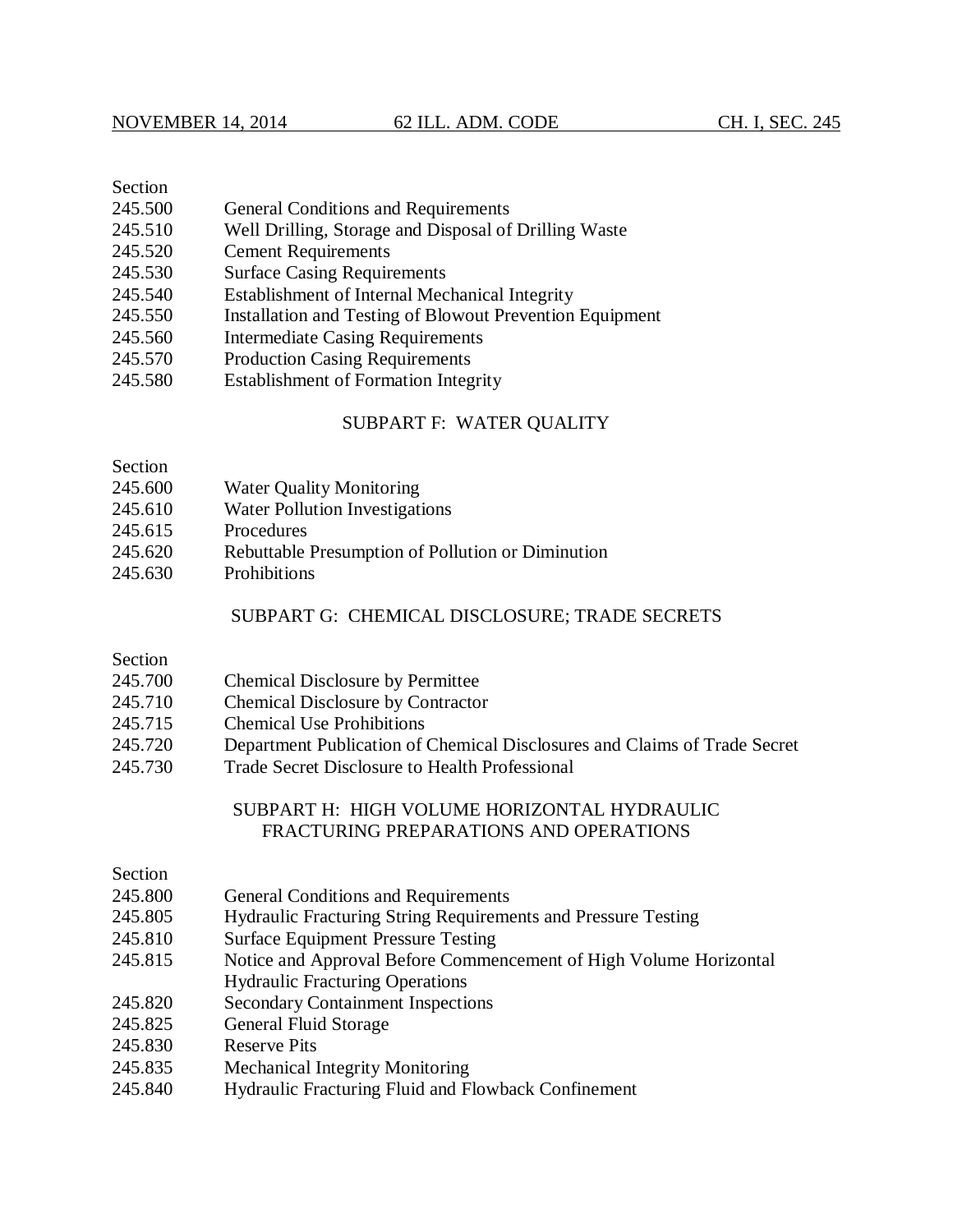| 245.845 | Management of Gas and Produced Hydrocarbons During Flowback                    |
|---------|--------------------------------------------------------------------------------|
| 245.850 | Hydraulic Fracturing Fluid and Hydraulic Fracturing Flowback Storage, Disposal |
|         | or Recycling, Transportation and Reporting Requirements                        |
| 245.855 | Spills and Remediation                                                         |
| 245.860 | High Volume Horizontal Hydraulic Frecturing Operations Completion Peport       |

- 245.860 High Volume Horizontal Hydraulic Fracturing Operations Completion Report
- 245.870 Use of Diesel in High Volume Horizontal Hydraulic Fracturing Operations Prohibited

# SUBPART I: HIGH VOLUME HORIZONTAL HYDRAULIC FRACTURING PRODUCTION

## Section

- 245.900 Managing Natural Gas and Hydrocarbon Fluids During Production
- 245.910 Uncontrolled Emissions from Storage Tanks Containing Natural Gas and Hydrocarbon Fluids
- 245.920 Flaring Waiver
- 245.930 Annual Flaring Reports
- 245.940 Produced Water Disposal or Recycling, Transportation and Reporting Requirements

# SUBPART J: PLUGGING AND RESTORATION

## Section

| 245.1000                 | Plugging and Restoration Requirements                                   |
|--------------------------|-------------------------------------------------------------------------|
| 245.1010                 | Plugging Previously Abandoned Unplugged or Insufficiently Plugged Wells |
| $\bigcap_{n=1}^{\infty}$ | רדי רב המוזידות ומונית מידי יותר                                        |

- 245.1020 Restoration of Lands Other than the Well Site and Production Facility
- 245.1030 Restoration of the Well Site and Production Facility

# SUBPART K: ENFORCEMENT

## Section

- 245.1100 Suspension, Revocation, Remediation and Administrative Penalties
- 245.1110 Notice of Violation
- 245.1120 Director's Decision
- 245.1130 Director's Decision Hearings
- 245.1140 Alternative Enforcement

# SUBPART L: MEDIUM VOLUME HORIZONTAL HYDRAULIC FRACTURING OPERATIONS COMPLETION REPORTS

## Section

245.1200 Medium Volume Horizontal Hydraulic Fracturing Completion Reports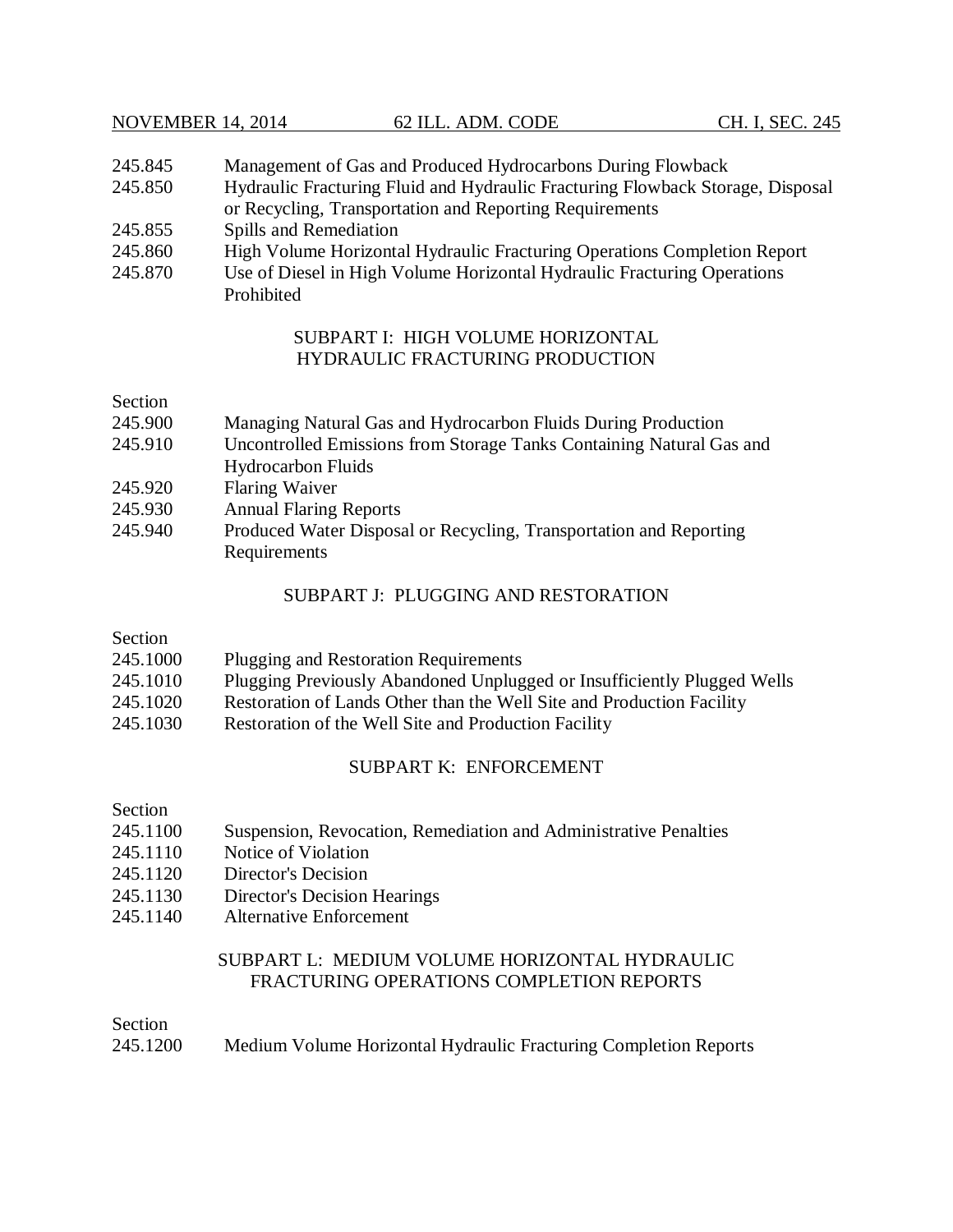AUTHORITY: Implementing and authorized by the Hydraulic Fracturing Regulatory Act [225 ILCS 732].

SOURCE: Adopted at 38 Ill. Reg. 22067, effective November 14, 2014.

## SUBPART A: GENERAL PROVISIONS

#### **Section 245.100 Applicability**

- a) High Volume Horizontal Hydraulic Fracturing Operations This Part applies to all horizontal wells in which any single stage of a stimulation treatment using more than 80,000 gallons, or in which the total amount of all stages of stimulation treatment using more than 300,000 gallons, in the pressurized application of hydraulic fracturing fluid to initiate or propagate fractures in a geologic formation to enhance extraction or production of oil or gas *are planned, have occurred or are occurring in this State* (Section 1-20 of the Act).
- b) Medium Volume Horizontal Hydraulic Fracturing Operations Subpart L applies to all *horizontal wells* in which the total amount of *all stages of stimulation treatment using more than 80,000 gallons but less than 300,001 gallons* in the pressurized *application of hydraulic fracturing fluid to initiate or propagate fractures in a geologic formation to enhance extraction or production of oil or gas* are planned, have occurred or are occurring in this State (Section 1- 98 of the Act).
- c) *The provisions of this* Part *shall be in addition to the provisions of the Illinois Oil and Gas Act* [225 ILCS 725] and the rules adopted under that Act (62 Ill. Adm. Code 240). *However, if there is a conflict* between *the provisions of the Illinois Oil and Gas Act* and the rules enacted pursuant thereto, the provisions of the Act and this Part shall prevail. (Section 1-20 of the Act)

#### **Section 245.110 Definitions**

*For the purposes of this* Part, *unless the context otherwise requires*:

"Act" means the Hydraulic Fracturing Regulatory Act [225 ILCS 732].

*"Agency" means the Illinois Environmental Protection Agency.* (Section 1-5 of the Act)

"ANSI" means the American National Standards Institute.

"API" means the American Petroleum Institute.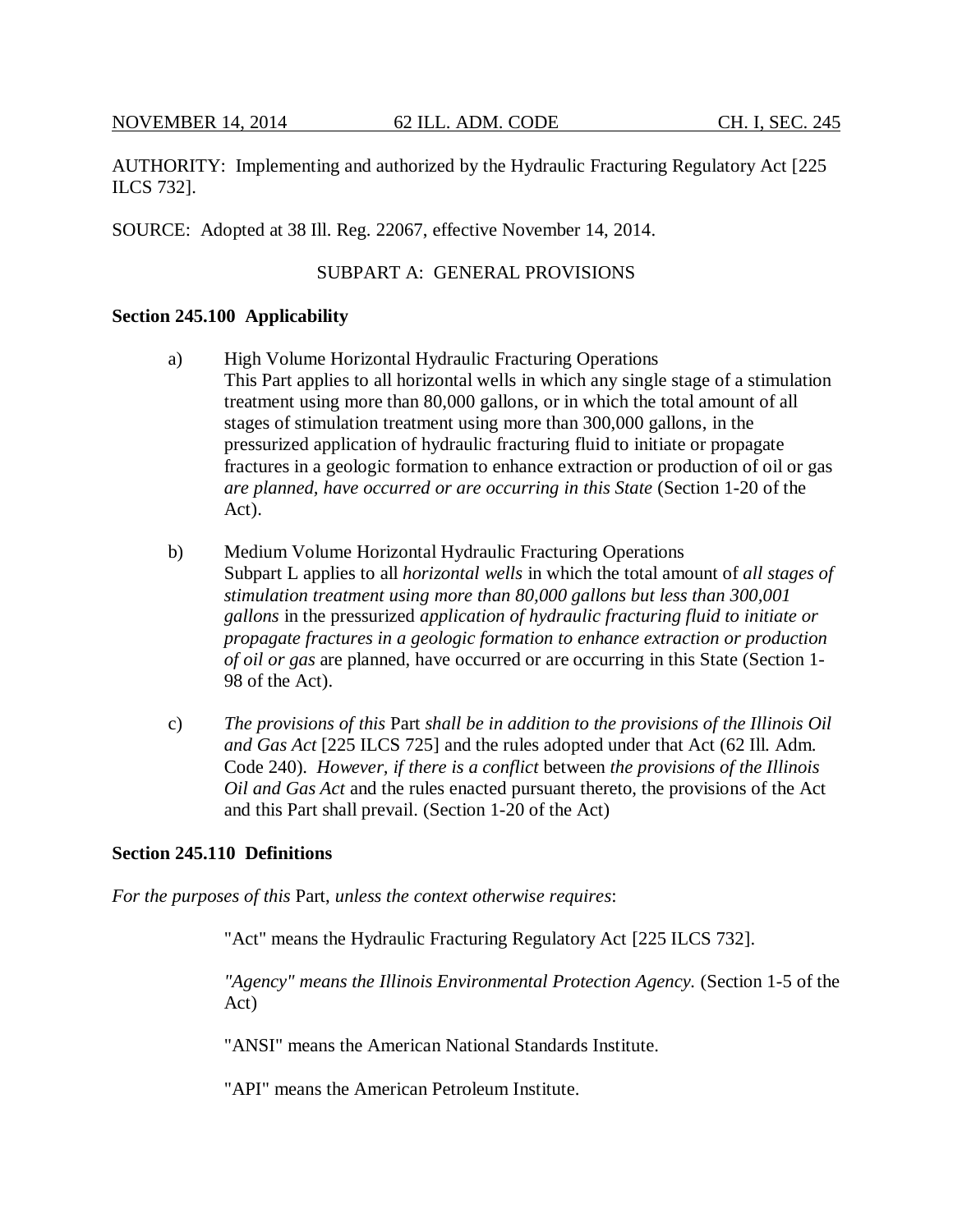"Applicant" means any person registered with the Department pursuant to Section 245.200 of this Part that has filed an application in accordance with this Part.

"Application" means a filing by an applicant to the Department seeking a high volume horizontal hydraulic fracturing permit pursuant to Section 245.210 or a modification pursuant to Section 245.330 of this Part.

*"Aquatic life" means all fish, reptiles, amphibians, crayfish, and mussels.* (Section 1-5 of the Act)

*"Aquifer" means saturated (with groundwater) soils and geologic materials that are sufficiently permeable to readily yield economically useful quantities (at least 70 gallons per minute) of fresh water to wells, springs, or streams under ordinary hydraulic gradients. "Aquifer" is limited to aquifers identified as major sand and gravel aquifers in the Illinois State Water Survey's Illinois Community Water Supply Wells map (Map Series 2006-01).* (Section 1-5 of the Act)

*"Base fluid" means the continuous phase fluid type, including, but not limited to, water* or nitrogen or other gas *used in a high volume horizontal hydraulic fracturing operation.* (Section 1-5 of the Act) "Base fluid" shall also include both hydrocarbon and non-hydrocarbon fluids in gas and/or liquid form used in high volume horizontal hydraulic fracturing operations. Calculation and reporting of volumes for all base fluid shall be for the normal volume that the base fluid would occupy at 20°C and one atmosphere (National Institute of Standards and Technology Standard Temperature and Pressure, or "STP"). If part or all of the base fluid will contain any component that at STP would exist in a gaseous state, regardless of whether the component is transported or injected or combined in any other form or at any other temperature or pressure, or whether, when mixed with other substances the component forms a foam or gel or other dispersion, the volume of that component shall be calculated and reported as the uncompressed volume at STP for all purposes under this Part.

*"BTEX" means benzene, toluene, ethylbenzene, and xylene.* (Section 1-5 of the Act)

"By-product materials" has the same meaning as in the Illinois Radiation Protection Act of 1990 [420 ILCS 40].

"Certified local health department" means a local governmental agency that has been certified by the Illinois Department of Public Health to meet the requirements set forth in Subparts C and D of this Part and 77 Ill. Adm. Code 600.210.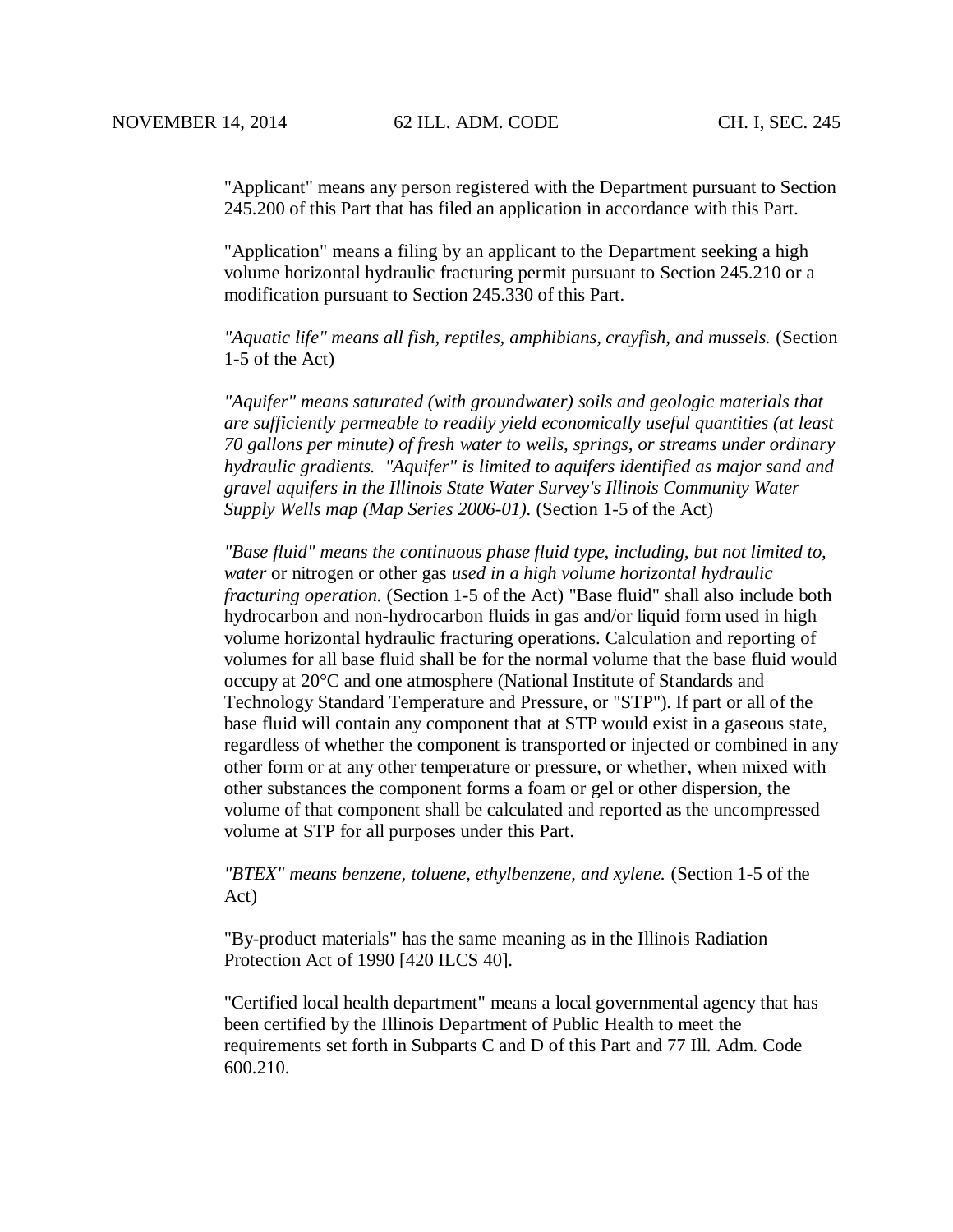*"Chemical" means any element, chemical compound, or mixture of elements or compounds that has its own specific name or identity, such as a Chemical Abstracts Service number, regardless of whether the chemical is subject to the requirements of 29 CFR 1910.1200(g)(2).* (Section 1-5 of the Act)

*"Chemical Abstracts Service" means the division of the American Chemical Society that is the globally recognized authority for information on chemical substances.* (Section 1-5 of the Act)

*"Chemical Abstracts Service number" or "CAS number" means the unique identification number assigned to a chemical by the Chemical Abstracts Service.* (Section 1-5 of the Act)

"Class II UIC well" shall have the same meaning as in 62 Ill. Adm. Code 240.

*"Completion combustion device" means any ignition device, installed horizontally or vertically, used in exploration and production operations to combust otherwise vented emissions.* (Section 1-5 of the Act)

*"Delineation well" means a well drilled in order to determine the boundary of a field or producing reservoir.* (Section 1-5 of the Act)

*"Department"* or "IDNR" *means the Illinois Department of Natural Resources.* (Section 1-5 of the Act)

*"Diesel" means a substance having any one of the following Chemical Abstracts Service numbers: 68334-30-5; 68476-34-6; 68476-30-2; 68476-31-3; 8008-20-6; or 68410-00-4. "Diesel" includes any additional substances regulated by the United States Environmental Protection Agency as diesel fuel used in hydraulic fracturing activities under the federal Safe Drinking Water Act* (42 USC 300f et seq.)*.* (Section 1-5 of the Act)

*"Director" means the Director of* the Illinois Department of *Natural Resources* or his or her designee. (Section 1-5 of the Act)

*"Enhanced oil recovery operation" means any secondary or tertiary recovery method used in an effort to recover hydrocarbons from a pool by injection of fluids, gases or other substances to maintain, restore, or augment natural reservoir energy, or by introducing gases, chemicals, other substances, or heat, or by in-situ combustion, or by any combination thereof.* (Section 1-5 of the Act)

*"Flare" means a thermal oxidation system using an open, enclosed, or semienclosed flame. "Flare" does not include completion combustion devices as defined in this Section.* (Section 1-5 of the Act)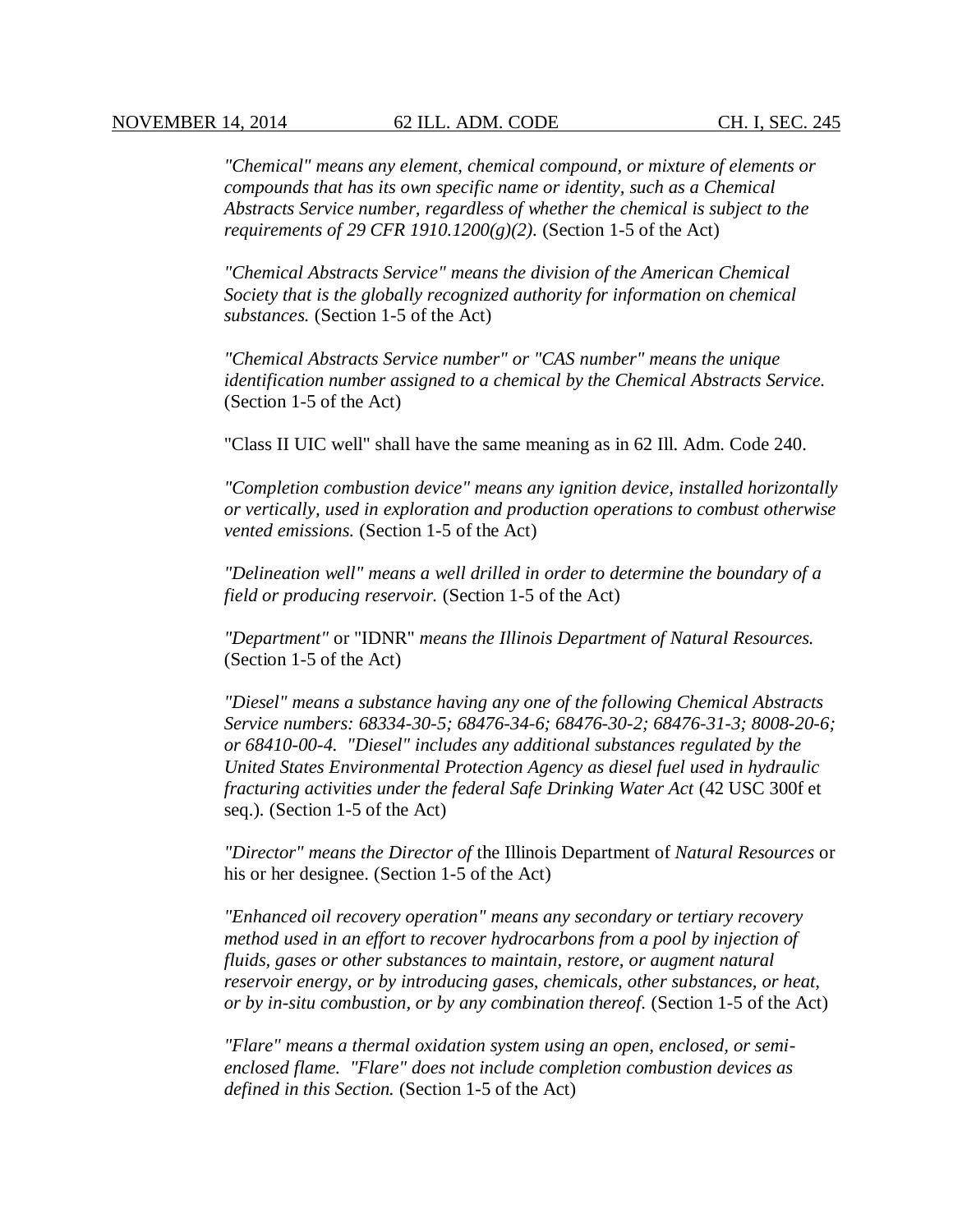*"Flowback period" means the* period of time when hydraulic fracturing fluid flows back to the surface from a well *following a* stimulation *treatment, either in preparation for a subsequent phase of* stimulation *treatment or in preparation for cleanup and* placing *the well* into *production*. *"Flowback period" begins when the hydraulic fracturing fluid returns to the surface following* a stimulation treatment. *"Flowback period" ends with either* the *well shut in, or when the well is producing continuously to the flow line or to a storage vessel for collection, whichever occurs first.* (Section 1-5 of the Act)

*"Fresh water" means surface and subsurface water in its natural state that is suitable for drinking water for human consumption, domestic livestock, irrigation, industrial, municipal and recreational purposes, that is capable of supporting aquatic life, and contains less than 10,000 ppm total dissolved solids.* (Section 1-5 of the Act)

*"Gas" means all natural gas, including casinghead gas, and all other natural hydrocarbons not defined as oil.* (Section 1-5 of the Act)

"GPS" means Global Positioning System.

*"Groundwater" means any water below the land surface that is within the saturated zone or geologic materials where the fluid pressure in the pore space is equal to or greater than atmospheric pressure.* (Section 1-5 of the Act)

"Hazardous material" has the same meaning as ascribed in Section 3 of the Illinois Hazardous Material Transportation Act [430 ILCS 30].

*"Health care services" means any services included in the furnishing to any individual of medical care, or the hospitalization incident to the furnishing of such care, as well as the furnishing to any person of any and all other services for the purpose of preventing, alleviating, curing or healing human illness or injury, including home health and pharmaceutical services and products.* [215 ILCS 134/10]

*"Health professional" means a physician,* physician assistant, nurse practitioner*, registered professional nurse,* emergency medical technician*, or other individual appropriately licensed or registered to provide health care services.* (Section 1-5 of the Act)

"Hearing Officer" means the presiding officer at the public hearing and other hearings referenced in this Part. The term also includes administrative law judge.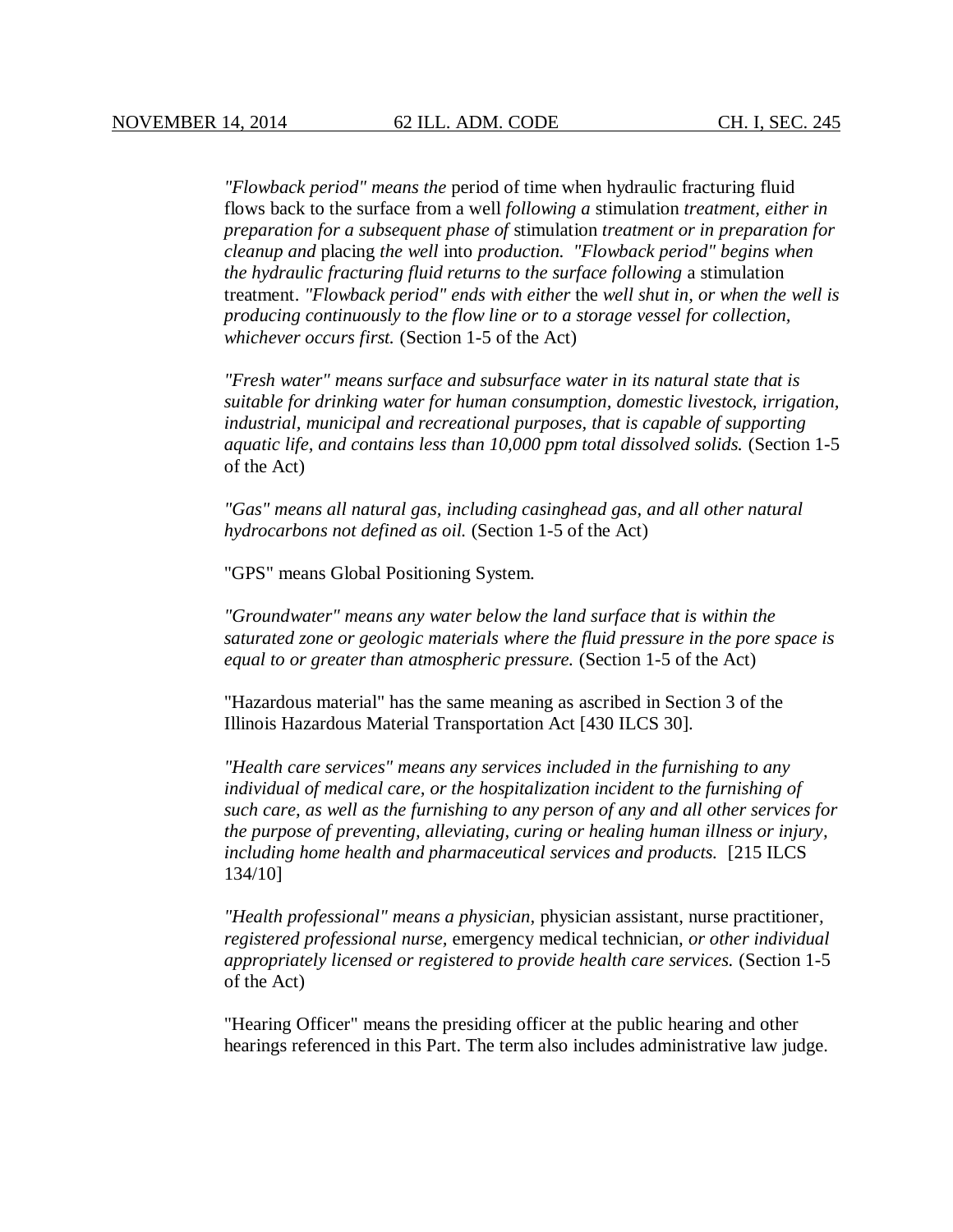*"High volume horizontal hydraulic fracturing operations"* or "HVHHF operations" *means all stages of a stimulation treatment of a horizontal well by the pressurized application of more than 80,000 gallons* in any single *stage or more than 300,000 gallons* in *total of hydraulic fracturing fluid to initiate or propagate fractures in a geologic formation to enhance extraction or production of oil or gas.* (Section 1-5 of the Act)

*"High volume horizontal hydraulic fracturing permit" means the permit issued by the Department allowing high volume horizontal hydraulic fracturing operations to occur at a well site.* (Section 1-5 of the Act)

*"High volume horizontal hydraulic fracturing treatment" shall have the same definition as "High volume horizontal hydraulic fracturing operations".*

*"Horizontal well" means a well with a wellbore drilled laterally at an angle of at least 80 degrees to the vertical and with a horizontal projection exceeding 100 feet measured from the initial point of penetration into the* potential *productive formation through the terminus of the lateral in the same common source of hydrocarbon supply.* (Section 1-5 of the Act)

"Hydraulic fracturing" means the pressurized application of hydraulic fracturing fluid to initiate or propagate fractures in a geologic formation to enhance extraction or production of oil or gas.

*"Hydraulic fracturing additive" means any chemical substance or combination of chemicals, including, but not limited to, any chemical or proppant that is added to a base fluid for the purposes of preparing a hydraulic fracturing fluid for a high volume horizontal hydraulic fracturing operation.* (Section 1-5 of the Act)

*"Hydraulic fracturing flowback"* or "Flowback" *means all hydraulic fracturing fluid and other fluids* or materials *that return to the surface after a stage of hydraulic fracturing has been completed and prior to the well being placed in production.* (Section 1-5 of the Act)

*"Hydraulic fracturing fluid" means the mixture of the base fluid and all the hydraulic fracturing additives, used to perform hydraulic fracturing.* (Section 1-5 of the Act)

*"Hydraulic fracturing string" means any pipe or casing string used for the transport of hydraulic fracturing fluids during high volume horizontal hydraulic fracturing operations.* (Section 1-5 of the Act)

"IEMA" means the Illinois Emergency Management Agency.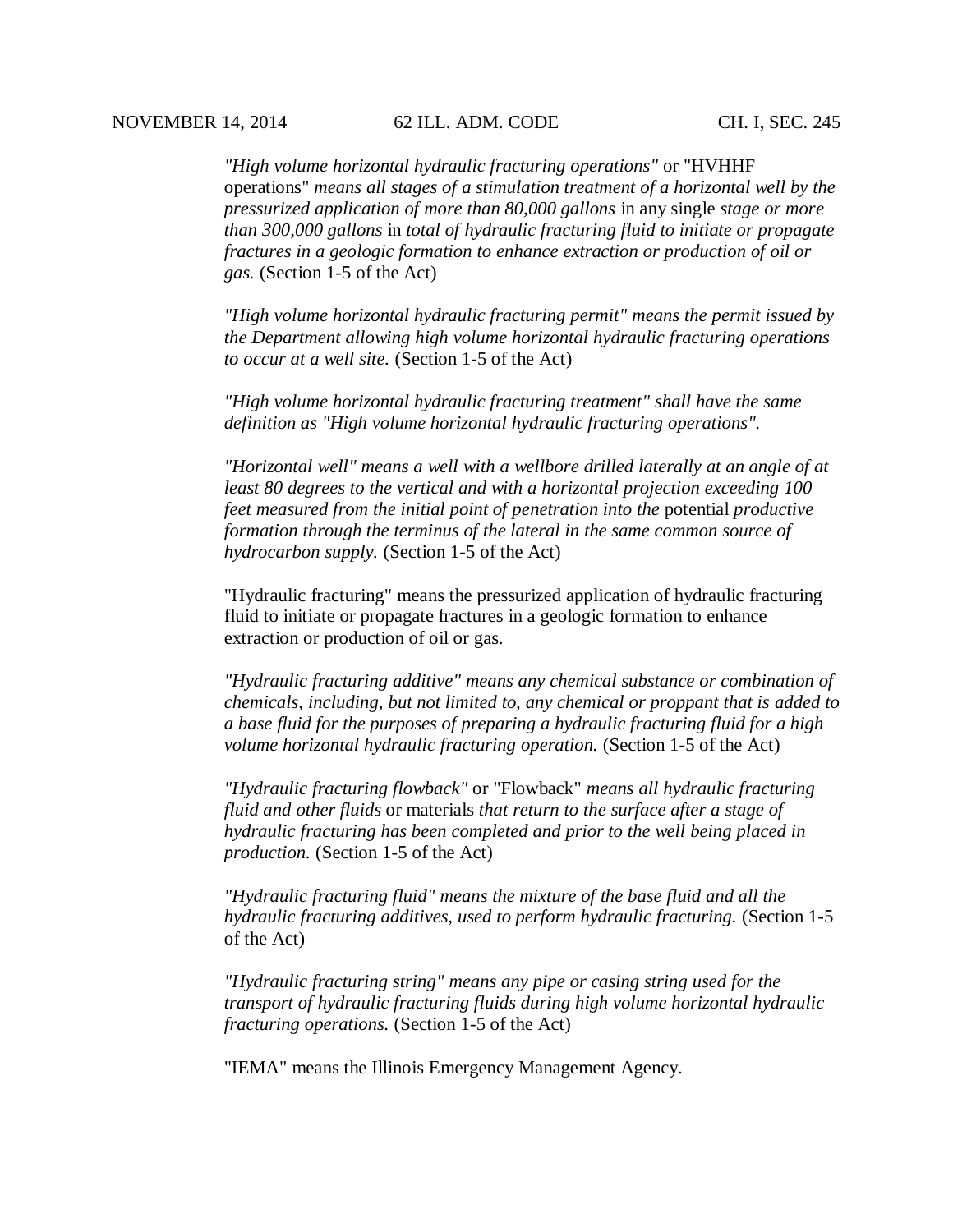"Inspector" means a well inspector from the Department's Office of Oil and Gas Resource Management.

*"Intake" means a pipe or other means to withdraw raw water from a water source.* (Section 1-5 of the Act)

*"Landowner" means the legal title holder or owner of real property and includes an owner of an undivided interest, a life tenant, a remainderman, a public or private corporation, a trustee under an active trust, and the holder of the beneficial interest under a land trust. "Landowner" does not include a mortgagee, a trustee under a trust deed in the nature of a mortgage, a lien holder, or a lessee.* (Section 1-5 of the Act)

"Low-level radioactive waste" or "LLRW" shall have the same meaning as ascribed in Section 3 of the Illinois Low-Level Radioactive Waste Management Act [420 ILCS 20/3].

*"Low pressure well" means a well with reservoir pressure and vertical well depth such that 0.445 times the reservoir pressure (in psia) minus 0.038 times the vertical well depth (in feet) minus 67.578 psia is less than the flow line pressure at the sales meter.* (Section 1-5 of the Act)

"Material Safety Data Sheet" or "MSDS" means a document provided by chemical or industrial manufacturers that contains information on chemicals. An MSDS includes: nature of the chemical, precautions to take in using the chemical, conditions of safe use, clean-up procedure for a release, and recommended disposal procedures.

"Medium volume hydraulic fracturing operations" means a stimulation treatment of a horizontal well by the pressurized application of more than 80,000 gallons but less than 300,001 gallons in total of hydraulic fracturing fluid to initiate or propagate fractures in a geologic formation to enhance extraction or production of oil or gas.

"Naturally Occurring Radioactive Materials" or "NORM" means materials that may contain any of the primordial radionuclides or radioactive elements as they occur in nature, such as radium, uranium, thorium or potassium, and their radioactive decay products such as radium and radon that are undisturbed as a result of human activities. (See USEPA/Office of Radiation and Air, Radiation Protection Division – Technical Report on TENORM from Uranium Mining, vol. 1 and 2 (2006)).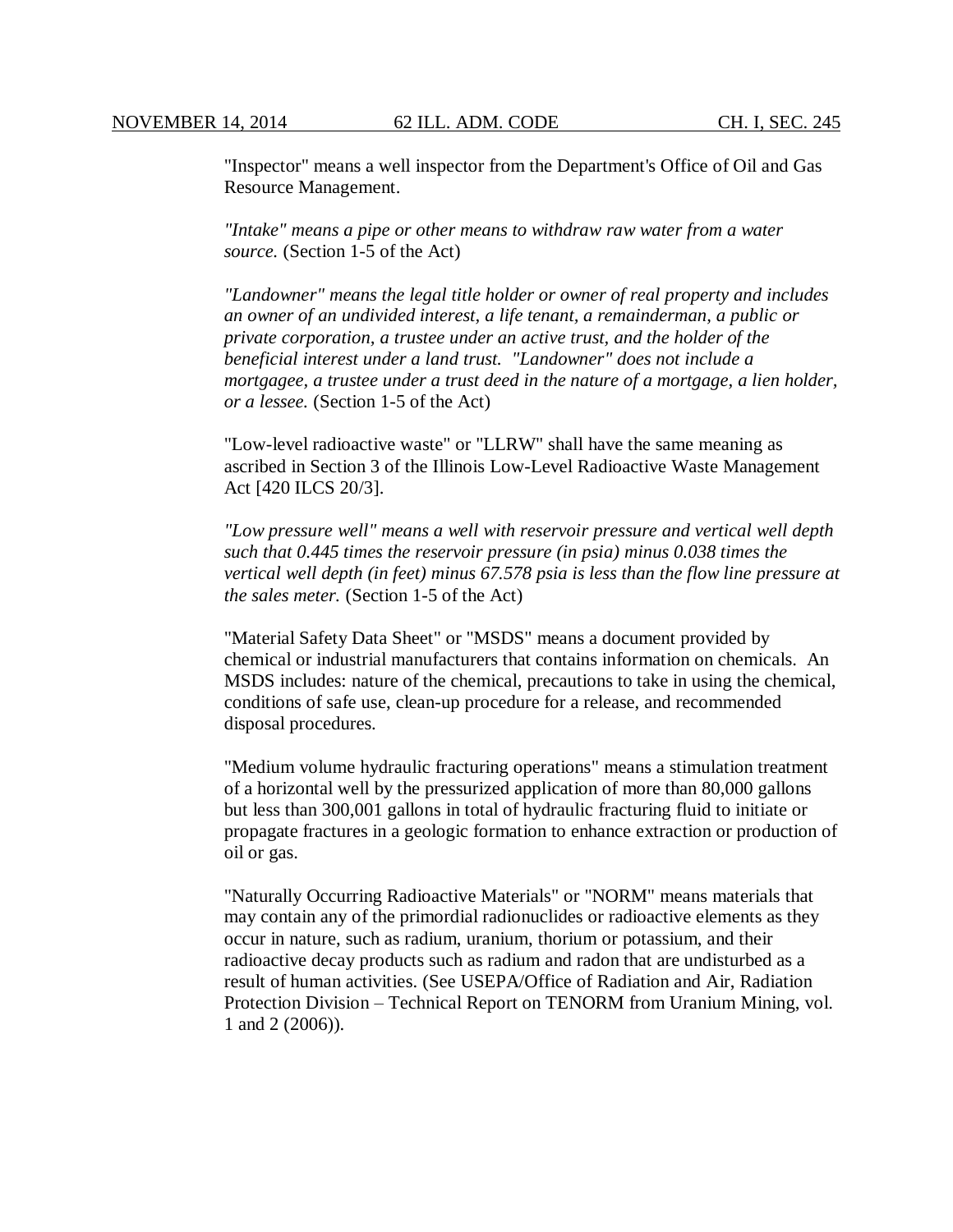*"Nature preserve" shall have the same meaning as provided in Section 3.11 of the Illinois Natural Areas Preservation Act* [525 ILCS 30/3.11]. (Section 1-5 of the Act)

*"Oil" means natural crude oil or petroleum and other hydrocarbons, regardless of* specific *gravity, which are produced at the well in liquid form by ordinary production methods or by the use of an oil and gas separator and which are not the result of condensation of gas after it leaves the underground reservoir.* (Section 1-5 of the Act)

*"Operator" means the individual or entity controlling the right to drill or produce a horizontal well in accordance with the requirements of the Illinois Oil and Gas Act.* (Section 1-5 of the Act)

"Ordinary high water mark" means the boundary of a water source delineated by the highest water level that has been maintained for a sufficient period of time to leave evidence upon the landscape. For:

rivers, the ordinary high water mark is the elevation of the top of the bank of the channel; and

natural or artificial lakes, ponds or reservoirs, the ordinary high water mark is the operating elevation of the normal operating pool.

"OSHA" means the Occupational Safety and Health Administration, an agency of the federal Department of Labor.

*"Owner"* when used with reference to oil and/or gas rights, *shall have the same meaning as provided in Section 1 of the Illinois Oil and Gas Act*, but when used with a modifying prepositional clause or, in the context of ownership of anything other than oil and gas drilling rights, shall have its plain and ordinary meaning. (Section 1-5 of the Act)

*"Perennial stream" means a stream that has continuous flow in its stream bed during all of the calendar year.* (Section 1-5 of the Act)

*"Permit" means a high volume horizontal hydraulic fracturing permit* issued under the Act and this Part*.* (Section 1-5 of the Act)

*"Permittee" means a person holding a high volume horizontal hydraulic fracturing permit under* the *Act* and this Part. (Section 1-5 of the Act)

*"Person" means any individual, partnership, co-partnership, firm, company, limited liability company, corporation, association, joint stock company, trust,*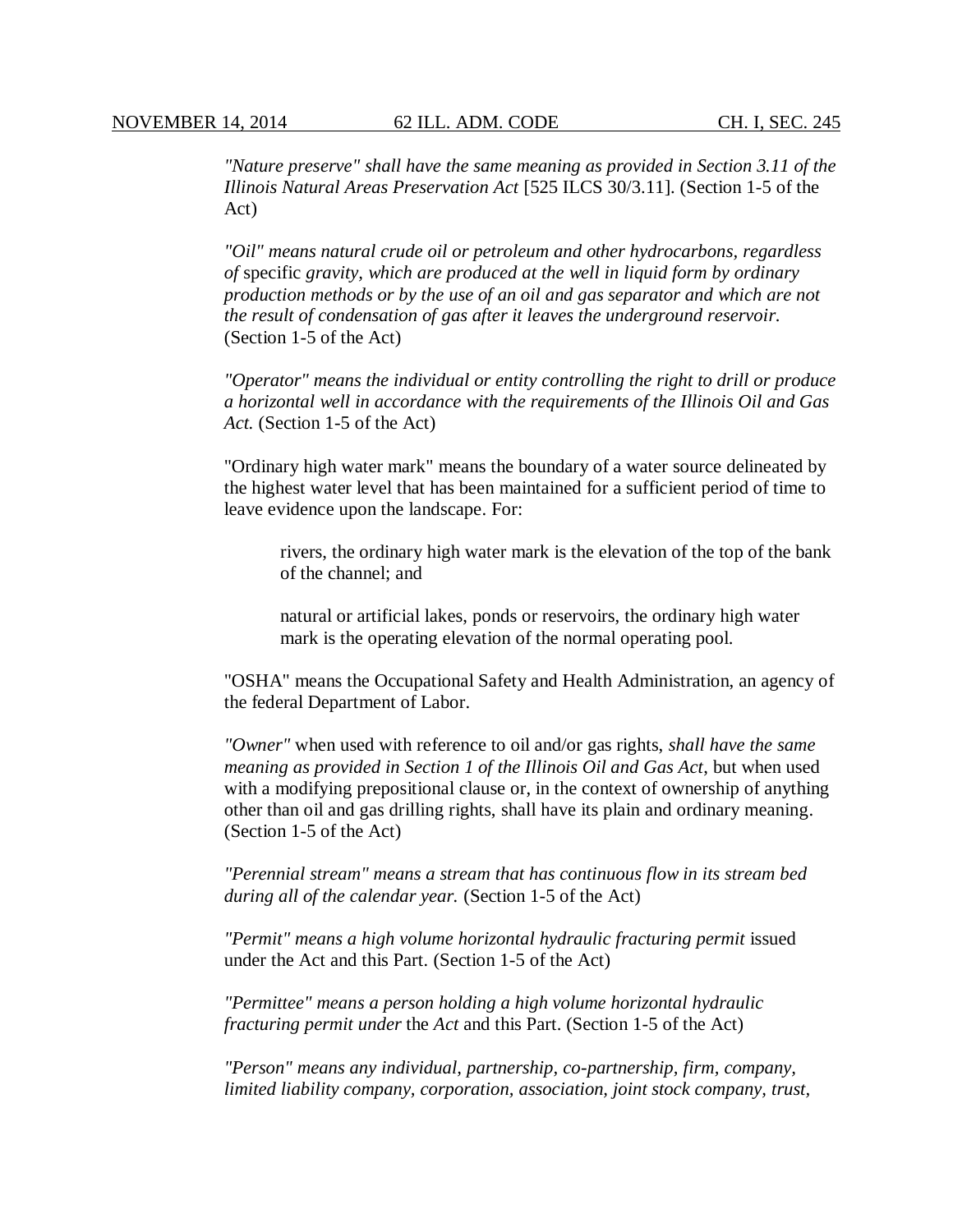*estate, political subdivision, State agency, or any other legal entity or its legal representative, agent, or assigns.* (Section 1-5 of the Act)

*"Pollution or diminution" means:* 

*in groundwater, any of the following:*

*detection of benzene or any other carcinogen in any Class I, Class II, or Class III groundwater;*

*detection of any constituent in 35 Ill. Adm. Code 620.310(a)(3)(A)(i) equal to or above the listed preventive response criteria in any Class I, Class II, or Class III groundwater;*

*detection of any constituent in 35 Ill. Adm. Code 620.410(a), (b), (c), (d), (e),* or (f) *equal to or above the listed standard in any Class I, Class II, or Class III groundwater;*

*detection of any constituent in Class III groundwater equal to or above a standard established under 35 Ill. Adm. Code 620.260; or*

*detection of any constituent in Class I, Class II, or Class III groundwater equal to or above a cleanup objective listed in 35 Ill. Adm. Code 742.*

*in surface water, exceeding any applicable numeric or narrative standard in 35 Ill. Adm. Code 302 or 304.* (Section 1-5 of the Act)

*"Produced water" means water, regardless of chloride and total dissolved solids content, that is produced* from a well *in conjunction with oil or natural gas production or natural gas storage operations, but does not include hydraulic fracturing flowback.* (Section 1-5 of the Act)

*"Proppant" means sand or any natural or man-made material that is used during high volume horizontal hydraulic fracturing operations to prop open the artificially created or enhanced fractures.* (Section 1-5 of the Act)

*"Public water supply" means all mains, pipes, and structures through which water is obtained and distributed to the public, including wells and well structures, intakes and cribs, pumping stations, treatment plants, reservoirs, and storage tanks and appurtenances, collectively or severally, actually used or intended for use for the purpose of furnishing water for drinking or general*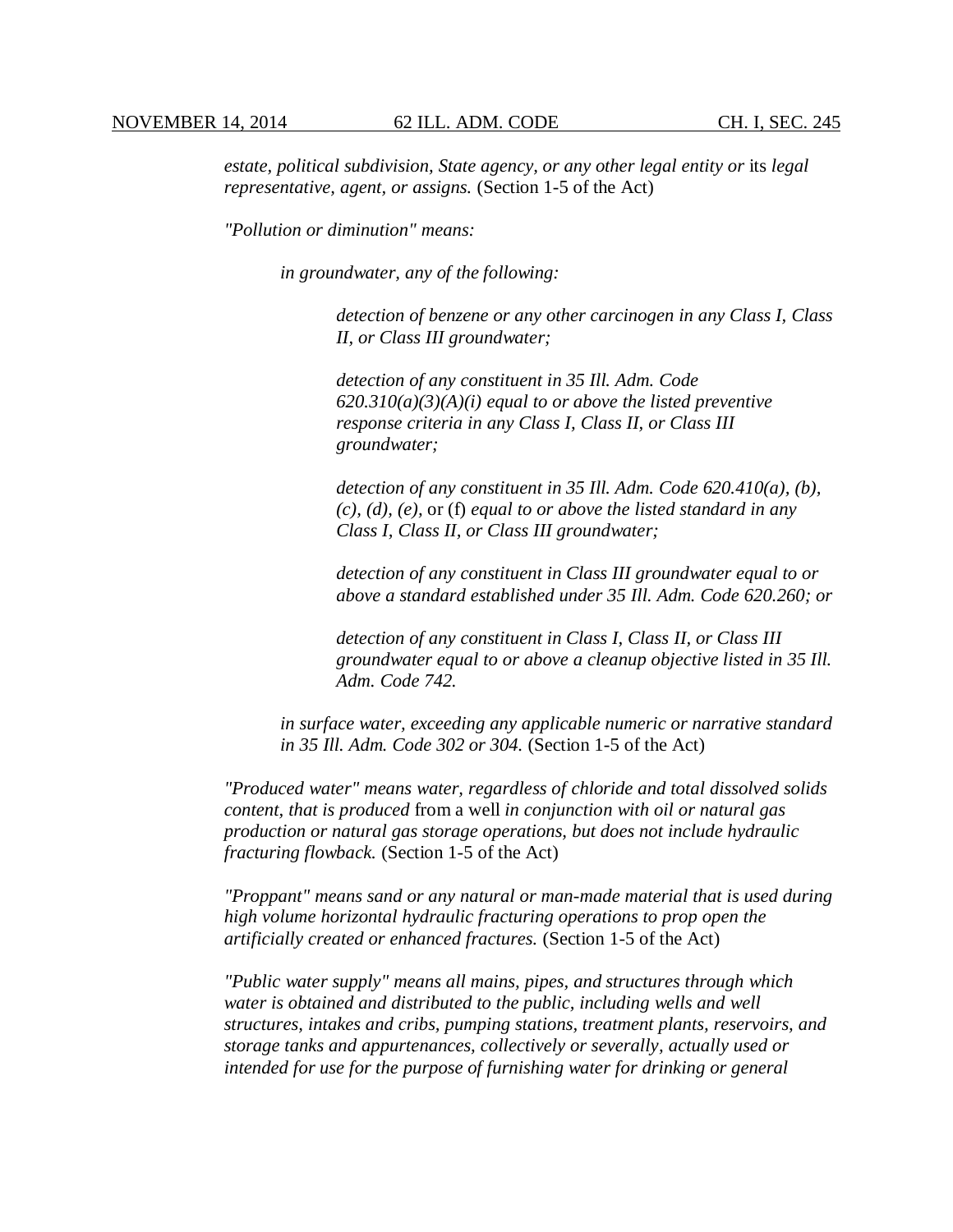*domestic use, and which serves at least 15 service connections or which regularly serves at least 25 persons at least 60 days per year.* (Section 1-5 of the Act)

"Radiation" has the same meaning as ascribed in Section 4(f) of the Illinois Radiation Protection Act of 1990 [420 ILCS 40/4(f)].

"Radioactive material" has the same meaning as ascribed in Section 4(i) of the Illinois Radiation Protection Act of 1990 [420 ILCS 40/4(i)].

"Real property" means the surface, subsurface or mineral rights of land.

"Real property interest" means ownership in the surface, subsurface or mineral rights of land.

"Real property surface interest" means ownership in only the surface rights of land.

"Recycled water" means water in hydraulic fracturing flow back from a hydraulic fracturing operation or produced water that is physically or chemically treated for use as the base fluid or a component of hydraulic fracturing fluid.

*"Register of Land and Water Reserves" means the list of areas registered in accordance with Section 16 of the Illinois Natural Areas Preservation Act and 17 Ill. Adm. Code 4010.* (Section 1-5 of the Act)

"Registrant" means any person that registers with the Department to apply for high volume horizontal hydraulic fracturing permits pursuant to Section 245.200 of this Part.

*"Release" means any spilling, leaking, pumping, pouring, emitting, emptying, discharging, injecting, escaping, leaching, dumping, or disposing into the environment*. (Section 1-5 of the Act)

*"Serious violation" means any violation set forth in 62 Ill. Adm. Code 240.140(c).* (Section 1-5 of the Act)

*"Service connection" means the opening, including all fittings and appurtenances, at the water main through which water is supplied to the user.* (Section 1-5 of the Act)

"Stimulation treatment" has the same meaning given to "hydraulic fracturing" in this Section.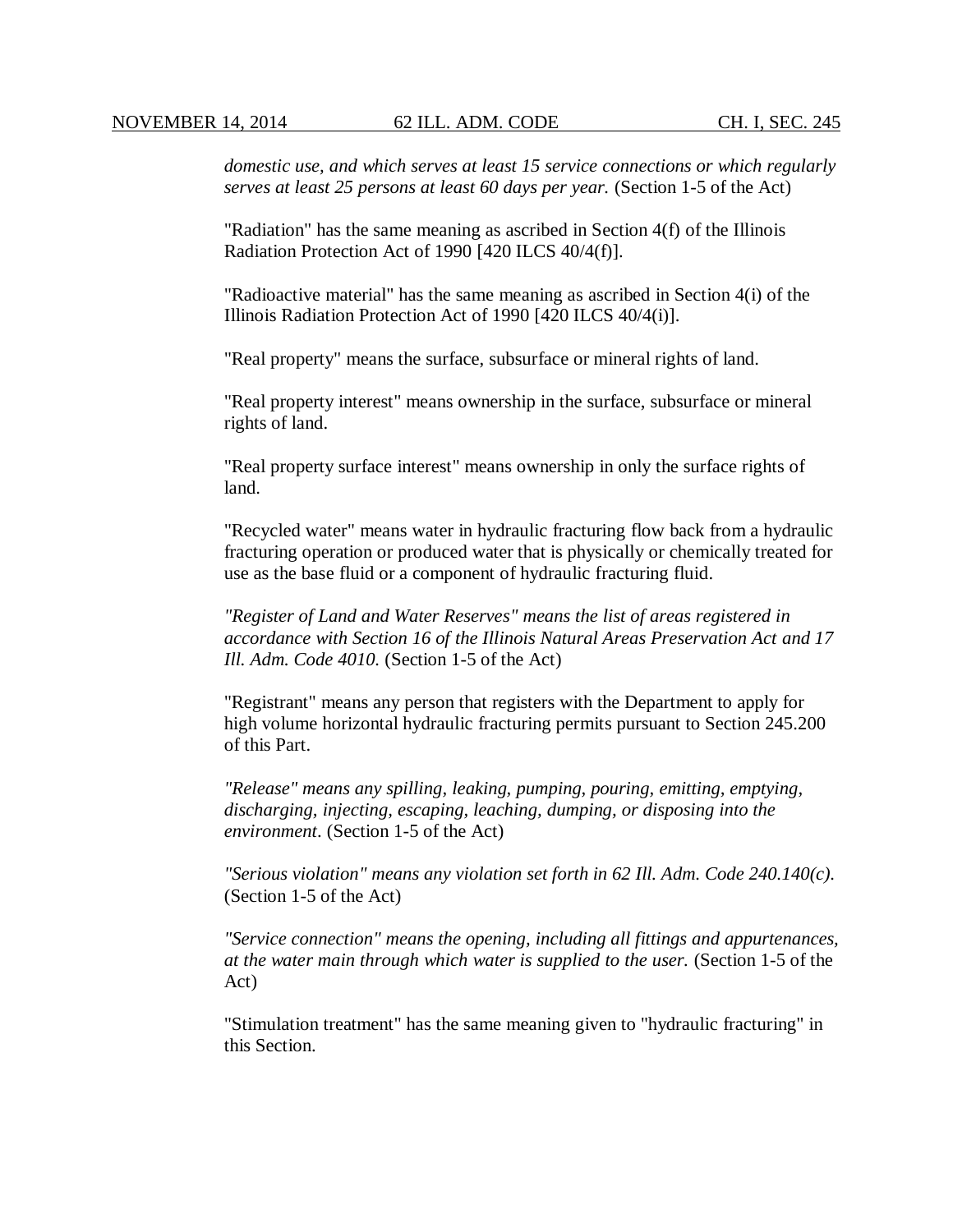*"Surface water" means all water that is open to the atmosphere and subject to surface runoff.* (Section 1-5 of the Act)

"Technically enhanced naturally occurring radioactive materials" or "TENORM" means naturally occurring radioactive materials that have been concentrated or exposed to the accessible environment as a result of human activities such as manufacturing, mineral extraction or water processing. (See USEPA/Office of Radiation and Air, Radiation Protection Division – 2006, Technical Report on TENORM from Uranium Mining, vol. 1 and 2.)

*"Total water volume" means the total quantity of water from all sources used in the high volume horizontal hydraulic fracturing operations, including surface water, groundwater, produced water, or recycled water.* (Section 1-5 of the Act)

*"True vertical depth" means the vertical distance from a depth in a planned or existing wellbore or well to a point at the surface.* (Section 1-5 of the Act)

*"Water pollution" means any alteration of the physical, thermal, chemical, biological, or radioactive properties of any waters of the State, or the discharge of any contaminant into any water of the State, as will or is likely to create a nuisance or render the waters harmful, detrimental, or injurious to public health, safety, or welfare, or to domestic, commercial, industrial, agricultural, recreational, or other legitimate uses, or to livestock, wild animals, birds, or fish or other aquatic life.* (Section 1-5 of the Act)

*"Water source" means:*

*any existing water well or developed spring used for human or domestic animal consumption; or* 

*any river, perennial stream, aquifer, natural or artificial lake, pond, wetland listed on the Register of Land and Water Reserves, or reservoir.* (Section 1-5 of the Act)

*"Well" means* the entire length of *any drill hole*, including all horizontal well bores, *required to be permitted under the Illinois Oil and Gas Act.* (Section 1-5 of the Act)

*"Well site" means surface areas, including the* surface location of the *well, occupied by all equipment or facilities necessary for, or incidental to, high volume horizontal hydraulic fracturing operations,* construction, *drilling, production, or plugging a well.* (Section 1-5 of the Act)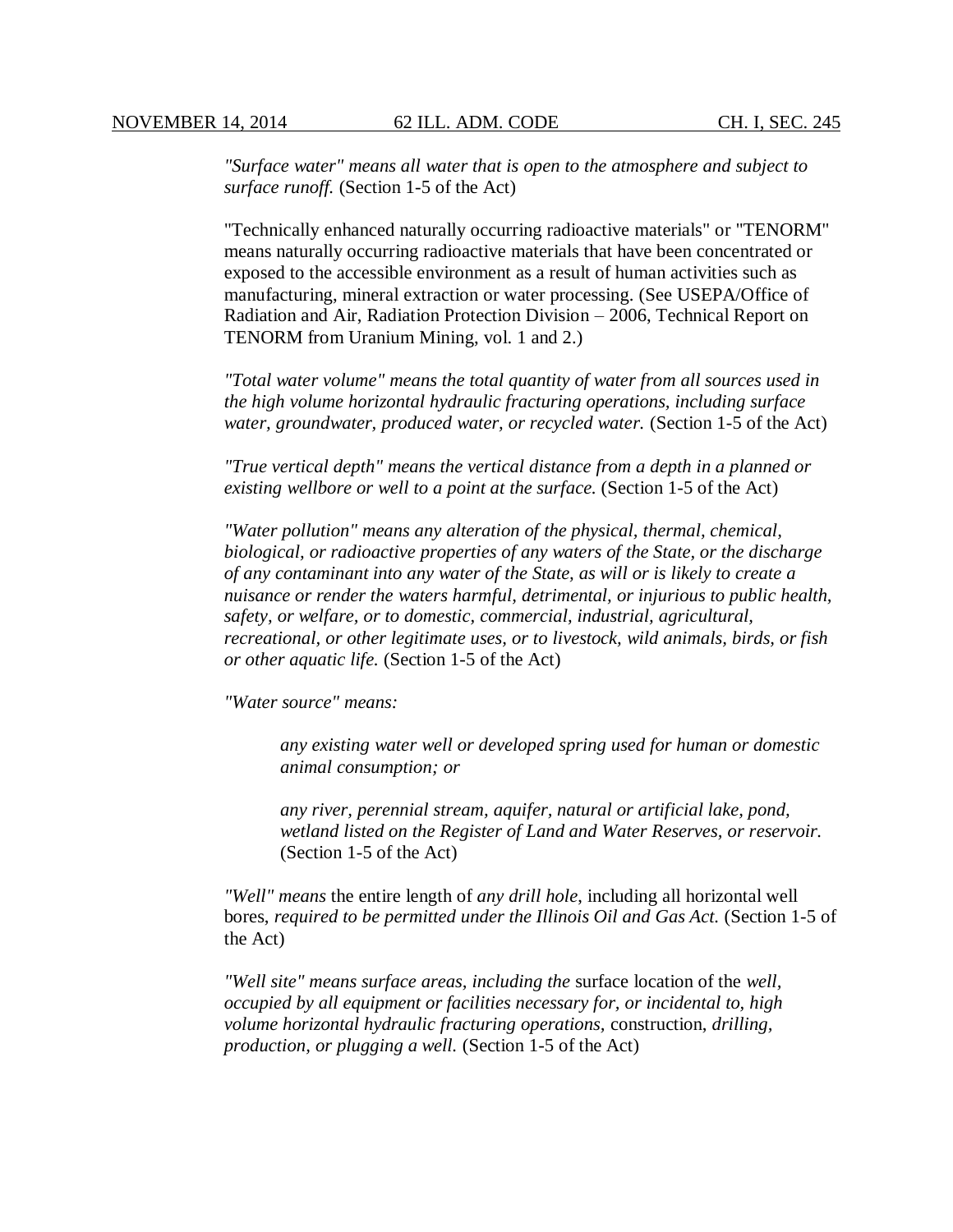"Wholly contained" or "Wholly within" means a pond or lake, regardless of its hydrological source or connection, where the boundary of the pond or lake is completely contained within a landowner's property.

*"Wildcat well" means a well outside known fields or the first well drilled in an oil or gas field where no other oil and gas production exists.* (Section 1-5 of the Act)

*"Wildlife" means any bird or mammal that* is *by nature wild by way of distinction from those that are naturally tame and are ordinarily living unconfined in a state of nature without the care of man.* (Section 1-5 of the Act)

#### **Section 245.115 Incorporated Materials**

- a) The following documents are incorporated or referenced in various Sections of this Part:
	- 1) ANSI/API Specification 10A, Specification for Cements and Materials for Well Cementing, December 2010 (API Spec 10A)
	- 2) API Specification 5CT, Specification for Casing and Tubing, July 2011 (API Spec 5CT)
	- 3) ANSI/API Recommended Practice 5A3, Recommended Practice on Thread Compounds for Casing, Tubing, Line Pipe, and Drill Stem Elements, November 2009 (API RP 5A3)
	- 4) ANSI/API Specification 10D, Specification for Bow-String Casing Centralizers (alternatively: Specification for Bow-Spring Casing Centralizers), September 2002, Reaffirmed August 2010 (API Spec 10D)
	- 5) API Technical Report 10TR4, Selection of Centralizers for Primary Cementing Operations, May 2008 (API Spec 10TR4)
	- 6) ANSI/API Recommended Practice 10D-2, Recommended Practice for Centralizer Placement and Stop-collar Testing, August 2004, Reaffirmed July 2010 (API RP 10D-2)
	- 7) API Specification 16D, Specification for Control Systems for Drilling Well Control Equipment and Control Systems for Diverter Equipment, July 2004, 2-Year Extension May 2010 (API Spec 16D)
- b) All incorporations by reference in this Part refer to the standards on the date specified and do not include any additions or deletions subsequent to the date specified.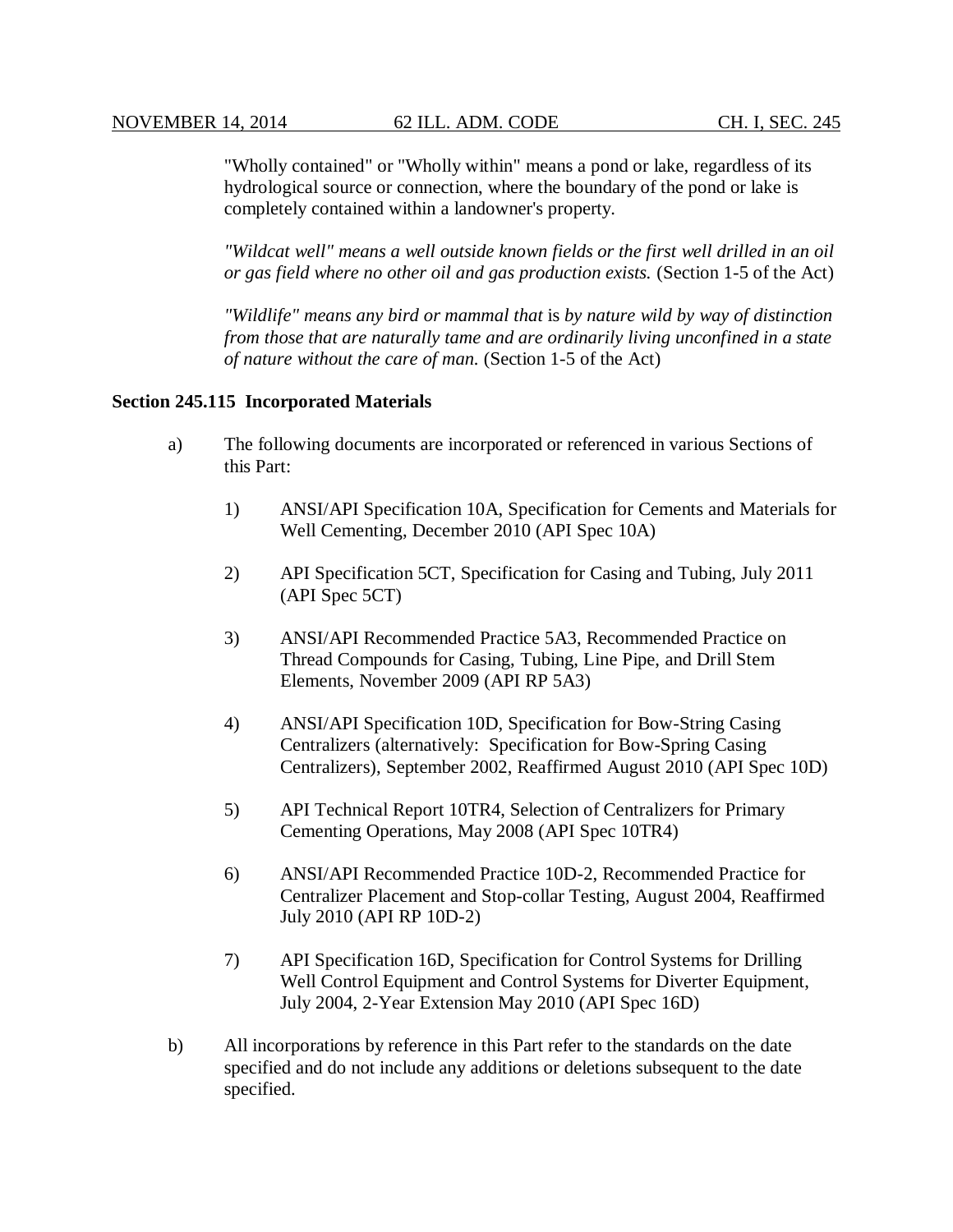c) All materials incorporated by reference are available for inspection and copying at the Illinois Department of Natural Resources, One Natural Resources Way, Springfield IL 62702-1271.

## **Section 245.120 Permit Requirements**

- a) A *person may not* conduct *high volume horizontal hydraulic fracturing operations, drill, deepen, convert a horizontal well in this State where high volume horizontal hydraulic fracturing operations are planned or occurring, or convert a vertical well into a horizontal well where high volume horizontal hydraulic fracturing operations are planned in this State, unless the person* is registered with the Department, *has been issued a permit by the Department under this Part, and has obtained all applicable authorizations required by the Illinois Oil and Gas Act* (Section 1-30(a) of the Act).
- b) *If multiple wells are to be stimulated using high volume horizontal hydraulic fracturing operations from a single well site, then a separate permit shall be obtained for each well at the* well *site*. (Section 1-30(b) of the Act)
- c) A permittee may not conduct HVHHF operations that deviate from the terms of the permit, unless the permittee obtains a modification of the permit under Section 245.330.
- d) A person may not operate a well where HVHHF operations were previously permitted or conducted pursuant to a permit issued to another, unless the person is registered with the Department and obtains a transfer of the permit under Section 245.350.

SUBPART B: REGISTRATION AND PERMITTING PROCEDURES

## **Section 245.200 Registration Procedures**

- a) *Every applicant for a permit under this* Part *shall first register with the Department at least 30 days before applying for a permit,* using a registration form provided by the Department. (Section 1-35(a) of the Act)
- b) *The registration form:*
	- 1) *shall require the following information* (Section 1-35(a) of the Act):
		- A) *the name* and *address of the registrant*, the registrant's legal status (individual, partnership, corporation or other), and the name,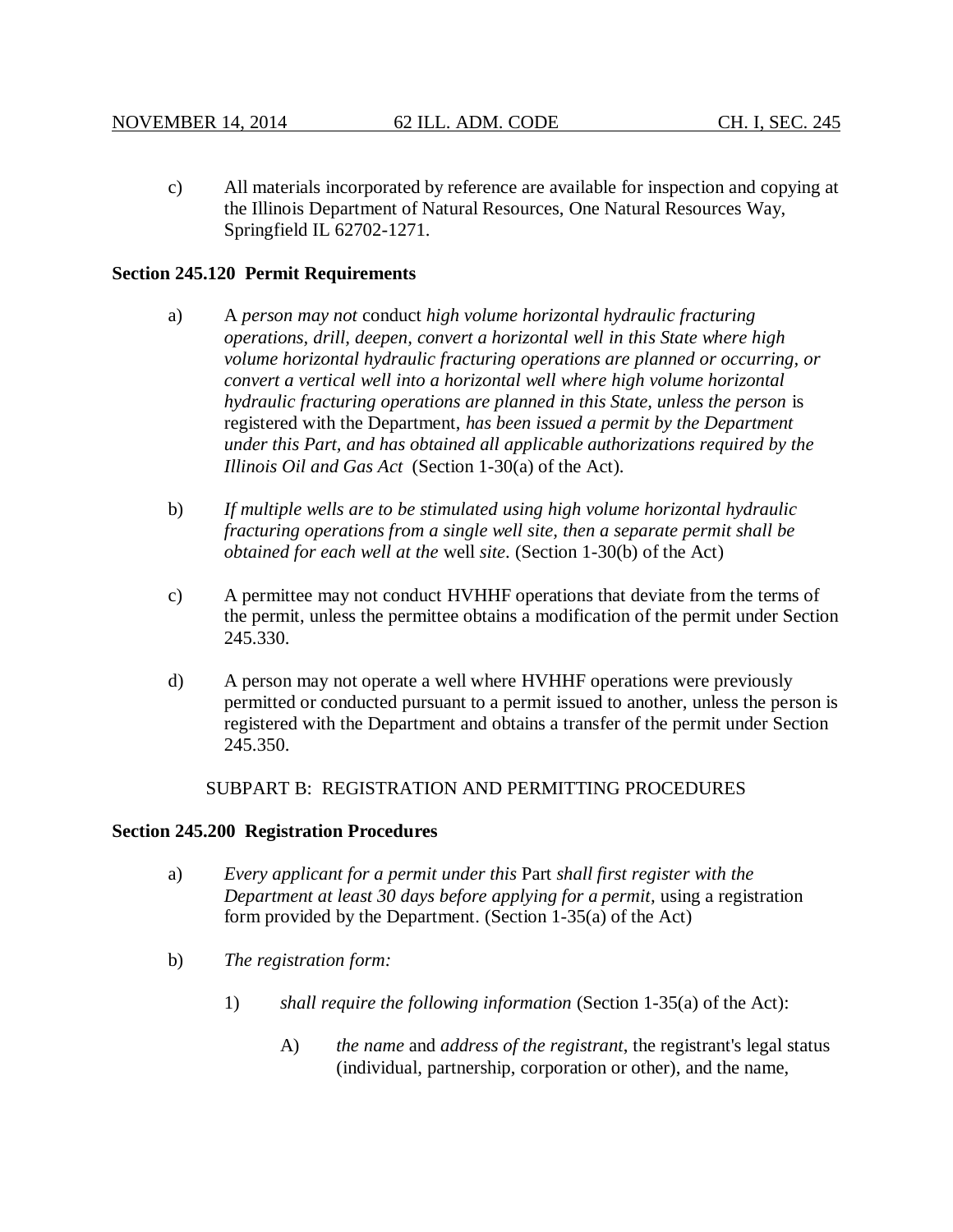address and legal status of *any parent, subsidiary, or affiliate* of the registrant (Section  $1-35(a)(1)$  of the Act);

- B) *disclosure of all findings of a serious violation or an equivalent violation* as defined in Section 245.110, or all findings *under federal, Illinois or other state laws or regulations in the development or operation of an oil or gas exploration or production site via hydraulic fracturing by the* registrant *or any parent, subsidiary, or affiliate of the registrant within the previous 5 years* (Section 1-35(a)(2) of the Act);
- C) *proof of insurance to cover injuries, damages, or loss related to pollution or diminution in the amount of at least \$5,000,000* per occurrence, *from an insurance carrier authorized, licensed, or permitted to do this insurance business in this State that holds at least an A- rating by A.M. Best & Co. or any comparable rating service* (Section 1-35(a)(3) of the Act).
- 2) shall be signed by the registrant or the registrant's designee who has been vested with the authority to act on behalf of the registrant. The signature of the registrant or the registrant's designee constitutes a certificate that the registrant has read the registration form and that, to the best of the registrant's knowledge, information and belief, the information set forth in the form is true and accurate.
- c) The registration form shall be submitted to the Department electronically via the Department's website or mailed to Office of Oil and Gas Resource Management, at One Natural Resources Way, Springfield IL 62702.
- d) Within 21 days after the receipt of a registration form, if the Department determines that the registration form is compliant with the requirements of subsection (b) and the person submitting the registration form is properly registered as a permittee under the Illinois Oil and Gas Act, then the registration form shall be accepted and the Department will provide the registrant with:
	- 1) a statement that the registrant is registered with the Department for purposes of applying for high volume horizontal hydraulic fracturing permits pursuant to this Part;
	- 2) the date the registration was accepted; and
	- 3) a high volume horizontal hydraulic fracturing registration number to be used when applying for high volume horizontal hydraulic fracturing permits pursuant to this Part.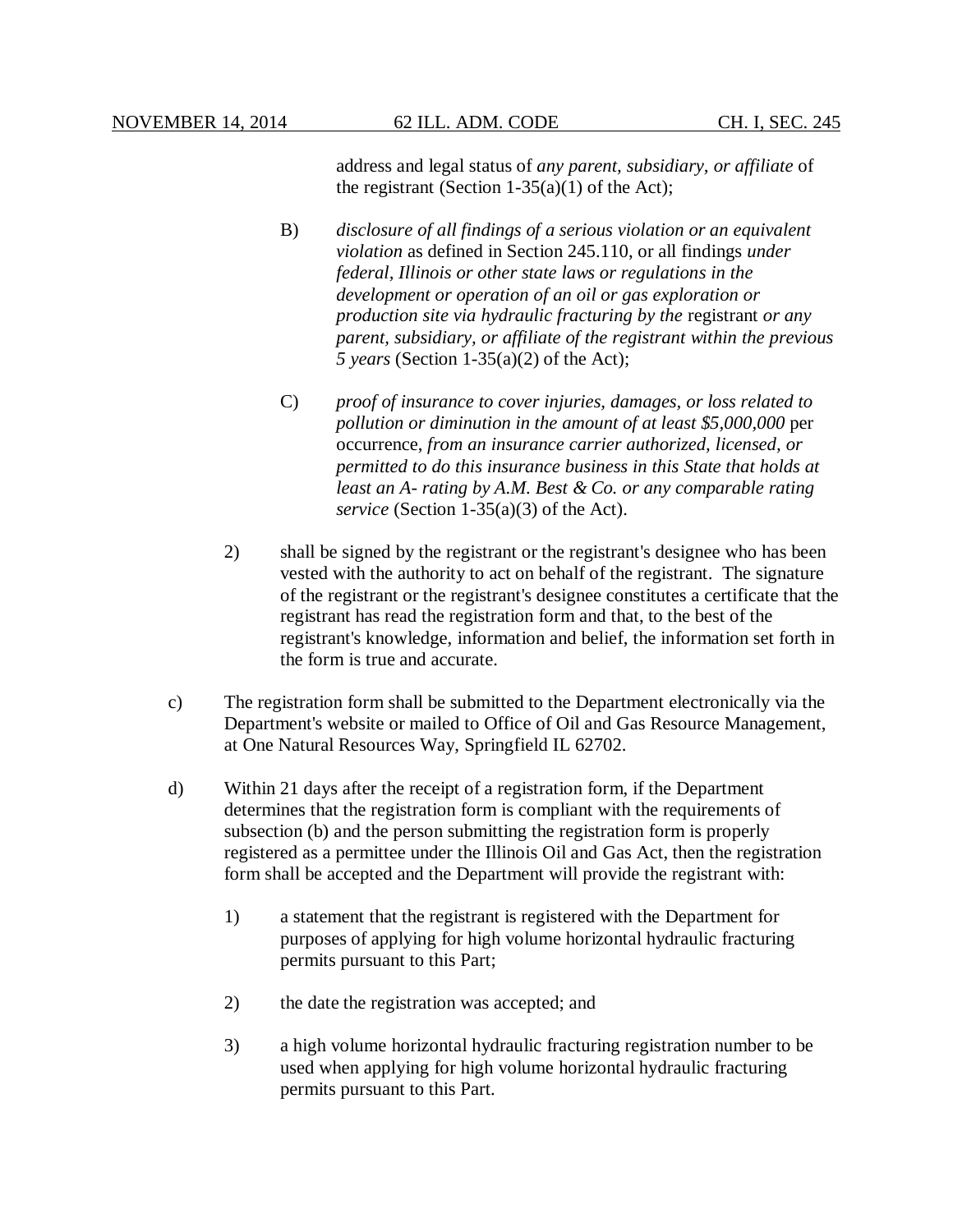- e) Within 21 days after receipt of a registration form, if the Department determines that the registration form is deficient relative to the requirements of subsection (b), or the person submitting the registration form is not properly registered as a permittee under the Illinois Oil and Gas Act, then the registration shall not be accepted and the Department will notify the registrant with a statement of the deficiencies. The registrant shall not be considered registered for purposes of applying for high volume horizontal hydraulic fracturing permits pursuant to this Section until the deficiencies have been cured, the registration form resubmitted and a Department determination pursuant to subsection (d) has been made.
- f) *A registrant must* keep its registration current at all times while it holds a permit issued under this Part by *notifying the Department of any change in the information identified in subsection* (b). Any change in the information required by subsection  $(b)(2)(A)$  or  $(C)$  shall be reported within 30 days after the change occurs. Any change in the information required by subsection  $(b)(1)(B)$  shall be reported at least quarterly. (Section 1-35(a) of the Act)
- g) All registrants shall resubmit the registration form pursuant to subsections (b) and (c) beginning September 1, 2016 and by September 1 of every even numbered year thereafter.

## **Section 245.210 Permit Application Requirements**

- a) *Every applicant for a permit under this* Part *must submit the following information to the Department on an application form provided by the Department* (Section 1-35(b) of the Act). The plans required under subsections  $(a)(3)$ ,  $(a)(4)$ ,  $(a)(6)$ ,  $(a)(10)$ ,  $(a)(11)$ ,  $(a)(12)$ ,  $(a)(13)$ ,  $(a)(14)$ ,  $(a)(15)$  and  $(a)(20)$ are, pursuant to Section 1-55(a) of the Act, conditions of any permit issued under the Act. Pursuant to Section 1-35(b)(20) of the Act, the Department may request additional information from the applicant (see the other subsections of this subsection (a), requirements labeled as Additional Information within this subsection (a), and the information listed in subsection (b)).
	- 1) Applicant Information *The name,* email address, and *address of the applicant*, the name and address of *any parent, subsidiary, or affiliate* (Section 1-35(b)(1) of the Act) of the applicant, and the applicant's HVHHF registration number;
	- 2) Well Location

*The proposed well name*, well location, *and legal description* per the Public Land Survey System *of the* well, *well site, and its unit area* (Section  $1-35(b)(2)$  of the Act). The well location shall be surveyed by an Illinois licensed land surveyor or Illinois registered professional engineer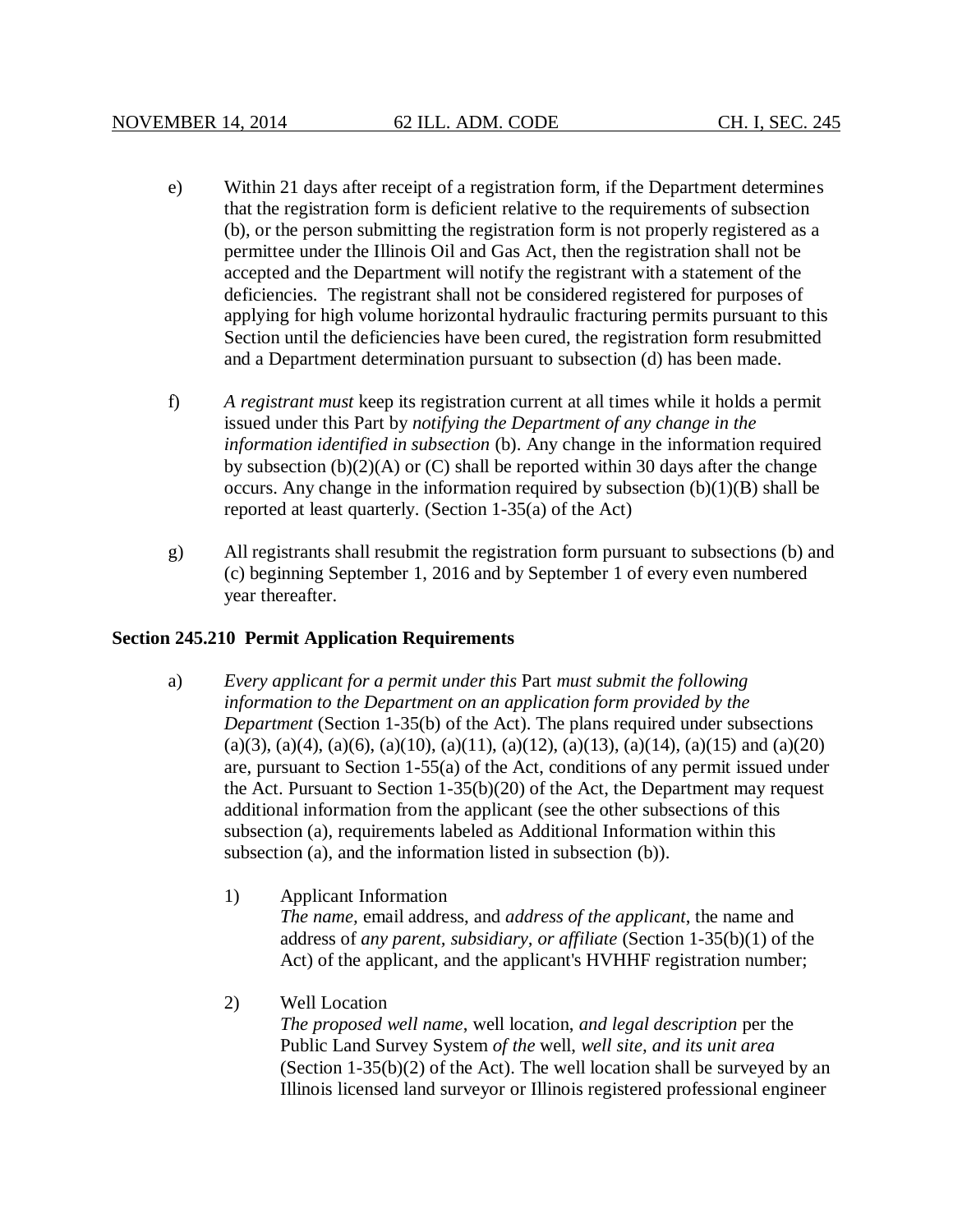and the description of the surveyed well location shall also include the legal description, the GPS latitude and longitude location, and ground elevation of the well. The GPS location shall be recorded as degrees and decimal degrees recorded to 6 decimal places in the North American Datum 1983 projection and shall be accurate to within 3 feet. The reported GPS location is required to be an actual GPS field measurement and not a calculated or conversion measurement;

## 3) Well Site Setback Plan

*A statement whether the proposed location of the well site is in compliance with the* setback *requirements of Section* 245.400 *and a plat* map, *which shows the proposed surface location of the well site, providing the distance in feet from the surface location of the well site to the features described in Section* 245.400(a) (Section 1-35(b)(3) of the Act) and a statement explaining how the size of the well site is sufficient to conduct all aspects of HVHHF operations within its boundaries;

## 4) Directional Drilling Plan

*A detailed description* of the directional drilling plan *for the proposed well to be used for the high volume horizontal hydraulic fracturing operations, including, but not limited to, the following information* (Section 1-35(b)(4) of the Act):

- A) *the approximate total* true vertical and measured *depth to which the well is to be drilled or deepened* (Section 1-35(b)(4)(A) of the Act);
- B) *the proposed angle and direction* (heading) *of the well* (Section 1-  $35(b)(4)(B)$  of the Act);
- C) *the actual depth or the approximate depth at which the well to be drilled deviates from vertical* (Section 1-35(b)(4)(C) of the Act);
- D) the planned depth at which the well enters the formation that will be stimulated as part of the HVHHF operations;
- E) *the angle and direction of any nonvertical portion of the well until the well reaches its total target depth or its actual final depth* (Section  $1-35(b)(4)(D)$  of the Act);
- F) *the* planned horizontal deviation *and direction* (heading) *of the proposed horizontal* portion of the *well* (Section 1-35(b)(4)(E) of the Act); and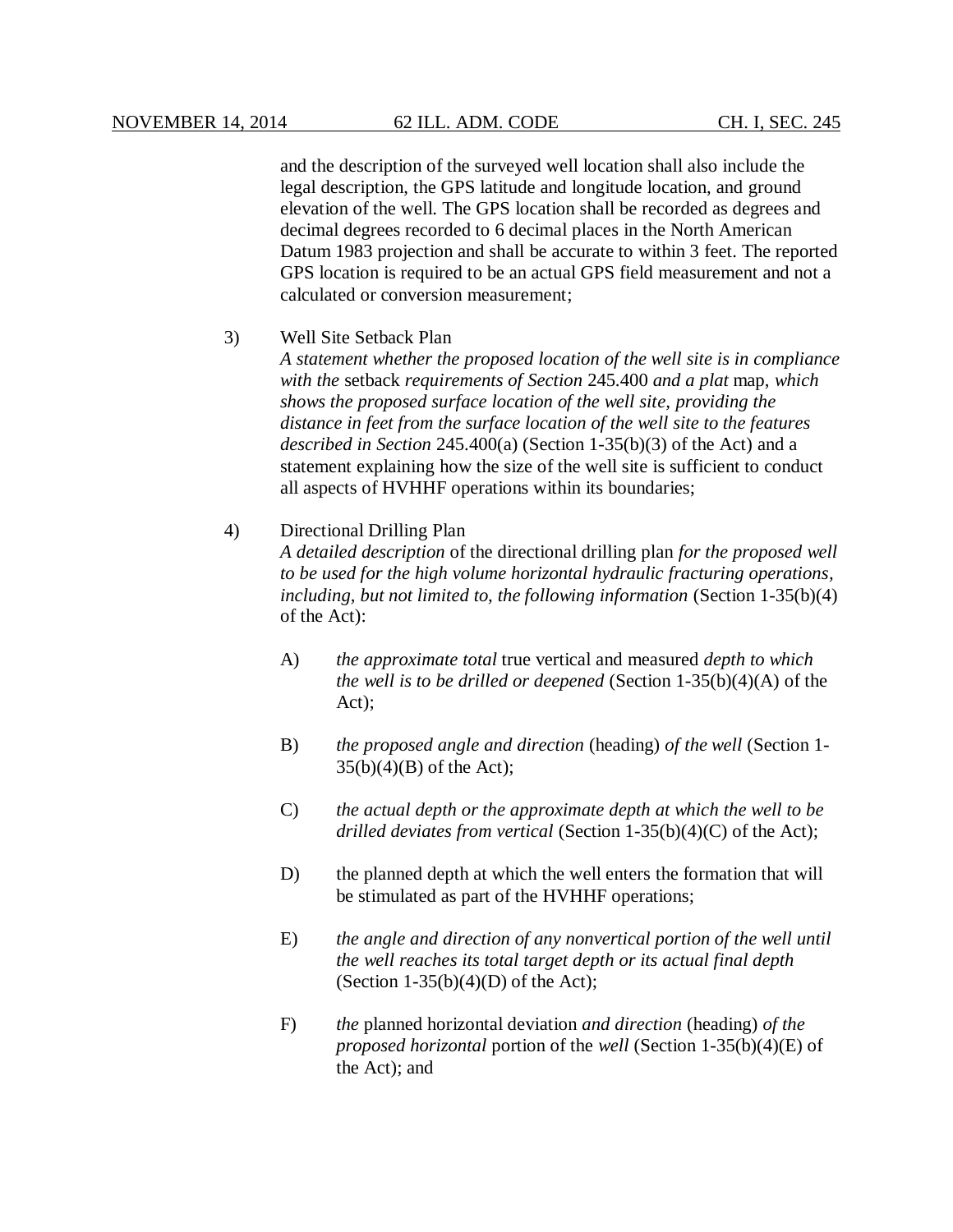- G) the planned bottom hole location of the well;
- 5) Underground Fresh Water Information *The estimated depth and elevation, according to the most recent publication of the Illinois State Geological Survey of Groundwater for the location of the well* or any other relevant information known to the applicant*, of the lowest potential fresh water along the entire length of the proposed well* (Section 1-35(b)(5) of the Act);
- 6) High Volume Horizontal Hydraulic Fracturing Operations Plan *A detailed description of the proposed high volume horizontal hydraulic fracturing operations, including, but not limited to, the following* (Section 1-35(b)(6) of the Act):
	- A) *the* formations *affected by the high volume horizontal hydraulic fracturing operations, including, but not limited to, geologic name and geologic description of the* formations *that will be stimulated by the operation* (Section 1-35(b)(6)(A) of the Act), and a description of the confining zone and the formations constituting or contributing to that zone, including, but not limited to, a description of the lithology, extent, thickness, permeability, porosity, transmissive faults, fractures, water or water source content, and susceptibility to vertical propagation of fractures, of the confining formations; if any of the features of the confining zone and overburden described in this subsection  $(a)(6)(A)$  are unknown, the applicant should so state;
	- B) *the anticipated surface treating pressure range* (Section 1-  $35(b)(6)(B)$  of the Act);
	- C) *the maximum anticipated injection treating pressure* (Section 1-  $35(b)(6)(C)$  of the Act);
	- D) *the estimated or calculated fracture pressure of the producing and confining zones* (Section 1-35(b)(6)(D) of the Act);
	- E) *the planned depth of all proposed perforations or depth to the top of the open hole section* (Section 1-35(b)(6)(E) of the Act); and
	- F) the anticipated type, source and volume of the base fluid anticipated to be used in the high volume horizontal hydraulic fracturing treatment;
- 7) Scaled Plat Maps, Diagrams or Cross-sections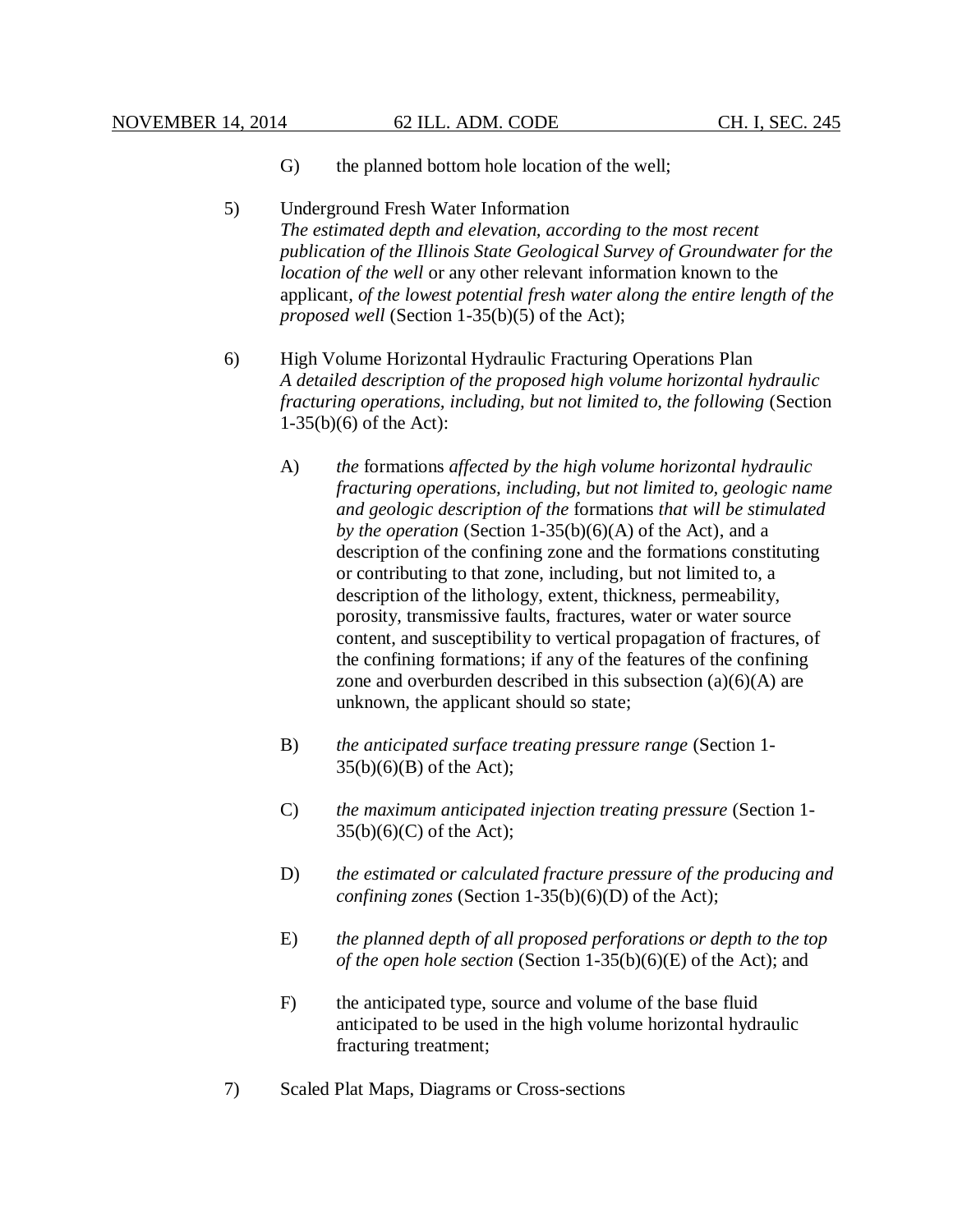- A) A scaled *plat* map *showing* the well location and *all known previous well bores within 750 feet of any part of the horizontal well bore that penetrated within 400 vertical feet of the formation that will be stimulated as part of the high volume horizontal hydraulic fracturing operations* (Section 1-35(b)(7) of the Act). If the well bores are present, then also include the following information for each well bore: well name, location and permit number;
- B) a scaled map showing the proposed unit, including the unit boundaries and the location of the proposed well, well pad, well site, access road and any other operating facilities;
- C) a scaled top-view diagram showing the well location, direction of drilling below the surface entry point to the intersection with the formation to be stimulated, and the horizontal leg to its total length. Also indicate the location at the surface of all known previous well bores within 750 feet of any part of the horizontal well bore that penetrated within 400 vertical feet of the formation that will be stimulated as part of the HVHHF operations; and
- D) a scaled cross-section of the well bore from the surface through the horizontal leg's total length, providing the information required in subsections  $(a)(4)$  and  $(a)(5)$ , and showing the formations to be stimulated as described in subsection  $(a)(6)(A)$ ;

#### 8) Chemical Disclosure Report

*Unless the applicant documents* to the Department's satisfaction *why the information is not available at the time the application is submitted* (in which case the applicant shall comply with Sections 245.700 and 245.720), *a chemical disclosure report identifying each chemical and proppant anticipated to be used in hydraulic fracturing fluid for each stage of the* high volume horizontal *hydraulic fracturing operations* (Section 1-35(b)(8) of the Act). If this information is not available pursuant to a trade secret claim under Sections 245.700 and 245.720, the permittee shall submit redacted and un-redacted copies of the documents identifying the specific information on the master list of chemicals claimed to be protected as trade secrets. The Department shall use the redacted copies when posting the master list of chemicals on its website. The redacted copy must also be submitted to the certified local public health department. The report must contain the following: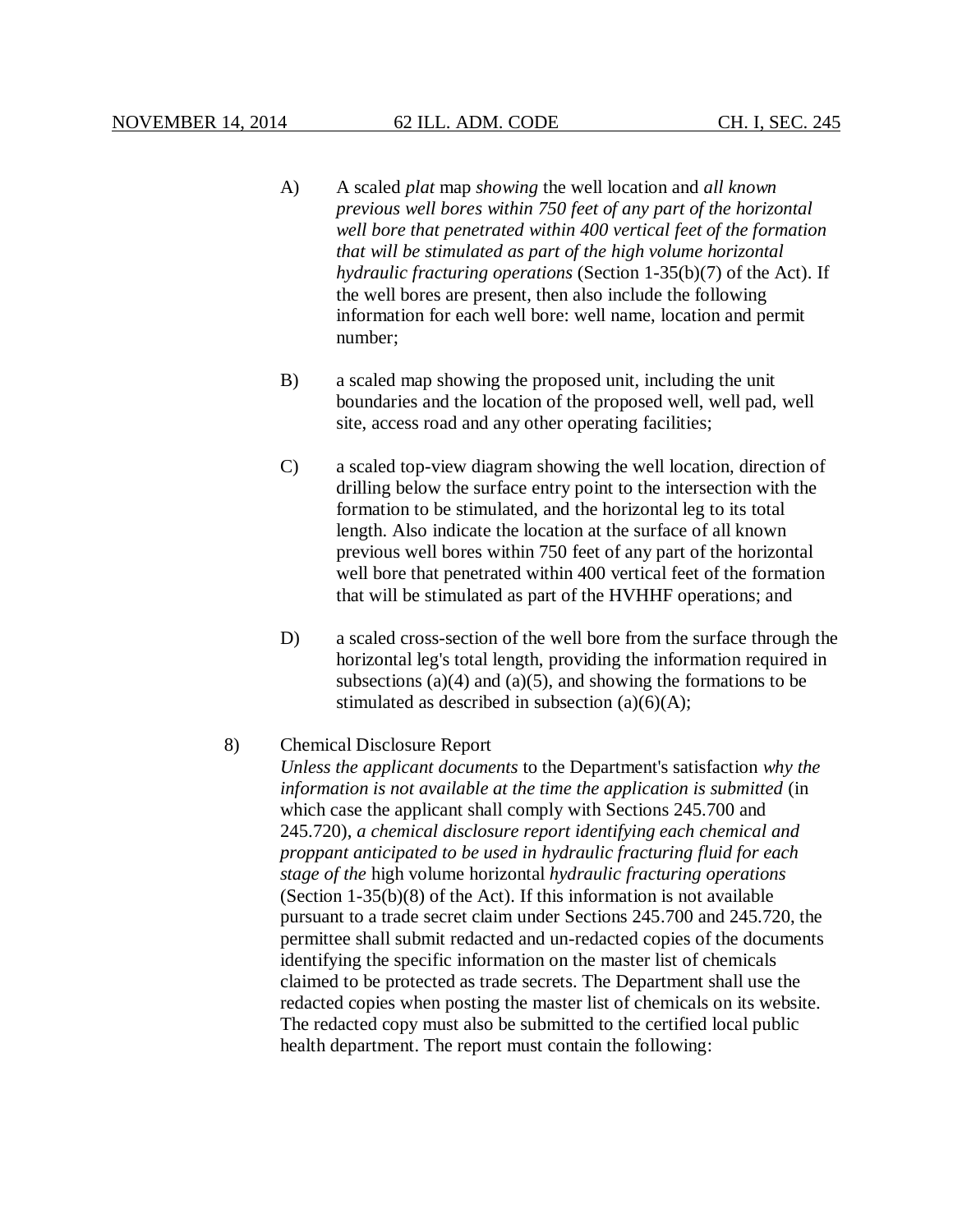- A) for each stage, *the total volume of water anticipated to be used in the* high volume horizontal *hydraulic fracturing treatment of the well or the type and total volume of the base fluid anticipated to be used in the* high volume horizontal *hydraulic fracturing treatment, if something other than water* (Section 1-35(b)(8)(A) of the Act). If the total volume has not been determined at the time of the application, the permittee shall submit an estimate for the maximum volume of water or base fluid anticipated to be used;
- B) *each hydraulic fracturing additive anticipated to be used in the hydraulic fracturing fluid, including the trade name, vendor, a brief descriptor of the intended use or function of each hydraulic fracturing additive, and the* MSDS *if applicable* (Section 1-  $35(b)(8)(B)$  of the Act). If this information is not available under Sections 245.700 and 245.720, the chemical family and chemical effects of each additive must be disclosed. If the additives have not been determined at the time of the application, the permittee must submit all possible additives that could be used;
- C) *each chemical anticipated to be intentionally added to the base fluid, including, for each chemical, the* CAS *number, if applicable* (Section  $1-35(b)(8)(C)$  of the Act). If this information is not available under Sections 245.700 and 245.720, the chemical family and chemical effects of each chemical must be disclosed. If the chemicals have not been determined at the time of the application, the permittee must submit all possible chemicals that could be used;
- D) *the anticipated concentration in the base fluid, in percent by mass, of each chemical to be intentionally added to the base fluid* (Section 1-35(b)(8)(D) of the Act) as calculated by the equation Mass Percent = g solute/g solution X 100. If the concentration has not been determined at the time of the application, the permittee shall submit an estimate and identify such as an estimate; and
- E) at or before the time of the applicant's filing of its first application under the Act, the applicant must have on file with the Department a master list of chemicals, as required in Section 1-77 of the Act;

## 9) Water Use Self-Certification

*A* self-*certification* explaining the applicant's *compliance with the Water Use Act of 1983* [525 ILCS 45] *and applicable regional water supply plans* (Section 1-35(b)(9) of the Act), and including receipt or other proof of the applicant's delivery of the plan to the applicable Soil and Water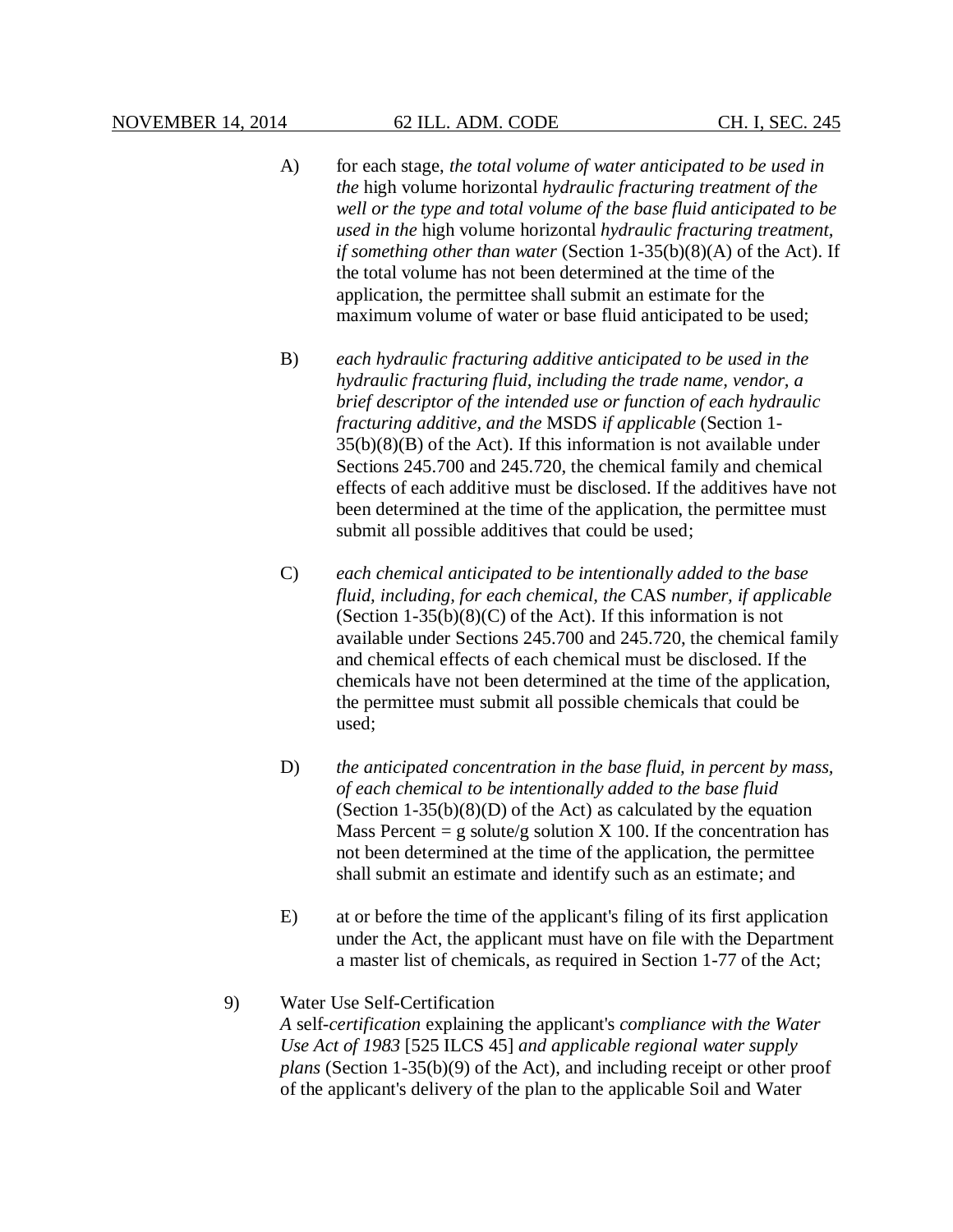Conservation District and any community water supply, as defined in Section 5 of the Public Water Supply Operations Act [415 ILCS 45/5], within 20 miles of the proposed water source:

- 10) Water Source Management Plan
	- A) If fresh water is anticipated to be used in the high volume horizontal hydraulic fracturing treatment, *a water* source *management plan that shall include the following information* (Section  $1-35(b)(10)$  of the Act):
		- i) *the* name and location (county, latitude, longitude) of the *source of the* fresh *water, such as surface or groundwater, anticipated to be used for water withdrawals, and the anticipated withdrawal location* (Section 1-35(b)(10)(A) of the Act);
		- ii) *the anticipated volume and rate of each* fresh *water withdrawal from each withdrawal location* (Section 1- 35(b)(10)(B) of the Act);
		- iii) *the anticipated months when* fresh *water withdrawals shall be made from each withdrawal location* (Section 1- 35(b)(10)(C) of the Act);
		- iv) *the methods to be used to minimize* fresh *water withdrawals as much as feasible* (Section 1-35(b)(10)(D) of the Act); and
		- v) *the methods to be used for surface water withdrawals to minimize adverse impact to aquatic life* (Section 1- 35(b)(10)(E) of the Act);
	- B) Additional Information. Pursuant to Section 1-35(b)(20) of the Act, with its Water Source Management Plan, the applicant shall:
		- i) specify the methods to be utilized for accurately monitoring the amount of water from each source and how that data will be recorded and maintained:
		- ii) specify the methods of transportation and/or delivery of withdrawn surface water to the well site;
		- iii) if recycled water is anticipated to be used in the HVHHF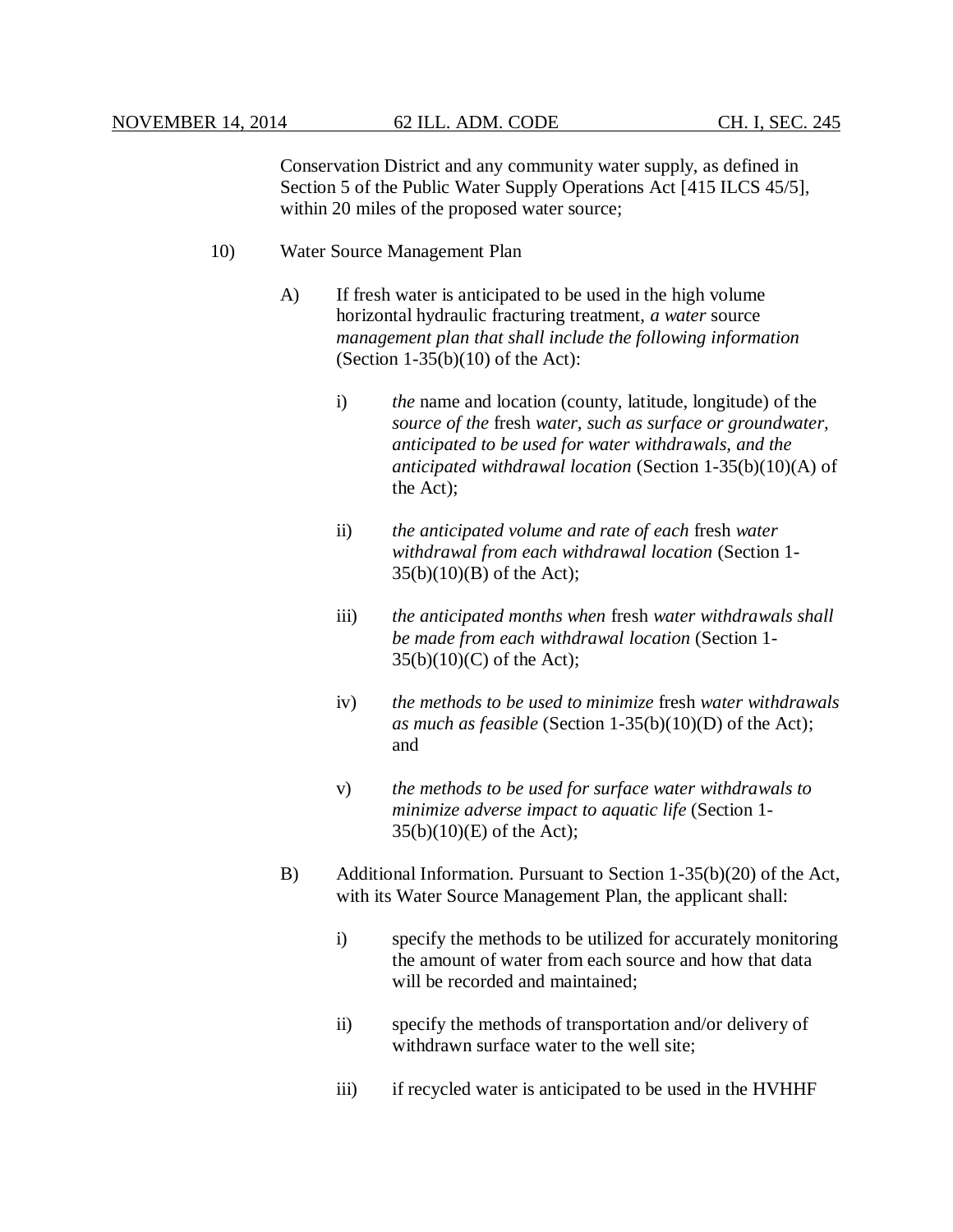treatment, describe the source of the recycled water and the anticipated water to be used; and

- iv) if water other than fresh water or recycled water is anticipated to be used in the HVHHF treatment:
	- describe the source of that other water and the anticipated volume to be used; and
	- if the water derives from a river, lake, stream, other surface water or groundwater and, but for the total dissolved solids (TDS) levels, would be considered fresh water, provide the information required by subsection (a) $(10)(A)$ ;
- C) *Where a surface water source is wholly contained within a single property, and the* landowner *of the property expressly agrees in writing to its use for* fresh *water withdrawals, the applicant is not required to include this surface water source in the fresh water withdrawal and management plan* (Section 1-35(b)(10) of the Act). For this exception to apply, the water use agreement with the landowner of the property must be provided with the permit application. Any confidential provisions of a water use agreement may be redacted by the applicant;
- 11) Hydraulic Fracturing Fluids and Flowback Plan
	- A) *A* hydraulic fracturing fluids and flowback *plan for the handling, storage, transportation, and disposal*, recycling, *or reuse of hydraulic fracturing fluids and hydraulic fracturing flowback* consistent with the requirements of Subpart H. *The plan shall identify the specific Class II injection well or wells that will be used to dispose of the hydraulic fracturing flowback* or the facilities where the hydraulic fracturing flowback will be reused or recycled. *The plan shall describe the capacity of the tanks to be used for the capture and storage of flowback and of the lined reserve pit to be used, if necessary, to temporarily store any flowback in excess of the capacity of the tanks. Identification of the Class II injection well or wells shall be by name, identification number, and specific location and shall include the date of the most recent mechanical integrity test for each Class II injection well* (Section 1-35(b)(11) of the Act);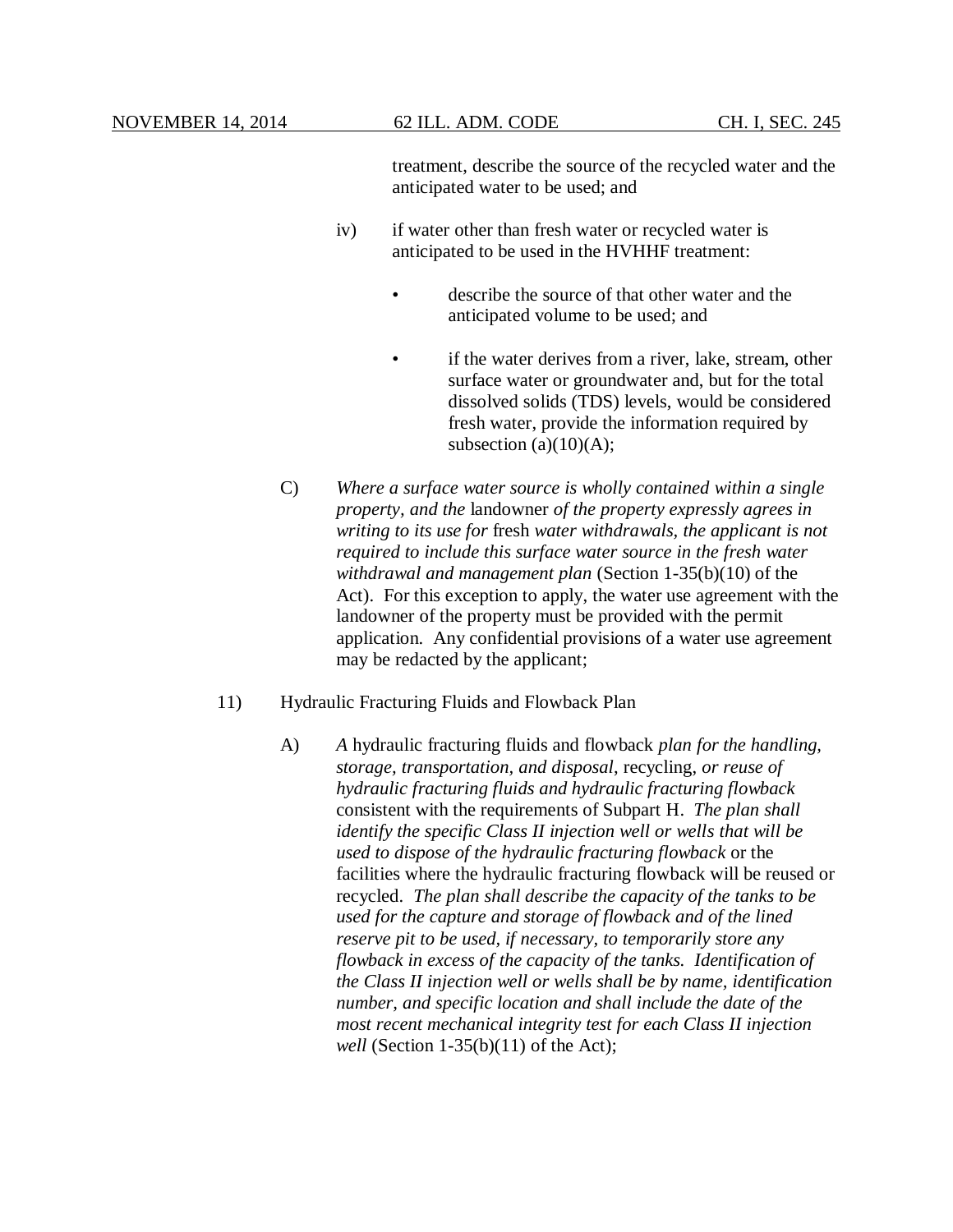- B) Additional Information. Pursuant to Section 1-35(b)(20) of the Act, the applicant shall also describe the anticipated hydraulic fracturing flowback, the expected flowback rate and amount, and the frequency at which the storage tanks will be emptied;
- 12) Well Site Safety Plan
	- A) *A well site safety plan to:*
		- i) *address proper safety measures to be employed during high volume horizontal hydraulic fracturing operations for the protection of persons on the* well *site* (Section 1-35(b)(12) of the Act) that complies with federal and State law, including applicable OSHA regulations; and
		- ii) *address proper safety measures to be employed during high volume horizontal hydraulic fracturing operations for the protection of the general public* (Section 1-35(b)(12) of the Act) that complies with federal and State law;
	- B) Additional Information. Pursuant to Section 1-35(b)(20) of the Act, the applicant shall also address proper safety measures to be employed during an emergency, such as whether local responders have appropriate equipment and training to respond to an emergency at a well site, identify the presence of any hazardous materials used or stored at the well site, and ensure the applicant has contact information for all appropriate emergency responders and that the applicant's contact information is made available to emergency responders;

## 13) Containment Plan

*A containment plan describing the containment practices and equipment to be used and the area of the well site where containment systems will be employed* (Section 1-35(b)(13) of the Act) to be compliant with Sections 245.820, 245.825 and 245.830;

- 14) Casing and Cementing Plan *A casing and cementing plan that describes the casing and cementing practices to be employed, including the size of each string of pipe, the starting point, and depth to which each string is to be set and the extent to which each string is to be cemented* (Section 1-35(b)(14) of the Act) to be compliant with Sections 245.530, 245.560 and 245.570;
- 15) Traffic Management Plan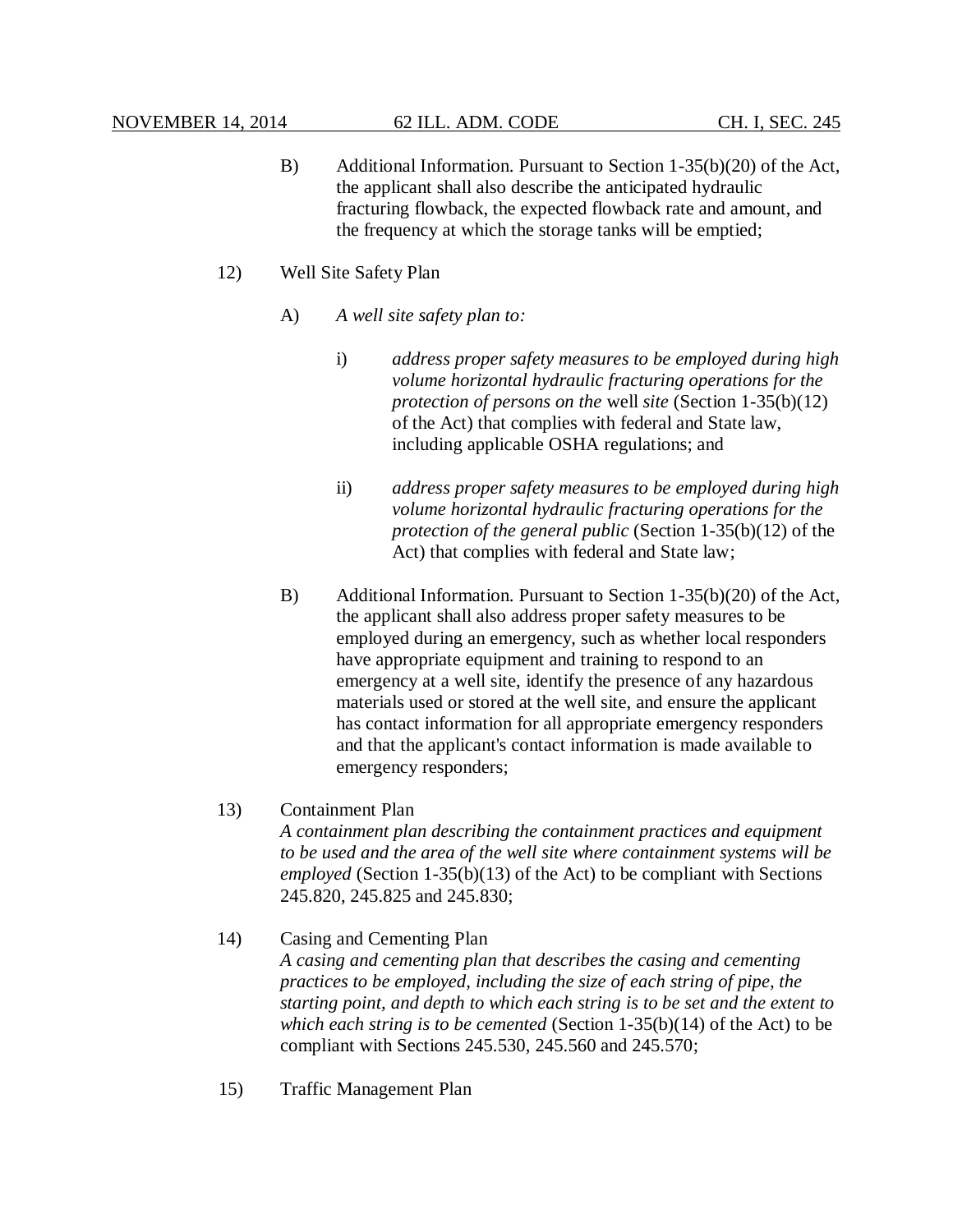- A) *A traffic management plan that* is developed by the applicant, identifying the impacted highway authorities (county, township, road district system, and municipal street system, as applicable), to *identify the anticipated roads, streets, and highways that will be used* (Section 1-35(b)(15) of the Act) to facilitate the well site construction, drilling operations, HVHHF operations, production, and continued operations of the well site. The applicant shall include contact information for the applicant's representative with knowledge of the traffic management plan and contact information for a representative of each impacted highway authority. The applicant shall submit copies of the traffic management plan to the impacted highway authority, when the applicant submits the application to the Department, to provide the highway authority time to submit comments to the Department, if desired.
- B) Additional Information. Pursuant to Section 1-35(b)(20) of the Act, the applicant shall also include:
	- i) a scaled map of the proposed routes, including but not limited to any access roads, that the applicant intends to use to construct the well site or to perform HVHHF operations, production and continued operations, for at least a 10 mile radius around the well site, identifying all the different highway jurisdictions, as well as any structures or property lines relevant to demonstrating compliance with Section 245.410 and 765 ILCS 530;
	- ii) anticipated start and end dates for well site construction and drilling operations, HVHHF operations, and other high traffic operations; and
	- iii) any management measures that will be used to minimize stress to local roads and/or impact on regular traffic flow;

# 16) Owner Information *The names and addresses of all owners of any real property* surface interest *within 1,500 feet of the proposed well site as disclosed by the records in the office of the recorder of the county or counties* (Section 1- 35(b)(16) of the Act);

17) Public Notice Drafts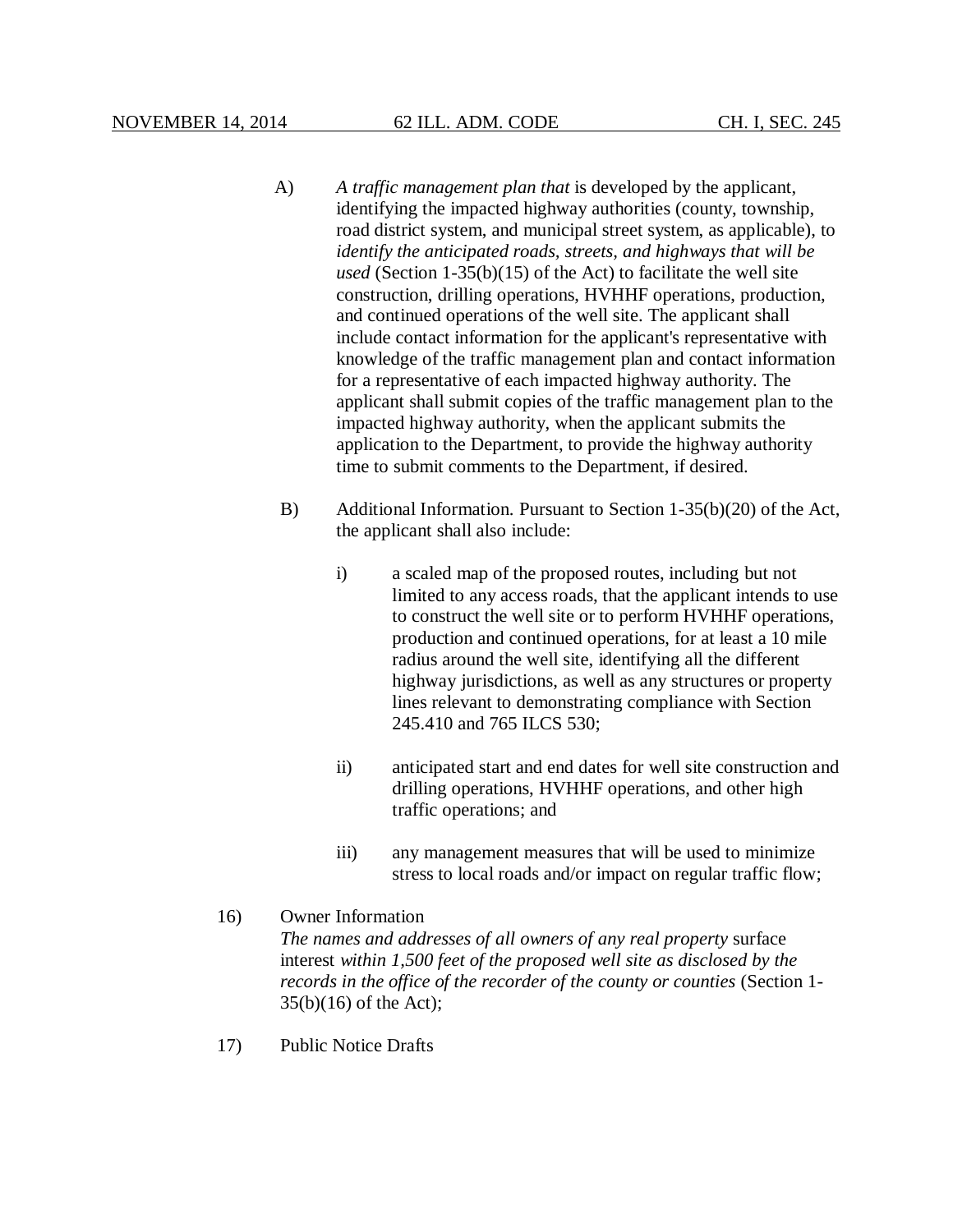*Drafts of the specific public notice and general public notice as required by Section* 245.250 using the forms provided by the Department (Section 1-35(b)(17) of the Act);

- 18) Restoration Statement
	- A) *A statement that the well site at which the HVHHF operation will be conducted will be restored in compliance with 62 Ill. Adm. Code 240.1181 and Section 1-95 of* the *Act* (Section 1-35(b)(18) of the Act).
	- B) Additional Information. Pursuant to Section 1-35(b)(20) of the Act, the applicant shall provide:
		- i) Its proposed strategy for the pre-HVHHF operations plugging of previously abandoned unplugged or insufficiently plugged wells identified in subsection  $(a)(7)(A)$ . For any well bores identified in subsection  $(a)(7)(A)$ , this strategy shall demonstrate that the well bores are sufficiently plugged as described in Section 245.815(b) or that the well bores will be plugged pursuant to Section 245.1010;
		- ii) A strategy for restoration of lands used by the permittee other than the well site and production facility pursuant to Section 245.1020; and
		- iii) A strategy for the plugging of the well and the restoration of the well site to be in compliance with 62 Ill. Adm. Code 240.Subpart K and Sections 245.1000 and 245.1030 of this Part;

## 19) Proof of Insurance

*Proof of insurance* indicating that the applicant/operator performing, itself or through a contractor, HVHHF operations at the proposed well is insured *to cover injuries, damages, or loss related to pollution in the amount of at least \$5,000,000* per occurrence (Section 1-35(b)(19) of the Act);

# 20) Water Quality Monitoring Work Plan *The work plan to ensure accurate and complete water quality sampling and testing* (Section 1-80(a) of the Act) as set forth in Section 245.600(a), reviewed and certified by a professional engineer or professional geologist;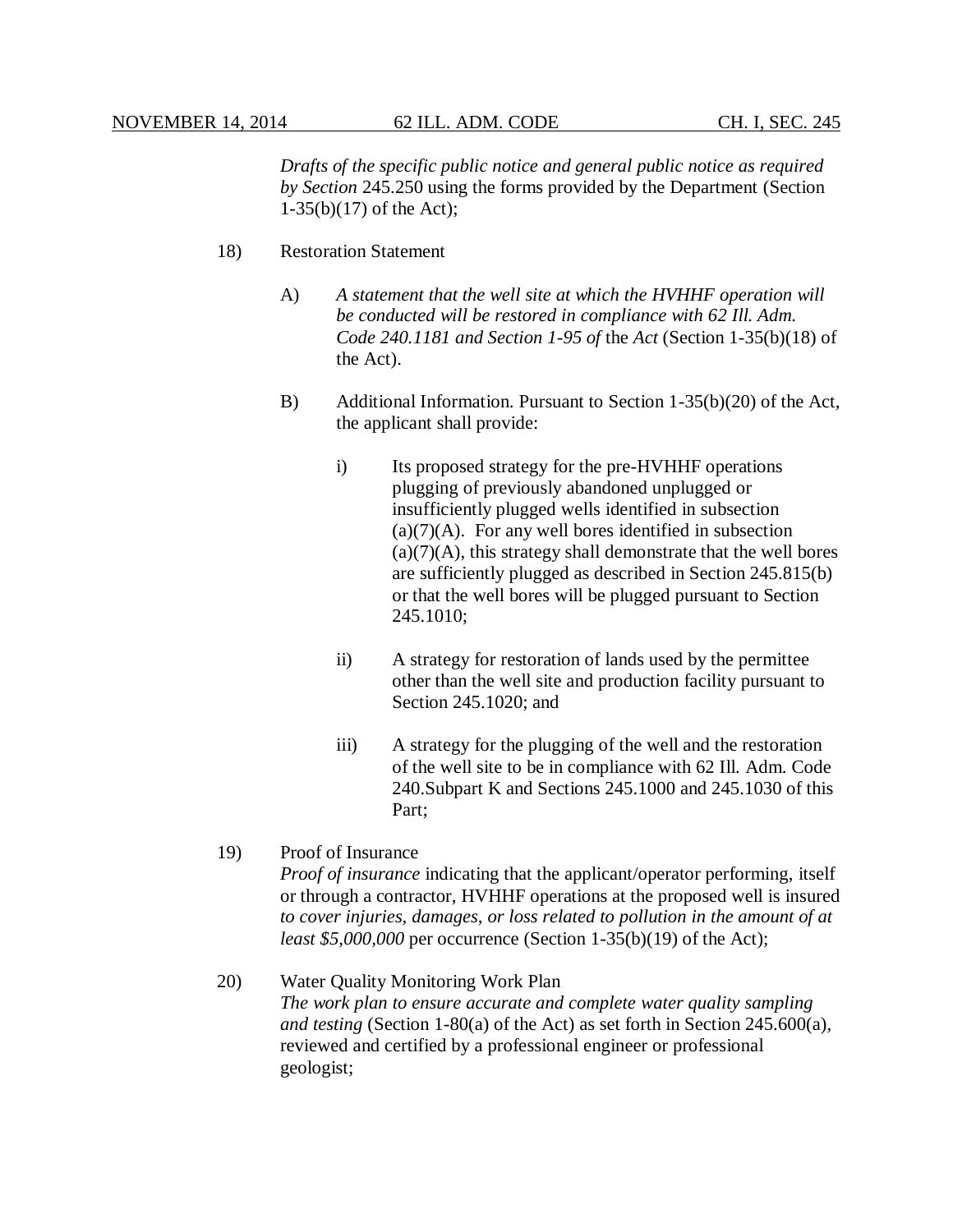## 21) Applicant Disclosure Disclosure of and a written explanation for the following, which must be supplemented if any changes occur after the application is submitted:

- A) Any conviction, adjudication or finding of *fraudulent, coercive, or dishonest practices, or demonstrating incompetence, untrustworthiness, or financial irresponsibility in the conduct of business in this State or elsewhere* (Section 1-60(a)(4) of the Act);
- B) Any revocation of a *high volume horizontal hydraulic fracturing permit, or its equivalent, in any other state, province, district, or territory for incurring a material or major violation or using fraudulent or dishonest practices* (Section 1-60(a)(5) of the Act).
- b) Additional Information. Pursuant to Section 1-35(b)(20) of the Act, the Department may request additional information from the applicant. This information is not automatically incorporated in the permit as a permit condition (see Section 1-55(a) of the Act), as are the plans described in the subsections specified in subsection (a). The applicant shall submit the following information:
	- 1) Registration Certification Certification that the applicant's registration information provided pursuant to Section 245.200 is accurate and up to date;
	- 2) Topsoil Preservation A strategy for compliance with the requirement to preserve topsoil as required by Section 245.410;
	- 3) Fugitive Dust Control A strategy for compliance with the requirement to implement practices to control fugitive dust as required by Section 245.410;
	- 4) Contractor Information

A statement indicating whether the applicant or a contractor will be performing the HVHHF operations. If a contractor will be performing the HVHHF operations, provide the contractor's name, address and telephone number, and the direct telephone number of the person responsible for HVHHF operations at the well site for the contractor. If any information is not known about the contractor at this time, the application shall be supplemented as soon as possible and in all events before the HVHHF operations begin;

5) Violations Report A violations report indicating whether the applicant or any parent,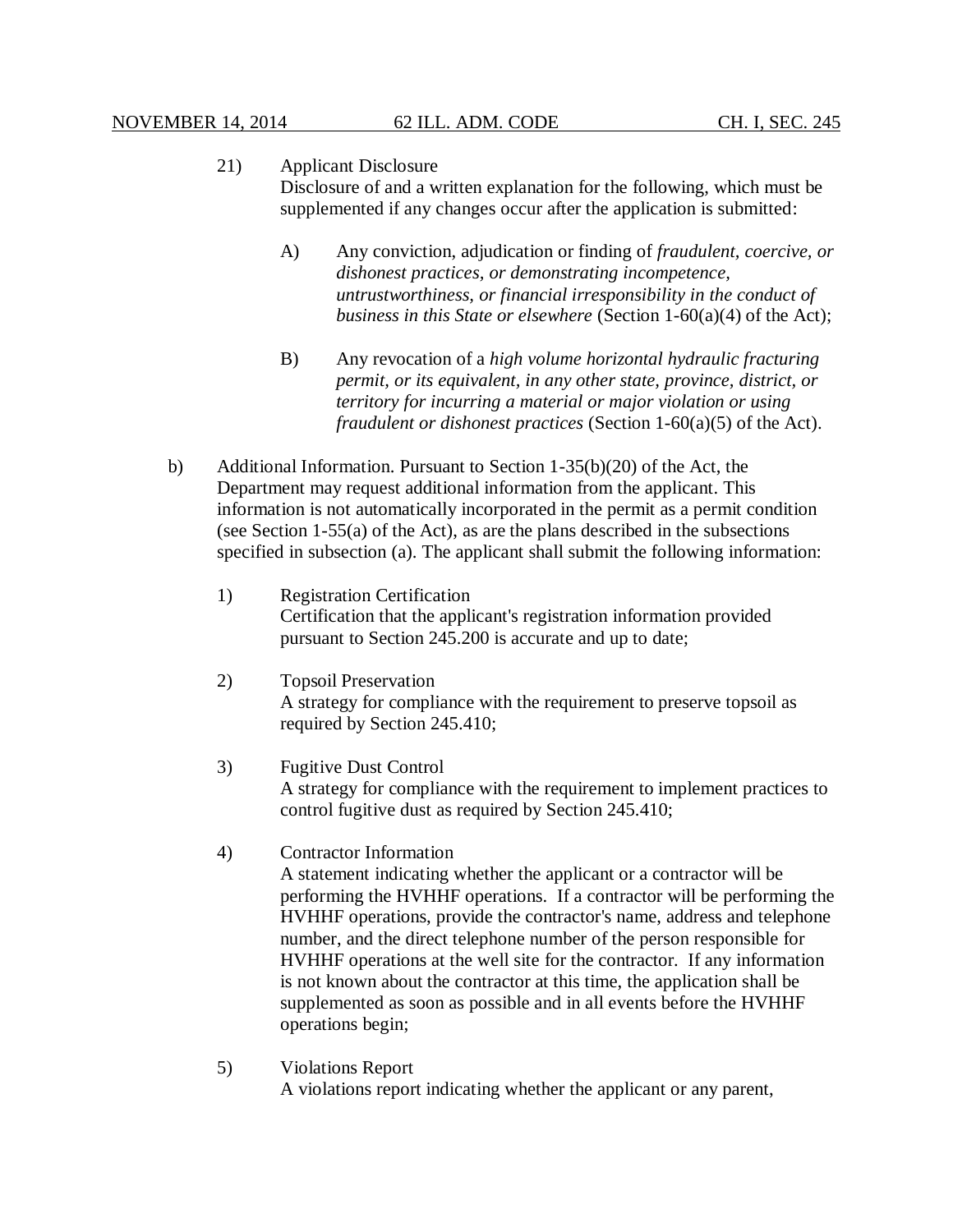subsidiary or affiliate of the applicant has pending Notices of Violations or Director's Decisions under the Act, this Part, the Illinois Oil and Gas Act, or the administrative rules promulgated under that Act;

- 6) Emissions Management A statement of which of the methods for managing natural gas and hydrocarbon fluids produced during the flowback period and production period the applicant will use, as required by Sections 245.845(a) and (b) and 245.900(a) through (c). If the applicant indicates in this statement that it intends to request an exemption or waiver under Section 245.845(c) or  $(f)$ , 245.900 $(d)$  or  $(i)$ , or 245.920, it must include that fact in the statement and attach the substantiation for the request that is required by Section 245.845, 245.900 or 245.920, as applicable;
- 7) The applicant shall submit a radioactive materials management strategy to test for and identify, manage, transport and dispose of any radioactive materials utilized or generated during the course of HVHHF operations. The proposed strategy shall ensure that any wastes generated that are lowlevel radioactive waste comply with the waste management requirements specified in the strategy. The radioactive materials management strategy shall include:
	- A) An initial site sampling plan that will determine the concentrations of total dissolved solids, gross alpha, gross beta, radium-226, radium-228 and potassium-40 of the soil, private wells and surface water within 1500 feet of the well site;
	- B) A strategy for radiation testing of the drill cuttings from the black shale, the hydraulic fracturing flowback, and the well site as part of the site restoration, including reserve pits and any surface waters within 1500 feet of the well site. The strategy shall include surveys, of a specified frequency, of equipment and waste streams prior to disposal, maintenance or recycling.
- c) When *an application is made to conduct high volume horizontal* hydraulic *fracturing operations at a well site located within the limits of any city, village, or incorporated town, the application shall state the name of the city, village, or incorporated town and be accompanied with a certified copy of the official consent for the* high volume horizontal *hydraulic fracturing operations to occur from the municipal authorities where the well site is proposed to be located. No permit shall be issued unless consent is secured and filed with the permit application. In the event that* a modification to the permit is subsequently sought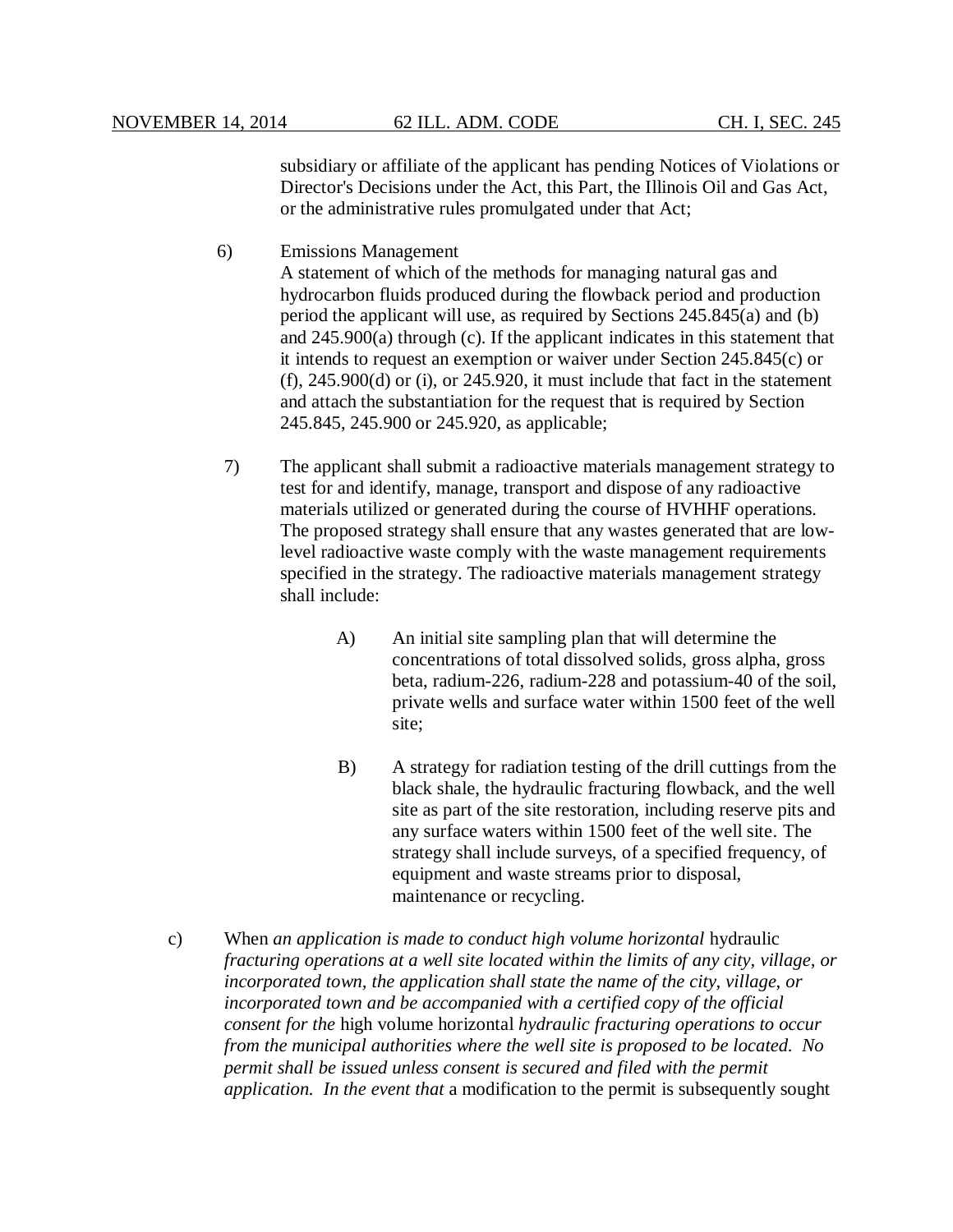for *an amended location* or any other significant permit deviation*, a new certified consent is* required *for the amended location*. (Section 1-35(c) of the Act)

- d) If any part of the well or well site identified in subsection  $(a)(2)$  is in an area identified by the U.S. Geological Service as having a 2% or more probability of exceedance (in 50 years) of peak ground acceleration of 0.4 standard gravity (g) or more, then the plans submitted per subsections (a)(11) (Hydraulic Fracturing Fluids and Flowback Plan), (a)(12) (Well Site Safety Plan), (a)(13) (Containment Plan) and (a)(14) (Casing and Cementing Plan) shall identify measures the applicant will take to protect the components in those plans against an earthquake of M 4.5 or more, and the insurance policy identified in subsection (a)(19) shall have a rider providing coverage against loss or claims resulting from impacts from any aspect of the permitted operations following earthquakes of M 4.5 or more.
- e) If any part of the well or well site identified in subsection  $(a)(2)$  is in an area identified as a floodplain under 17 Ill. Adm. Code 3700 or 3706, it shall be considered a construction under either or both of those Parts and the applicant shall be responsible for obtaining all permits under Part 3700 or 3706, whichever is applicable, and the insurance policy identified in subsection (a)(19) shall have a rider providing coverage against loss or claims resulting from impacts from any aspect of the permitted operations following floods.
- f) *The permit application shall be accompanied by a bond* or equivalent financial instrument *as required by Section* 245.220(a) (Section 1-35(d) of the Act).
- g) *Each application for a permit under this* Part *shall include payment of a nonrefundable fee of \$13,500* (Section 1-35(e) of the Act). Checks shall be made payable to the Illinois Department of Natural Resources.
- h) *Each application submitted under this* Part *shall be signed, under the penalty of perjury, by the applicant or the applicant's designee who has been vested with the authority to act on behalf of the applicant and has direct knowledge of the information contained in the application and its attachments. Any person signing an application shall also sign an affidavit with the following certification*:

*"I certify, under penalty of perjury as provided by law and under penalty of refusal, suspension, or revocation of a high volume horizontal hydraulic fracturing permit, that this application and all attachments are true, accurate, and complete to the best of my knowledge."* (Section 1-35(f) of the Act)

i) *The permit application shall be submitted to the Department in both electronic and hard copy format* at the same time. One hard copy of the permit application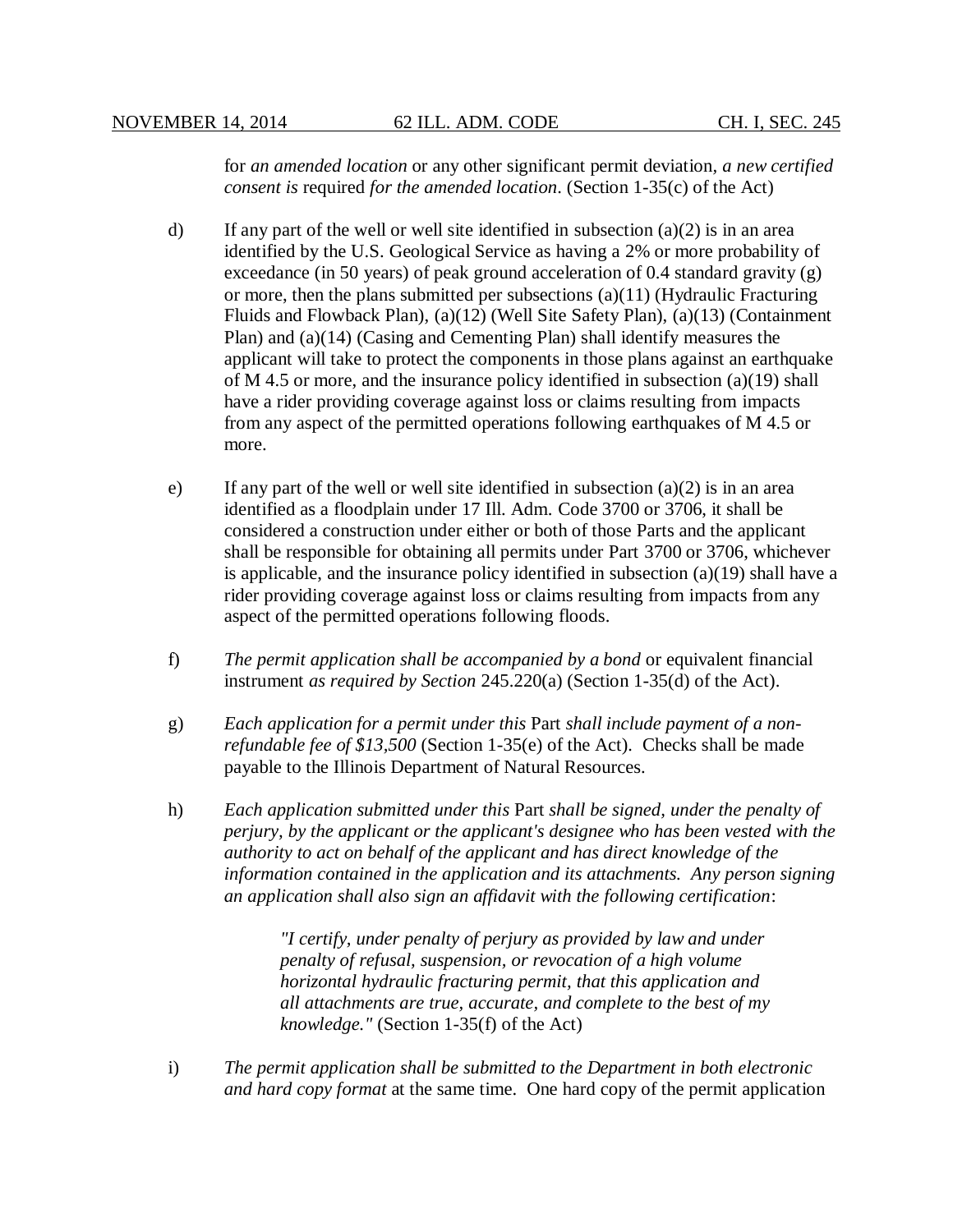and all documents attached to the application shall be provided. *The electronic format shall be searchable* (Section 1-35(g) of the Act) and provided to the Department on compact disc, DVD or Universal Serial Bus (USB) compatible storage devices. Permittee shall also provide the Department, in electronic and hard copy format, a duplicate set of any pages containing names or addresses of individuals in which the names and addresses, except those provided pursuant to subsections (a)(1) and (b)(4), are redacted for purposes of confidentiality. Review of the permit application shall not be considered for the purposes of Section 245.230 if the Department is unable to access the submitted electronic format.

j) *The application for a high volume horizontal hydraulic fracturing permit may be submitted as a combined permit application with the permittee's application to drill on a form as the Department shall prescribe. The combined application must include the information required in this Section. The submission of a combined permit application under this subsection shall not be interpreted to relieve the applicant or the Department from complying with the requirements of this* Part, the *Act, the Illinois Oil and Gas Act* and the rules adopted under that Act. (Section 1-35(h) of the Act)

## **Section 245.220 Permit Bonds or Other Collateral Securities**

- a) No person shall be allowed to construct, drill, operate, perform HVHHF operations, or produce from a well for which a permit is necessary under this Part if that well is not covered and protected by a bond or other collateral securities as required by this Section.
- b) All applicants *for a permit under this* Part, and persons requesting permit transfers, *shall provide a bond* at the time of filing an application for permit pursuant to Section 245.210 or at the time of filing a request for transfer of permit pursuant to Section 245.340. *The bond shall be in the amount of \$50,000 per permit or a blanket bond of \$500,000 for all permits.* (Section 1-65(a) of the Act) All bonds must meet the following requirements during the permit application process and through the entire term of an issued permit until the bond is released as provided by subsection (d):
	- 1) Bonds shall be signed by the permittee as principal and by a good and sufficient corporate surety legally authorized to transact business as a surety in Illinois.
	- 2) Each bond shall provide that the bond shall not be cancelled by the surety without at least 90 days' notice to the Department. Notice shall be served upon the Department in writing by registered or certified mail to the Illinois Department of Natural Resources, Attention: Office of Oil and Gas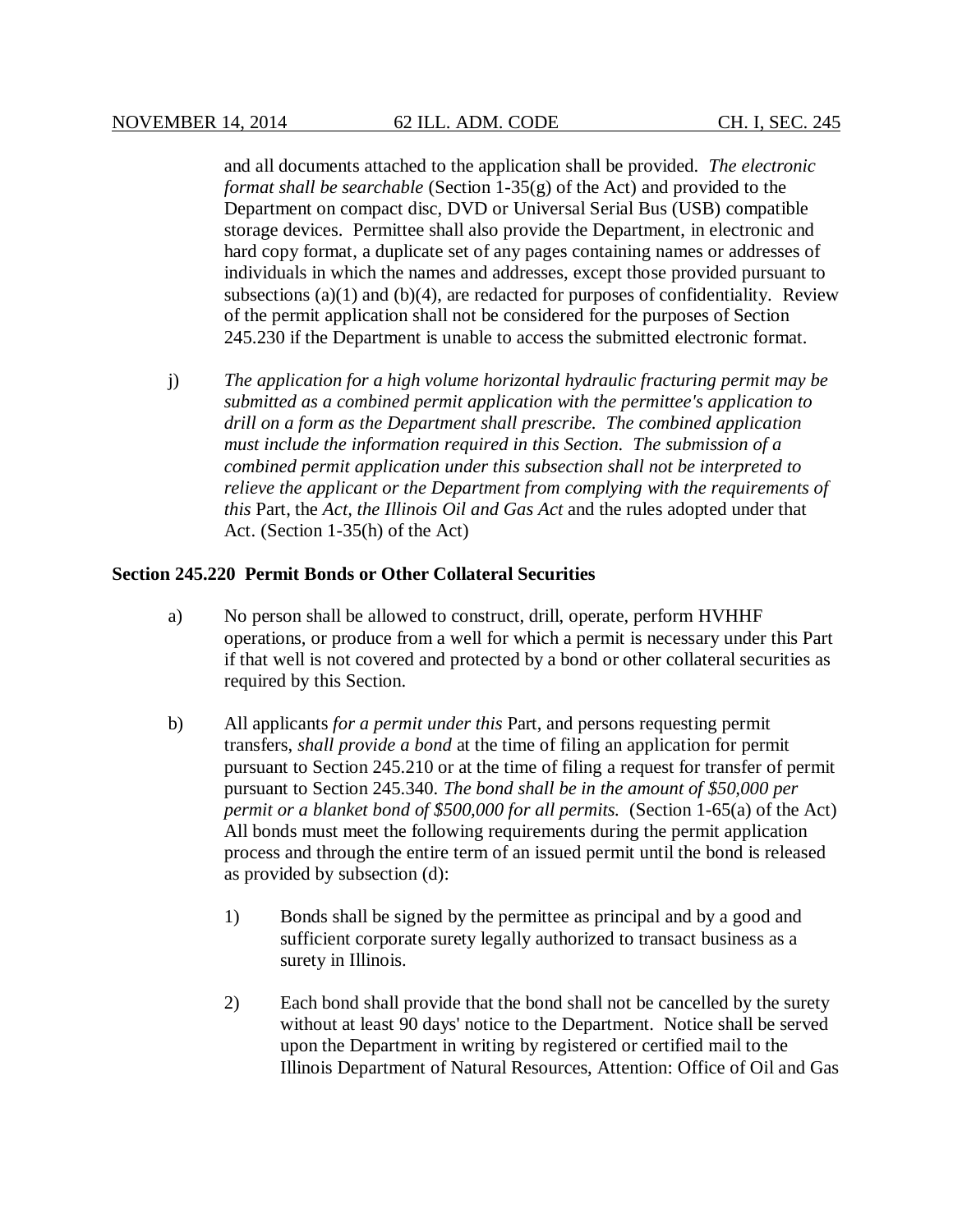Resource Management, One Natural Resources Way, Springfield IL 62702.

- 3) Within the 90-day notice period and before the bond is cancelled the permittee shall deliver to the Department a replacement bond. If the replacement bond is not delivered, all activities covered by the bond shall cease at the expiration of the 90-day notice period.
- 4) If the authority to transact business in Illinois of any surety upon which a bond is filed with the Department is suspended or revoked, the permittee, within 30 days after receiving notice of the suspension/revocation, shall notify the Department and shall make substitution by providing a bond or other security as required by this Section. Upon the failure of the permittee to make the substitution of bond or other security, all activities covered by the bond shall cease until substitution has been made.
- c) *In lieu of a bond, other collateral securities such as cash, certificates of deposit, or irrevocable letters of credit under the* following *terms and conditions* may be provided by a permittee (Section 1-65(a) of the Act):
	- 1) Cash: Cash shall be placed in the Department's possession.
	- 2) Certificates of Deposit
		- A) Certificates of deposit shall be payable to the permittee and assigned to the Department, both in writing submitted to the Department and upon the records of the bank issuing the certificates. If assigned, the Department will require the banks issuing these certificates to waive all rights of setoff or liens against the certificates.
		- B) The Department will not accept an individual certificate of deposit in an amount in excess of the maximum insurable amount determined by the Federal Deposit Insurance Corporation.
		- C) Any interest accruing on a certificate of deposit shall be for the benefit of the permittee except that accrued interest shall first be applied to any prepayment penalty when a certificate of deposit is forfeited by the Department.
		- D) The certificate of deposit, if a negotiable instrument, shall be placed in the Department's possession. If the certificate of deposit is not a negotiable instrument, a withdrawal receipt, endorsed by the permittee, shall be placed in the Department's possession.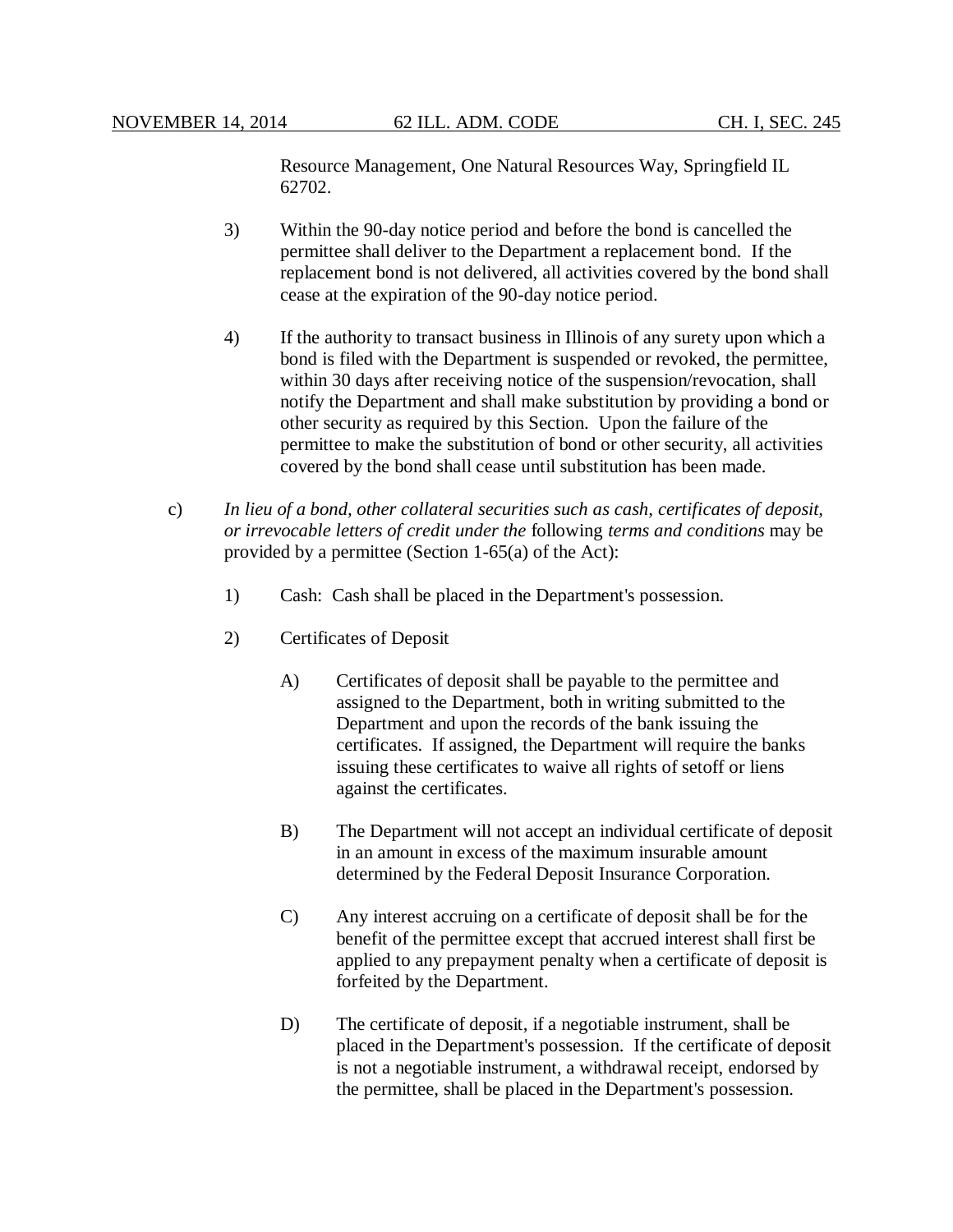#### 3) Letters of Credit

- A) The letter may only be issued by a bank organized or authorized to do business in the United States (issuing bank). If the issuing bank does not have an office for collection in Illinois, there shall be a confirming bank designated that is authorized to accept, negotiate and pay the letter upon presentment in Illinois.
- B) Letters of credit shall be irrevocable during their terms. A letter of credit shall be forfeited and shall be collected by the Department if not replaced by other suitable bond or other collateral securities at least 30 days before its expiration date.
- C) The letter of credit shall be payable to the Department upon demand, in part or in full, upon receipt from the Department of a notice of forfeiture issued in accordance with subsection (e).
- D) The Department will not accept a letter of credit in excess of 10% of the issuing bank's total capital and surplus accounts, as certified by the President of the bank providing the letter of credit and as evidenced by the most recent quarterly Call Report provided to the Federal Deposit Insurance Corporation.
- E) The letter of credit shall provide on its face that the Department, its lawful assigns, or the attorneys for the Department or its assigns may sue, waive notice and process, appear on behalf of, and confess judgment against the issuing bank (and any confirming bank) in the event that the letter of credit is dishonored. The letter of credit shall be deemed to be made in Sangamon County, Illinois, for the purpose of enforcement and any actions thereon shall be enforceable in the Courts of Illinois, and shall be construed under Illinois law.
- d) *The bond or other collateral securities shall remain in force until the well is plugged, abandoned* and restored, or transferred. *Upon* plugging, *abandoning* and restoring, or transferring *a well to the satisfaction of the Department and in accordance with the Illinois Oil and Gas Act, the bond or other collateral securities shall be promptly released by the Department. Upon the release by the Department of the bond or other collateral securities, any cash or collateral securities deposited shall be returned by the Department to the applicant* or permittee *who deposited it*. (Section 1-65(b) of the Act)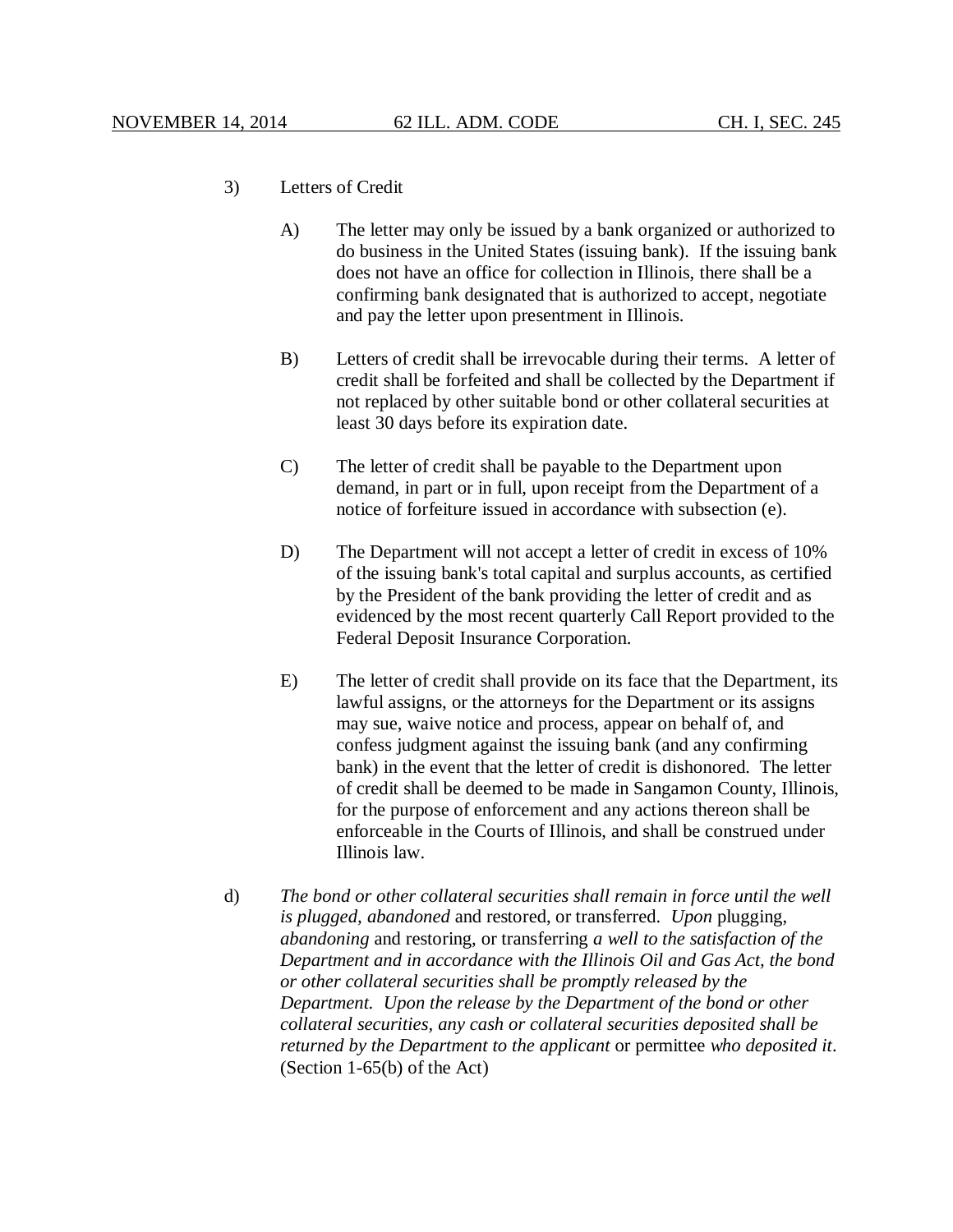- e) *If, after notice and* the opportunity for *hearing, the Department determines that any of the requirements of* the *Act or* this Part *or the orders of the Department have not been complied with within the time limit set by any notice of violation issued* thereunder, *the permittee's bond or other collateral securities shall be* subject to forfeiture pursuant to the following procedure (Section 1-65(c) of the Act):
	- 1) A permittee's failure to comply with the Department's order finding a violation of the Act or this Part constitutes grounds for bond forfeiture.
	- 2) The Department will send written notification by certified mail, return receipt requested, to the permittee and the surety on the bond, if any, informing them of the determination to forfeit the bond pursuant to subsection  $(e)(1)$ .
	- 3) The Department may allow a surety to correct the violation if the surety can demonstrate an ability to complete the corrective work in accordance with the requirements of the Act and this Part. No surety liability shall be released until the successful correction of the violation ordered by the Department.
	- 4) In the event forfeiture of the bond or other collateral securities is warranted by subsection  $(e)(1)$ , the Department will afford the permittee the right to a hearing, if the hearing is requested in writing by the permittee within 30 days after the bond forfeiture notification is received in accordance with subsection (e)(2). If the permittee does not request a hearing within the 30-day period, the determination to forfeit the bond shall be a final administrative decision. If a hearing is requested by the permittee, the hearing shall be scheduled within 30 days after the receipt of the request for hearing, and shall be conducted by a Hearing Officer.
	- 5) At the bond forfeiture hearing, the Department will present evidence and has the burden of proof to support its determination to forfeit the bond under subsection  $(e)(1)$ . The permittee may present evidence contesting the Department's determination. The Hearing Officer may administer oaths and affirmations, subpoena witnesses and written or printed materials, compel attendance of witnesses or production of those materials, compel discovery, and take evidence.
	- 6) Within 30 days after the close of the record for the bond forfeiture hearing, the Hearing Officer shall issue recommended findings of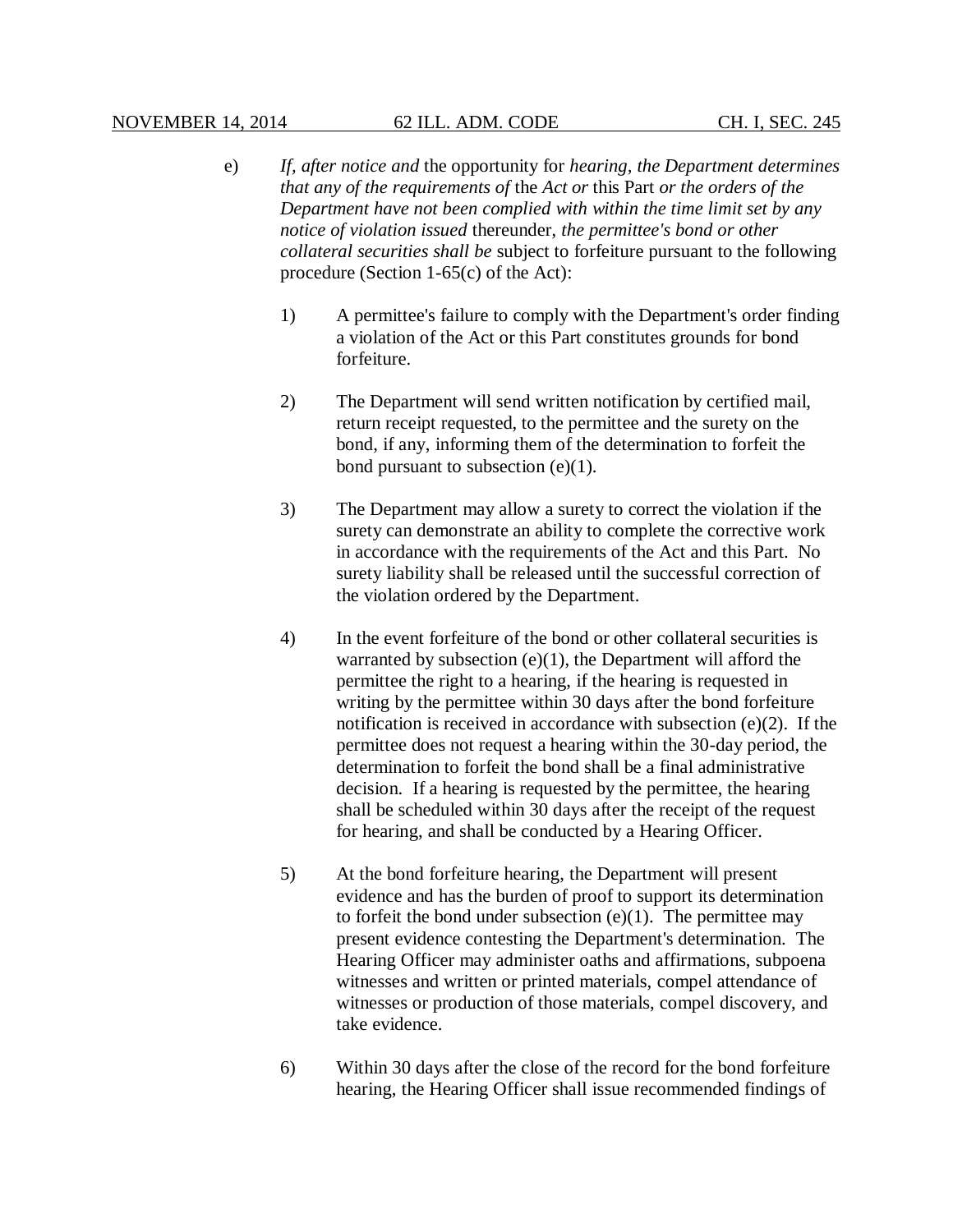fact, recommended conclusions of law and recommendations as to the disposition of the case.

- 7) The Director or his or her designee shall review the administrative record in a contested case, in conjunction with the Hearing Officer's recommended findings of fact, recommended conclusions of law and recommendations as to the disposition of the case. The Director or designee, shall then issue the Department's final administrative decision affirming, vacating or modifying the Hearing Officer's decision.
- 8) *In no way will payment under this bond exceed the aggregate* administrative *penalty as specified* in the Notice of Violation or Director's Decision. (Section 1-65(c) of the Act)
- 9) *Forfeiture under this* subsection (e) *shall not limit any duty of the permittee to mitigate or remediate harms or foreclose enforcement by the Department or the Agency.* (Section 1-65(c) of the Act)
- f) *When any bond or other collateral security is forfeited under the provisions of* the *Act or* this Part, *the Department shall collect the forfeiture without delay. The surety shall have 30 days to submit payment for the bond after receipt of notice by the permittee* or the Department *of the forfeiture*. (Section 1-65(d) of the Act)
- g) If the permittee's bond is subject to forfeiture and used for anything other than plugging and restoration of the well and well site, the permittee shall have 30 days from the date of the Department's determination to forfeit the bond to replace the bond. Failure to replace the bond within this time shall result in the immediate cessation of activities covered by the bond and permit.
- h) *All forfeitures shall be deposited in the Mines and Minerals Regulatory Fund to be used, as necessary, to mitigate or remediate violations of* the *Act or* this Part. (Section 1-65(e) of the Act)

#### **Section 245.230 Permit Application Receipt and Department Review**

a) All registrants who anticipate filing a permit application with the Department shall notify the Office of Oil and Gas Resource Management at least 5 business days before the anticipated date of filing by both email at DNR.HFApplication@partner.illinois.gov and by telephone at 217-782-7756 to advise the Office of the anticipated permit filing. The registrant shall provide the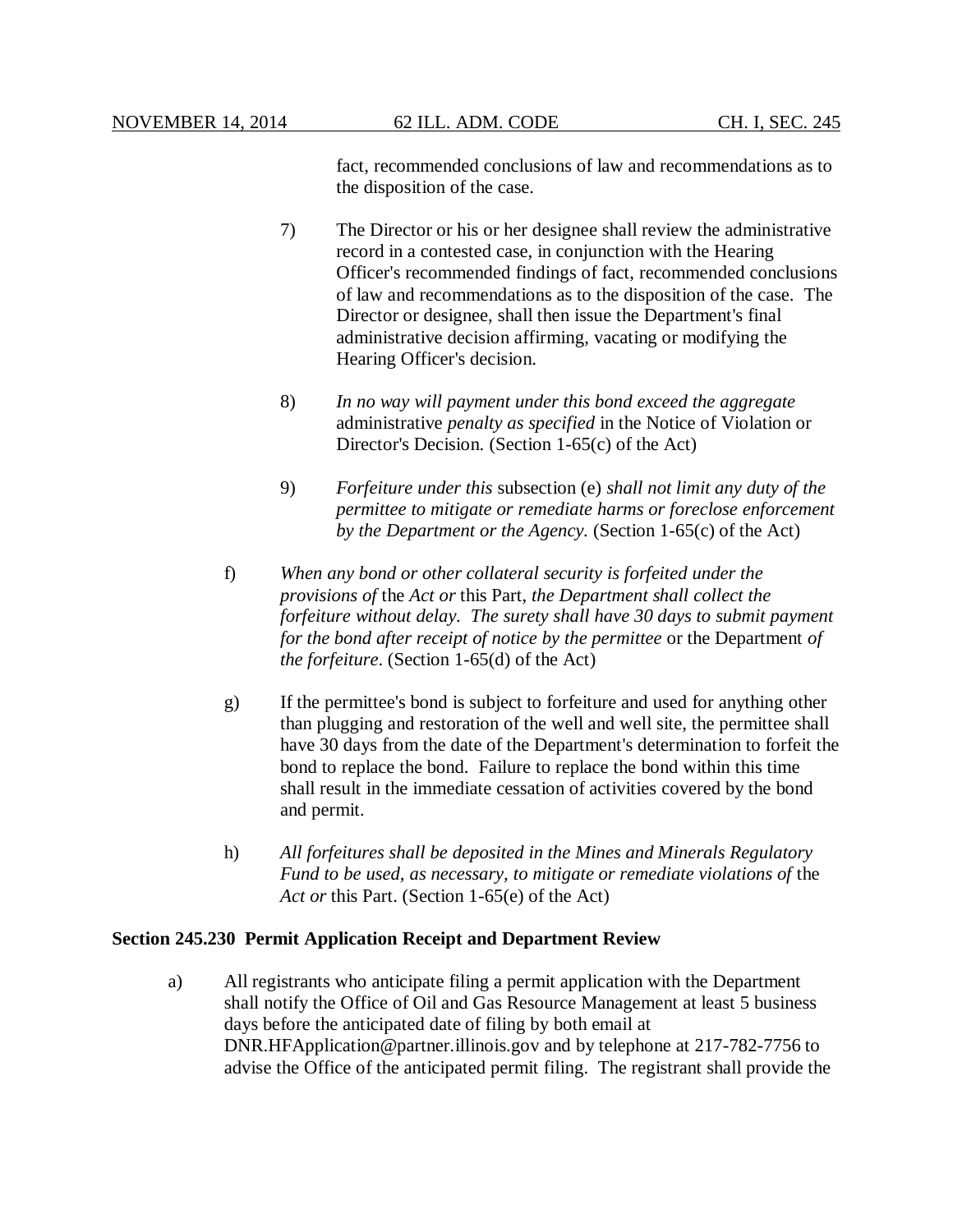name of the applicant and the name and telephone number of an applicant contact person in case the Office has any questions.

- b) In no event will a permit application be considered received until after one full business day following the delivery to the Department of all the materials required by Section 245.210. When the Department has in its possession all of the required materials, the Department will promptly check the materials to see that all of the components listed in Section 245.210 are present and are in such format and detail that the Department will be able to review the proposed plans and activities. The Department, before the end of the first full business day following delivery, will determine whether the components are present and can be subject to permit review. If the Department so determines, the application will be considered received effective start of business the first full business day following the completeness check, and the applicant will be so notified. The determination and notification will in no way signify any Department approval of the adequacy of any component of the application, or all of it, only its submission and susceptibility to review. If the Department, however, determines that the application has any patently or facially incomplete or deficient parts or components, the Department will promptly notify the applicant that it does not consider the application properly submitted or received.
- c) Upon receipt of a permit application, the Department shall provide *notice to the applicant that the permit application was received* (Section 1-40(b) of the Act) and of the following:
	- 1) the review number assigned by the Department to the permit application;
	- 2) the date of receipt of the permit application;
	- 3) the dates of the public comment period on the permit application; and
	- 4) the date, time and address of the public hearing and the name of the Hearing Officer scheduled to preside over the public hearing for the permit application that will apply should a request for public hearing be filed.
- d) Any application received by the Office after 12:00 p.m. (Central Standard Time) will be considered received on the following business day.
- e) *Upon receipt of a permit application, the Department shall have no more than 60 calendar days from the date it receives the permit application to approve, with any conditions the Department may find necessary, or reject the application for the high volume horizontal hydraulic fracturing permit. The applicant may*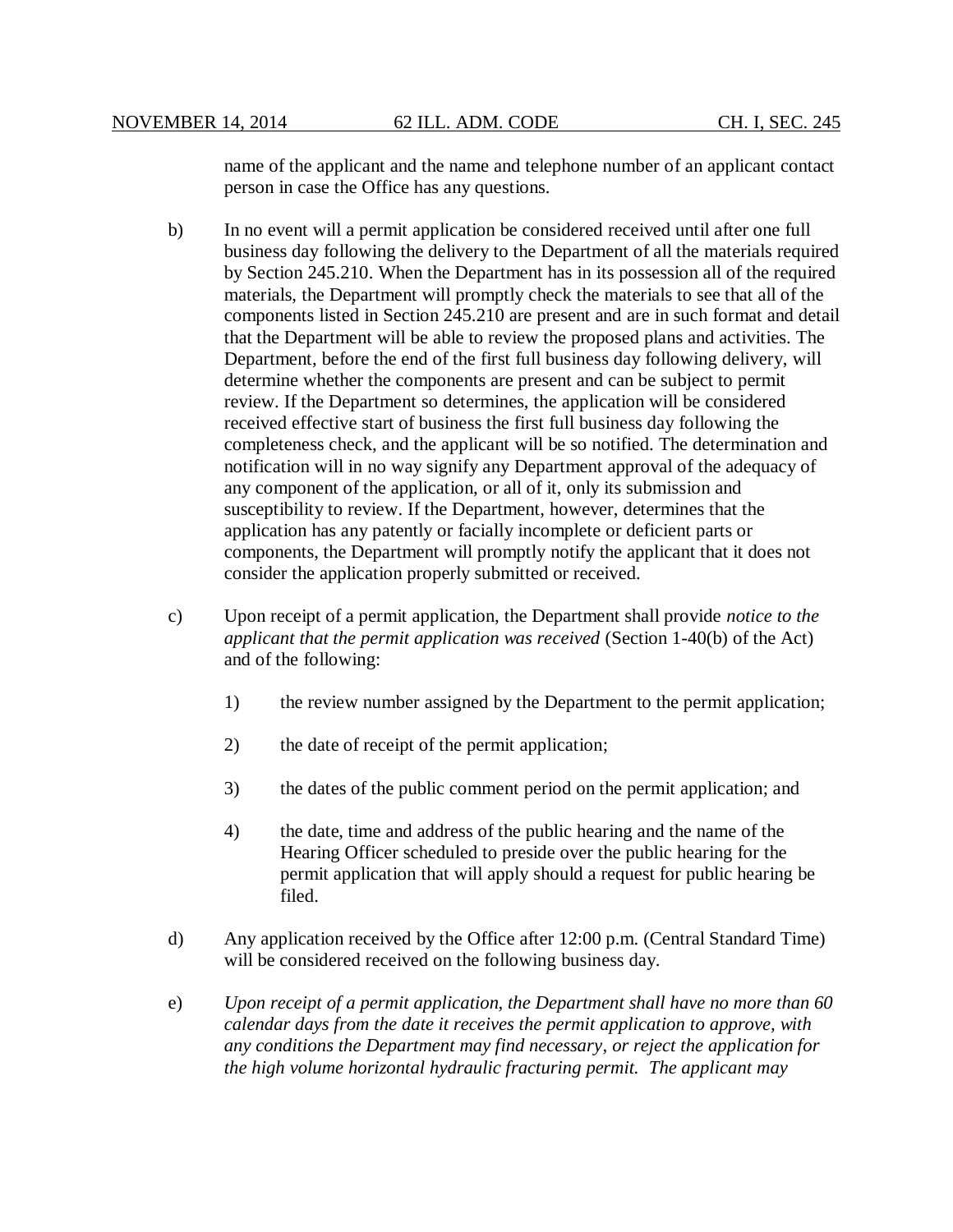*waive, in writing, the 60-day deadline upon its own initiative or in response to a request by the Department.* (Section 1-35(i) of the Act)

f) *If, during the review period, the Department determines that the permit application is not complete under* the *Act, does not meet the requirements of Section* 245.210, *or requires additional information, the Department shall notify the applicant in writing of the application's deficiencies and allow the applicant to correct the deficiencies and provide the Department any information requested to complete the application. If the applicant fails to provide adequate supplemental information, the Department may reject the application.* (Section 1-  $35(i)$  of the Act)

#### **Section 245.240 Public and Governmental Notice by the Department**

- a) *Within 5 calendar days after the Department's receipt of the high volume horizontal hydraulic fracturing* permit *application, the Department shall post notice of its receipt and a copy of the permit application on its website.* Except for the names and addresses provided in the permit application pursuant to Section  $245.210(a)(1)$  and  $(b)(4)$ , all other names and addresses of individuals provided in the permit application shall be considered confidential and shall not be posted on the Department's website. *The notice shall include* (Section 1-40(a) of the Act):
	- 1) the date the application was received by the Department;
	- 2) *the dates of the public comment period* (Section 1-40(a) of the Act) for the permit application;
	- 3) *directions for interested parties to submit comments* (Section 1-40(a) of the Act) or *objections* (Section 1-50(a) of the Act);
	- 4) the review numbers assigned by the Department to the permit application;
	- 5) the date, time and address of the public hearing and the name and mailing address of the Hearing Officer scheduled to preside over the public hearing on the permit application should a request for public hearing be filed; and
	- 6) directions for *any person having an interest that is or may be adversely affected, any government agency that is or may be affected, or the county board of a county to be affected under a proposed permit* on how and when to request a public hearing on the permit application (Section 1-  $50(a)$  of the Act).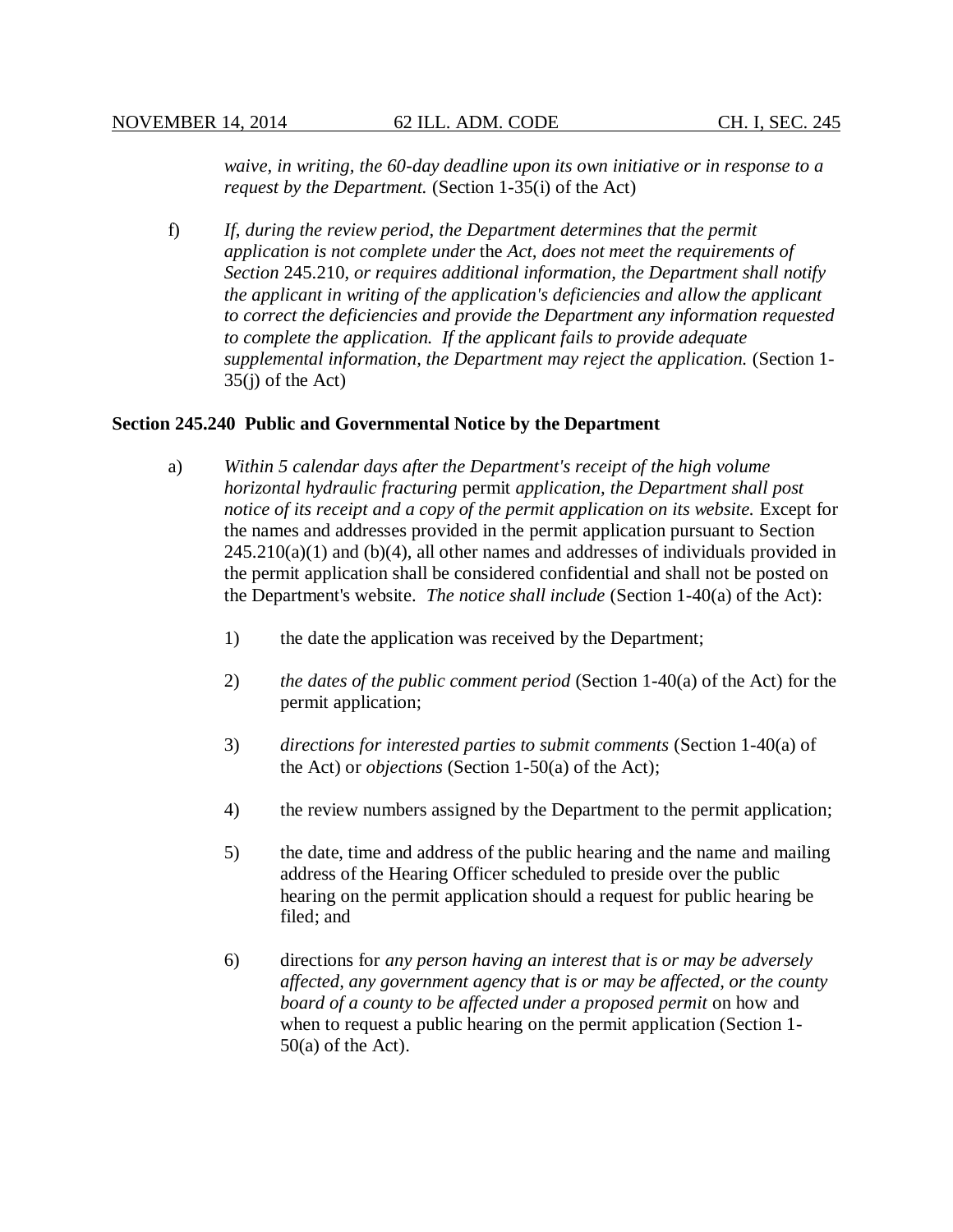### NOVEMBER 14, 2014 62 ILL. ADM. CODE CH. I, SEC. 245

- b) *Within 5 calendar days after the Department's receipt of the permit application, the Department shall provide the Agency, the Office of the State Fire Marshal, Illinois State Water Survey, Illinois State Geological Survey*, and the certified local public health department where the well site is located *with notice of the application* (Section 1-40(b) of the Act).
- c) *Within 5 calendar days* after the Department's *receipt* of the permit application, *the Department shall provide a copy of the* permit application's *well site safety plan to the Office of the State Fire Marshal* (Section 1-35(b)(12) of the Act).
- d) *Within 5 calendar days* after the Department's *receipt* of the permit application, *the Department shall provide a copy of the* permit application's *containment plan to the Office of the State Fire Marshal* (Section 1-35(b)(13) of the Act).
- e) *Within 5 calendar days* after the Department's *receipt* of the permit application, *the Department shall provide a copy of the* permit application's *traffic management plan to the Office of the State Fire Marshal* (Section 1-35(b)(15) of the Act).
- f) Public Hearing Notice: *At least 10 calendar days before the date of the public hearing, the Department shall publish notice of the public hearing in a newspaper of general circulation published in*, or as near possible to, *the county where the proposed well site will be located* (Section 1-50(d) of the Act). The notice shall include:
	- 1) the date, time and place of the public hearing;
	- 2) the name and mailing address of the Hearing Officer scheduled to preside over the public hearing;
	- 3) the purpose of the public hearing and the name of the applicant;
	- 4) the legal description, per the Public Land Survey System, of the proposed well site and unit area;
	- 5) the review number for the permit application; and
	- 6) *a statement that any person having an interest that is or may be adversely affected, any government agency that is or may be affected, or the county board of a county to be affected under a proposed permit may file* (Section  $1-40(c)(3)(G)$  of the Act) a request for public hearing on the permit application pursuant to Section 245.270.

## **Section 245.250 Public and Governmental Notice by the Permit Applicant**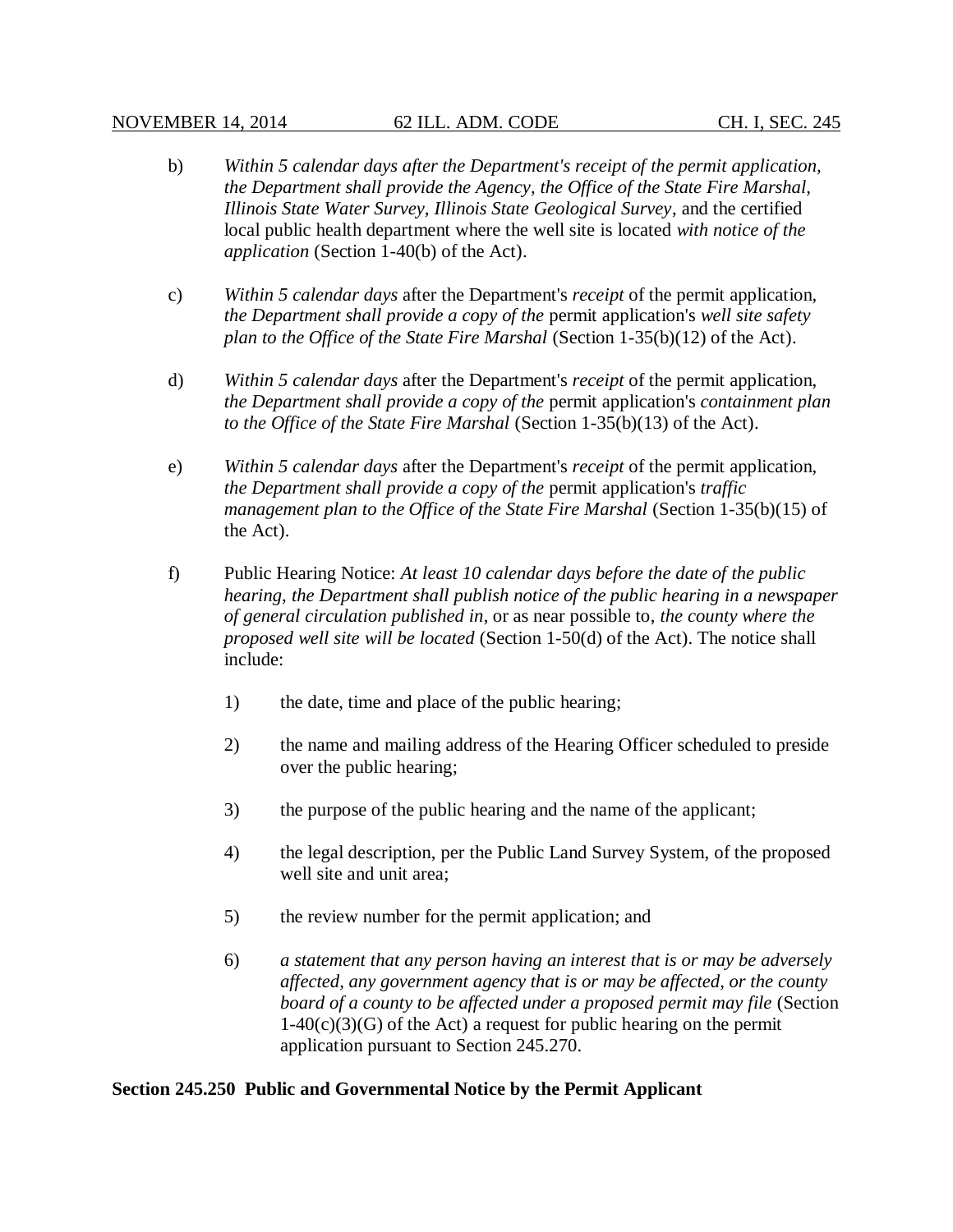- a) *The applicant shall provide the following public* and governmental *notice* (Section  $1-40(c)$  of the Act):
	- 1) *Applicants shall mail specific public notice by U.S. Postal Service certified mail, return receipt requested, within 3 calendar days after submittal of the high volume horizontal hydraulic fracturing permit application to the Department to*:
		- A) *all persons identified* in Section 245.210(a)(16) *as owners of* any *real property* surface interest *within 1,500 feet of the proposed well site as disclosed by the records in the office of the recorder of the county or counties*;
		- B) the governing body of *each municipality in which the well is proposed to be located; and*
		- C) the county board of *each county in which the well is proposed to be located*. (Section 1-40(c)(1) of the Act)
	- 2) *Except as otherwise provided in this* subsection (a)(2)*, applicants shall provide general public notice by publication, once each week for 2 consecutive weeks, beginning no later than 3 calendar days after submittal of the high volume horizontal hydraulic fracturing permit application to the Department, in a newspaper of general circulation published in* or, if necessary, as near possible to *each county where the well proposed for high volume* horizontal *hydraulic fracturing operations is proposed to be located. If a well is proposed for high volume* horizontal *hydraulic fracturing operations in a county where there is no daily newspaper of general circulation, applicant shall provide general public notice, by publication, once each week for 2 consecutive weeks, in a weekly newspaper of general circulation in that county beginning as soon as the publication schedule of the weekly newspaper permits, but in no case later than 10 days after submittal of the high volume* horizontal *hydraulic fracturing permit application to the Department*. (Section 1-40(c)(2) of the Act)
	- 3) *Within 15 calendar days after submitting the permit application to the Department, the applicant must provide a copy of the* permit application's *well site safety plan to the county or counties* and all local fire departments with jurisdictions covering the well site *in which* high volume horizontal *hydraulic fracturing operations will occur.* (Section 1-35(b)(12) of the Act)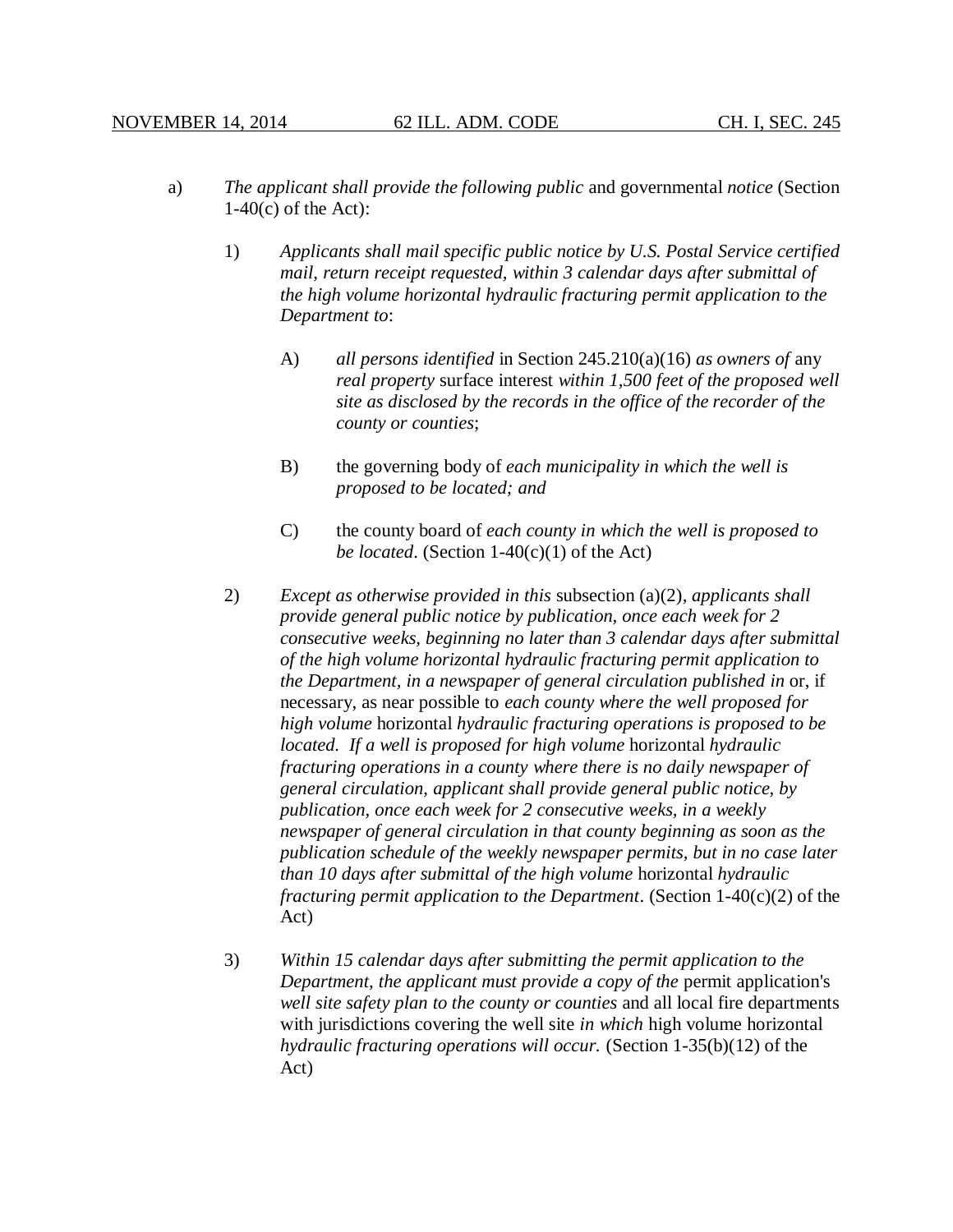- 4) *Within 15 calendar days after submitting the permit application to the Department, the applicant must provide a copy of the* permit application's *traffic management plan to the county or counties in which the well site is located* and any impacted highway authorities identified in the traffic management plan pursuant to Section  $245.210(a)(15)$  (Section 1-35(b)(15) of the Act).
- 5) *The specific and general public notices required under* subsections (a)(1) and (a)(2) shall be on forms provided by the Department and *shall contain the following information* (Section  $1-40(c)(3)$  of the Act):
	- A) *the name and address of the applicant* (Section 1-40(c)(3)(A) of the Act);
	- B) *the date the application for a high volume horizontal hydraulic fracturing permit was* received by the Department (Section 1- 40(c)(3)(B) of the Act);
	- C) *the dates for the public comment period and a statement that anyone may file written comments*, objections and recommendations *about any portion of the applicant's submitted high volume horizontal hydraulic fracturing permit application with the Department during the public comment period* (Section 1-  $40(c)(3)(C)$  of the Act);
	- D) *the proposed well name*, review number assigned by the Department, well location, *and legal description* per the Public Land Survey System *of the* well, *well site, and its unit area* (Section  $1-40(c)(3)(D)$  of the Act). The well location shall be surveyed by an Illinois licensed land surveyor and the description of the surveyed well location shall also include the legal description, the GPS latitude and longitude location, and ground elevation of the well. The GPS location shall be recorded as degrees and decimal degrees recorded to 6 decimal places in the North American Datum 1983 projection and shall be accurate to within 3 feet. The reported GPS location is required to be an actual GPS field measurement and not a calculated or conversion measurement;
	- E) *a statement that the information filed by the applicant in its application for a high volume horizontal hydraulic fracturing permit is available from the Department through its website* (Section  $1-40(c)(3)$ (E) of the Act);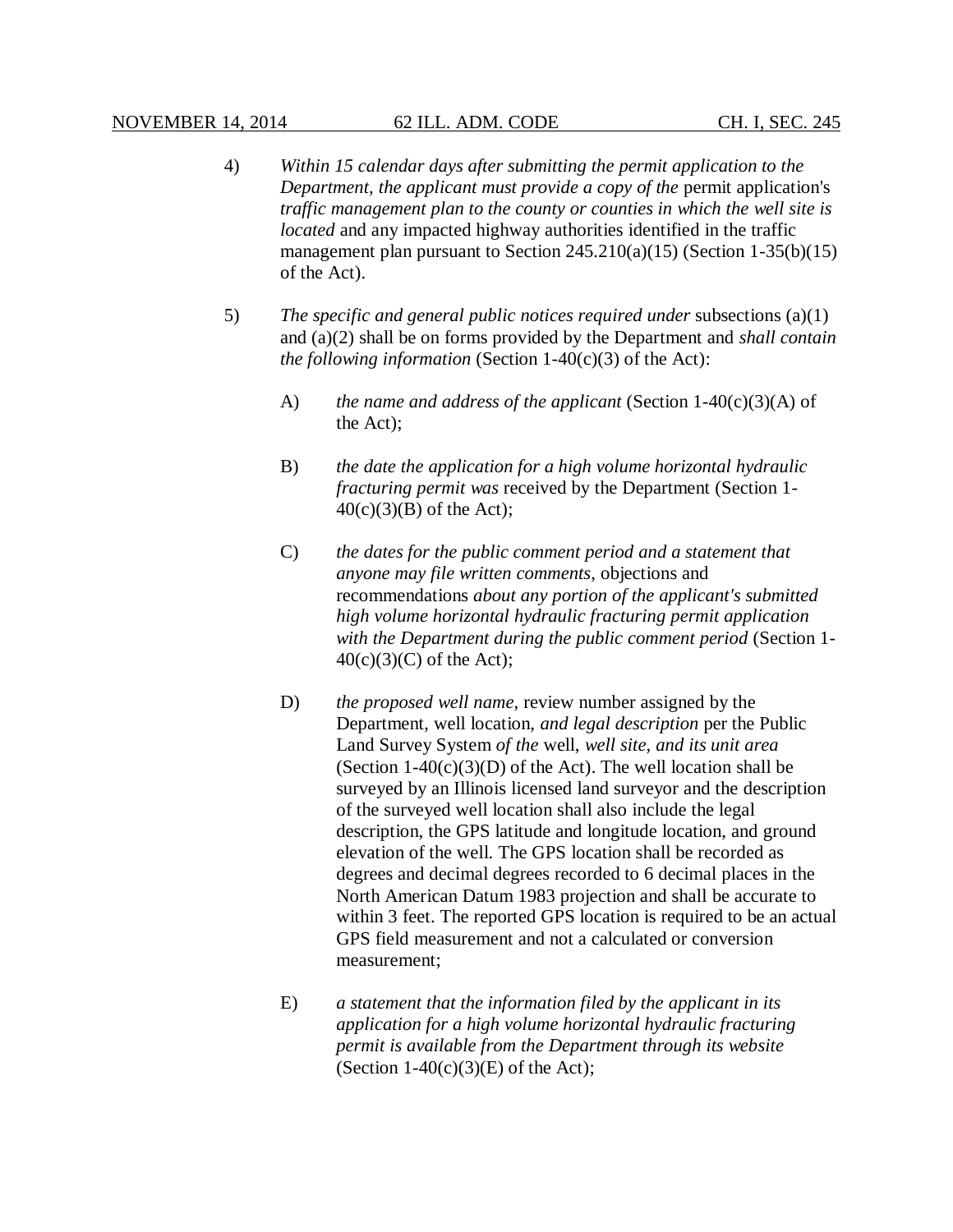- F) *the Department's website and the address and telephone number for the Department's* Office of Oil and Gas Resource Management (Section  $1-40(c)(3)(F)$  of the Act);
- G) *a statement that any person having an interest that is or may be adversely affected, any government agency that is or may be affected, or the county board of a county to be affected under a proposed permit, may file written objections to a permit application and may request a public hearing* pursuant to Section 245.270 (Section 1-40(c)(3)(G) of the Act); and
- H) the date, time and address of the public hearing and the name and address of the Hearing Officer scheduled to preside over the public hearing for the permit application should a request for public hearing be filed.
- b) *After providing the public notice as required under* subsection (a)*, the applicant shall supplement its permit application by providing the Department with a certification and documentation that the applicant fulfilled the public notice requirements of this Section* no later than 35 days after the Department's receipt of the permit application (Section 1-40(d) of the Act).
- c) *If multiple applications are submitted at the same time for wells located on the same well site, the applicant may use one public notice for all applications provided the notice is clear that it pertains to multiple* well *applications and conforms to the requirements of this Section* (Section 1-40(e) of the Act).

## **Section 245.260 Public Comment Periods**

- a) *The* initial *public comment period shall begin 7 calendar days after the Department's receipt of the permit application and last for 30 calendar days* (Section 1-45(a) of the Act). *During* the initial *public comment period, any person may file written comments to the Department concerning any portion of the permit application and any issue relating to the applicant's compliance with the requirements of the Act* (Section 1-45(c) of the Act), this Part, the Illinois Oil and Gas Act and the administrative rules promulgated under that Act.
- b) When *a public hearing is conducted under Section* 245.270, *the Department* shall *provide for an additional public comment period to allow for comments in response* only *to evidence and testimony presented at the hearing. The additional public comment period shall begin on the day after the* close of the evidence at the *public hearing* and last *for* not more than 15 days, taking into consideration that the Department shall have no more than 60 days from the date it receives the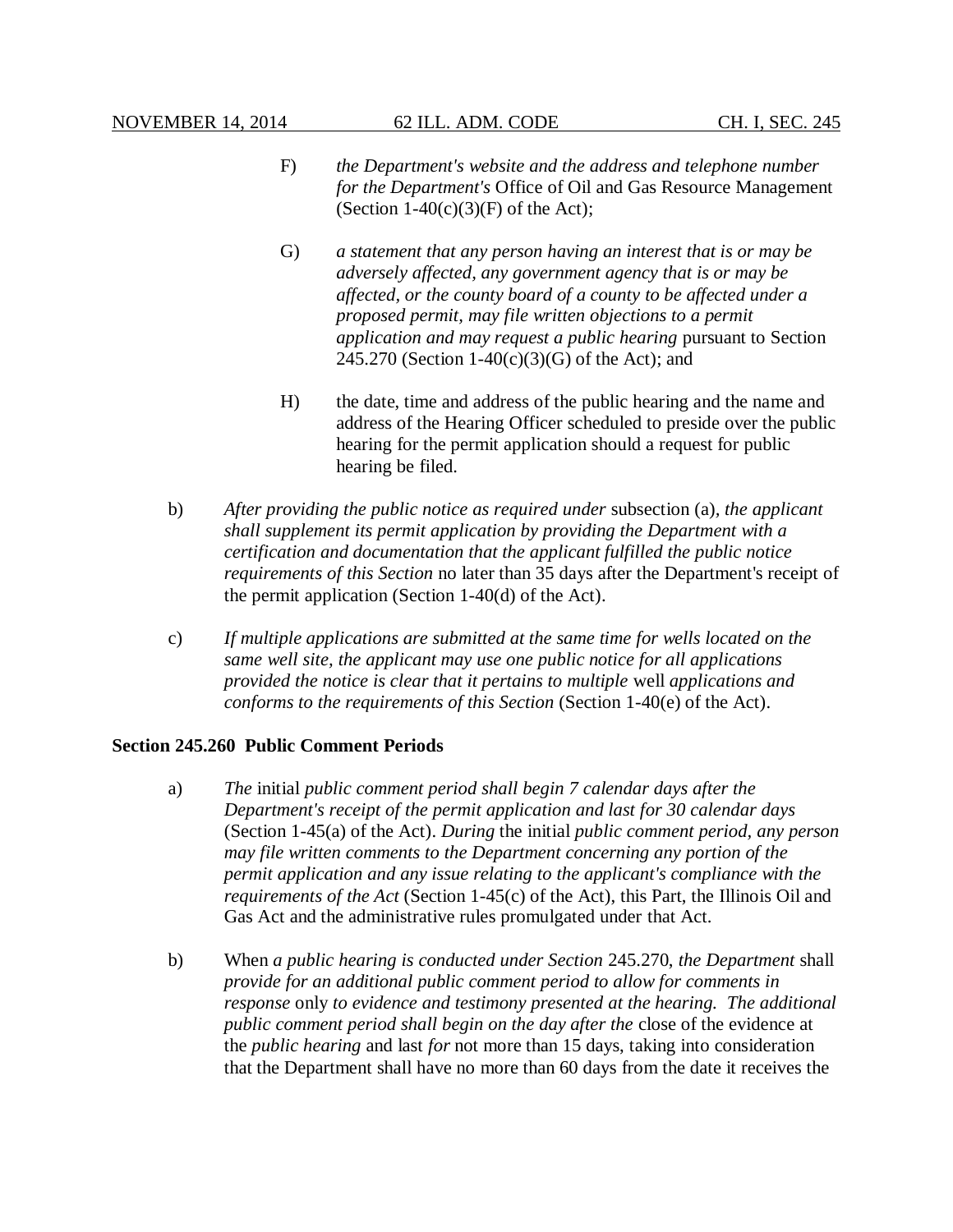permit application to approve or reject the permit application. (Sections 1-45(b) and 1-35(i) of the Act)

- c) Written public comments may be filed via mail or electronically.
	- 1) Written public comments may be mailed to the Department at Illinois Department of Natural Resources, Attention: Oil and Gas Regulatory Staff, One Natural Resources Way, Springfield IL 62702.
	- 2) Written public comments may be sent electronically to the Department based on the information provided in the Department's notice posted on its website.
- d) All public comments must include the review number assigned by the Department to the permit application and be received by the Office of Oil and Gas Resource Management by 5:00 p.m. on the last day of the applicable public comment period to be eligible for Department consideration during the permit review process set forth in this Part.
- e) *The Department may request that the applicant respond to any substantive public comments*, objections and recommendations *obtained during the public comment* periods (Section 1-45(d) of the Act).
- f) If, during the review period, the Department allows the applicant to correct deficiencies pursuant to Section 245.230(f), the Department may require an additional public comment period or hearing related specifically to those changes made in the application. If there is not sufficient time to hold an additional comment period or hearing within the 60 calendar days to make a permit decision, the applicant must waive the 60-day deadline or the Department may reject the application.

## **Section 245.270 Public Hearings**

- a) *Participation*
	- 1) *When a permit application to conduct high volume horizontal hydraulic fracturing operations for the first time at a particular well site* is received by the Department, *any person having an interest that is or may be adversely affected, any government agency that is or may be affected, or the county board of a county to be affected under a proposed permit, may file* a written *request for public hearing* (Section 1-50(a) of the Act).
	- 2) The request for hearing shall be served by electronic mail or certified mail, return receipt requested, upon the Hearing Officer, the Department, and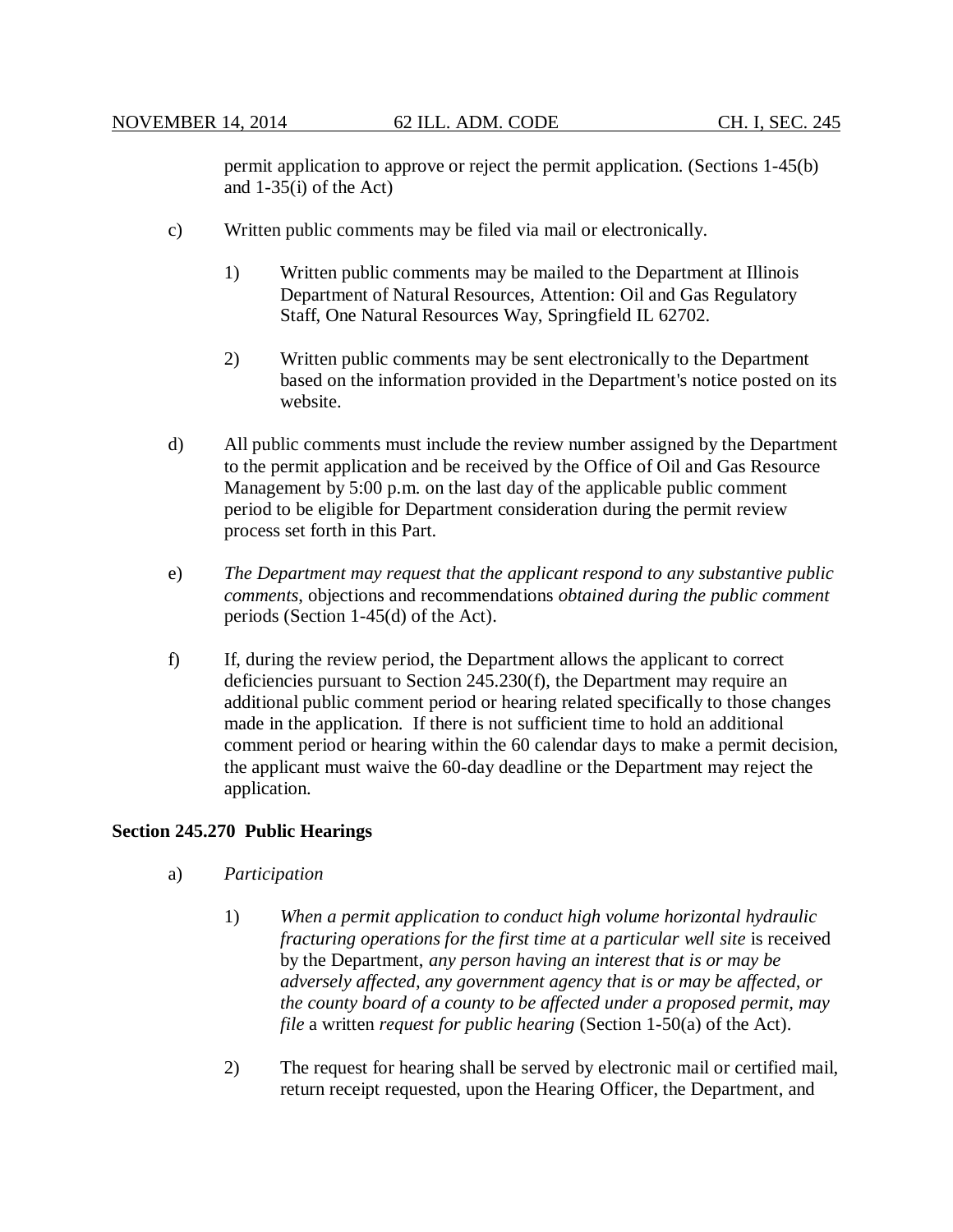the applicant. All requests for hearing shall be received by the Department before 5 p.m. on the last day of the initial public comment period established under Section 245.260(a).

- 3) *The request for hearing shall contain a short and plain statement:*
	- A) stating the permit review number and acknowledging the date, time and location of the hearing;
	- B) *identifying the person*, government agency or county *and*:
		- i) if a person, *stating facts demonstrating that the person has an interest that is or may be adversely affected* (Section 1-  $50(a)$  of the Act);
		- ii) if a government agency, stating facts demonstrating that the government agency is or may be affected by the proposed permit; and
		- iii) if a county, stating facts demonstrating that it will be affected by the proposed permit;
	- C) identifying each objection to, or concern with, the permit application and, to the extent possible, explaining the specific fact or facts upon which each objection or concern is based;
	- D) referencing any statute, Section and/or regulation upon which each objection or concern is based;
	- E) hearing requestors are encouraged, in addition, to list:
		- i) known witnesses that will or may be called at the hearing, including, if possible, their name, address and phone number, and a summary of their expected testimony and, if any witness will be used as an expert, documentation (e.g., a curriculum vitae) or statement of that witness' relevant qualifications; and
		- ii) if known at the time of the request for hearing, any documents supporting any objection or concern. The disclosure of witnesses and documents is not required to request a hearing, but the Department, to facilitate the orderly presentation of facts, will provide optional space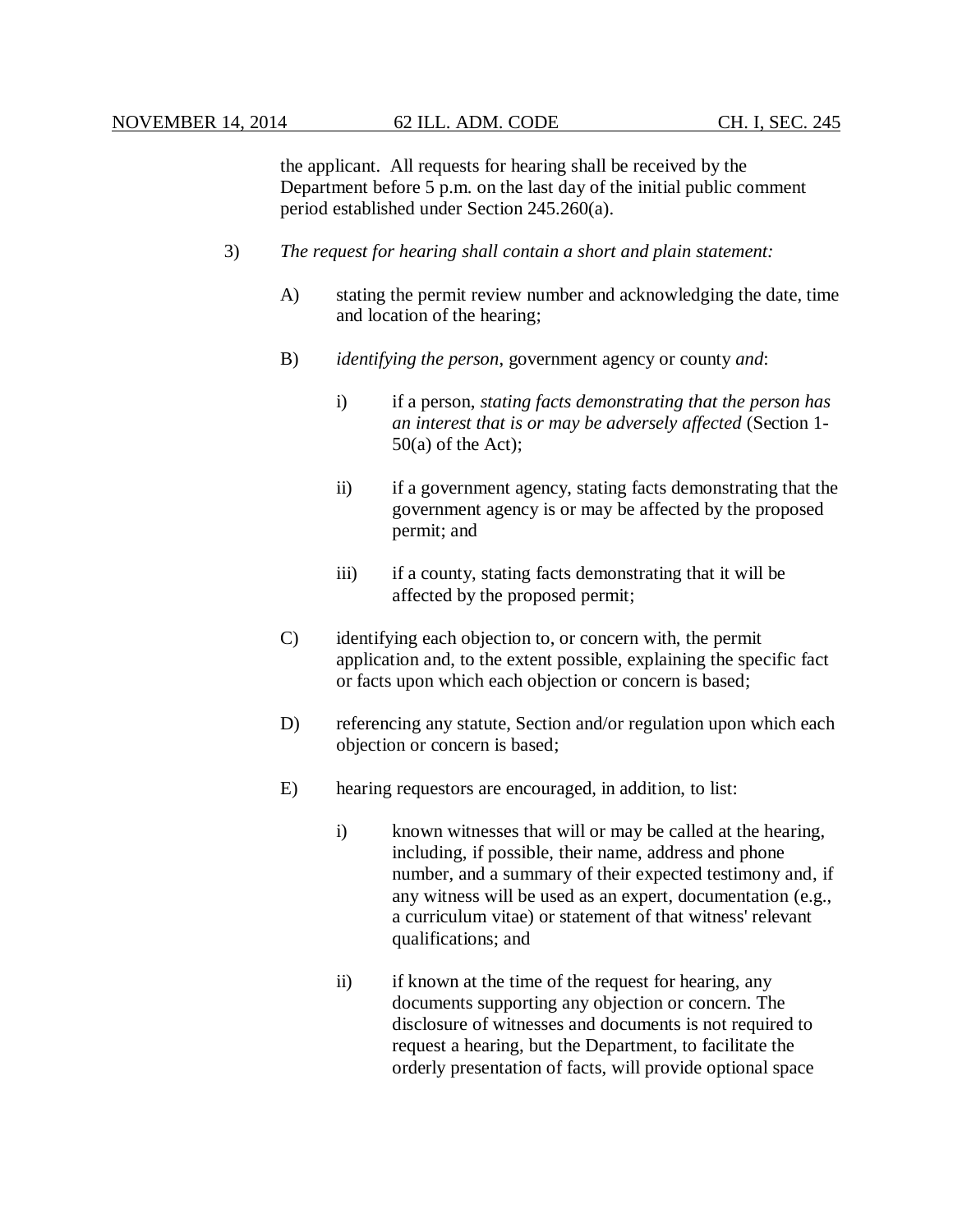for that information on the Department prescribed hearing request form.

- 4) All requests for hearing should include copies of any documents referenced in subsection  $(a)(3)(E)(ii)$ .
- 5) *The Department shall hold a public hearing upon a request* for hearing *under this subsection* (a)*, unless the request is determined by the* Hearing Officer *to*:
	- A) *lack an adequate factual statement* for finding *that the person is or may be adversely affected,* that the government agency is or may be affected, or that the county is affected by the proposed permit; or
	- B) *be frivolous* by presenting grounds that are readily recognizable as devoid in merit. (Section 1-50(a) of the Act)
- 6) *Prior to*, but not less than 2 business days before, *the commencement of a public hearing under this Section, any person who could have requested the hearing under subsection (a)*(1) *may petition the Department to participate in the hearing in the same manner as the party requesting the hearing. The petition* shall be in writing and *meet the requirements for requests for hearing set forth in subsection (a)*(3). *The petitioner shall serve the petition* by electronic mail or certified mail, return receipt requested, *upon the Department*, the Hearing Officer, and the applicant. The *petitioner shall be allowed to participate in the hearing in the same manner as the party requesting the hearing* if the petition meets the requirements set forth in subsection (a)(3). (Section 1-50(b) of the Act)
- b) Public Hearing Procedures and Location
	- 1) *The public hearing to be conducted under this Section shall comply with the contested case requirements of the Illinois Administrative Procedure Act* [5 ILCS 100] and this Section. (Section 1-50(c) of the Act)
	- 2) All public hearings under this Part will be held in the county where the well site is located or such other local venue as the Department deems necessary and available, but in no event more than 30 miles outside the county where the proposed well site is to be located.
- c) Hearing Officer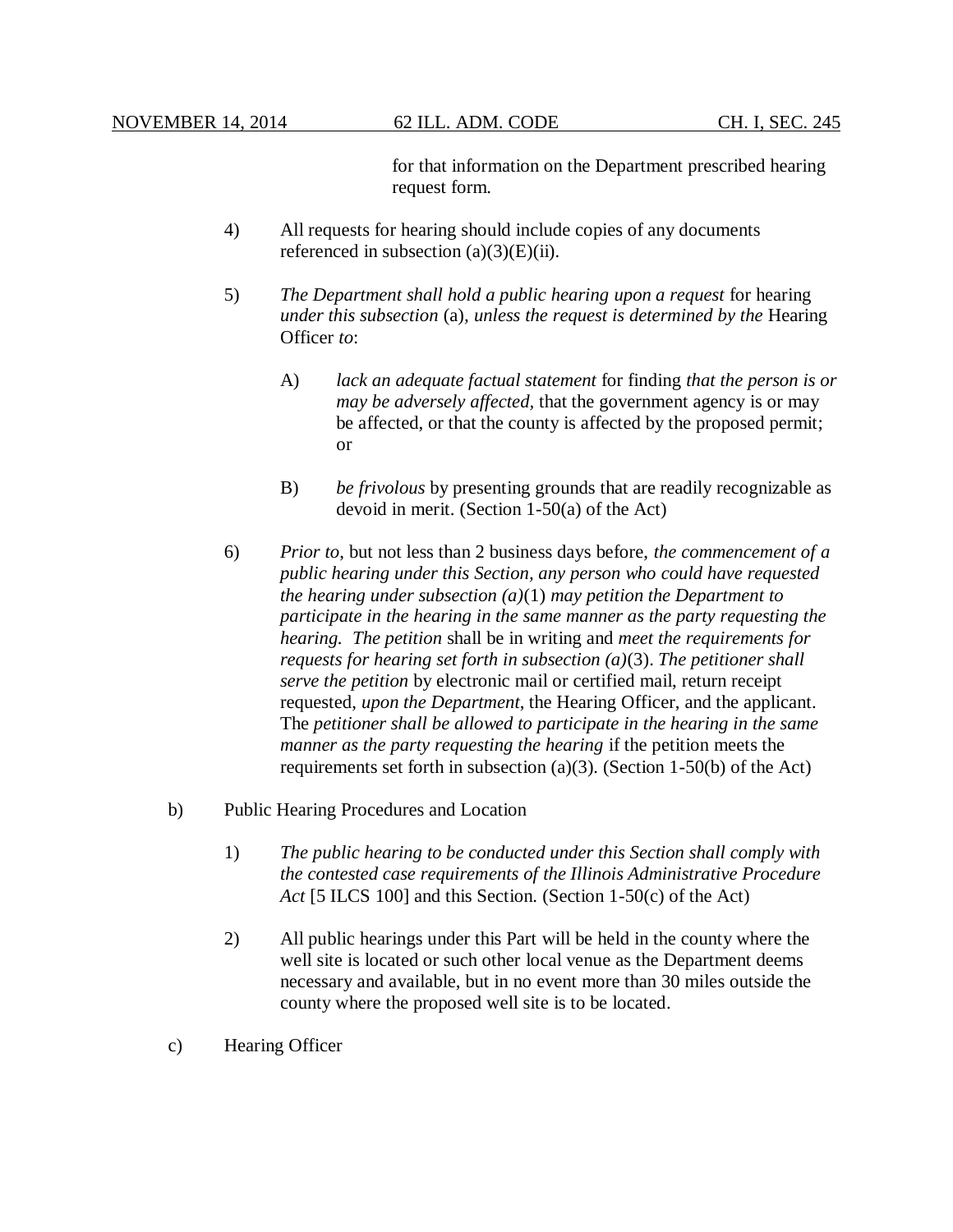- 1) All public hearings shall be conducted by a Hearing Officer designated by the Director. Hearing Officers shall be licensed to practice law in the State of Illinois with at least 5 years' experience. Hearing Officers may be employees of the Department or work for the Department pursuant to contract.
- 2) The Hearing Officer shall take all necessary action and shall have all powers necessary to render a decision on requests for public hearings and on petitions for participation, to avoid delay, to maintain order, to develop a clear and complete record, and to conduct a fair hearing, including the following:
	- A) To administer oaths and affirmations;
	- B) To receive relevant evidence;
	- C) To regulate the course of the hearing and the conduct of the parties and their counsel;
	- D) To consider and rule upon procedural requests;
	- E) To examine witnesses and direct witnesses to testify, limit the number of times any witness may testify, limit repetitive or cumulative testimony, and set reasonable limits on the amount of time each witness may testify; and
	- F) To require the production of documents or subpoena the appearance of witnesses, either on the Hearing Officer's own motion or for good cause shown on motion of any party of record. The Hearing Officer may require that relevant documents be provided to any party of record on his or her own motion or for good cause shown on motion of any party of record.
- 3) Ex parte contacts between the parties and the Hearing Officer concerning the merits of a proceeding are prohibited except upon notice and opportunity for all parties to participate. This Section does not prohibit communications concerning case status or advice concerning compliance with procedural requirements unless the area of inquiry is an area of controversy in the proceeding.
- d) Disqualification of Hearing Officer
	- 1) A Hearing Officer, on his or her own motion or that of a party, may be disqualified in a proceeding due to bias or conflict of interest. However,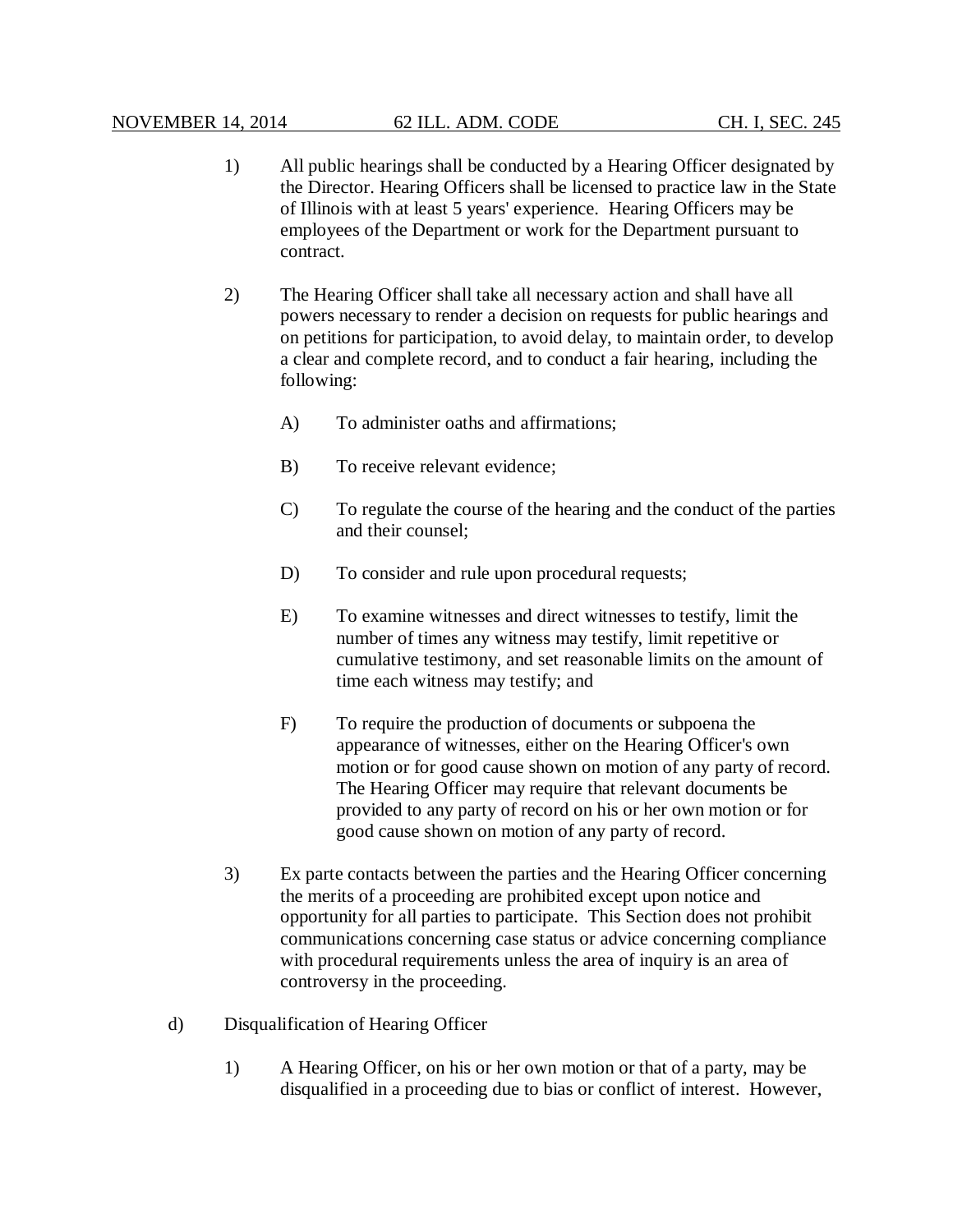the fact that a Hearing Officer is an employee of or under contract with the Department does not alone serve as a basis for conflict of interest.

- 2) A motion for disqualification filed pursuant to this Section shall:
	- A) be in writing;
	- B) contain a statement of supporting grounds;
	- C) be filed with the Director and served upon all parties and the Hearing Officer; and
	- D) be filed not less than 2 business days before the scheduled date of the public hearing.
- 3) Unless the Director orders otherwise, the Hearing Officer and any party to a proceeding in which a motion is filed under this Section may file a response.
- 4) The Director shall rule on all motions filed pursuant to this Section immediately or as expeditiously as possible. If a motion filed under this Section is granted, the Director shall appoint a new Hearing Officer for the proceeding.

#### e) Postponement or Continuance of Hearing

A hearing may be postponed or continued for due cause by the Hearing Officer upon his or her own motion or upon the motion of a party to the hearing. A motion filed by a party to the hearing shall set forth facts justifying the request and attesting that the request for continuance is not for the purpose of delay. Except in the case of an emergency, motions requesting postponement or continuance shall be made in writing and shall be received by all parties to the hearing at least 2 business days prior to the scheduled hearing date. The Hearing Officer shall grant a motion requesting postponement or continuance only upon the most substantial of grounds and the public hearing is to be rescheduled as quickly as possible, taking into consideration that the Department shall have no more than 60 days from the date it receives the permit application to approve or reject the permit application.

f) Failure to Appear at Hearing

If any party, after making a proper request for public hearing, fails to appear at the hearing, absent an emergency situation beyond the party's control, that party's request for public hearing shall be dismissed. If other proper requests for public hearing remain, the public hearing will proceed with any remaining parties. If the party failing to appear is the applicant, the hearing may proceed, at the election of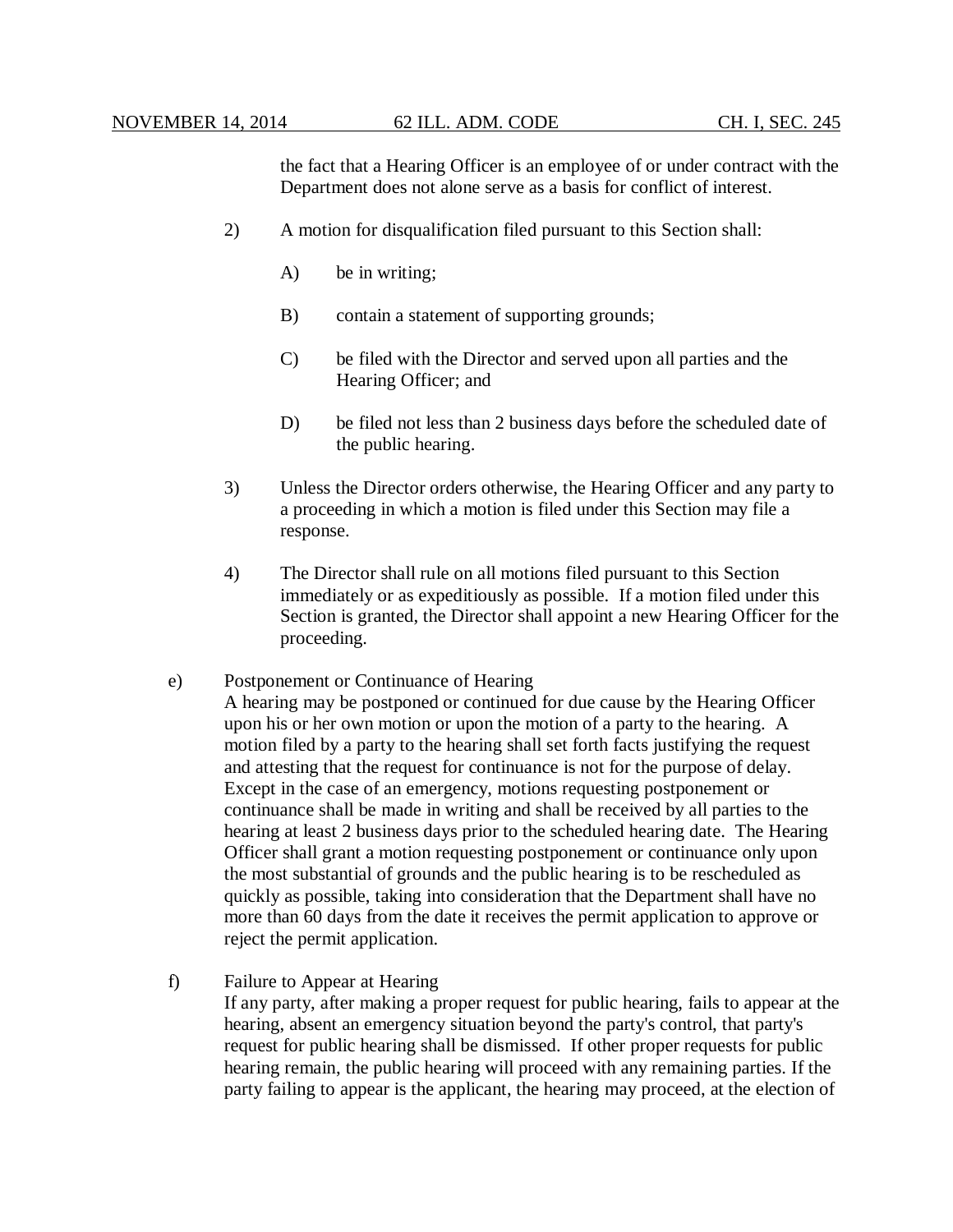the requestors, for the testimony, evidence or statements that persons present wish to adduce, but absent an emergency situation beyond the applicant's control, the Department will reject the permit application. If the applicant fails to appear but sends a satisfactory written explanation to the Hearing Officer explaining why emergency circumstances out of the applicant's control existed, and the applicant waives the 60 day deadline set forth in Section 245.230(e), the Hearing Officer shall reschedule the public hearing. In such an event, the applicant shall be responsible for payment of all the costs associated with the first hearing.

- g) Conduct of Hearing
	- 1) Taking into consideration that the Department shall have no more than 60 days from the date it receives the permit application to approve or reject the permit application, pre-hearing conferences are not expected and will only be scheduled on request of a party if the Hearing Officer determines that good cause is provided to do so and delay of the public hearing will not result. Any pre-hearing conference may be conducted via telephone.
	- 2) Taking into consideration that the Department shall have no more than 60 days from the date it receives the permit application to approve or reject the permit application based upon the information required to be supplied with permit applications, requests for hearing and petitions for participation, discovery will only be allowed for good cause shown after a motion is served on all parties, shall be at the discretion of the Hearing Officer, and shall be limited to requests for production of documents and the presence of witnesses at the public hearing. All motions for discovery are required to be made as early as possible, but in no event less than 2 business days before the scheduled date for the public hearing, and in a manner to avoid delay of the public hearing.
	- 3) Every person, government agency or county filing a request for hearing or petition to participate at the public hearing shall enter an appearance in writing.
	- 4) All parties in the hearing shall have the right to be represented by an attorney. Parties that are individuals do not need to be represented by an attorney. Parties required by Illinois law to be represented by an attorney in the courts of this State must be represented by an attorney at the public hearing.
	- 5) The Hearing Officer shall allow all parties to present statements, testimony, evidence and argument as may be relevant to the proceeding.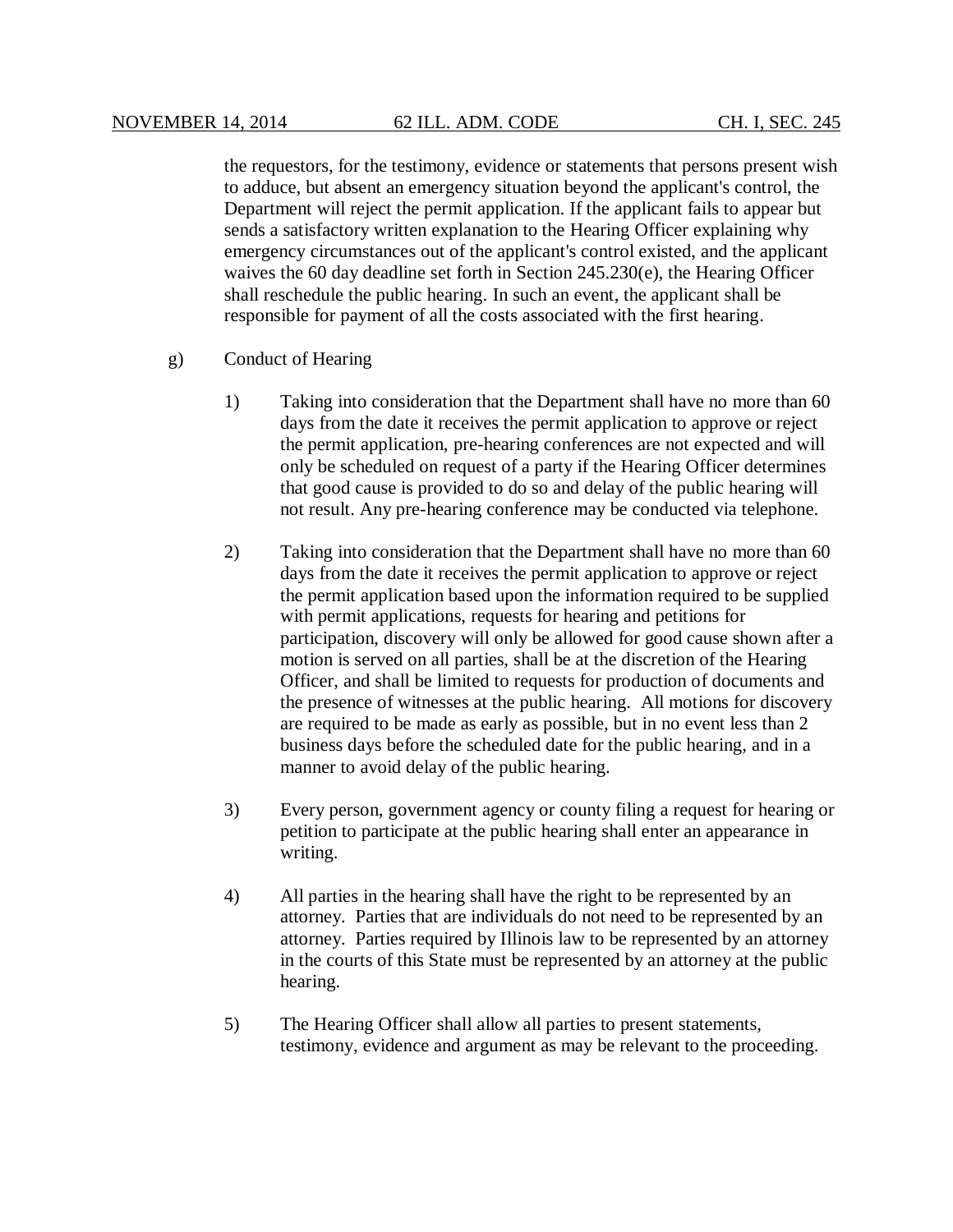- 6) The Department shall appear at any hearing held under this Section and shall be given the opportunity to question parties or to provide evidence necessary to reach a decision on the request for hearing or petition to participate. The Department's role shall be to assist in creating a complete and accurate record at the public hearing.
- 7) Ruling on Participation

The Hearing Officer shall first determine and rule on whether each request for hearing satisfies the requirements of subsection  $(a)(5)$ , giving due consideration to the sophistication of the petitioner and whether the petitioner is represented by counsel. If there are also petitions to participate, the Hearing Officer shall determine whether each petition to participate satisfies the requirements of subsection (a)(5). *Notice* provided to any person, government agency, or county pursuant to 245.240 or Section 245.250 *shall not constitute standing for purposes of requesting a public hearing* (Section 1-40(e) of the Act). The Hearing Officer shall base this ruling on the standards set forth in subsection (a)(5). Any Hearing Officer decision denying participation to any party under this subsection  $(g)(7)$  shall be a final administrative decision by the Department and subject to judicial review under the Administrative Review Law and rules promulgated under that Law.

## 8) Preliminary Matters

After ruling on participation, the following shall be addressed prior to receiving evidence at the discretion of the Hearing Officer:

- A) Parties may offer preliminary exhibits, including documents necessary to present the issues to be heard, notices, proof of the notice of hearing, proof of publication and the application at issue.
- B) Ruling may be made on any pending motions.
- C) Any other preliminary matters appropriate for disposition prior to presentation of evidence may be addressed.
- h) Evidence
	- 1) Admissibility

The Illinois Rules of Evidence shall generally apply to these proceedings. However, evidence not admissible under those rules of evidence may be admitted, except when precluded by statute, if it is of a type commonly relied upon by reasonable, prudent persons in the conduct of their affairs. The Hearing Officer shall rule on the admissibility of evidence.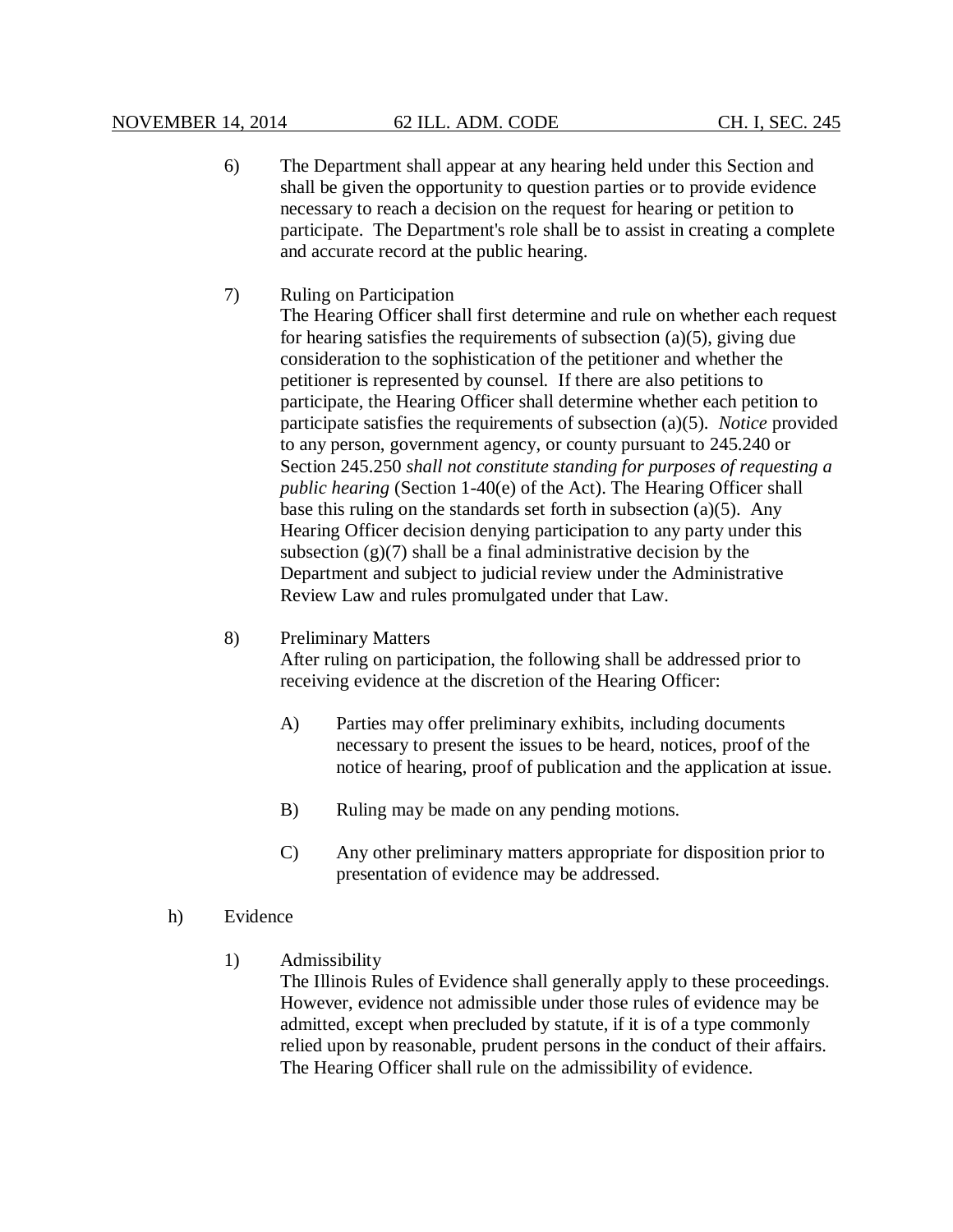# 2) Official Notice

Official notice may be taken of any material fact not appearing in evidence in the record if the circuit courts of this State could take judicial notice of that fact. In addition, notice may be taken of generally recognized technical or scientific facts within the Department's specialized knowledge.

3) Case Presentation

The parties requesting the public hearing shall present their case first. If there are parties that petitioned to participate in the hearing, they will then present their case. The Hearing Officer will determine whether the Department or the applicant presents additional evidence and in what order. The Hearing Officer will determine whether to allow rebuttal evidence. All witnesses are subject to cross-examination. The Hearing Officer may allow opening statements and closing arguments.

4) Briefs

The Hearing Officer may require or allow parties to submit written briefs to the Hearing Officer within such time as the Hearing Officer shall determine, taking into consideration that the Department shall have no more than 60 days from the date it receives the permit application to approve or reject the permit application.

## i) Record of Proceedings; Testimony

*A complete record of the* public *hearings and all testimony shall be made by the Department and recorded stenographically or electronically* (Section 1-50(c) of the Act). Any person testifying shall be required to do so under oath.

- j) Recommended Findings
	- 1) After the close of evidence at any public hearing held under this Section, the Hearing Officer shall prepare recommended findings regarding the objections and concerns raised by the parties at the public hearing, and identifying any potential impact on the pending permit application based on the evidence and testimony presented at the hearing.
	- 2) The Hearing Officer shall issue and serve on all parties the recommended findings within 7 days after the close of evidence.
	- 3) The Department shall take into consideration the recommended findings when making a permit decision consistent with Section 245.300.

SUBPART C: PERMIT DECISIONS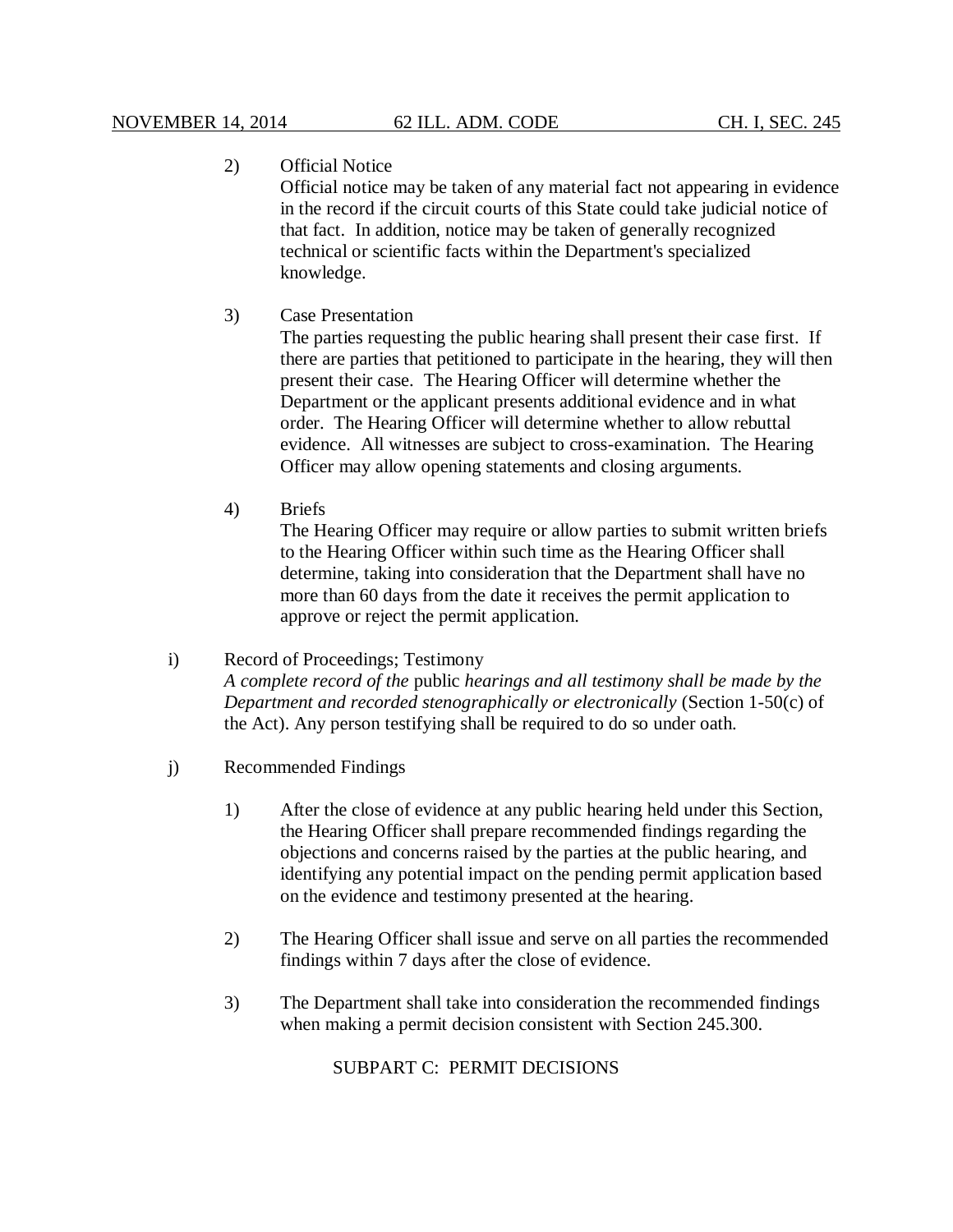#### **Section 245.300 Permit Decision**

- a) *The Department shall have no more than 60 calendar days from the date it receives the permit application to approve, with any conditions the Department may find necessary, or reject the application for the high volume horizontal hydraulic fracturing permit. The applicant may waive, in writing, the 60-day deadline upon its own initiative or in response to a request by the Department.* (Section 1-35(i) of the Act)
- b) *For the purpose of determining whether to issue a permit, the Department shall consider and the Department's record of decision shall include* (Section 1-53(b) of the Act):
	- 1) *the application for the high volume horizontal hydraulic fracturing permit, including all documentation required by Section* 245.210 (Section 1- 53(b)(1) of the Act);
	- 2) *all written comments received during the public comment periods and, if applicable, the complete record from the public hearing held under Section* 245.270 (Section 1-53(b)(2) of the Act), and specifically including the recommended findings;
	- 3) *all* supplemental *information provided by the applicant in response to*:
		- A) *any public comments* (Section 1-53(b)(3) of the Act);
		- B) recommended findings of the Hearing Officer if a public hearing was held;
		- C) the requirements of this Part; and
		- D) Department requests for information, including any information required or requested to demonstrate preparation against the risk of earthquake, flood or other natural disaster;
	- 4) *any information known to the Department as the public entity responsible for regulating high volume horizontal hydraulic fracturing operations* and oil and gas operations, *including, but not limited to, inspections of the proposed well site as necessary to ensure adequate review of the application* (Section 1-53(b)(4) of the Act).
- c) *The Department shall issue a high volume horizontal hydraulic fracturing permit, with any conditions the Department may find necessary, only if the record of decision demonstrates that* (Section 1-53(a) of the Act):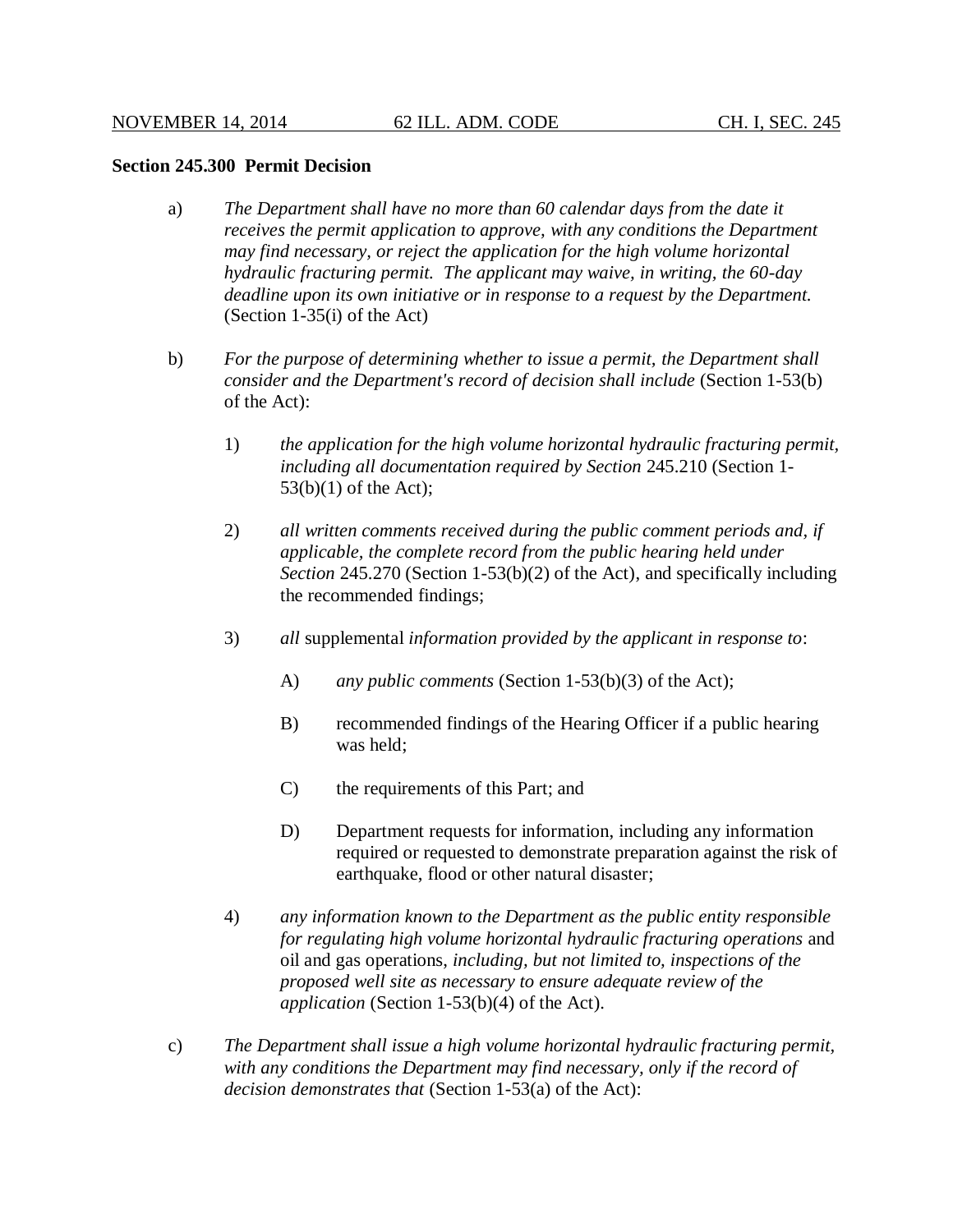- 1) *the well* site *location restrictions of Section* 245.400 *have been satisfied* (Section  $1-53(a)(1)$  of the Act):
- 2) *the application meets the requirements of Section* 245.210 (Section 1-  $53(a)(2)$  of the Act);
- 3) *the plans required to be submitted with the application under Section* 245.210 *are adequate and effective* (Section 1-53(a)(3) of the Act) to comply with the Act, this Part, the Illinois Oil and Gas Act, and the administrative rules promulgated under that Act;
- 4) the high volume horizontal *hydraulic fracturing operations will be conducted in a manner that will protect the public health,* public *safety*, property, wildlife, aquatic life and environment, *and* will *prevent pollution or diminution of any water source* (Section 1-53(a)(4) of the Act);
- 5) *the* water quality monitoring *work plan required under Section* 245.600 *has been submitted to* and approved by *the Department* (Section 1-  $53(a)(5)$  of the Act);
- 6) *the applicant or any parent, subsidiary, or affiliate* of the applicant *has not failed to abate a violation of* the *Act*, this Part, *the Illinois Oil and Gas Act* (Section  $1-53(a)(6)$  of the Act), or the administrative rules promulgated under that Act specified in a final administrative decision of the Department or any court decisions related to that decision;
- 7) *the Class II injection wells to be used for disposal of hydraulic fracturing flowback comply with all applicable requirements for* internal and external *mechanical integrity testing* as required in 62 Ill. Adm. Code 240.760 and 240.770, *including that the well has been tested within the previous 5 years.* (Section 1-53(a)(7) of the Act) The Class II injection wells to be used for disposal of hydraulic fracturing flowback must be shown to be in compliance with 62 Ill. Adm. Code 240.360 at the time of the issuance of the high volume horizontal hydraulic fracturing permit;
- 8) *there is no good cause to deny the permit under Section* 245.310 (Section  $1-53(a)(8)$  of the Act); and
- 9) The registration and permitting procedures set forth in Subpart B have been satisfied.
- d) *The Department shall, by U.S. Mail and electronic transmission, provide the applicant with a copy of the high volume horizontal hydraulic fracturing permit*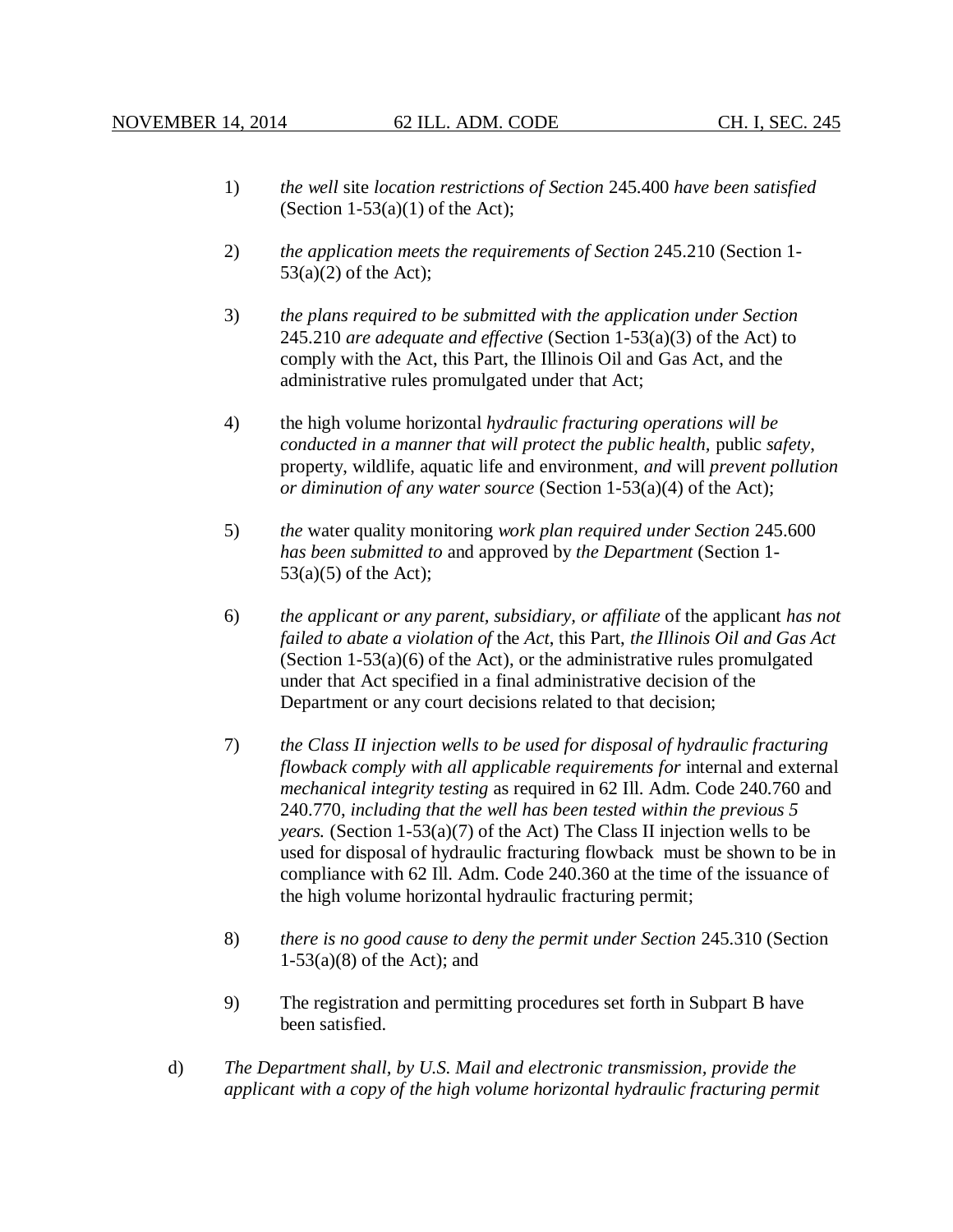*as issued or its final administrative decision denying the permit to the applicant and shall, by U.S. Mail or electronic transmission, provide a copy of the permit as issued or the final administrative decision* denying the permit *to any person or unit of local government who received specific public notice under Section* 245.240 or 245.250 *or participated in any public hearing under Section* 245.270. (Section 1-53(c) of the Act)

- e) *The Department's decision to approve or deny a high volume horizontal hydraulic fracturing permit shall be considered a final administrative decision subject to judicial review under the Administrative Review Law* [735 ILCS 5/Art. III] *and the rules adopted under that Law* (Section 1-53(d) of the Act).
- f) *Following completion of the Department's review process, the Department's website shall indicate whether an individual high volume horizontal hydraulic fracturing permit was approved or denied and provide a copy of the approval or denial* (Section 1-53(e) of the Act).
- g) *The complete* administrative *record* of the permit decision *shall be maintained and shall be accessible to the public on the Department's website until final release of the applicant's bond* pursuant to Section 245.220(d) (Section 1-50(c) of the Act).

## **Section 245.310 Permit Denial**

In addition to failing to meet the requirements of Section 245.300(c)(1) through (c)(7), *the Department may* also *refuse to issue a high volume horizontal hydraulic fracturing permit for one or more of the following causes* (Section 1-60(a) of the Act):

- a) *providing incorrect, misleading, incomplete, or materially untrue information in a permit application or any document required to be filed with the Department* during the permit application process (Section  $1-60(a)(1)$  of the Act);
- b) *using fraudulent, coercive, or dishonest practices, or demonstrating incompetence, untrustworthiness, or financial irresponsibility in the conduct of business in this State or elsewhere* (Section 1-60(a)(4) of the Act);
- c) *having a high volume horizontal hydraulic fracturing permit, or its equivalent, revoked in any other state, province, district, or territory for incurring a material or major violation or using fraudulent or dishonest practices* (Section 1-60(a)(5) of the Act)*;* or
- d) *an emergency condition exists under which conduct of the high volume horizontal hydraulic fracturing operations would pose a significant hazard to public health,*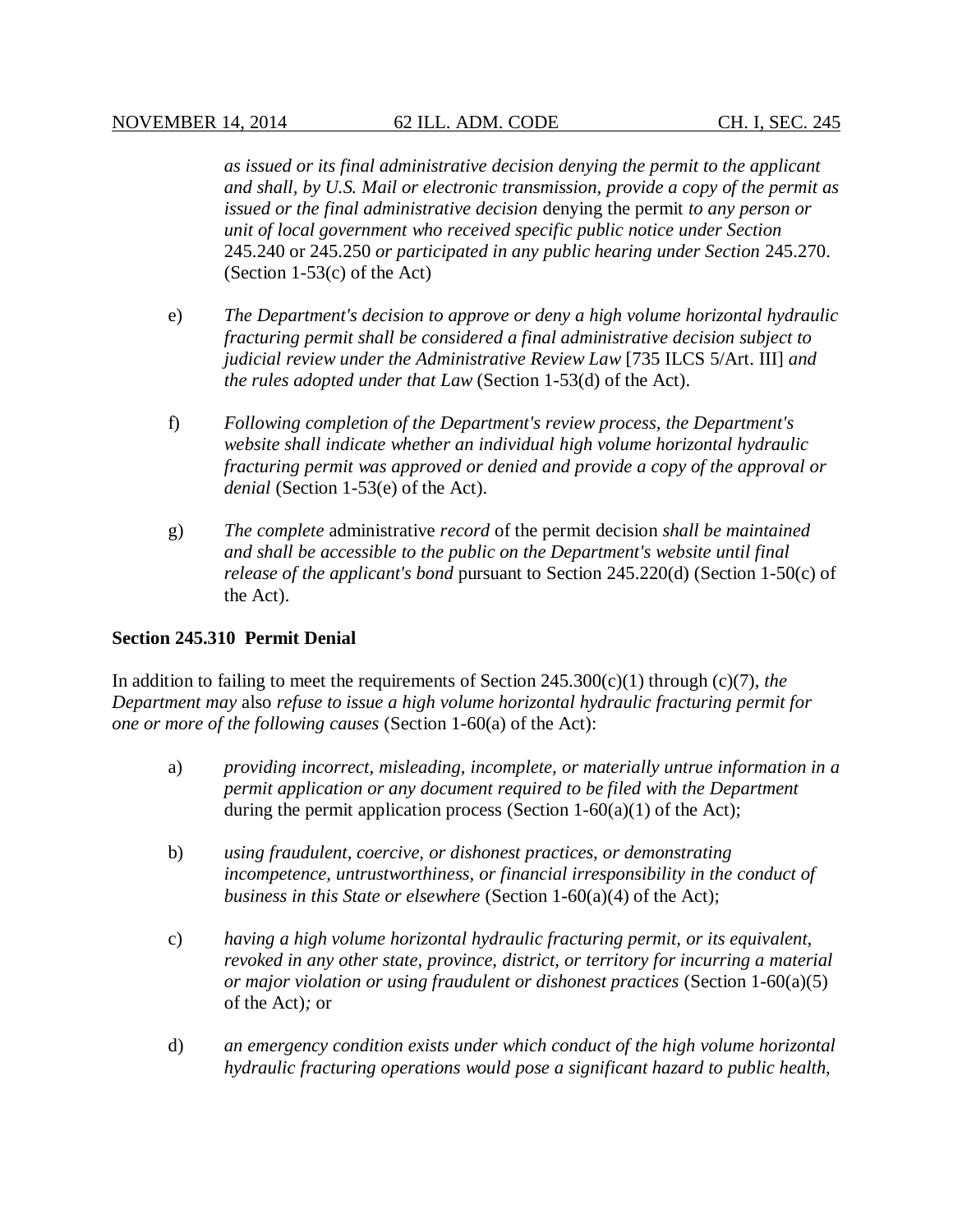public safety, property, *aquatic life, wildlife, or the environment* (Section 1-  $60(a)(6)$  of the Act).

## **Section 245.320 Permit Conditions**

- a) *Each permit issued by the Department shall require the permittee to comply with all provisions of* the *Act*, this Part, the Illinois Oil and Gas Act, the administrative rules promulgated under that Act, *and all other applicable local, State, and federal laws, rules, and regulations in effect at the time the permit is issued* (Section 1-55(a) of the Act).
- b) The permit application and all *plans*, maps, and diagrams *submitted with the application shall be* incorporated into and be *conditions of the permit* (Section 1-  $55(a)$  of the Act).
- c) The Department shall include any additional terms or conditions on the permit that, based on its review of the permit application, the Department determines to be necessary to ensure the goals and requirements of the Act and this Part.
- d) *A permit*, and all conditions to the permit, *issued under this* Part *shall* last *until plugging and restoration in compliance with this* Part, the *Act*, *the Illinois Oil and Gas Act*, and the administrative rules promulgated under that Act *are completed to the Department's satisfaction* (Section 1-55(b) of the Act).
- e) The permittee shall also be responsible for adjusting to field conditions as necessary during well drilling and construction (see Subpart F), HVHHF operations, and hydraulic fracturing flowback periods (see Subpart H), to ensure protection of public health, public safety, property, wildlife, aquatic life, and the environment as long as the actions are adequate and effective to comply with the Act, this Part, the Illinois Oil and Gas Act, and the administrative rules promulgated under that Act. The actions shall be reported to the Department's District Office within 72 hours for the Department's determination whether the actions require the filing of an application for permit modification pursuant to Section 245.330.
- f) A permit and all conditions thereto shall continue in full force and effect until the permit is released by the Department pursuant to Section 245.350.

### **Section 245.330 Permit Modifications**

a) Except for the actions allowed pursuant to Section 245.320(e), actions that materially deviate from the original permit require the permit to be modified prior to being conducted. *No permit issued under this* Part *may be modified without approval of the Department* pursuant to this Section (Section 1-55(c) of the Act).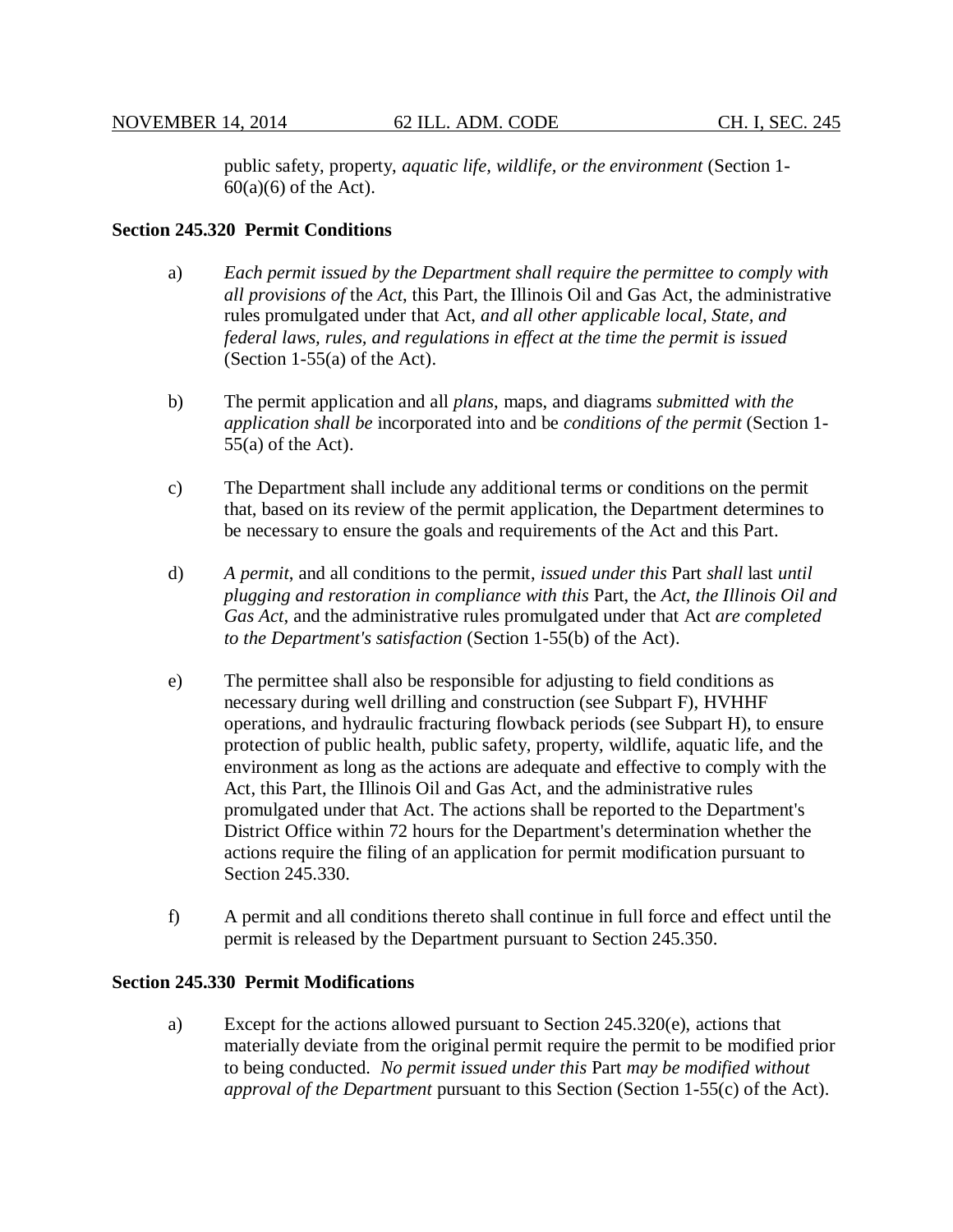- b) Applications for permit modification shall be made on a Department permit application form and shall specifically identify the applicant, the well, and each proposed deviation to the original permit.
	- 1) Sections of a permit modification application that do not affect or change terms or conditions of, or information on, the original permit are not required to be completed, other than that information necessary to identify the applicant, operator, well site and well. All sections of a permit modification application that are not completed will be considered to incorporate the original permit (and original permit application) as the content of the permit modification application for those sections.
	- 2) *Each* permit modification *application submitted under this* Part *shall be signed, under the penalty of perjury, by the applicant or the applicant's designee who has been vested with the authority to act on behalf of the applicant and has direct knowledge of the information contained in the* permit modification *application and its attachments*. *Any person signing a* permit modification *application shall also sign an affidavit with the following certification*:

*"I certify, under penalty of perjury as provided by law and under penalty of refusal, suspension, or revocation of a high volume horizontal hydraulic fracturing permit, that this application and all attachments are true, accurate, and complete to the best of my knowledge."* (Section 1-35(f) of the Act)

- c) The permit modification application for a significant deviation shall be accompanied by a non-refundable fee of \$13,500 as set forth in Section 245.210, and shall be reviewed and approved or rejected with all the opportunities for notice, comment and hearing required under Sections 1-45 and 1-50 of the Act and Sections 245.240 through 245.270 of this Part as if it were a completely new permit application under the permit application procedures set forth in this Part. The applicant shall confer with the Department prior to filing the application for modification so as to coordinate scheduling. Examples of permit modifications that are considered significant deviations are those that propose to:
	- 1) move the horizontal well bore more than 50 feet in any direction or extend or add to any dimension of the horizontal well bore;
	- 2) add a new horizontal well bore or bores;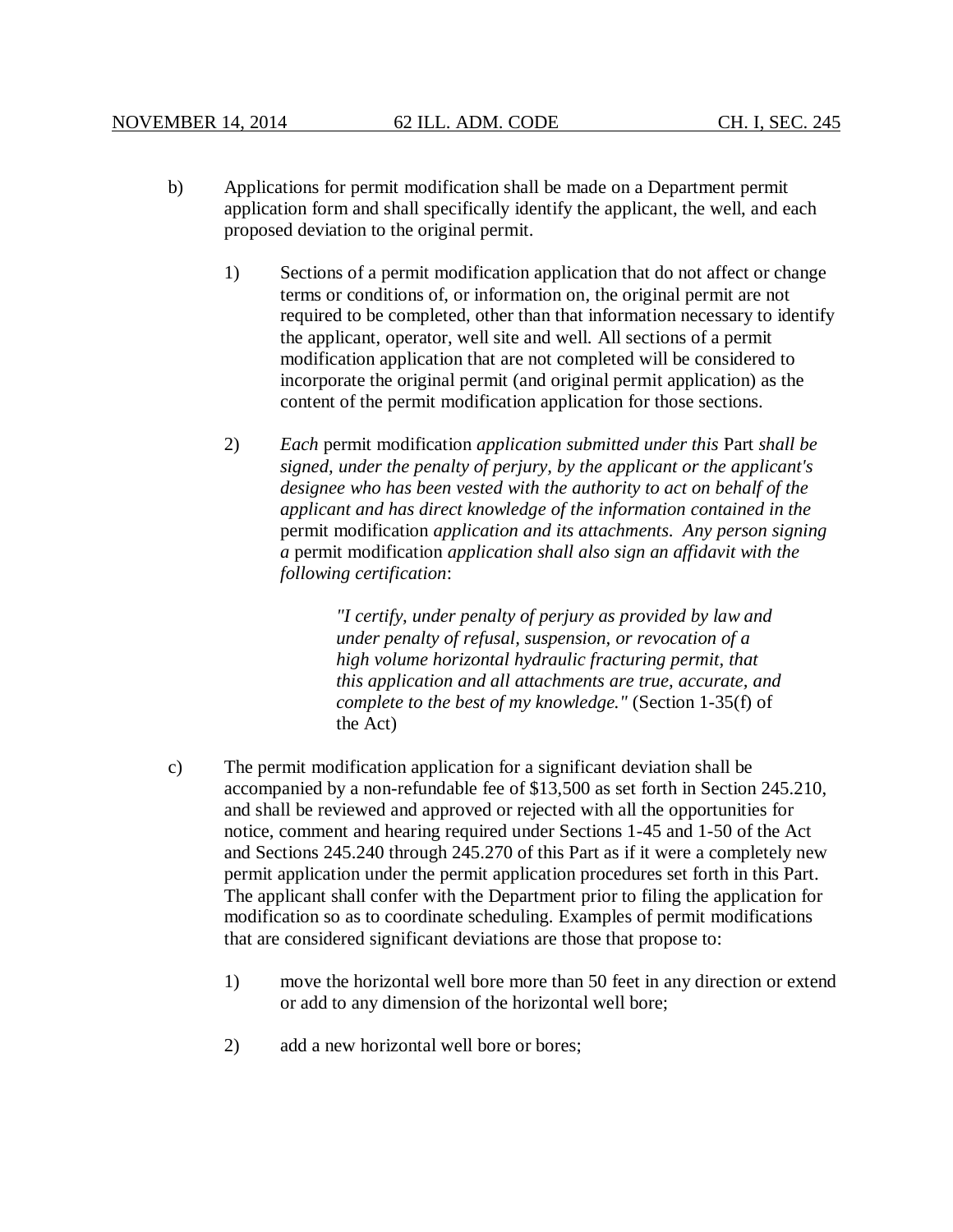- 3) make any change such that any person or entity who did not receive specific notice of the original application would receive notice if the proposed modification application were a new permit application;
- 4) materially alter any part of any plan submitted to the Department with the original application, including but not limited to:
	- A) moving the vertical part of the well more than 50 feet;
	- B) substantially moving, extending or adding to the well site;
	- C) any material alteration of plans for containment or storage, transportation of materials (including produced hydrocarbons) to or from the well site, or management of emissions if the alteration results in an increase in emissions, venting or flaring; or
- 5) request relief from any condition imposed upon or attached to the original permit.
- d) *If the Department*, after receipt of an application for modification, *determines that*  a permit *modification* presents a possible serious risk to public safety, *public health, life, property, aquatic life, wildlife,* or the environment (Section 1-55(c) of the Act), and the application is not already being treated as one for modification representing a significant deviation, the Department shall inform the applicant. The applicant, if it wishes to proceed with the application for modification, shall pay a non-refundable fee totaling \$13,500 (after credit for any payment for insignificant modification already tendered) as set forth in Section 245.210. The application shall be reviewed and approved or rejected with all the opportunities for notice, comment and hearing required under Sections 1-45 and 1-50 of the Act and Sections 245.240 through 245.270 of this Part as if it were a completely new permit application under the permit application procedures set forth in this Part. The applicant shall confer with the Department after notification of this procedure so as to coordinate scheduling.
- e) All other permit modification applications may be filed as an insignificant permit deviation and accompanied by a non-refundable \$5,000 permit modification fee. However, the Department has the discretion to determine that the permit modification is a significant deviation based on the content of the application. The permit modification application for insignificant permit deviation shall be reviewed and approved or rejected under the following procedures:
	- 1) The Department's record of decision shall include the original permit record of decision, information provided by the application for permit modification pursuant to subsection (b), and any other additional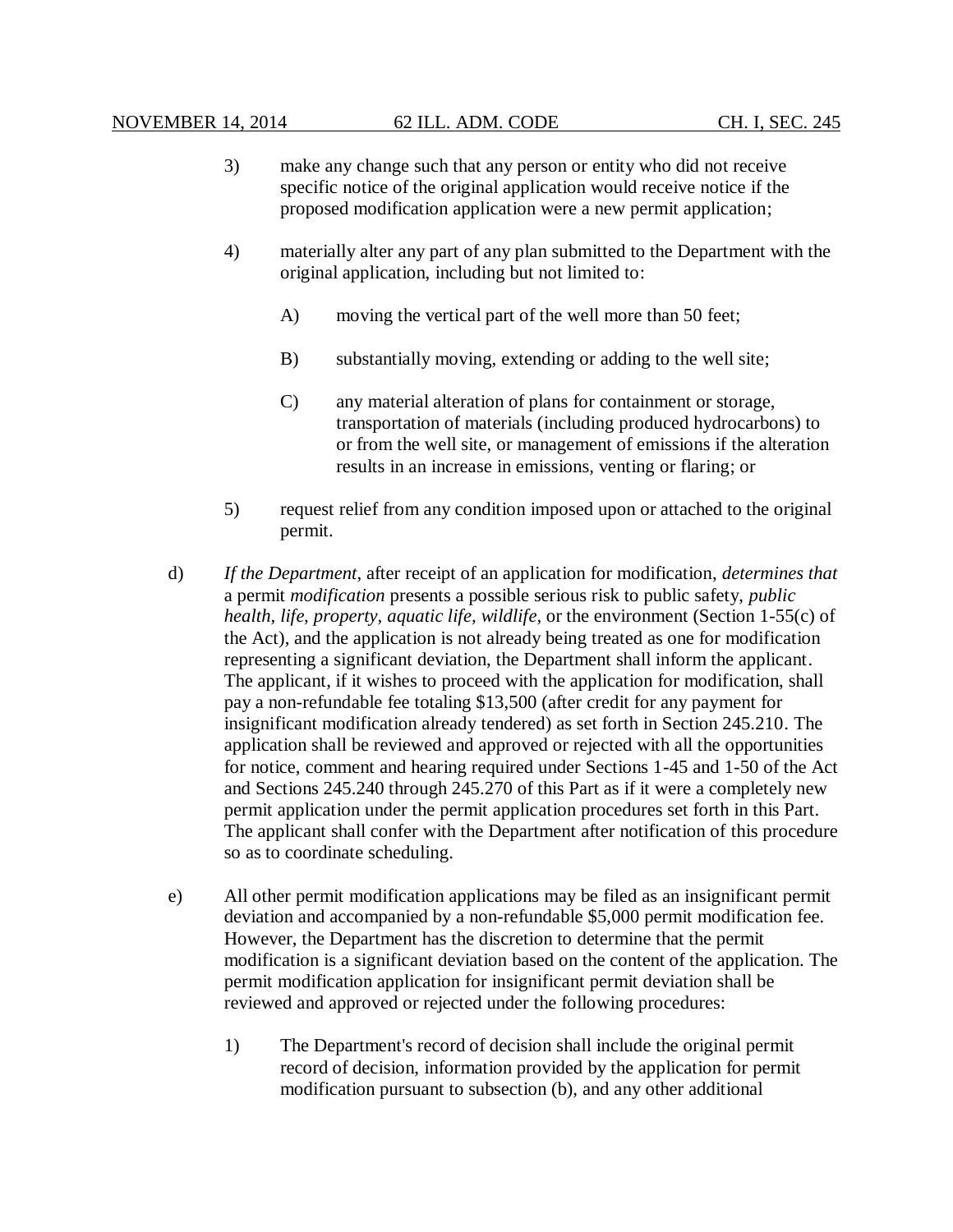information provided by the permittee in response to requests by the Department. The Department shall provide a copy of the modification application to any of the entities entitled to receive notice in Section 245.240 (the Agency, the Office of the State Fire Marshal, Illinois State Water Survey, and Illinois State Geological Survey) if it proposes to modify a plan they received under Section 245.240.

- 2) The Department shall approve or reject the proposed insignificant permit modifications within 30 days after receipt of the permit modification application based on the requirements of Section 245.300(c). The Department's decision to approve or reject the proposed insignificant permit modifications shall be considered a final administrative decision subject to judicial review under the Administrative Review Law and the rules adopted under that Law.
- 3) Approval of an insignificant permit modification shall result in a modified permit that shall be considered a permit under this Part and, therefore, subject to all conditions and requirements for permits under the Act and this Part.
- 4) The Department shall, by U.S. Mail and electronic transmission, provide the applicant with a copy of the modified permit as issued or its final administrative decision rejecting the modification request.
- 5) The applicant shall, by U.S. Mail or electronic transmission, provide a copy of the modified permit as issued to any person or unit of local government who received specific public notice under Section 245.250 or participated in any public hearing under Section 245.270 for the original permit or any significant modifications of that permit. The applicant shall notify the Department within 30 days after receipt of the modified permit that it has complied with this subsection  $(e)(5)$ .
- 6) Following completion of the Department's review and approval process, the Department's website shall indicate whether an individual high volume horizontal hydraulic fracturing permit modification was approved or denied and provide a copy of the approval or denial.
- 7) The complete record shall be maintained and shall be accessible to the public on the Department's website at least until final release of the applicant's bond.
- f) If the Department determines that an application for an insignificant deviation in subsection (e) is a significant deviation based on the content of the application, the Department shall notify the applicant and the applicant shall be required to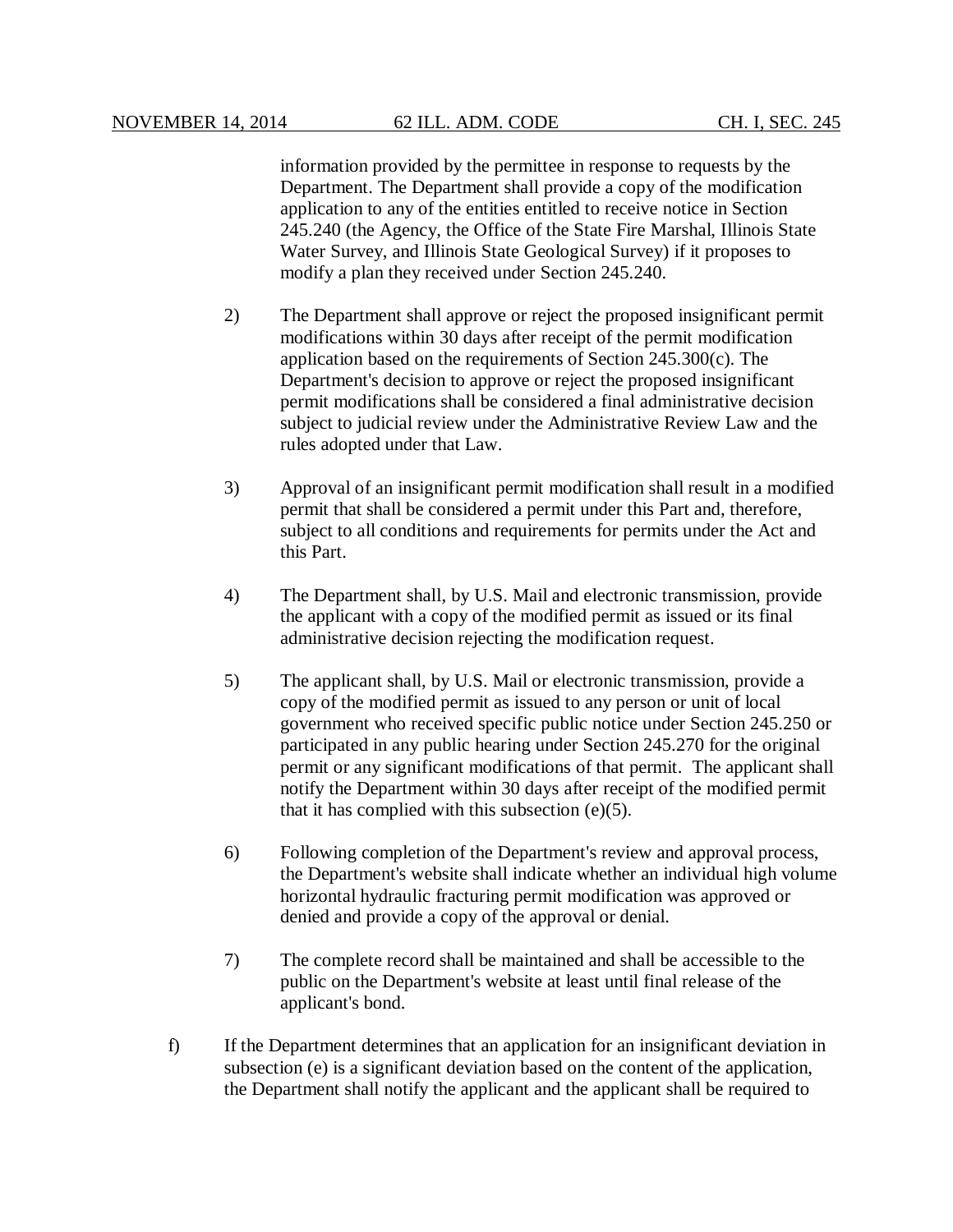increase the non-refundable application fee to \$13,500 as set forth in Section 245.210. Once the full application fee is received, the permit modification application shall be reviewed and approved or rejected as if it were a completely new permit application under the permit application procedures set forth in this Part.

# **Section 245.340 Permit Transfers**

- a) *No permit may be transferred to another person without approval of the Department* (Section 1-55(b) of the Act).
- b) A request for permit transfer shall be made on a Department form and be signed by the current permittee and the proposed new permittee or by individuals authorized to sign for them.
- c) Each request for permit transfer shall include a \$2,000 non-refundable fee. The check shall be made payable to the Department.
- d) The Department shall approve a permit transfer, with any conditions the Department may find necessary, only if:
	- 1) the proposed new permittee certifies that its registration information provided pursuant to Section 245.200 is accurate and up to date;
	- 2) the permit for the well issued pursuant to the Illinois Oil and Gas Act is approved for transfer to the proposed new permittee under the requirements for permit transfers under the Illinois Oil and Gas Act administrative rules;
	- 3) the proposed new permittee provides proof of insurance that it is insured *to cover injuries, damages or loss related to pollution in the amount of at least \$5,000,000* (Section 1-35(b)(19) of the Act);
	- 4) there is no good cause to deny the permit transfer under Section 245.310;
	- 5) the request for permit transfer is accompanied by a bond as required by Section 245.220; and
	- 6) there are no outstanding unabated violations by either the current or proposed new permittee of this Part, the Act, the Illinois Oil and Gas Act, or the administrative rules promulgated under that Act, as specified in a final administrative decision by the Department.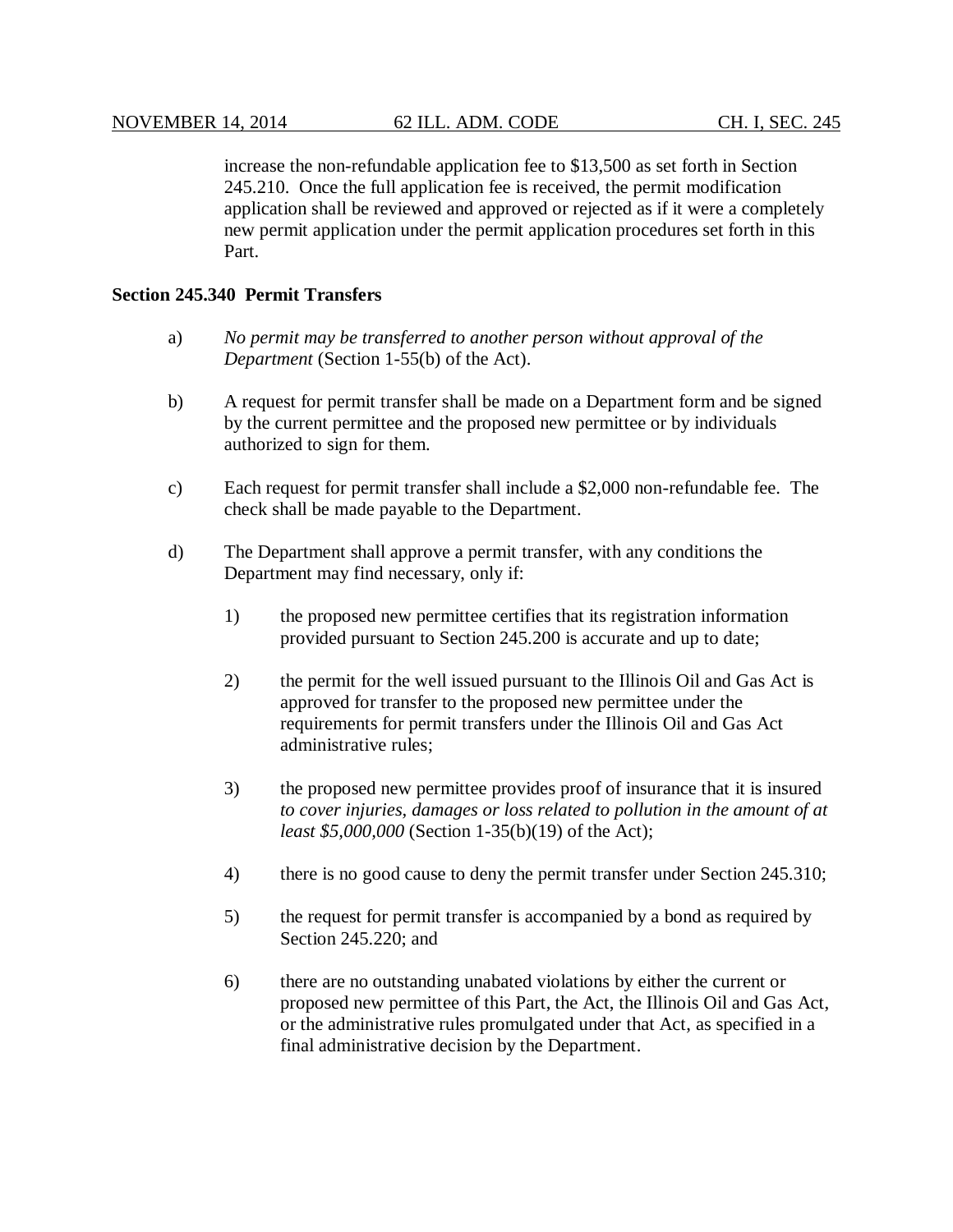- e) The Department shall approve or deny a request for permit transfer in writing within 30 days after receiving the request for permit transfer.
	- 1) If the request for permit transfer is approved, the current permittee shall transfer a copy of the well file to the new permittee, the new permittee will be the permittee of record for the permit, and the bond of the current permittee will be released by the Department pursuant to Section 245.220(d).
	- 2) If the request for permit transfer is denied, then the current permittee will continue to be the permittee of record for the permit.
- f) A current or proposed new permittee may request a hearing to challenge the Department's decision if a hearing is requested in writing within 30 days after the date of the transfer or denial notice. All requests for hearing shall be mailed to the Department at Illinois Department of Natural Resources, Attention: Office of Oil and Gas Resource Management, One Natural Resources Way, Springfield IL 62702. All requests for hearing must be accompanied by documents evidencing the basis for objection. If no hearing is requested in this time period, the permit transfer decision shall be a final administrative decision of the Department. If a hearing is requested by the current or new permittee:
	- 1) A pre-hearing conference may be held within 60 days after the receipt of the request for hearing.
		- A) A pre-hearing conference shall be scheduled in order to:
			- i) Simplify the factual and legal issues presented by the hearing request;
			- ii) Receive stipulations and admissions of fact and of the contents and authenticity of documents;
			- iii) Exchange lists of witnesses the parties intend to have testify and copies of all documents the parties intend to introduce into evidence at the hearing;
			- iv) Set a hearing date; and
			- v) Discuss and resolve such other matters as may tend to expedite the disposition of the hearing request and to assure a just conclusion.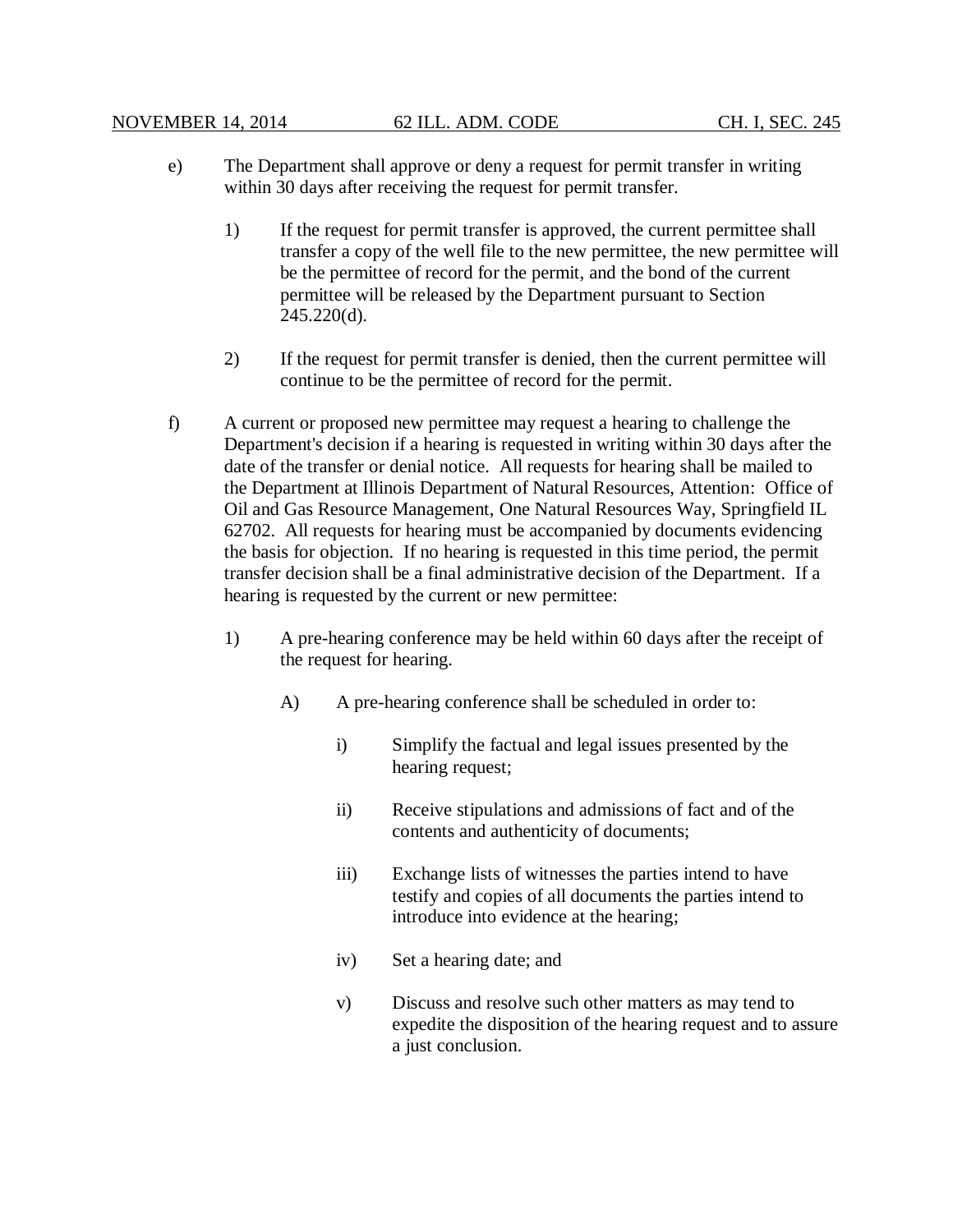- B) Pre-hearing conferences may be held by telephone conference if that procedure is acceptable to all parties.
- 2) All hearings under this Section shall be conducted by a Hearing Officer and shall be held in the Department's offices located in Springfield, Illinois.
- 3) At the permit transfer hearing, the Department shall present evidence in support of its determination under subsection (e). Both the current and the new permittee may present evidence contesting the Department's determination under subsection (e). The Hearing Officer may administer oaths and affirmations, subpoena witnesses and written or printed materials, compel attendance of witnesses or production of those materials, compel discovery, and take evidence.
- 4) Within 30 days after the close of the record for the permit transfer hearing, the Hearing Officer shall issue findings of fact, conclusions of law and recommendations as to the disposition of the case.
- 5) The Director or his or her designee shall review the administrative record in conjunction with the Hearing Officer's findings of fact, conclusions of law and recommendations as to the disposition of the case. The Director or designee shall then issue the Department's final administrative decision affirming, vacating or modifying the Hearing Officer's decision, which shall be subject to judicial review under the Administrative Review Law and the rules adopted under that Law.
- 6) Failure to request a hearing in accordance with this subsection (f) shall constitute a waiver of all legal rights to contest the permit transfer decision.

## **Section 245.350 Permit Release**

*A permit issued under this* Part *shall* be released by the Department upon *the Department's satisfaction* that the *plugging* of the well *and restoration* of the well site is completed *in compliance with* the permittee's Plugging and Restoration Plan pursuant to Sections 245.210(a)(18) and 245.1030, the *Act*, *the Illinois Oil and Gas Act*, and the administrative rules promulgated under that Act. (Section 1-55(b) of the Act).

## **Section 245.360 Judicial Review**

*All final administrative decisions, including issuance or denial of a permit, made by the Department under this* Part *are subject to judicial review under the Administrative Review Law and rules* adopted under that Law (Section 1-125 of the Act).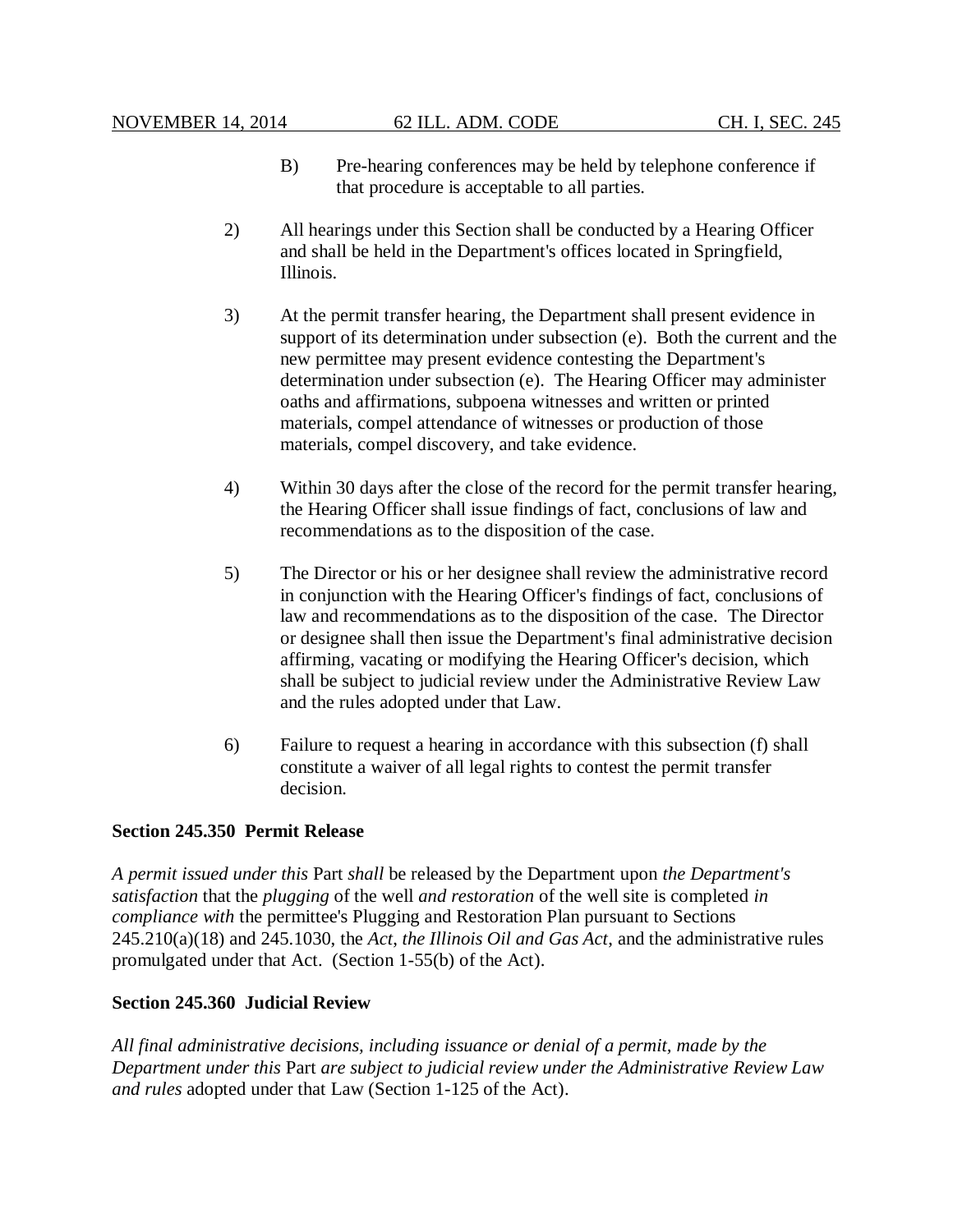### SUBPART D: WELL SITE PREPARATION

#### **Section 245.400 Setback Requirements**

- a) *Except as otherwise provided in this Section, no well site may be located as follows* (Section 1-25(a) of the Act):
	- 1) *within 500 feet measured horizontally from any residence or place of worship unless the* landowner *of the residence or the governing body of the place of worship otherwise expressly agrees in writing to a closer well* site *location* (Section 1-25(a)(1) of the Act). This agreement shall be signed and dated by the landowner of the residence or an authorized representative of the governing body of the place of worship. A copy of the agreement shall be submitted to the Department as part of the permit application;
	- 2) *within 500 feet measured horizontally from the edge of the property line from any school, hospital, or licensed nursing home facility* (Section 1-  $25(a)(2)$  of the Act);
	- 3) *within 500 feet measured horizontally from the surface location of any existing water well or developed spring used for human or domestic animal consumption, unless the* landowner or landowners *of the well or developed spring otherwise expressly agrees or agree in writing to a closer well* site *location* (Section 1-25(a)(3) of the Act). This agreement shall be signed and dated by the landowner. A copy of the agreement shall be submitted to the Department as part of the permit application;
	- 4) *within 300 feet measured horizontally from the center of a perennial stream or from the ordinary high water mark of any river, natural or artificial lake, pond, or reservoir* (Section 1-25(a)(4) of the Act), *unless the* landowner *of a water source that is wholly contained within the* landowner's *property expressly*, in writing, waives the setback requirements and agrees *to a closer well* site *location* (Section 1-25(b) of the Act). This agreement shall be signed and dated by the landowner. A copy of the agreement shall be submitted to the Department as part of the permit application.
	- 5) *within 750 feet of a nature preserve or a site on the Register of Land and Water Reserves* (Section 1-25(a)(5) of the Act); or
	- 6) *within 1,500 feet of a surface water or groundwater intake of a public water supply; the distance from the public water supply as identified by*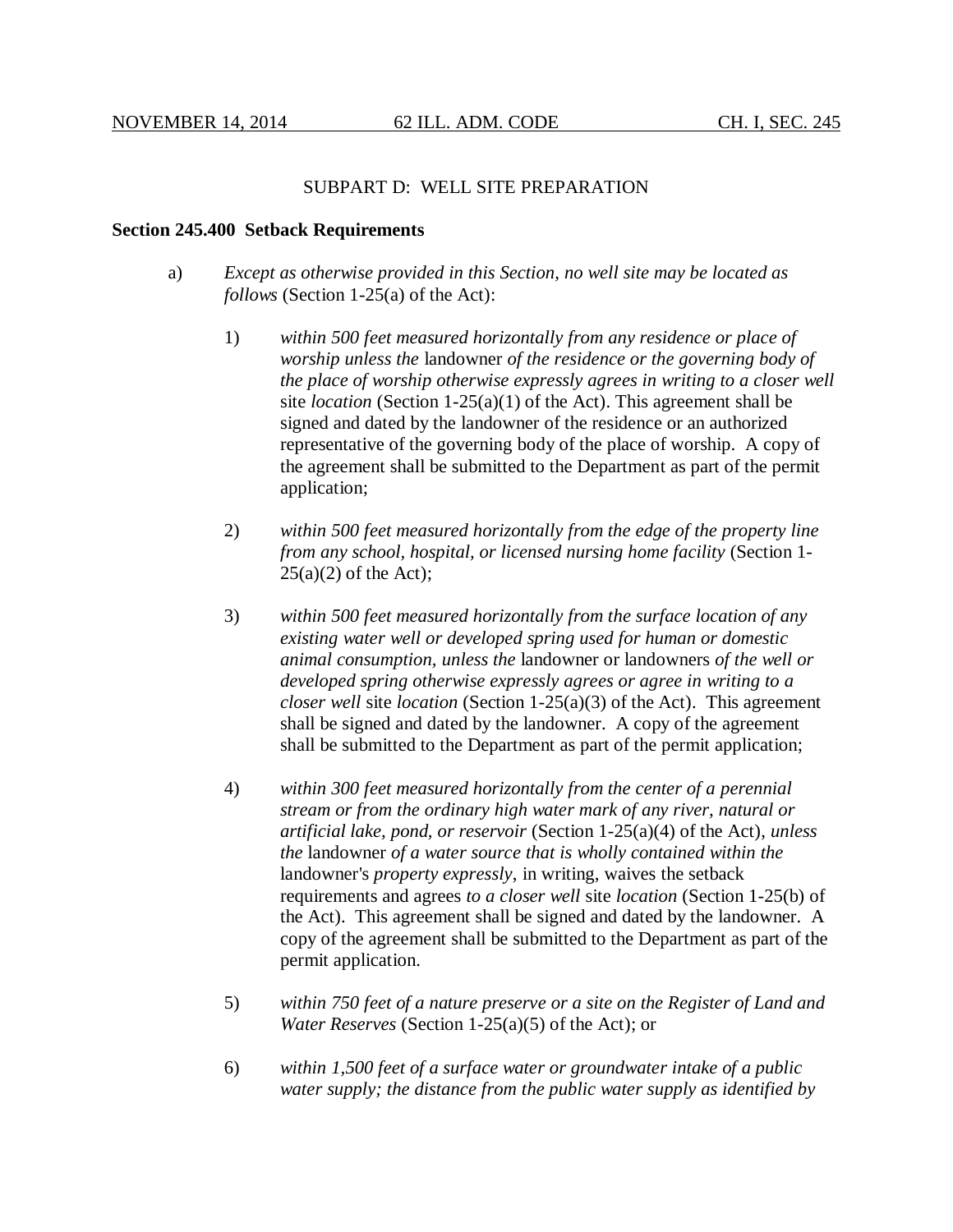*the Department shall be measured as follows* (Section 1-25(a)(6) of the Act):

- A) *For a surface water intake on a lake or reservoir, the distance shall be measured from the intake point on the lake or reservoir* (Section 1-25(a)(6)(A) of the Act).
- B) *For a surface water intake on a flowing stream, the distance shall be measured from a semicircular radius extending upstream of the surface water intake* (Section 1-25(a)(6)(B) of the Act).
- C) *For a groundwater source, the distance shall be measured from the surface location of the* groundwater *wellhead or the ordinary high water mark of the spring. The distance restrictions under this subsection (a) shall be determined as conditions exist at the time of the submission of the permit application* pursuant to Section 245.210 (Section 1-25(a)(6)(C) of the Act).
- b) *Unless specified otherwise, all distances shall be measured* to *the closest edge of the well site*. (Section 1-25(a) of the Act)

#### **Section 245.410 Access Roads, Public Roads and Topsoil Conditions**

- a) *The access road to the well site must be located in accordance with access rights*  either obtained by agreement with the surface landowner or pursuant to *the* Drilling Operations Act [765 ILCS 530] *and located as far as practical from occupied structures, places of assembly, and property lines of unleased property* (Section  $1-70(b)(1)$  of the Act).
- b) *The improvement, construction, or repair of a publicly owned highway or roadway, if undertaken by the owner, operator, permittee, or any other private entity, shall be performed using bidding procedures outlined in the Illinois Department of Transportation rules governing local roads and streets or applicable bidding requirements outlined in the Illinois Procurement Code* [30 ILCS 500] *as though the project were publicly funded* (Section 1-70(b)(4) of the Act).
- c) *Permittees shall employ practices for control of fugitive dust related to their operations. These practices shall include, but are not limited to, the use of speed restrictions, regular road maintenance, and restriction of construction activity during high-wind days. Additional management practices such as road surfacing, wind breaks and barriers, or automation of wells to reduce truck traffic may also be required by the Department*, in consultation with the Agency as the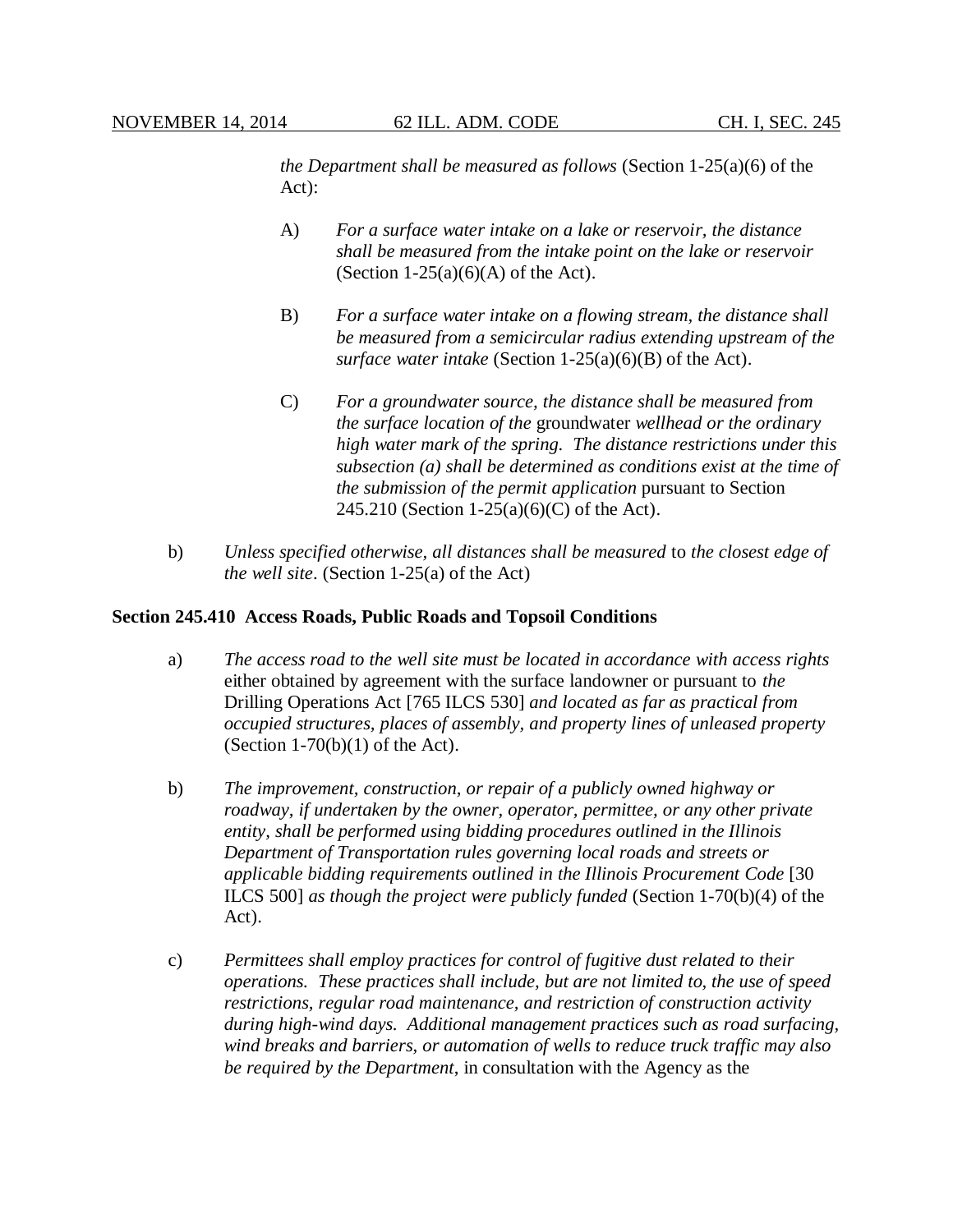Department deems appropriate, *if technologically feasible and economically reasonable to minimize fugitive dust emissions.* (Section 1-75(e)(10) of the Act)

d) *Unless otherwise approved or directed by the Department, all topsoil* and subsoil *stripped to facilitate the construction of the well pad*, well site, *and access roads must be stockpiled, stabilized* to prevent erosion*, and remain on site*. Topsoil is the uppermost layer of soil with the darkest color or the highest content of organic matter. The topsoil shall be segregated from the subsoil. All soils shall *remain on site for use in either partial or final* restoration and *reclamation* pursuant to Subpart J. *In the event it is anticipated that the final reclamation shall take place in excess of one year from drilling the well, the topsoil may be disposed of in any lawful manner provided the* permittee *reclaims the site with topsoil of similar characteristics of the topsoil removed.* (Section 1-70(b)(2) of the Act)

## SUBPART E: WELL CONSTRUCTION

### **Section 245.500 General Conditions and Requirements**

- a) *All wells shall be constructed, and casing and cementing activities shall be conducted, in a manner that shall provide for control of the well at all times, prevent the migration of oil, gas, and other fluids into the fresh water and coal seams, and prevent pollution or diminution of fresh water.* (Section 1-70(d) of the Act)
- b) *At any time, the Department, as it deems necessary, may require* construction activities in addition to those required by this Part, including but not limited to, the *installation of an additional cemented casing string or strings in the well.* (Section  $1-70(d)(15)$  of the Act)

### **Section 245.510 Well Drilling, Storage and Disposal of Drilling Waste**

Drill cuttings, drilling fluids and drilling wastes must be stored and disposed of pursuant to the requirements of this Section and the requirements of the rules promulgated under the Illinois Oil and Gas Act when not in conflict with this Section.

- a) *Drill cuttings, drilling fluids, and drilling wastes not containing oil-based mud or polymer-based mud may be stored in tanks or pits* (Section 1-75(c)(11) of the Act).
- b) *Pits used to store* drill *cuttings,* drilling *fluids, and drilling wastes from wells not using fresh water mud shall be subject to the construction standards identified in* Section 245.830 (Reserve Pits) (Section  $1-75(c)(11)$  of the Act).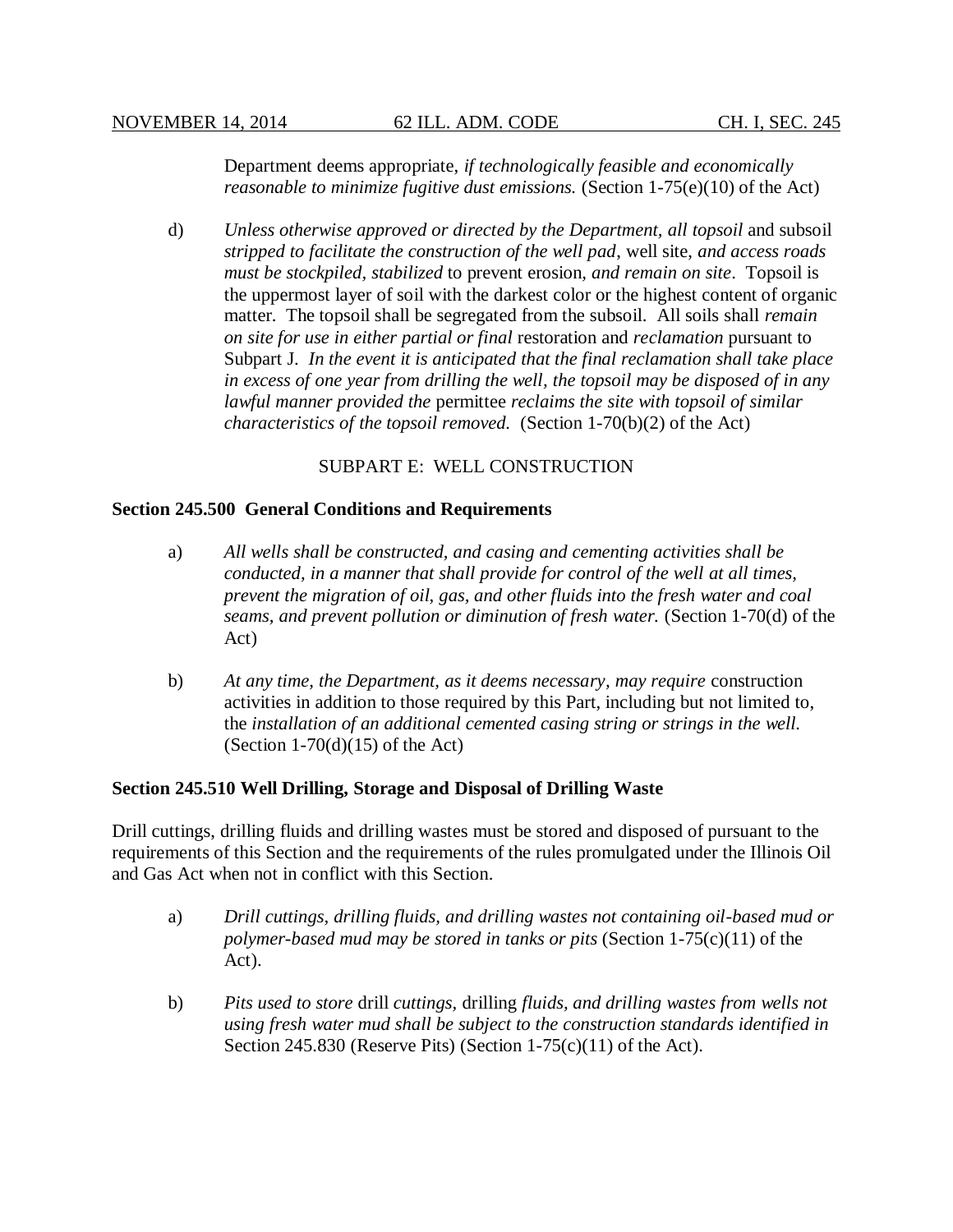- c) *Drill cuttings not contaminated with oil-based mud or polymer-based mud may be disposed of* on property *subject to the* written *approval of the Department* and the surface landowner (Section  $1-75(c)(11)$  of the Act).
- d) *Drill cuttings contaminated with oil-based mud or polymer-based mud shall be disposed of* in an Agency permitted special waste landfill or other offsite location in accordance with applicable law. (Section  $1-75(c)(11)$  of the Act). (See 62 Ill. Adm. Code 240.540(a).)
- e) *Disposal of drill cuttings or fluid* down the annulus of any well *is prohibited* (Section  $1-75(c)(11)$  of the Act).
- f) Anything in subsections (a) through (e) notwithstanding, the drilling fluid, drilling cuttings and drilling waste from any black shale zones shall be tested for radioactivity, and if above the levels identified in this Part, disposed of in accordance with the radioactive materials management strategy set forth in Section 245.210(b)(7). Drilling fluid, drilling cuttings and drilling waste from any black shale zones that test positive for levels of radioactive contamination shall not be stored in open pits.

## **Section 245.520 Cement Requirements**

All cementing activities for well construction shall meet the requirements of this Section.

- a) *Cement must conform to* the industry standards set forth in the document referenced in Section 245.115(a)(1). (Section 1-70(d)(4) of the Act)
- b) Cement *slurry must be prepared to minimize its free water content in accordance with the industry standards* set forth in the document referenced in Section 245.115(a)(1). (Section 1-70(d)(4) of the Act)
- c) Cement activities shall be designed and constructed in a manner to:
	- 1) *secure the casing in the wellbore* (Section 1-70(d)(4)(A) of the Act);
	- 2) *isolate and protect fresh groundwater* (Section 1-70(d)(4)(B) of the Act);
	- 3) *isolate abnormally pressured zones, lost circulation zones, and any potential flow zones, including hydrocarbon and fluid-bearing zones*  (Section 1-70(d)(4)(C) of the Act);
	- 4) *properly control formation pressure and any pressure from drilling, completion and production* (Section 1-70(d)(4)(D) of the Act);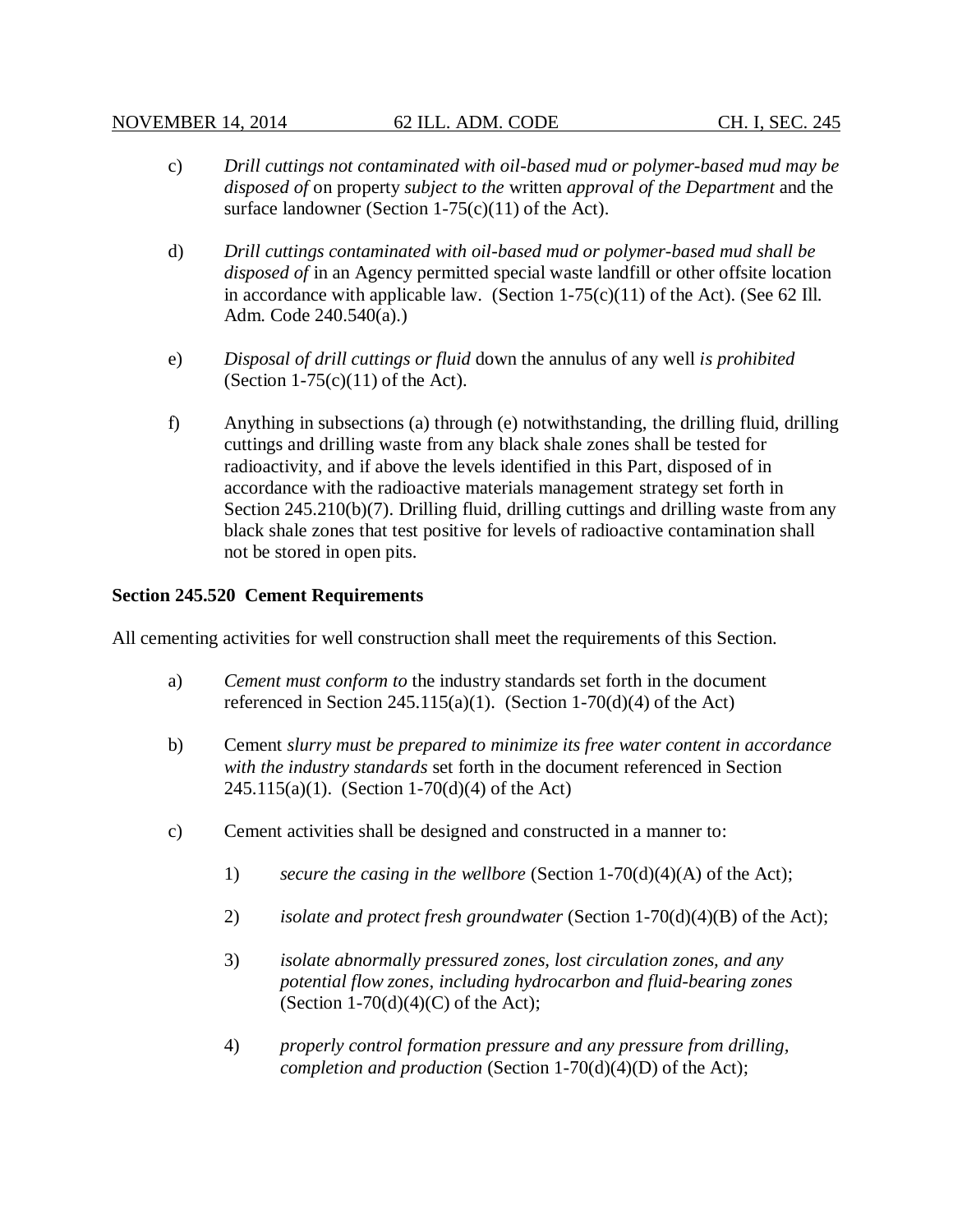- 5) *protect the casing from corrosion and degradation* (Section 1-70(d)(4)(E) of the Act); and
- 6) *prevent gas flow in the annulus* (Section 1-70(d)(4)(F) of the Act).
- d) For all cementing activities, the *cement must be pumped at a rate and in a flow regime that inhibits channeling of the cement in the annulus* (Section 1-70(d)(7) of the Act).
- e) Cement must be placed behind all surface, intermediate and production casing pursuant to the requirements of Sections 245.530, 245.560 and 245.570, respectively.
- f) *After the cement is placed behind the casing, the permittee shall wait on cement to set until the cement achieves a calculated compressive strength of at least 500 pounds per square inch, and a minimum of 8 hours before the casing is disturbed in any way, including installation of a blowout preventer* (Section 1-70(d)(8) of the Act).
- g) *Cement compressive strength tests must be performed on all* cemented *surface, intermediate, and production casing strings* in accordance with the industry standards set forth in the document referenced in Section  $245.115(a)(1)$ :
	- 1) *the cement shall have a 72-hour compressive strength of at least 1,200 psi; and*
	- 2) *the free water separation shall be no more than 6 milliliters per 250 milliliters of cement.* (Section 1-70(d)(8) of the Act)
- h) Cement job logs must be kept for all cementing activities pursuant to the following requirements:
	- 1) Cement job logs shall provide information about the cementing activities as specified on a form to be prescribed by the Department, including, but not limited to:
		- A) dates of cementing;
		- B) source of the cement;
		- C) type of cement; and
		- D) amount used;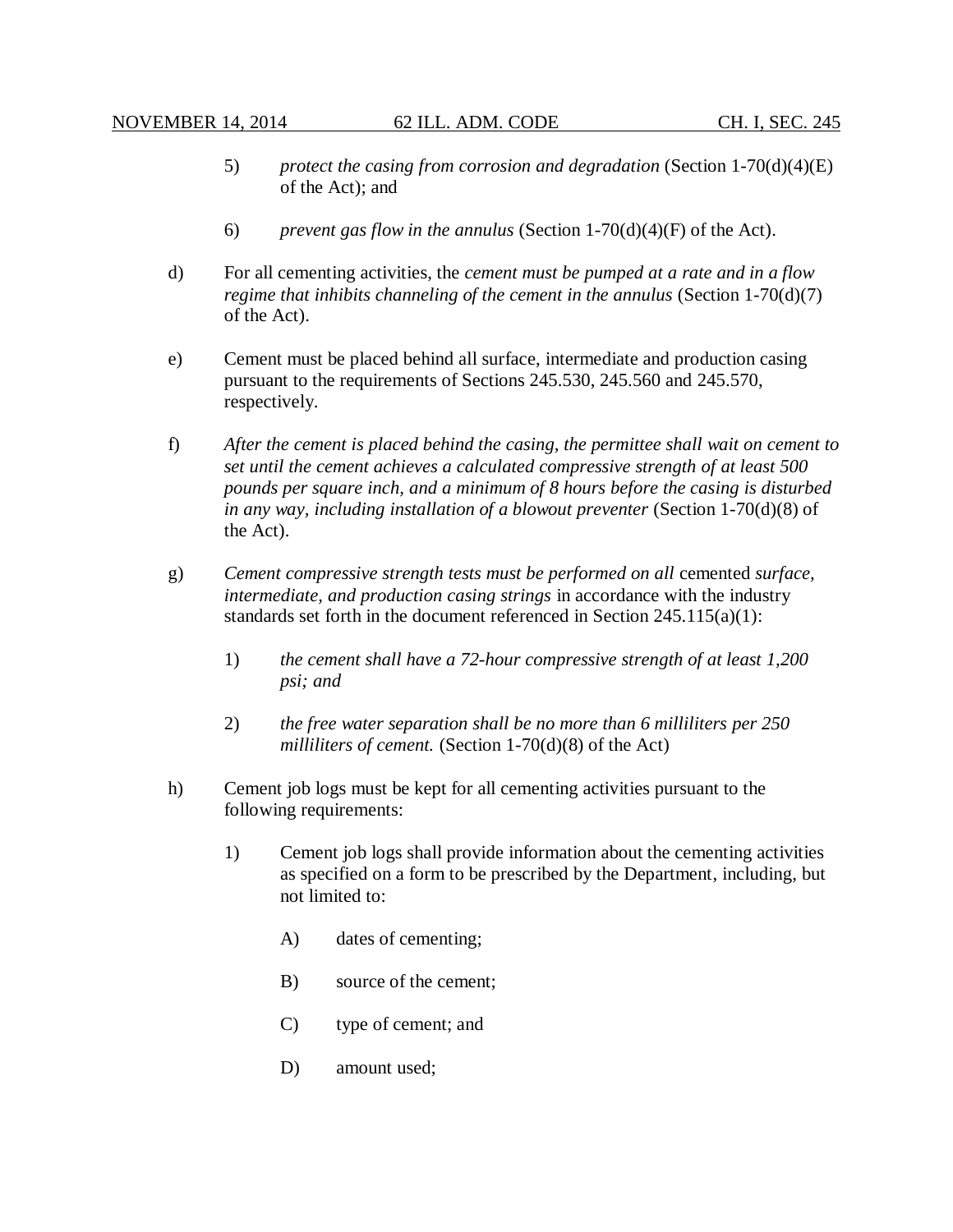- 2) *A copy of the cement job logs* and cement compressive strength test results *for* all *cemented* surface, intermediate, and production *casing strings in the well shall be maintained in the well file* and, upon notice by the Department, be made available to Department inspectors at the well site during drilling and HVHHF operations *and* shall be made *available to the Department upon request* (Section 1-70(d)(9) of the Act);
- 3) Permittee shall provide the Department with a copy of all cement job logs and cement compressive strength test results 30 days after completion of cementing activities; and
- 4) Permittee shall retain these records for the life of the well until the well is plugged, abandoned and restored in accordance with the Illinois Oil and Gas Act, the administrative rules promulgated under that Act, and Subpart J of this Part.

## **Section 245.530 Surface Casing Requirements**

Surface casing shall be used in the construction of all wells regulated by this Part and shall be set and cemented pursuant to the requirements of this Section.

- a) *Surface casing shall be used and set to a depth of at least 200 feet, or 100 feet below the base of the deepest fresh water, whichever is deeper.* Surface casing must stop before reaching *any hydrocarbon-bearing zones.* (Section 1-70(d)(10) of the Act) If the surface casing does not protect all of the fresh water, intermediate casing shall be required.
- b) *Surface casing* must be made of steel and *conform to the industry standards* set forth in the document referenced in Section 245.115(a)(2)*. Additionally, the use of surface casing in the well construction must be in a manner consistent with the industry standards* set forth in the document referenced in Section 245.115(a)(2). (Section  $1-70(d)(1)$  of the Act)
- c) *Casing thread compound must conform to* and meet all manufacturing and material requirements of the industry standards set forth in the document referenced in Section  $245.115(a)(3)$  (Section 1-70(d)(2) of the Act). Additionally, the uses of casing thread compound in the well construction must be in a manner consistent with the industry standards set forth in the document referenced in Section 245.115(a)(3).
- d) *The borehole must be circulated and conditioned* before surface casing setting and cementing *to ensure an adequate cement bond* (Section 1-70(d)(5) of the Act).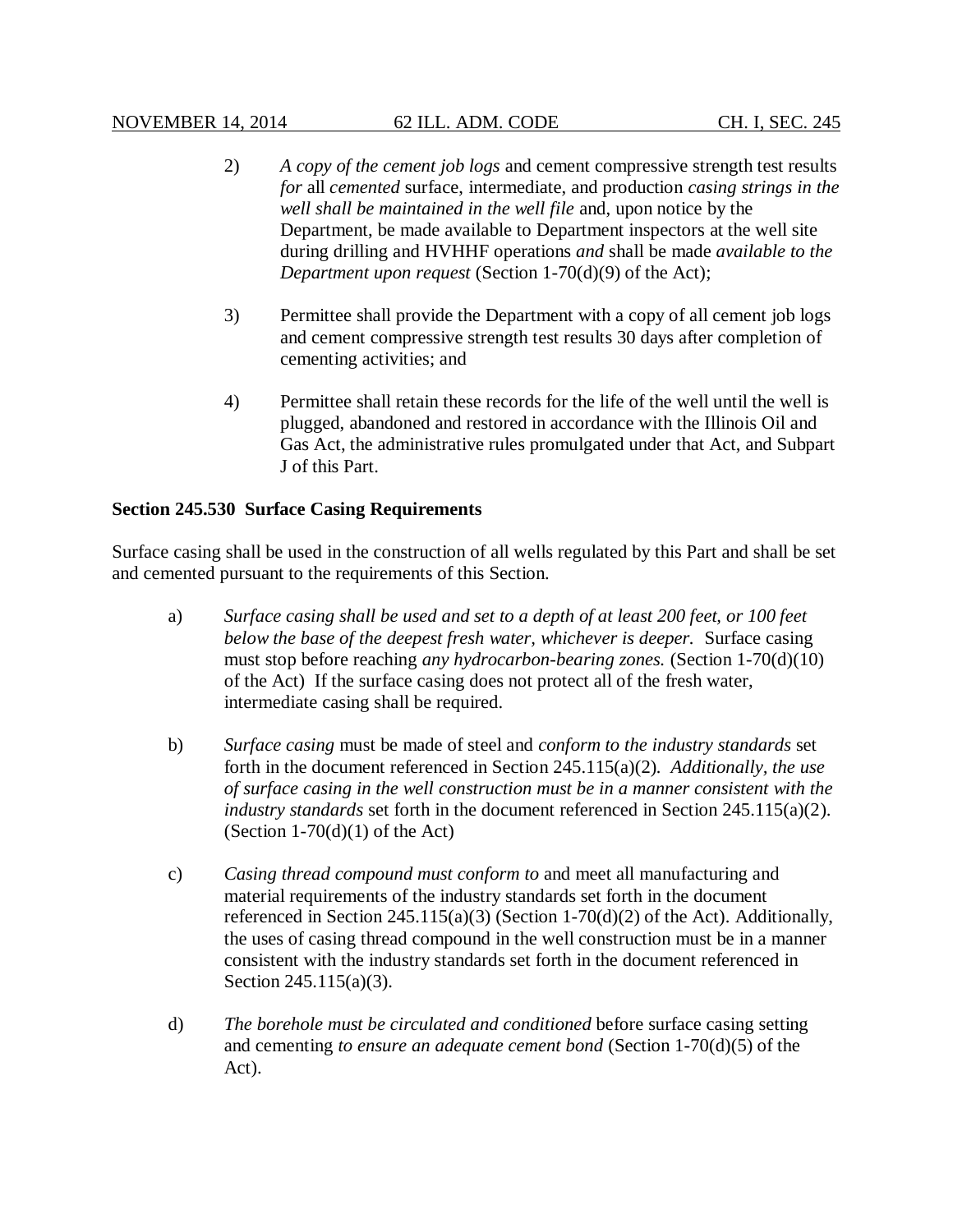- e) The permittee shall notify the Department's District Office by phone and electronic mail *at least 24 hours* (Section 1-70(d)(11) of the Act) before setting and cementing surface casing to enable an inspector to be present.
- f) When setting surface casing, centralizers are required to be used as follows to keep the casing in the center of the wellbore before and during cement operations:
	- 1) A centralizer shall be placed at the bottom of the surface casing string or shoe;
	- 2) Centralizers shall be placed *above and below a stage collar or diverting tool, if run*;
	- 3) Centralizers shall be placed *through usable-quality water zones*;
	- 4) Centralizers shall be placed on *every fourth joint from the cement shoe to the ground surface or to the bottom of the cellar*;
	- 5) *The Department may require additional centralization as necessary to ensure the integrity of the well design is adequate*; and
	- 6) *All centralizers* must conform to and *shall meet specifications in, or equivalent to,* the industry standards set forth in the documents referenced in Section  $245.115(a)(4)$  through  $(a)(6)$ .
- g) *A pre-flush or spacer must be pumped ahead of the cement.* (Section 1-70(d)(6) of the Act)
- h) Surface casing cement must:
	- 1) be Class A cement or, alternatively, if the applicant requests before the pour in writing with sufficient proof of need as determined by the Department, and the Department approves the use in writing before the pour, Class B Cement. Class A and Class B cement means Class A and Class B cement as described in the document incorporated by reference in Section 245.115(a)(1);
	- 2) meet the cement requirements of Section 245.520(a) and (b), including but not limited to being poured with the ratio of water to cement mix and density desired in the document incorporated by reference in Section  $245.115(a)(1)$ ; and
	- 3) be applied behind the casing according to the requirements of Section  $245.520(c)$  and (d).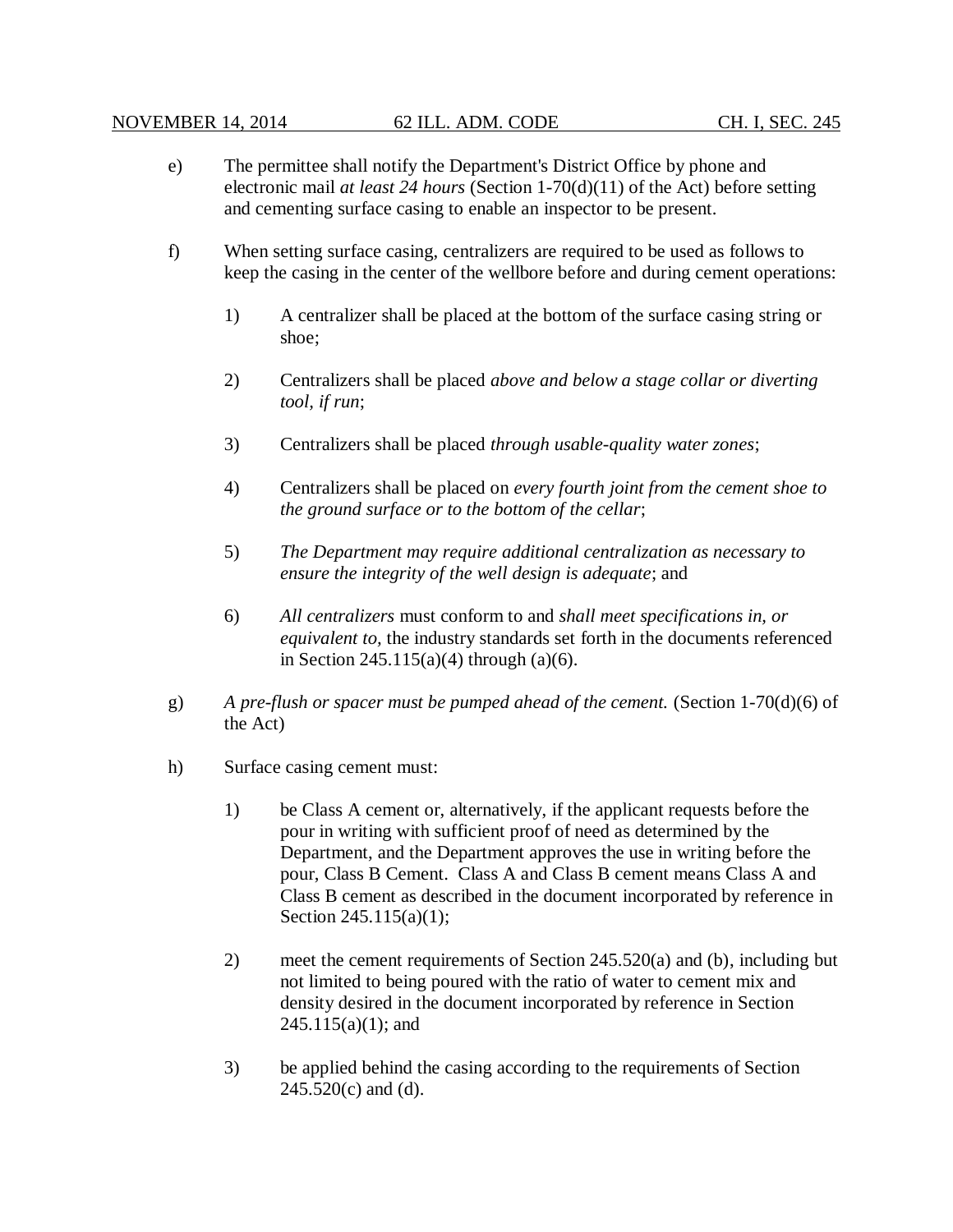- i) *Surface casing must be fully cemented to the surface with excess cements. Cementing must be by the pump and plug method with a minimum of 25% excess cement with appropriate lost circulation material, unless another amount of excess cement is approved by the Department. If cement returns are not observed at the surface, the permittee must perform remedial actions as appropriate.* (Section  $1-70(d)(11)$  of the Act)
- j) *After the cement is placed behind the* surface *casing* (Section 1-70(d)(8) of the Act), the cement must be tested (compressive strength test) and cement job logs maintained pursuant to the requirements of Section 245.520(f) through (h).
- k) *After the surface casing cement operation is completed to the surface, the permittee shall notify the Department's District Office by phone and electronic mail to enable an inspector to be present for the following:*
	- 1) testing the internal mechanical integrity of the surface casing pursuant to Section 245.540; and
	- 2) installation and testing of the blowout prevention equipment pursuant to Section 245.550.

# **Section 245.540 Establishment of Internal Mechanical Integrity**

An internal mechanical integrity test shall be performed on each cemented casing string after installation for all wells regulated by this Part.

- a) *The permittee shall contact the Department's District Office* by phone and electronic mail *at least 24 hours* before *conducting an* internal mechanical integrity *pressure test to enable an inspector to be present when the test is* performed (Section 1-70(d)(16) of the Act).
- b) Mechanical Integrity
	- 1) *The* internal mechanical integrity of surface and intermediate *casing strings shall be tested*:
		- A) *with fresh water, mud or brine.* If mud is used, the mud cannot be so viscous or contain so much particulate that it blocks, plugs or obscures the presence of any potential leaks in the casing string;
		- B) *to no less than 0.22 psi per foot of casing string length or 1,500 psi, whichever is greater, but not to exceed 70% of the minimum internal yield*; and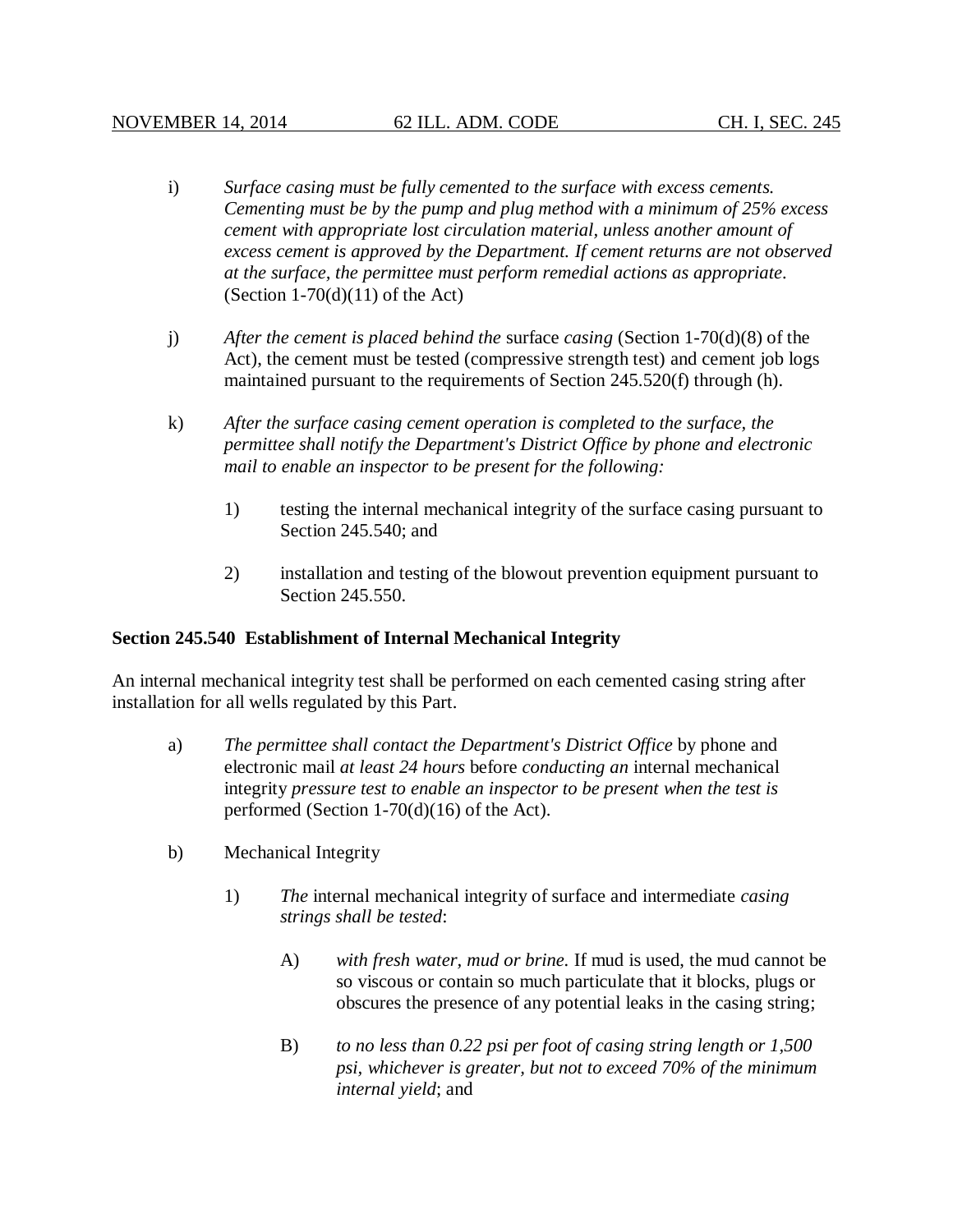- C) *for at least 30 minutes with less than a 5% pressure loss.*
- 2) *If the pressure declines more than 5% or if there are other indications of a leak, corrective action shall be taken before conducting further drilling operations.* (Section 1-70(d)(16) of the Act)
- c) *The internal mechanical integrity of* the production casing string or *any casing string that will have pressure exerted on it during stimulation of the well shall be tested:*
	- 1) *with fresh water, mud or brine.* If mud is used, the mud cannot be so viscous or contain so much particulate that it blocks, plugs or obscures the presence of any potential leaks in the casing string;
	- 2) *to at least the maximum anticipated treatment pressure* or 1,500 psi, whichever is greater, but not to exceed 70% of the minimum internal yield;
	- 3) *for at least 30 minutes with less than a 5% pressure loss; and*
	- 4) *if the pressure declines more than 5% or if there are other indications of a leak, corrective action shall be taken before conducting further drilling operations.* (Section 1-70(d)(16) of the Act)
- d) Records of internal mechanical integrity pressure tests for all casing strings must be kept pursuant to the following requirements:
	- 1) *A record of the* internal mechanical integrity *pressure test* for each casing string *must be maintained by the permittee* in the well file *and must be submitted to the Department on a form prescribed by the Department*  before *conducting high volume horizontal hydraulic fracturing operations* (Section 1-70 $(d)(16)$  of the Act).
	- 2) Permittee shall provide the Department with a copy of all internal mechanical integrity pressure test results for all casing strings within 30 days after completion of well construction; and
	- 3) Permittee shall retain these records for the life of the well until the well is plugged, abandoned and restored in accordance with the Illinois Oil and Gas Act, the administrative rules promulgated under that Act, and Subpart J of this Part.

## **Section 245.550 Installation and Testing of Blowout Prevention Equipment**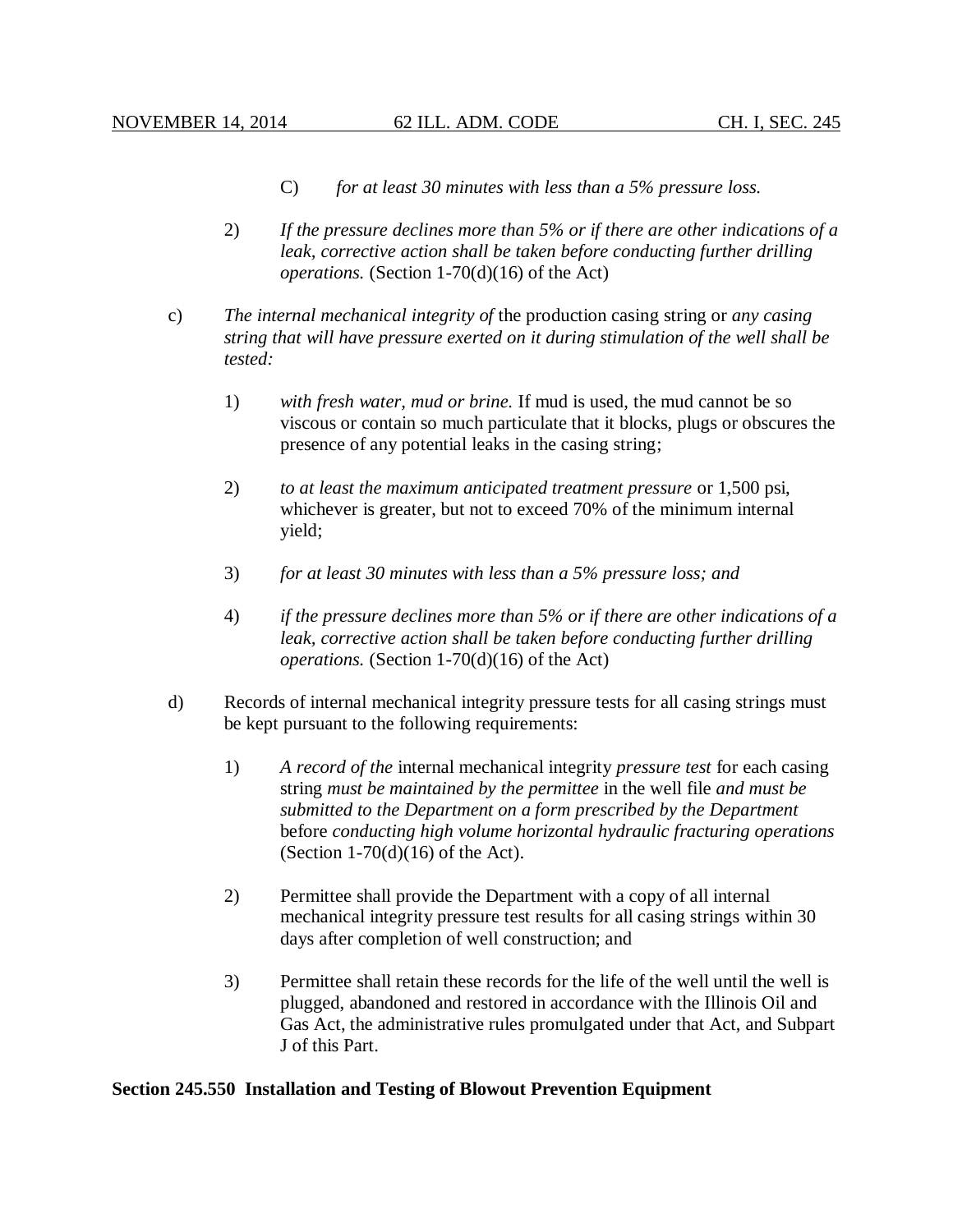After the surface casing has been set and cemented pursuant to Section 245.530, *the permittee shall* install and test *blowout prevention equipment* pursuant to the requirements of this Section (Section  $1-70(e)(1)$  of the Act).

- a) The permittee shall contact the Department's District Office by phone and electronic mail at least 24 hours before conducting pressure tests on the blowout prevention equipment to enable an inspector to be present when the tests are performed.
- b) The permittee or permittee's designated representative shall be present at the well site *when* the *blowout preventer is installed, tested*, and *in use*.
	- 1) *That person or personnel shall have a current well control certification from an accredited training program that is acceptable to the Department*; and
	- 2) *The certification shall be available at the well site and provided to the Department upon request*. (Section 1-70(e)(3) of the Act)
- c) *The permittee shall* install all blowout prevention equipment using *pipe fittings, valves, and unions placed on or connected to the blow-out prevention systems that have a working pressure capability that exceeds the anticipated pressures*. (Section  $1-70(e)(2)$  of the Act)
- d) *A remote blowout preventer actuator that is powered by a source other than rig hydraulics shall be located at least 50 feet from the wellhead and have an appropriate rated working pressure* (Section 1-70(e)(6) of the Act).
- e) *Pressure testing of* all pressure control equipment, including *the blowout preventer and related equipment for any drilling or completion operation must be performed.*
	- 1) *Testing must be conducted in accordance with* the *industry standards* set forth in the document referenced in Section 245.115(a)(7). A record of the pressure tests must be made on a form prescribed by the Department.
	- 2) *Testing of the blowout preventer shall include testing after the blowout preventer is installed on the well but prior to drilling below the last cemented casing seat.*
	- 3) *Pressure control equipment, including the blowout preventer, that fails any pressure test shall not be used until it is repaired*, or replaced, *and passes the pressure test*. (Section 1-70(e)(5) of the Act)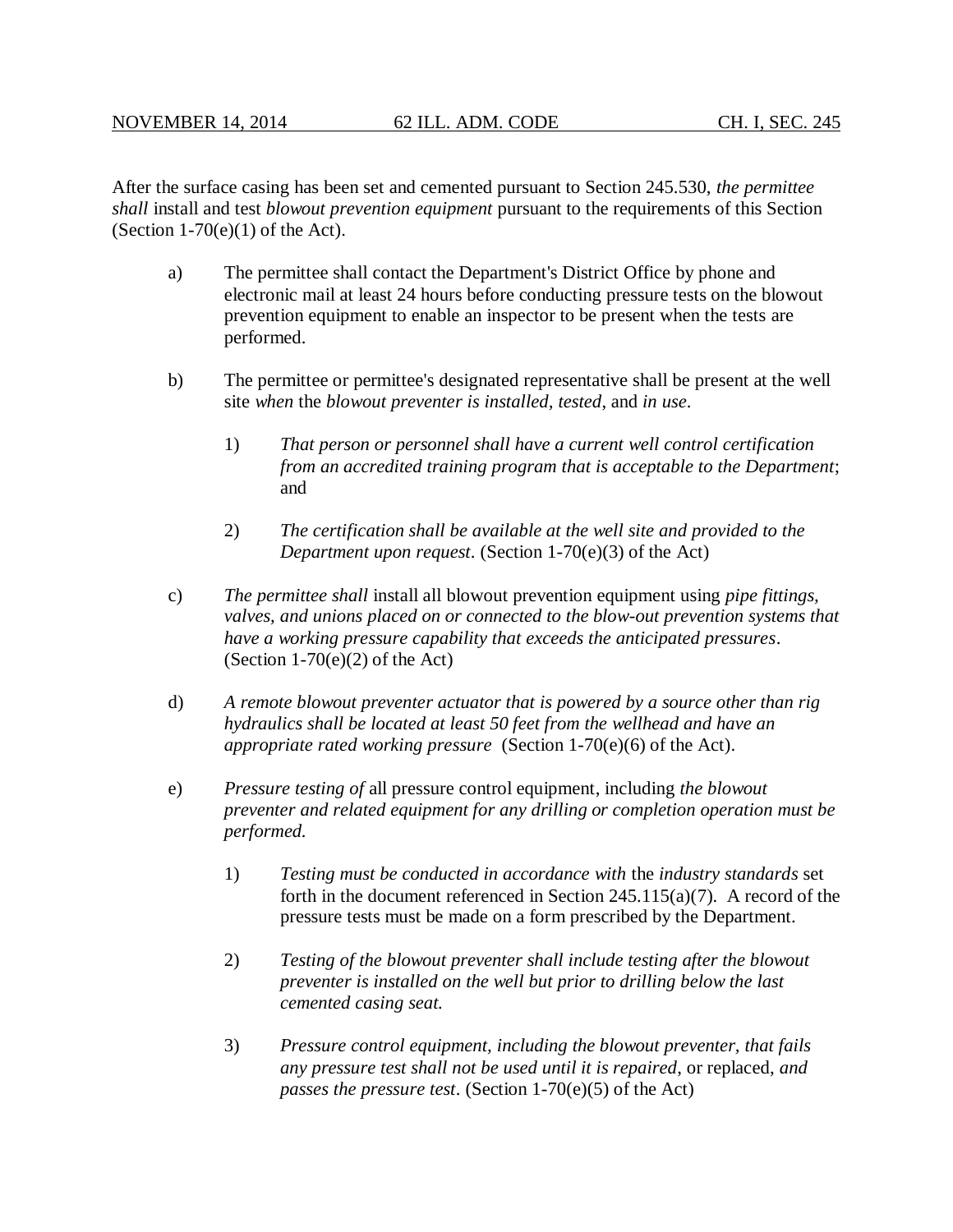- 4) Records of all pressure tests and repair work on blowout prevention equipment shall be maintained by the permittee in the well file at the well site and made available to the Department upon request.
- f) After installation and testing, the blowout prevention equipment must be in use *during all drilling and completion operations* and shall be maintained *in good working condition at all times* (Section 1-70(e)(1) and (3) of the Act).
- g) *Appropriate pressure control procedures* must be properly employed *and equipment* must be installed and maintained *in proper working order while conducting drilling and completion operations, including tripping, logging, running casing into the well, and drilling out solid-core stage plugs* (Section 1-  $70(e)(4)$  of the Act).

## **Section 245.560 Intermediate Casing Requirements**

When intermediate casing is required by subsection (a), intermediate casing used in the construction of wells must be set and cemented pursuant to the requirements of subsections (b) through (m). *Intermediate casing used to isolate fresh water must not be used as the production string in the well in which it is installed, and may not be perforated for purposes of conducting a hydraulic fracture treatment through it.*

- a) Cemented intermediate casing must be installed under the following conditions:
	- 1) *when necessary to isolate fresh water not isolated by surface casing*; or
	- 2) *to seal off potential flow zones, anomalous pressure zones, lost circulation zones and other drilling hazards.* (Section 1-70(d)(12) of the Act)
- b) Intermediate casing shall be set and cemented to one of the standards below:
	- 1) *When intermediate casing is installed to protect fresh water, the permittee shall set a full string of new intermediate casing at least 100 feet below the base of the deepest fresh water and bring cement to the surface;*
	- 2) *In instances* in which *intermediate casing was set solely to protect fresh water encountered below the surface casing shoe, and cementing to the surface is technically infeasible, would result in lost circulation, or both, cement must be brought to a minimum of 600 feet above the shallowest fresh water zone encountered below the surface casing shoe or to the surface if the fresh water zone is less than 600 feet from the surface;*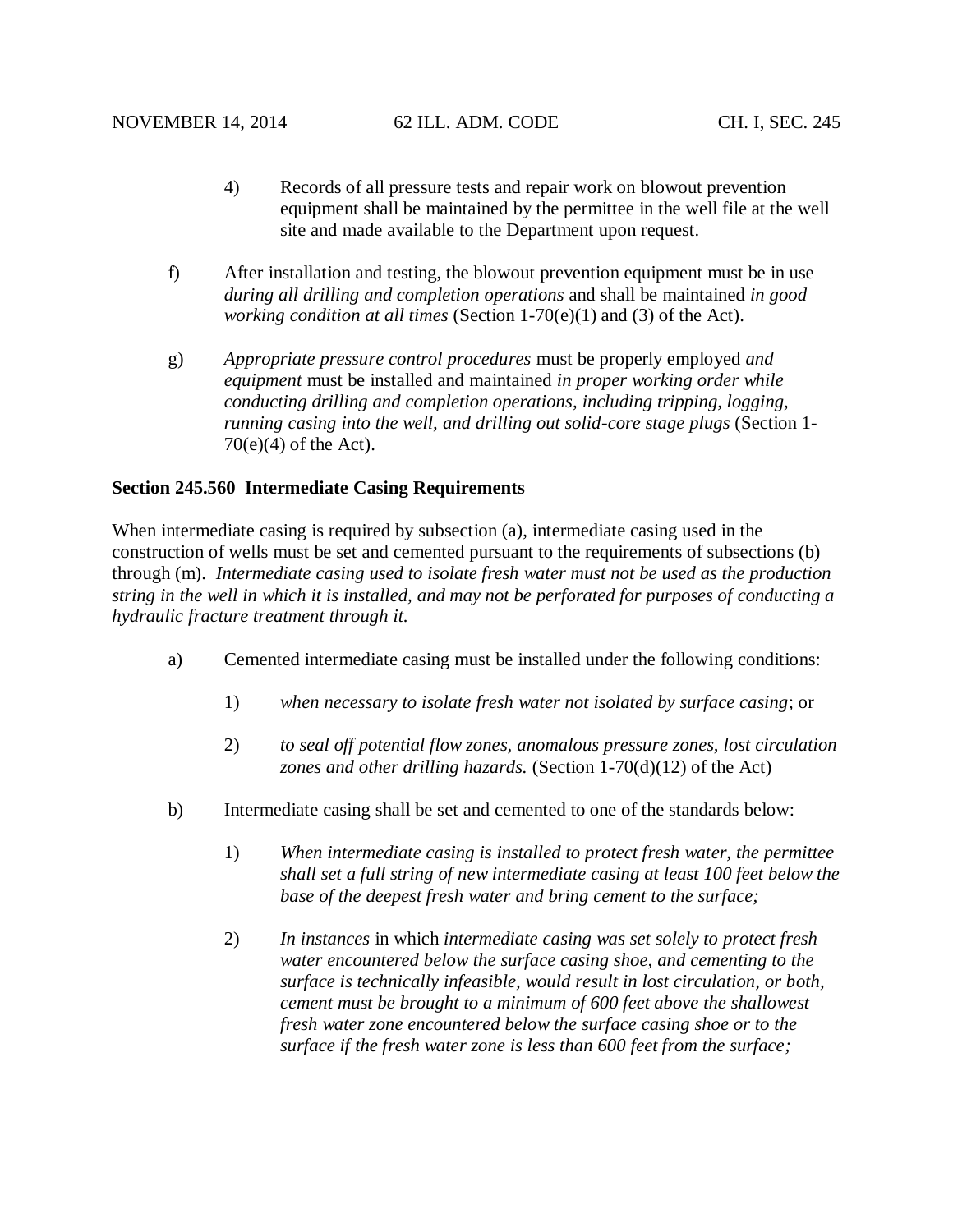- 3) *In the case that intermediate casing was set for a reason other than to protect fresh water, the intermediate casing string shall be cemented from the shoe to a point at least 600 true vertical feet above the shoe;* or
- 4) *If there is a hydrocarbon bearing zone* that is *capable of producing* and that is *exposed above the intermediate casing shoe,* then *the casing shall be cemented from the shoe:*
	- A) *to a point at least 600 true vertical feet above the shallowest hydrocarbon bearing zone;* or
	- B) *to a point at least 200 feet above the shoe of the next shallower casing string that was set and cemented in the well*; or
	- C) *to the surface if less than 200 feet.* (Section 1-70(d)(12) of the Act)
- c) *The location and depths of any hydrocarbon-bearing zones or fresh water zones*  requiring intermediate casing or *that are open to the wellbore above the casing shoe must be confirmed by coring, electric logs, or testing and must be reported to the Department.* (Section 1-70(d)(12) of the Act)
- d) Intermediate casing must conform to the industry standards set forth in the document referenced in Section 245.115(a)(2). Additionally, the use of intermediate casing in the well construction must be in a manner consistent with the industry standards set forth in the document referenced in Section  $245.115(a)(2)$ .
- e) *Casing thread compound must conform to* and meet all manufacturing and material requirements of the industry standards set forth in the document referenced in Section  $245.115(a)(3)$  (Section 1-70(d)(2) of the Act). Additionally, the uses of casing thread compound in the well construction must be in a manner consistent with the industry standards set forth in the document referenced in Section 245.115(a)(3).
- f) *The borehole must be circulated and conditioned* before intermediate casing setting and cementing *to ensure an adequate cement bond* (Section 1-70(d)(5) of the Act).
- g) The permittee shall notify the Department's District Office by phone and electronic mail at least 24 hours before setting and cementing intermediate casing cementing operations to enable an inspector to be present.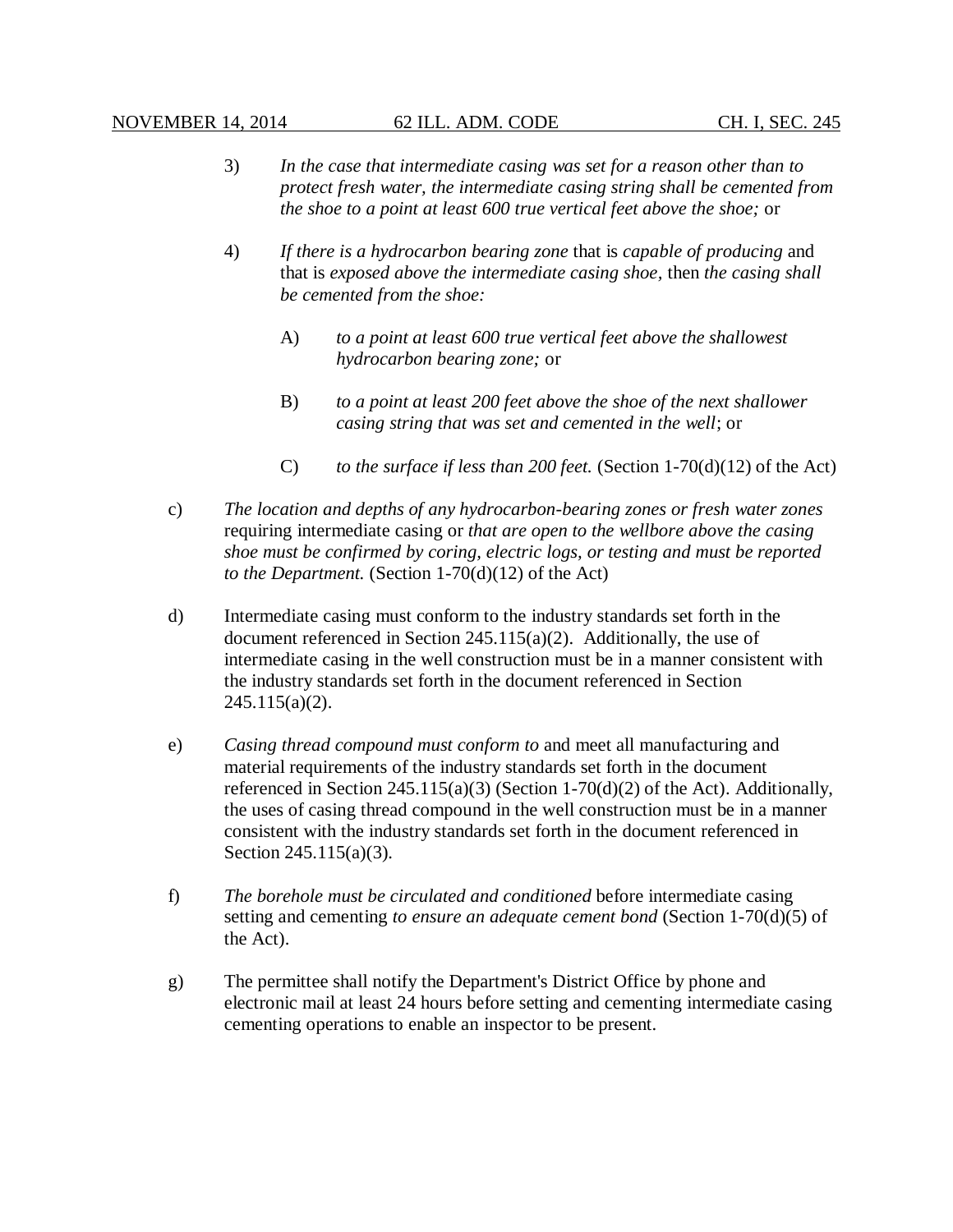- h) When setting intermediate casing in non-deviated holes, centralizers are required to be used as follows to keep the casing in the center of the wellbore before and during cementing operations:
	- 1) *Centralizers shall be placed* on *every fourth joint from the cement shoe to the ground surface or to the bottom of the cellar;*
	- 2) *The Department may require additional* centralizers *as necessary to ensure the integrity of the well design*; and
	- 3) *All centralizers* must conform to and *shall meet specifications in, or equivalent to,* the industry standards set forth in the documents referenced in Section 245.115(a)(4) through (a)(6)*.* (Section 1-70(d)(3) of the Act)
- i) *A pre-flush or spacer must be pumped ahead of the cement* (Section 1-70(d)(6) of the Act).
- j) Intermediate casing cement must:
	- 1) meet the cement requirements of Section 245.520(a) and (b); and
	- 2) be applied behind the casing according to the requirements of Section  $245.520(c)$  and (d).
- k) A radial cement bond evaluation log, or other evaluation approved by the Department, such as, but not limited to, temperature surveys, must be run to verify the cement bond on the intermediate casing. Remedial cementing is required if the cement bond is not adequate for drilling ahead. (Section 1- 70(d)(13) of the Act)
- l) The cementing and testing requirements of subsections  $(b)(2)$ ,  $(b)(3)$ ,  $(b)(4)$  and (c) may be waived if all intermediate casing strings are cemented to surface.
- m) After the cement is placed behind the intermediate casing (Section 1-70(d)(8) of the Act), the cement must be tested and cement job logs maintained pursuant to the requirements of Section 245.520(f) through (h).
- n) After the intermediate casing cement operation is completed, the permittee shall notify the Department's District Office by phone and electronic mail to enable an inspector to be present for testing the internal mechanical integrity of the intermediate casing pursuant to Section 245.540.
- o) If the annulus between the production casing and the surface of intermediate casing has not been cemented to the surface, the intermediate casing annulus shall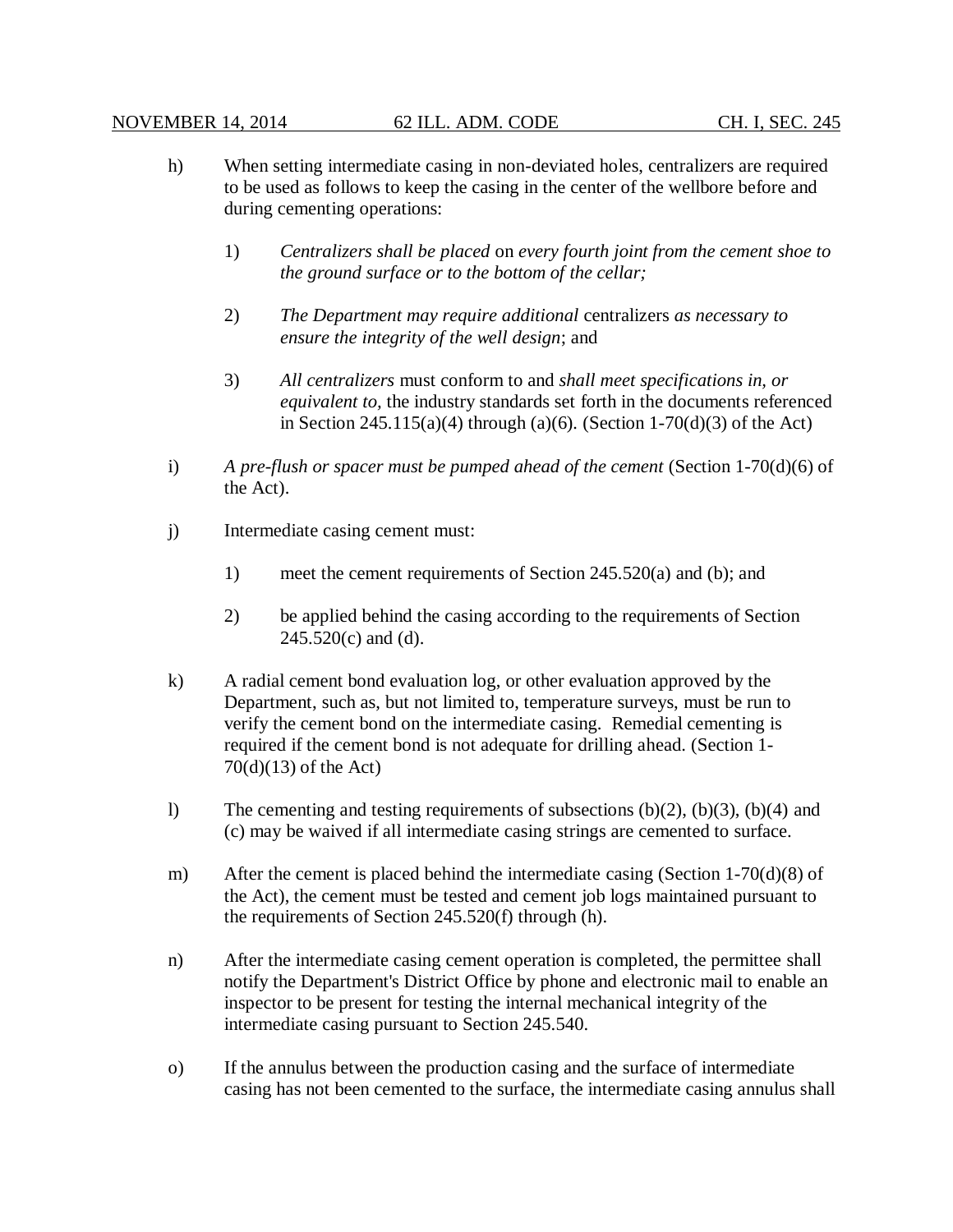be equipped with an appropriately sized and tested relief valve. The flow line from the relief valve should be secured and diverted to a lined pit or tank. (See API HF1 – Hydraulic Fracturing Operations – Well Construction and Integrity Guidelines, 1<sup>st</sup> Edition, October 2009, Section 10.4.2, Pressure Monitoring.)

## **Section 245.570 Production Casing Requirements**

Production casing shall be used in the construction of all wells regulated by this Part and shall be set and cemented pursuant to the requirements of this Section.

- a) *Production casing must be fully cemented from the production casing shoe to 500 feet above the top perforated* formation, *if possible* (Section 1-70(d)(14) of the Act). However, if that cementing requirement will inhibit the production of oil or gas from the targeted formation, the operator must make a written or electronic mail request to the Department for an alternate cementing plan, and in no event shall the cementing of the production casing be completed from less than just above the top of the perforated formation to 500 feet above the top of the perforated formation.
- b) Production casing must conform to the industry standards set forth in the document referenced in Section 245.115(a)(2). Additionally, the use of production casing in the well construction must be in a manner consistent with the industry standards set forth in the document referenced in Section 245.115(a)(2).
- c) *Casing thread compound must conform to* and meet all manufacturing and material requirements of *the industry standards* set forth in the document referenced in Section 245.115(a)(3) (Section 1-70(d)(2) of the Act). Additionally, the uses of casing thread compound in the well construction must be in a manner consistent with the industry standards set forth in the document referenced in Section 245.115(a)(3).
- d) *The borehole must be circulated and conditioned* before production casing setting and cementing *to ensure an adequate cement bond* (Section 1-70(d)(5) of the Act).
- e) The permittee shall notify the Department's District Office by phone and electronic mail before setting and cementing production casing to enable an inspector to be present.
- f) When setting production casing, centralizers are required to be used as follows to keep the casing in the center of the wellbore prior to and during cement operations: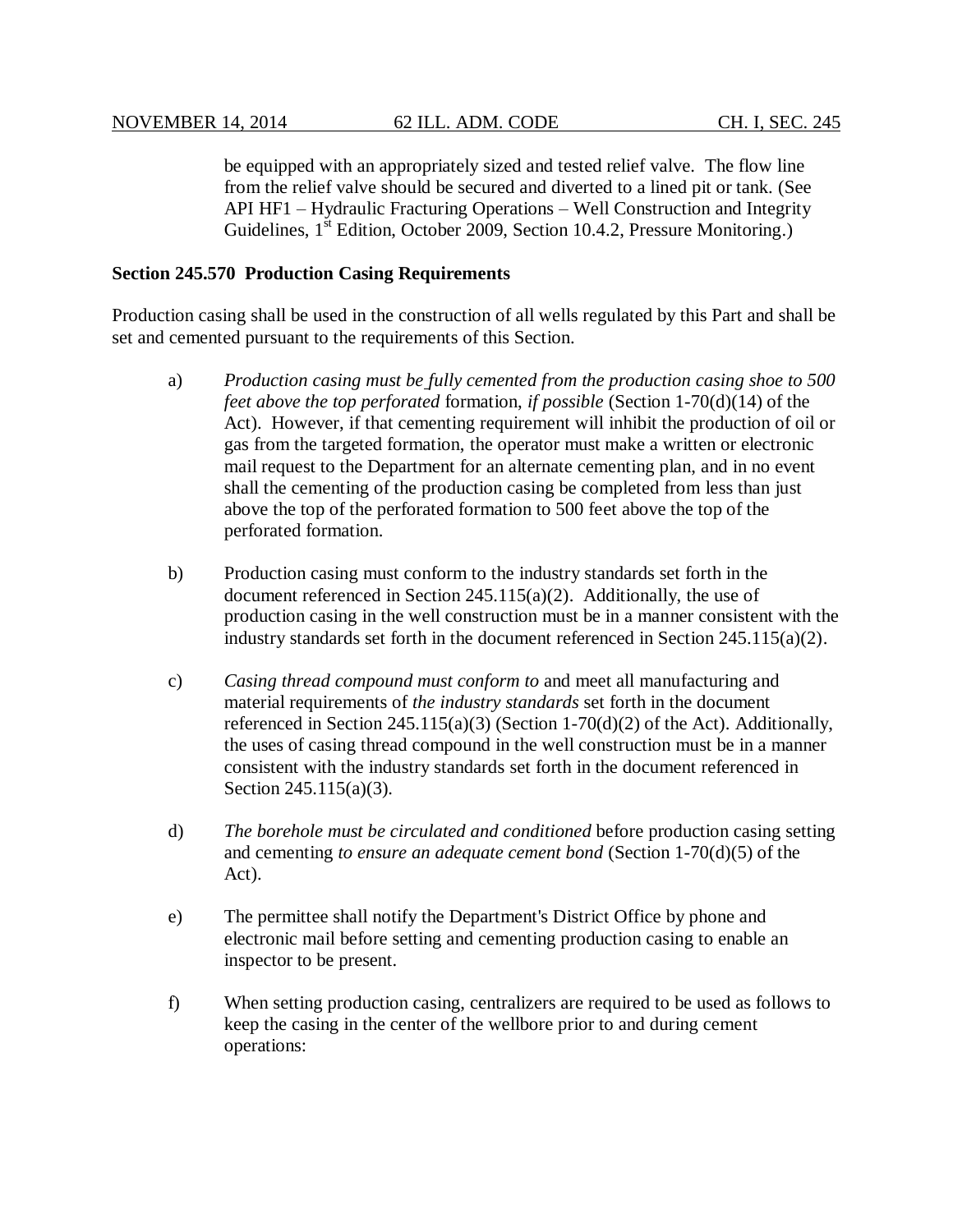- 1) In the vertical portion of the well, *a centralizer shall be placed on every fourth joint from* the kickoff point *to the ground surface or to the bottom of the cellar*;
- 2) In the horizontal portion of the well, rigid centralizers shall be used and placed accordingly to ensure at least 80% standoff;
- 3) *The Department may require additional centralizers as necessary to ensure the integrity of the well design*; and
- 4) *All centralizers* used in the vertical portion of the well must conform to and *shall meet specifications in, or equivalent to,* the industry standards set forth in the documents referenced in Section 245.115(a)(4) through (a)(6)*.* (Section 1-70(d)(3) of the Act)
- g) *A pre-flush or spacer must be pumped ahead of the cement* (Section 1-70(d)(6) of the Act).
- h) Production casing cement must:
	- 1) meet the cement requirements of Section 245.520(a) and (b); and
	- 2) be applied behind the casing according to the requirements of Section  $245.520(c)$  and (d).
- i) *After the cement is placed behind the* production *casing* (Section 1-70(d)(8) of the Act)*,* the cement must be tested and cement job logs maintained pursuant to the requirements of Section 245.520(f) through (h).
- j) After the production casing cement operation is completed, the permittee shall notify the Department's District Office by phone or electronic mail to enable an inspector to be present for testing the internal mechanical integrity of the production casing pursuant to Section 245.540.

## **Section 245.580 Establishment of Formation Integrity**

- a) *A formation pressure integrity test shall be conducted below the surface casing and below all intermediate casing* in order to demonstrate:
	- 1) that the integrity of the casing shoe is sufficient to contain the wellbore pressures anticipated in the permit application;
	- 2) that no flow path exists to formations above the casing shoe; and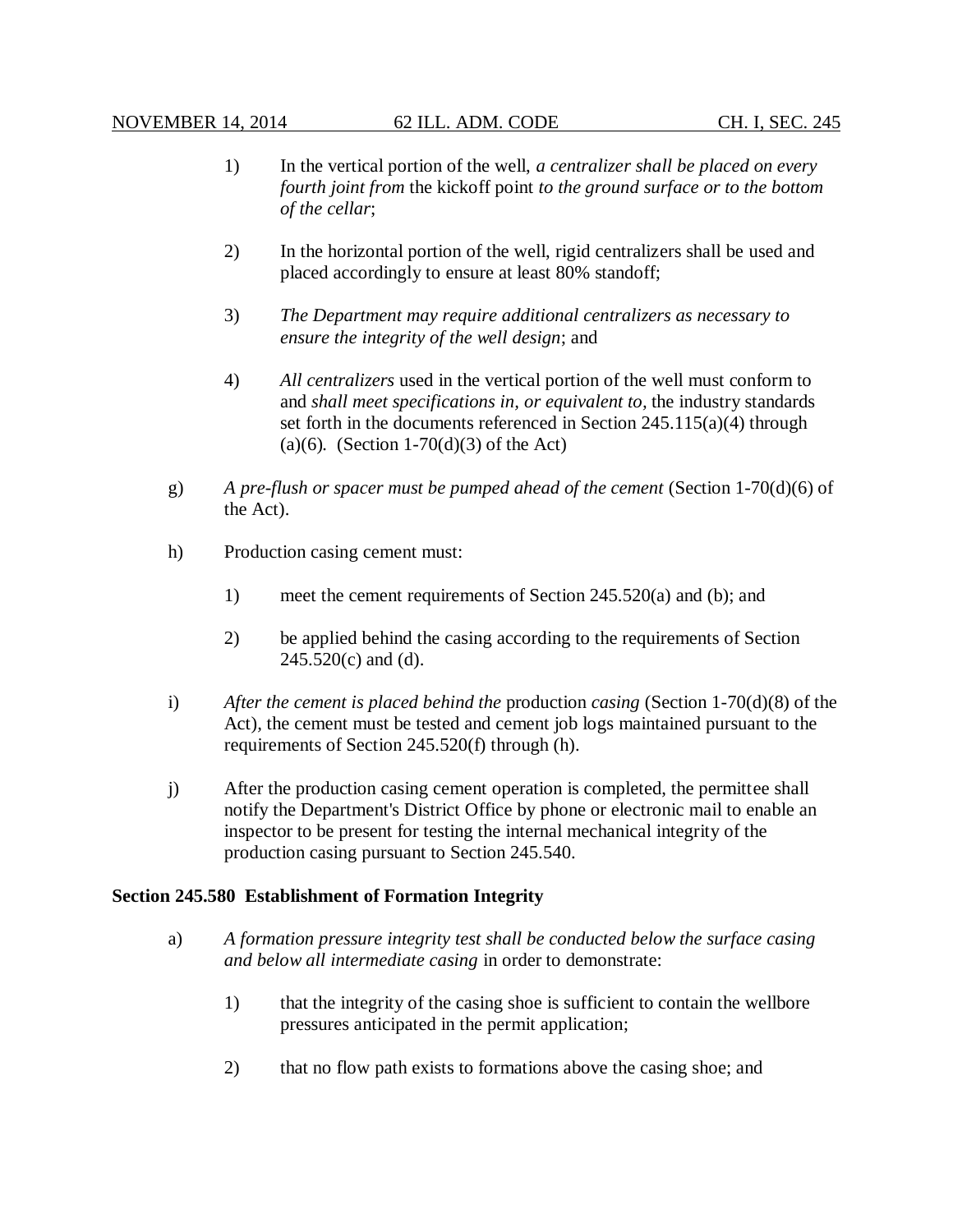- 3) that the casing shoe is competent to handle an influx of formation fluid or gas without breaking down.
- b) *The permittee shall notify the Department's District Office* by phone and electronic mail *at least 24 hours* before *conducting a formation pressure integrity test to enable an inspector to be present when the test is* performed.
- c) *The actual hydraulic fracturing treatment pressure must not exceed the* mechanical integrity *test pressure* of the casing tested pursuant to Section 245.540 *at any time during high volume horizontal hydraulic fracturing operations.*
- d) Records of all formation integrity tests must be kept pursuant to the following requirements:
	- 1) *A record of the* formation integrity *test must be maintained by the permittee* in the well file *and must be submitted to the Department on a form prescribed by the Department* before *conducting high volume horizontal hydraulic fracturing operations.* (Section 1-70(d)(18) of the Act)
	- 2) Permittee shall provide the Department with a copy of all formation integrity test results 30 days after completion of well construction.
	- 3) Permittee shall retain these records for the life of the well until the well is plugged, abandoned and restored in accordance with the Illinois Oil and Gas Act, the administrative rules promulgated under that Act, and Subpart J of this Part.

## SUBPART F: WATER QUALITY

### **Section 245.600 Water Quality Monitoring**

Water quality monitoring shall be conducted pursuant to the requirements of this Section and in accordance with the water quality monitoring work plan submitted pursuant to Section  $245.210(a)(20)$ . Unless specified otherwise, all distances are measured horizontally from the closest edge of the well site.

a) Water Quality Monitoring Work Plan *Each applicant for a high volume horizontal hydraulic fracturing permit shall provide the Department with a* water quality monitoring *work plan to ensure accurate and complete sampling and testing as required under this Section.* A water quality monitoring *work plan shall include, at a minimum, the following* (Section  $1-80(a)$  of the Act):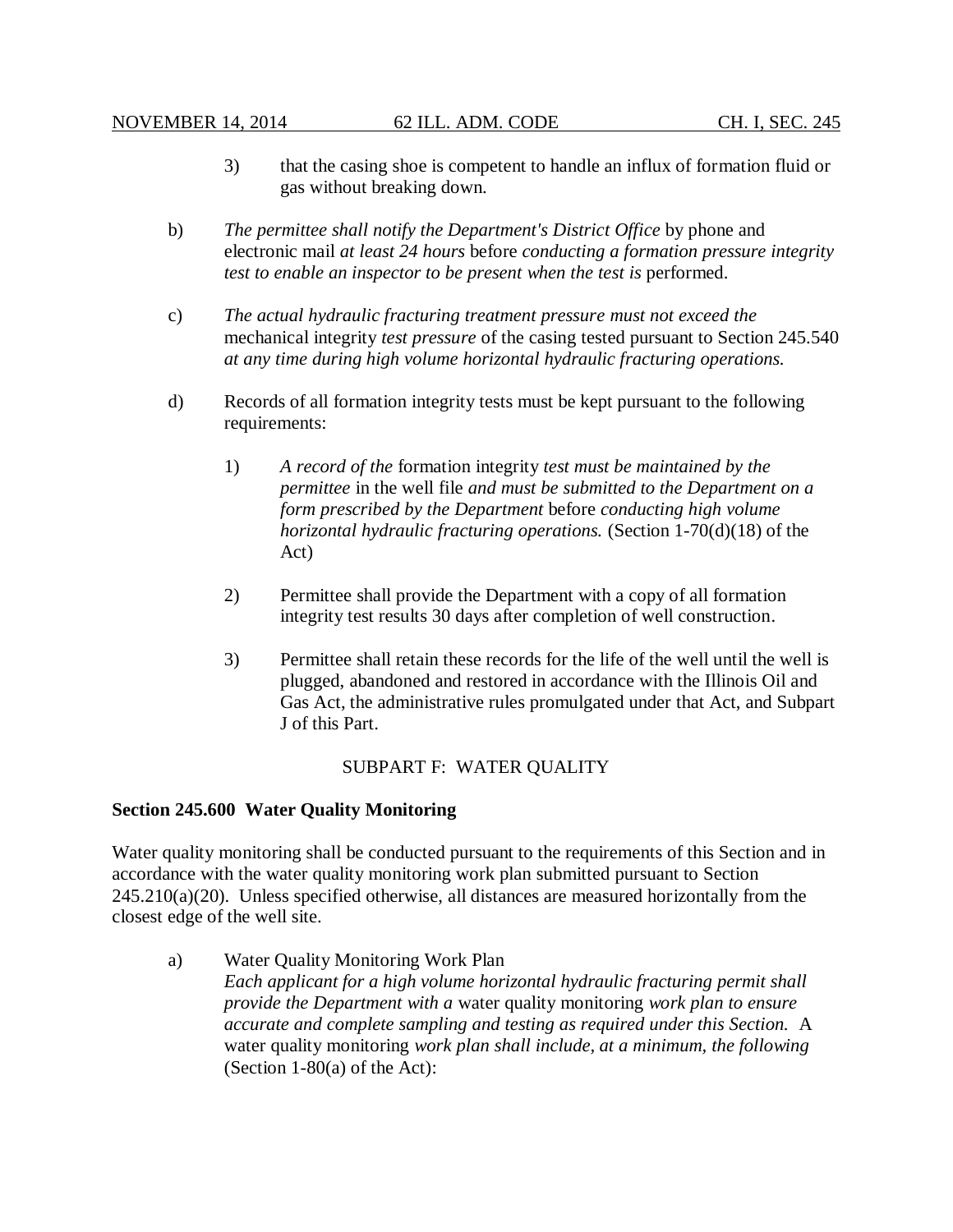- 1) *information identifying all water sources within the range of testing under this Section* (Section 1-80(a)(1) of the Act);
- 2) *a sampling plan and protocol* consistent with the requirements of subsections (b), (c) and (d), *including notification to the Department at least 7 calendar days prior to sample collection* (Section 1-80(a)(2) of the Act);
- 3) *the name and contact information of an independent third party under the supervision of a professional engineer or professional geologist that shall be designated to conduct sampling to establish a baseline as provided for under subsection (b)* (Section 1-80(a)(3) of the Act);
- 4) *the name and contact information of an independent third party under the supervision of a professional engineer or professional geologist that shall be designated to conduct sampling to establish compliance with monitoring as provided within subsection (c)* (Section 1-80(a)(4) of the Act);
- 5) *the name and contact information of an independent testing laboratory* accredited or certified by the Agency *to perform the required laboratory method* and *to conduct the analysis required under subsections (b) and* (c) (Section 1-80(a)(5) of the Act). When no laboratory has been accredited or certified by the Agency to analyze a particular substance requested in subsection (d), results will be considered only if they have been analyzed by a laboratory accredited or certified by another State agency or an agency of the federal government, if the standards used for the accreditation or certification of that laboratory are substantially equivalent to the accreditation standard under Section 4(o) of the Illinois Environmental Protection Act [415 ILCS 5];
- 6) proof that the applicant provided each landowner referenced in subsections (a)(7) through (a)(10) with a notice of water sampling rights under the Act pursuant to a form prescribed by the Department and prior to the landowner's execution of any document regarding water sampling.
- 7) *proof of access and the right to test within the area for testing prescribed within subsections (b)* and *(c)* (Section  $1-80(a)(6)$  of the Act);
- 8) *copies of any non-disclosure agreements made* with landowners, if applicable (Section 1-80(a)(6) of the Act). *Landowners of private property may condition access or permission for sampling of private water wells or ponds wholly within* their *property or a portion of any perennial stream or river that flows through* their *property under a non-disclosure agreement*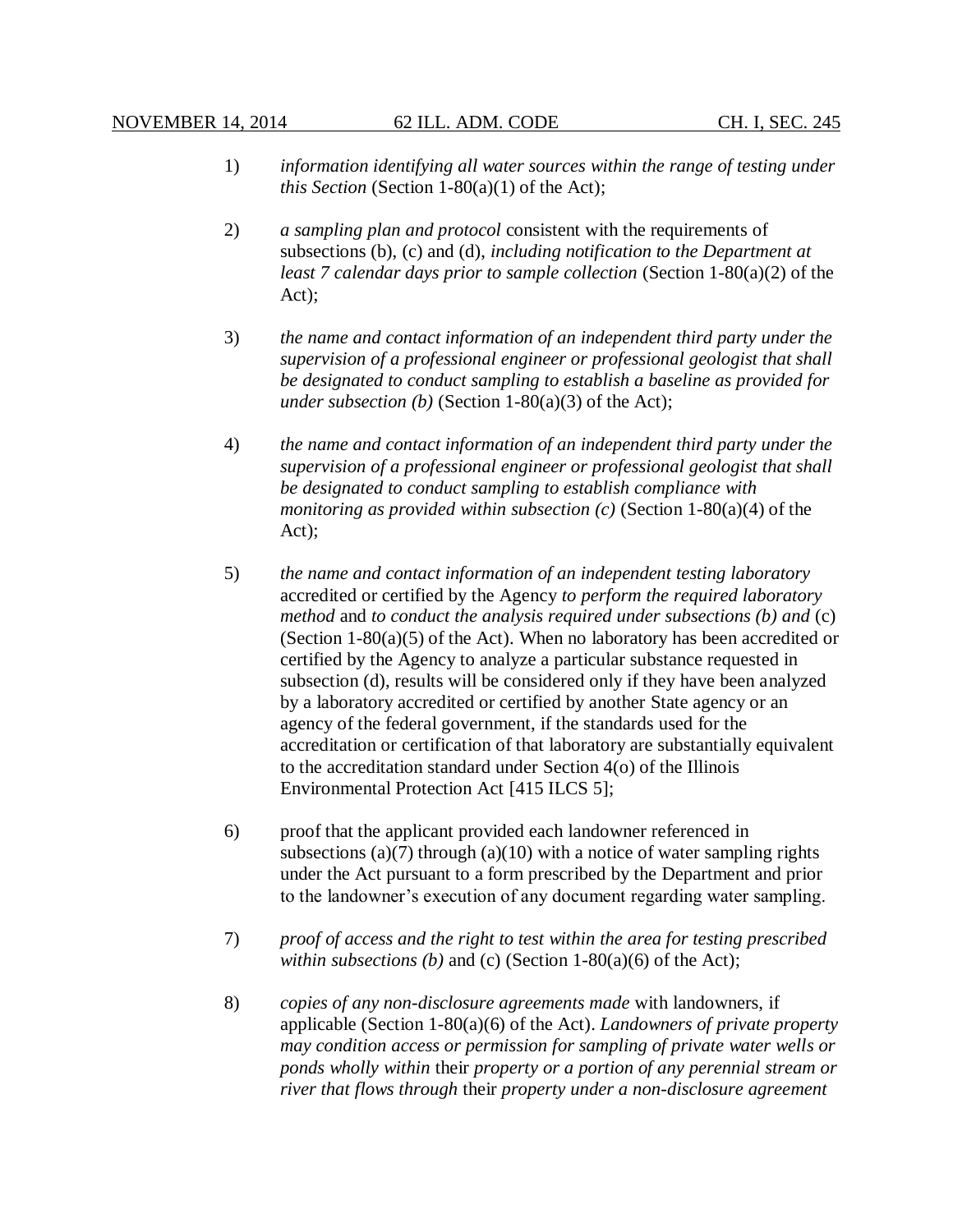that includes *the following terms and conditions* (Section 1-80(d) of the Act):

- A) *the permittee shall provide the results of the water quality testing to the* private *property* landowners (Section 1-80(d)(1) of the Act);
- B) *the permittee shall retain the results of* all *water quality testing* conducted pursuant subsections (b) and (c) *until at least 1 year after completion of all* water quality *monitoring for review by the Department upon request* (Section 1-80(d)(2) of the Act);
- C) *the permittee shall not file with the Department the results of the water quality testing, except that under subsection* (a)(7)(D) (Section 1-80(d)(3) of the Act)*; and*
- D) *the permittee shall notify* and provide to *the Department* and the Agency *within 7 calendar days of its receipt of the water quality data any testing under subsection (c)* indicating *concentrations* that *exceed the standards or criteria referenced in the definition of "pollution or diminution" under Section* 245.110 (Section 1- 80(d)(4) of the Act);
- 9) documentation that *the landowner of the private property declines, expressly and in writing, to provide access or permission for sampling,* if applicable. Under these conditions, s*ampling of* private *water wells or ponds wholly contained within private property shall not be required* (Section 1-80(d) of the Act);
- 10) *evidence as to the good faith efforts* (for example, logs of oral communications and copies of written communication) *that were made to secure documentation* that *the* landowner *of the private property declines to provide proof of his or her refusal to allow access* for the purposes of conducting sampling *in writing*, if applicable. *Permits issued under* this Part *cannot be denied if the* landowner *of the private property declines to provide proof of his or her refusal to allow access in writing and the permittee provides evidence that good faith efforts were made to gain access for the purposes of conducting* sampling (Section 1-80(d) of the Act); and
- 11) *identification of practicable contingency measures, including provision for alternative drinking water supplies, which could be implemented in the event of pollution or diminution of a water source as provided for in Section* 245.610 (Section 1-80(a)(7) of the Act).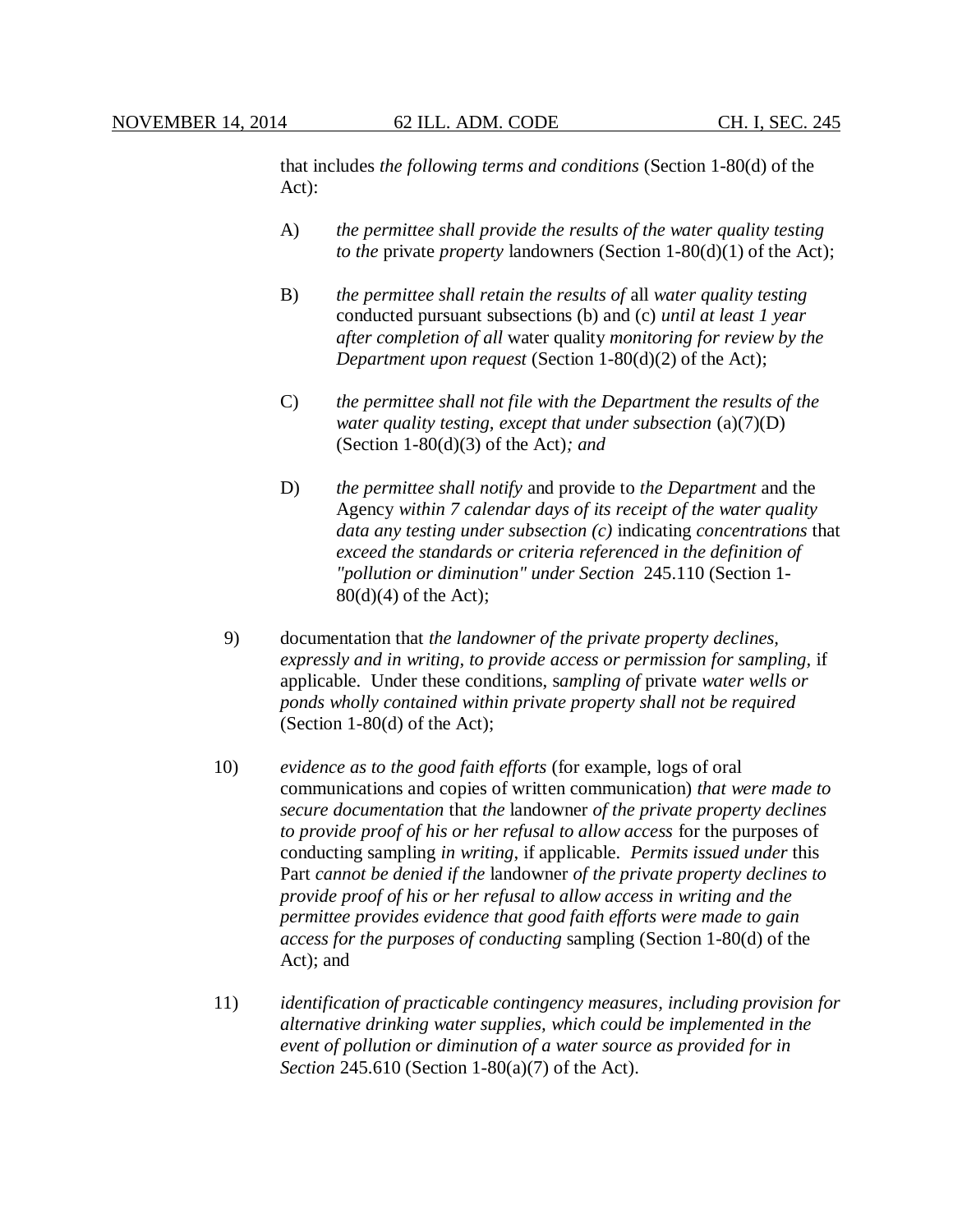## b) Baseline Testing

Before *conducting high volume horizontal hydraulic fracturing operations on a well, a permittee shall retain an independent third party, as* identified pursuant to  $subsection (a)(3)$ . The permittee, through its independent third party, shall, after giving the Department 7 calendar days' notice, *conduct baseline water quality sampling of all water sources within 1,500 feet of the well site* (Section 1-80(b) of the Act) pursuant to the laboratory analysis procedures of subsection (d) and as follows:

- 1) If an aquifer to be sampled is inaccessible through *groundwater wells within 1,500 feet of* the *well site*, *the permittee shall conduct* groundwater well *sampling of* that aquifer at the next *closest groundwater well* that *the permittee has permission* to *access*.
- 2) *Installation of a groundwater monitoring well is not required to satisfy the sampling requirements of this Section.*
- 3) Baseline testing results shall be submitted to the Department no later than 3 calendar days before commencing HVHHF operations, unless there are non-disclosure agreements with the applicable private property landowners. In the case of non-disclosure agreements, the permittee shall provide a certification to the Department that the baseline testing results have been provided to the applicable private property landowners no later than 3 calendar days before commencing HVHHF operations.
- 4) *The Department shall post the results* of the baseline sampling and analysis conducted under this subsection (b) *on its website within 7 calendar days after receipt. The* posted *results shall, at a minimum, include* the following:
	- A) the well name, well site location and permit number;
	- B) the sampling site GPS latitude and longitude location, and ground elevation of the well. The GPS location shall be recorded as degrees and decimal degrees recorded to 6 decimal places in the North American Datum 1983 projection and shall be accurate to within 3 feet. The reported GPS location is required to be an actual GPS field measurement and not a calculated or conversion measurement;
	- C) *a detailed description of the sampling and testing conducted under this subsection* (b), including the results of the sampling and testing;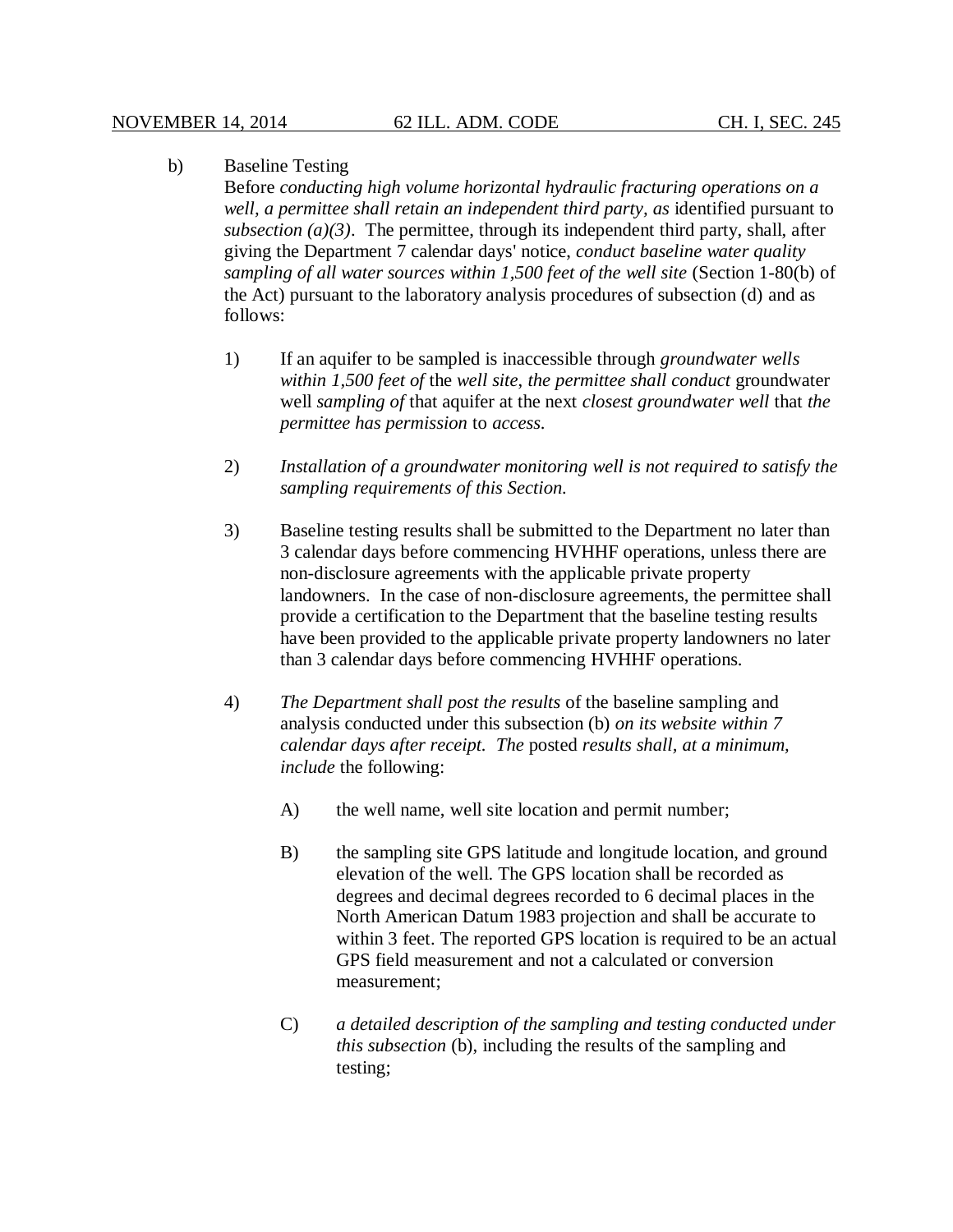- D) *the chain of custody of the samples*;
- E) *quality control of the testing.* (Section 1-80(b) of the Act)
- c) Follow-up Monitoring

*After baseline tests are conducted under subsection (b) and following* the completion of HVHHF operations, *the permittee*, through its independent third party, *shall* perform the following:

- 1) *Notify the Department at least 7 calendar days prior to taking the samples*; and
- 2) Sample and test *all water sources* that were *subjected to sampling under subsection (b) in the same manner* following the procedures under subsection (d) *6 months, 18 months, and 30 months after the high volume horizontal hydraulic fracturing operations have been completed*, unless *the water source was sampled under this subsection* (c) *or subsection (b) within the previous month.* (Section 1-80(c) of the Act)
- d) Laboratory Analysis Procedures
	- 1) *Sampling shall, at a minimum, be consistent with the* water quality monitoring *work plan* as approved by the Department *and allow for a determination of whether any hydraulic fracturing additive or other* oil or gas well *contaminant has caused pollution or diminution* (Section 1-80(e) of the Act). For each water source required to be sampled and tested under subsections (b) and (c):
		- A) *a minimum of 3* separate *samples*, or as many as required by the work plan and any conditions placed on the permit, *shall be collected by the independent third party, under the supervision of a* licensed *professional engineer or professional geologist* (Section 1-80(b) of the Act) consistent with the approved water quality monitoring work plan; and
		- B) each sample collected *shall be* submitted to and *analyzed by an* Agency-accredited or -certified *independent testing laboratory* (Section 1-80(b) of the Act) for the following:
			- i)  $pH$  (Section 1-80(e)(1) of the Act);
			- ii) *total dissolved solids, dissolved methane, dissolved propane, dissolved ethane, alkalinity, and specific conductance* (Section 1-80(e)(2) of the Act);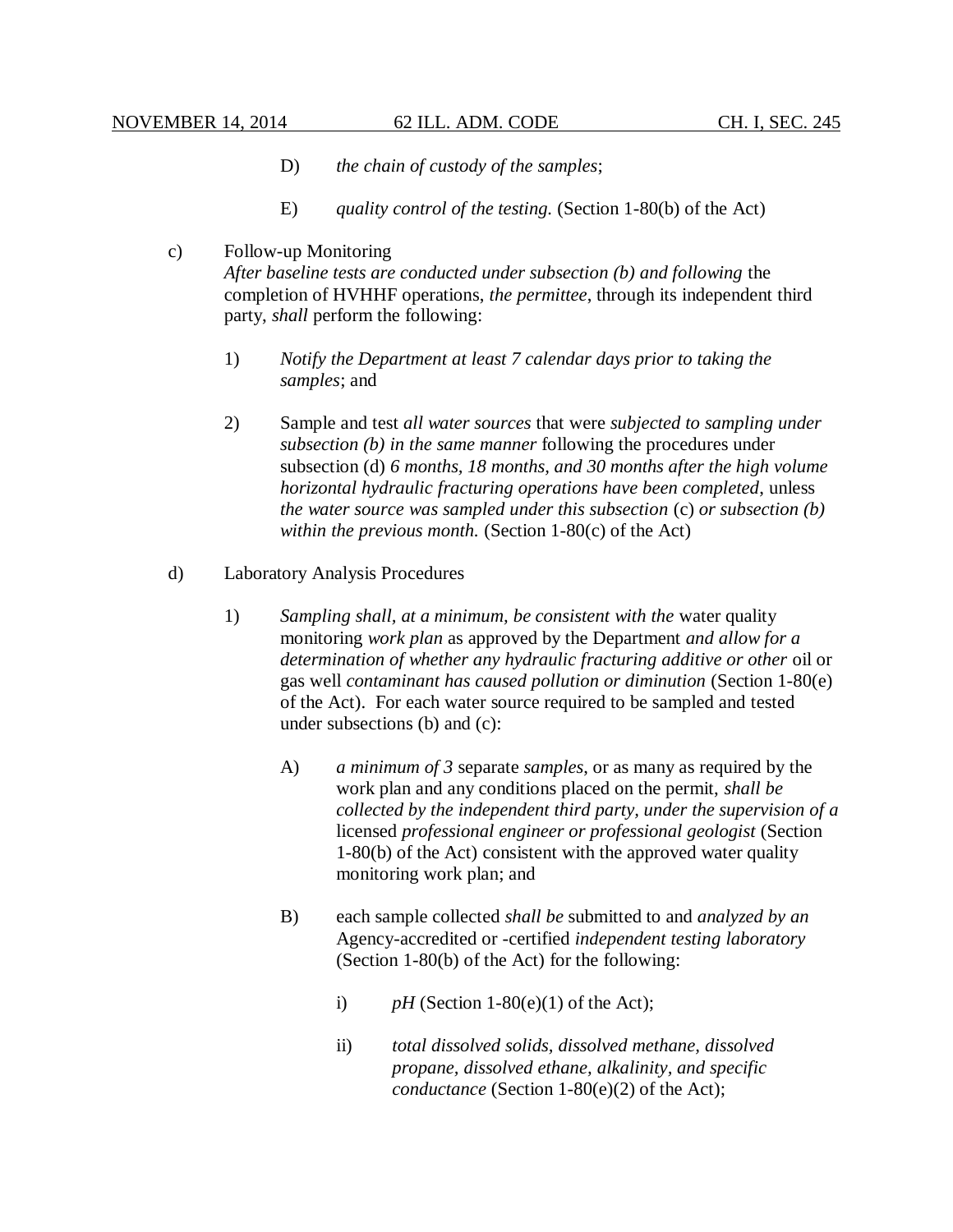- iii) *chloride, sulfate, arsenic, barium, calcium, chromium, iron, magnesium, selenium, cadmium, lead, manganese, mercury, and silver* (Section 1-80(e)(3) of the Act);
- iv) *BTEX* (Section 1-80(e)(4) of the Act);
- v) *gross alpha and beta particles to determine the presence of any naturally occurring radioactive materials* (Section 1-  $80(e)(5)$  of the Act);
- 2) The independent third party's laboratory request submitted to the Agencyaccredited or -certified independent testing laboratory shall include:
	- A) the applicant's name, well name, well location and permit number;
	- B) a detailed description of the sampling methods used to collect the samples, the date and time of the sampling collections, the location where each sample was collected and by whom, and the specific testing requested;
	- C) the chain of custody for the samples up to the point when the samples are relinquished to the laboratory; and
	- D) a specific request to the laboratory that the laboratory's report also include:
		- i) the name and address of the laboratory;
		- ii) the sampling method and testing requested in subsection (d);
		- iii) the analyses being performed;
		- iv) the test methods used to perform the analyses;
		- v) the date and time of the analyses;
		- vi) the identification of any test results performed by a subcontracted laboratory;
		- vii) the name of any subcontracted laboratory used and the applicable accreditation that the subcontracted laboratory holds and maintains for the analyses performed;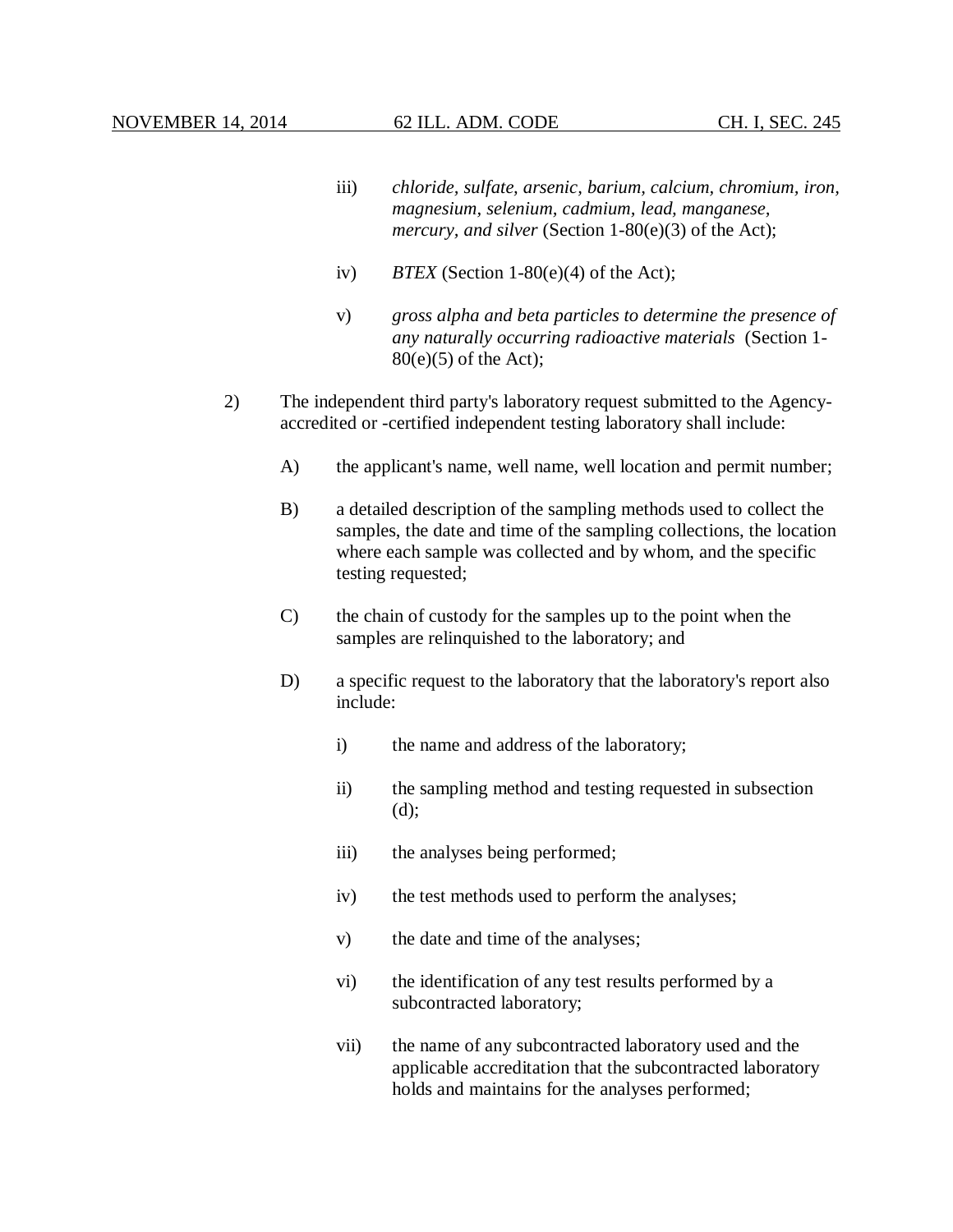- viii) the complete chain of custody through all the analyses in the laboratory and any subcontracted laboratory used;
- ix) the test results with the units of measurements used, when appropriate;
- x) an interpretation of the test results, including the definitions for any data qualifiers applied to the test results;
- xi) the name, title and signature of the person authorizing the test results; and
- xii) a summary of the laboratory's quality control results for the analyses performed;
- 3) *The permittee shall, within 7 calendar days after receipt of results of*  baseline or follow-up monitoring *tests conducted under this Section, submit* the independent third party's lab request under subsection (d)(2) and *the results to the Department* for a water source not subject to a nondisclosure agreement *or*, except as provided by subsection (d)(5), only *to the* landowner *of the water source pursuant to a non-disclosure agreement under subsection* (a)(7) (Section 1-80(b) and (c) of the Act);
- 4) For a water source subject to a non-disclosure agreement, if the independent third party follow-up monitoring test results indicate that concentrations exceed the standards or criteria referenced in the definition of "pollution or diminution" in Section 245.110, the permittee shall submit the independent third party lab requests and the results of those tests to the Department and the Agency within 7 calendar days after its receipt of the follow-up monitoring test results. The permittee must identify which specific standards or criteria are exceeded.
- e) Upon receipt of the independent third party's lab requests and the results of the laboratory analyses for follow-up monitoring under subsection (c), the Department shall, in consultation with the Agency as the Department deems appropriate, determine *whether any hydraulic fracturing additive or other* oil or gas well *contaminant has caused pollution or diminution for purposes of Sections* 245.610 and 245.620 (Section 1-80(e) of the Act).
- f) If the Department makes a determination of pollution or diminution under subsection (e), the procedures set forth in Section 245.615 shall be followed.

### **Section 245.610 Water Pollution Investigations**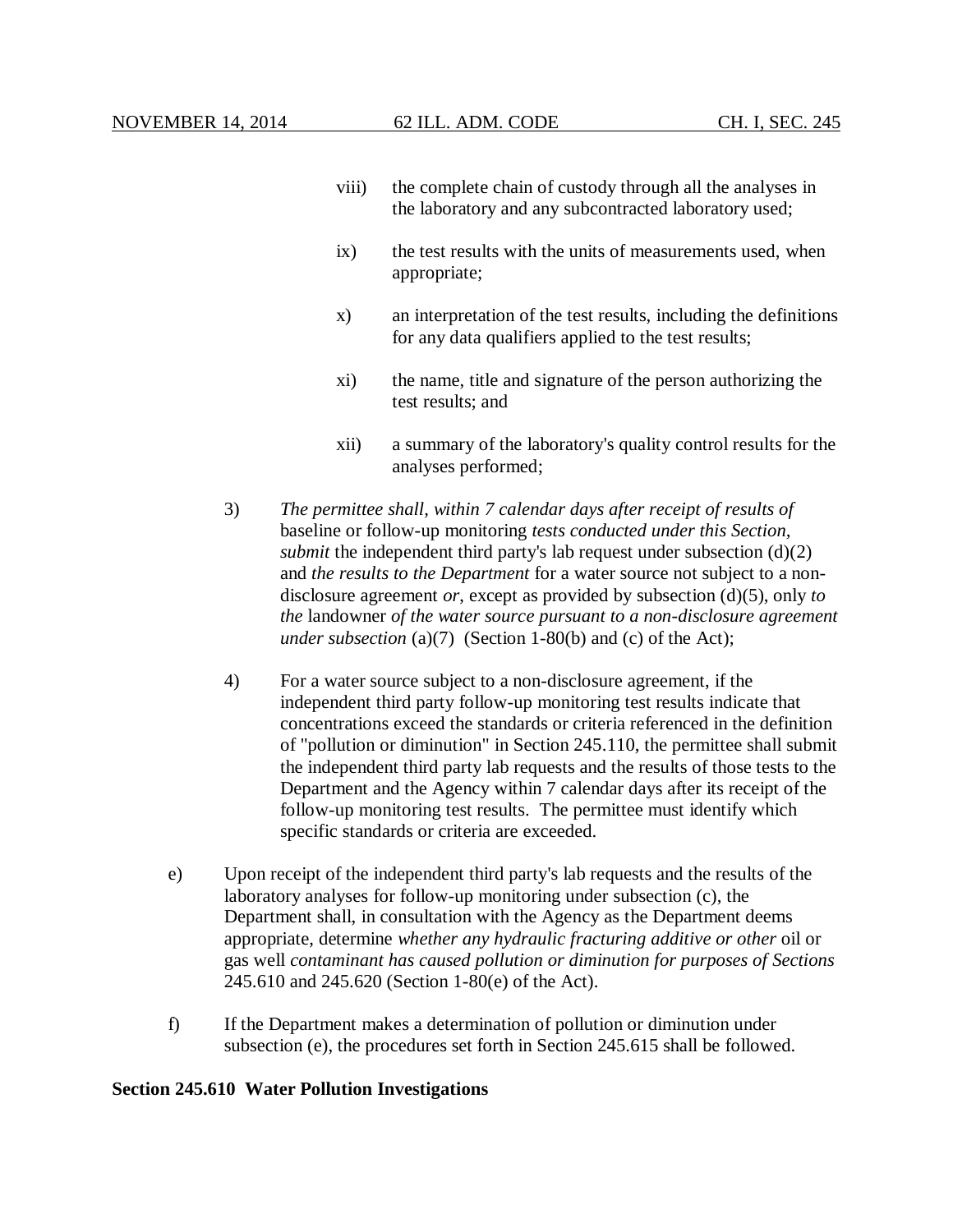- a) *Any person who has reason to believe* he or she has *incurred pollution or diminution of a water source as a result of a high volume horizontal hydraulic fracturing treatment of a well may request that an investigation be conducted* (Section 1-83(a) of the Act) by:
	- 1) notifying the Department either in writing or electronically through its website; and
	- 2) providing the following information:
		- A) his or her name, address and contact information; and
		- B) a detailed description of the suspected contamination, including but not limited to, identifying:
			- i) the water source being affected;
			- ii) the suspected source of contamination;
			- iii) dates and times related to observations of the suspected contamination;
			- iv) the names of potential witnesses and their contact information; and
			- v) any documents or photographs in his or her possession that may be useful as evidence of pollution or diminution.
- b) *Within 30 calendar days after* the *notification* required by subsection (a), *the Department* will notify the Agency and initiate an investigation of the claim. The Department will *make a reasonable effort to reach a determination within 180 calendar days after* receiving the *notification*. (Section 1-83(b) of the Act)
- c) If necessary, *the Agency* shall conduct *water quality sampling* (Section 1-83(b) of the Act) and the Department shall provide to the Agency all available permit information and other relevant data.
- d) *Any person conducting or who has conducted high volume horizontal hydraulic fracturing operations* suspected to be the source of pollution or diminution complained of *shall supply any information requested by the Department* or Agency *to assist* with the investigation. *The Department*, in consultation with the Agency as the Department deems appropriate, *shall give due consideration to any information submitted during the course of the investigation.* (Section 1-83(c) of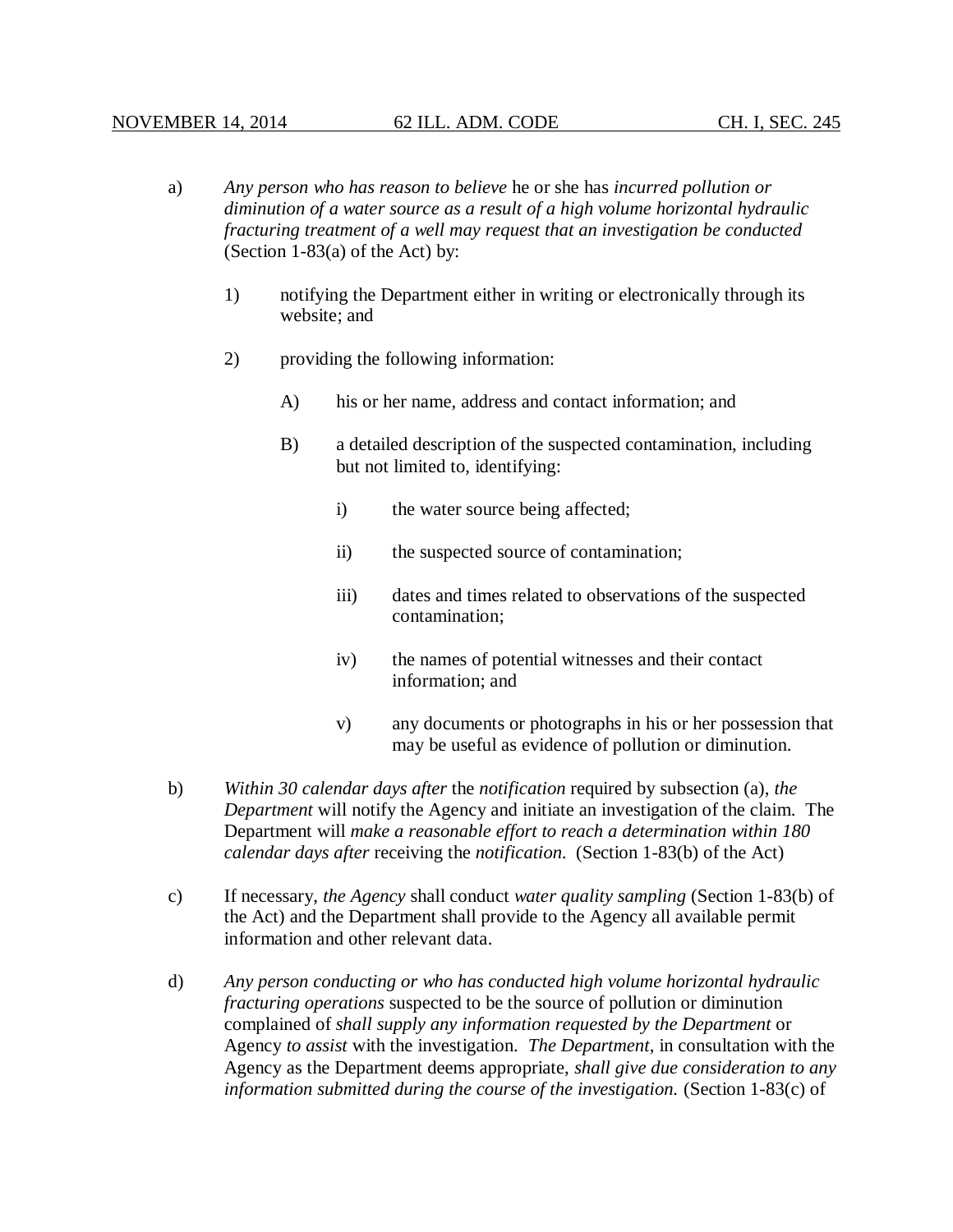the Act) The requested information may include additional water quality monitoring sampling in accordance with Section 245.600.

- e) The Department, in consultation with the Agency as the Department deems appropriate, shall make a determination of pollution or diminution if *sampling results or other information obtained as part of the investigation or the results of tests conducted under Section* 245.600 *indicate that* hydraulic fracturing additive or other oil or gas well contaminant *concentrations* in the water are found to *exceed the* following *standards or criteria* (Section 1-83(d) of the Act) and are statistically significantly higher than the base line sampling results obtained under Section 245.600(b):
	- 1) in groundwater, any of the following:
		- A) *detection of benzene or any other carcinogen in any Class I, Class II, or Class III groundwater;*
		- B) *detection of any constituent in 35 Ill. Adm. Code 620.310(a)(3)(A)(i) equal to or above the listed preventive response criteria in any Class I, Class II, or Class III groundwater;*
		- C) *detection of any constituent in 35 Ill. Adm. Code 620.410(a), (b), (c), (d) or (e) equal to or above the listed standard in any Class I, Class II, or Class III groundwater;*
		- D) *detection of any constituent in Class III groundwater equal to or above a standard established under 35 Ill. Adm. Code 620.260; or*
		- E) *detection of any constituent in Class I, Class II, or Class III groundwater equal to or above a cleanup objective listed in 35 Ill. Adm. Code 742.*
	- 2) *in surface water, exceeding any applicable numeric or narrative standard in 35 Ill. Adm. Code 302 or 304.* (Section 1-5 of the Act)
- f) If the Department makes a determination of pollution or diminution under subsection (e), the procedures set forth in Section 245.615 shall be followed.

## **Section 245.615 Procedures**

a) Upon a determination of pollution or diminution by the Department, the Department shall issue a Notice of Violation and proceed with appropriate enforcement pursuant to Subpart K. The enforcement shall, *in addition to any*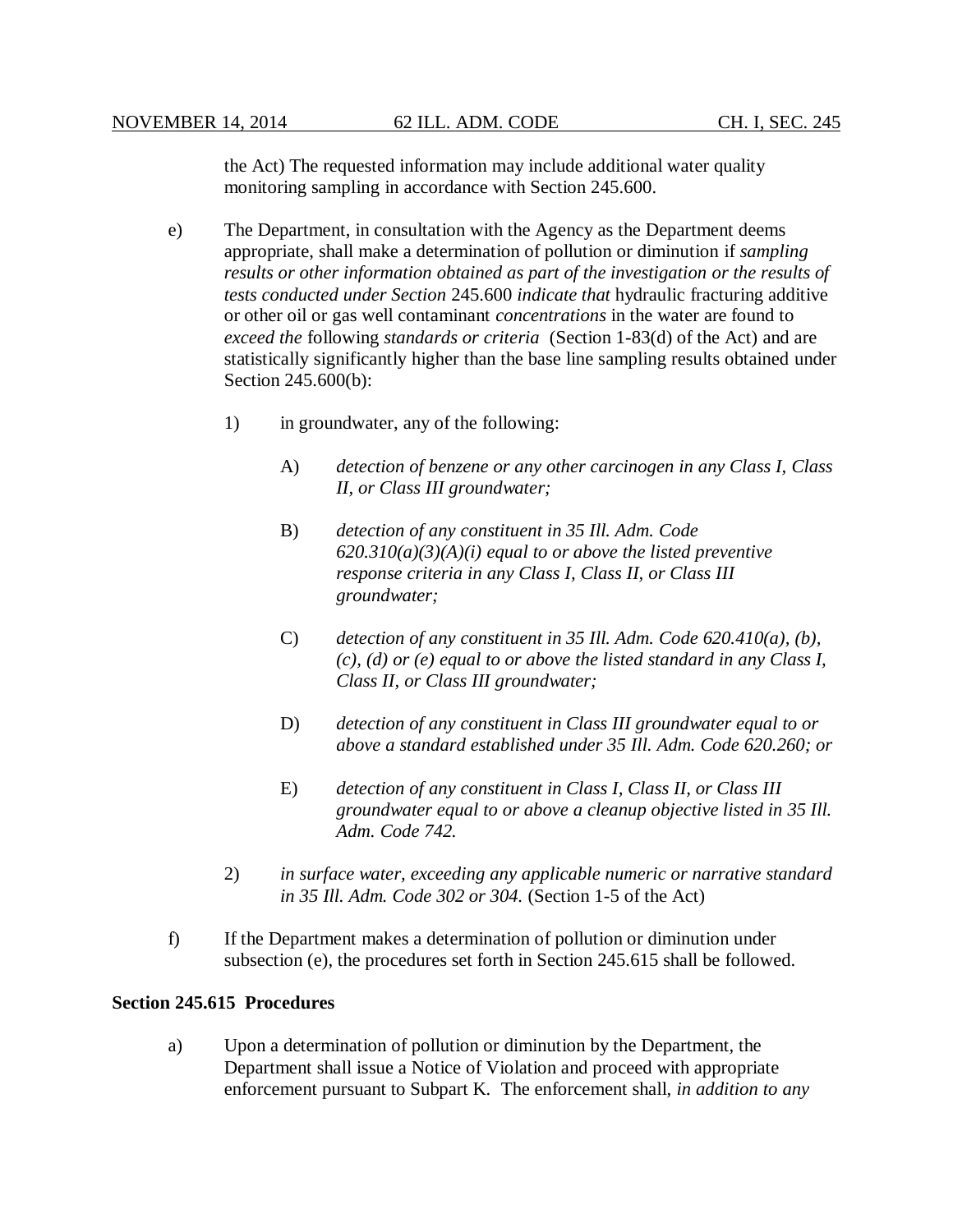*other penalty available under the law*, require the permittee to complete remedial action to temporarily or permanently *restore or replace the affected* water *supply with an alternative source of water adequate in quantity and quality for the purposes served by the water source. The quality of a restored or replaced water source shall meet or exceed the quality of the original water source based upon the results of the baseline test results under Section* 245.600(b) *for that water source, or other available information. Further, as appropriate, the Department may require the permittee to take immediate action, including, but not limited to, repair, replacement, alteration, or prohibition of operation of equipment permitted by the Department. The Department*, in consultation with the Agency and/or the Illinois Department of Public Health, *may* also *issue conditions* and orders *to protect the public health*, public safety, property, wildlife, aquatic life *or environment.* (Section 1-83(d) of the Act)

- b) *Within 15 calendar days after a determination of pollution or diminution, the Department* shall, with assistance from other State and local agencies, *provide notice of its* Notice of Violation and determination on the Department's website and *to all persons that use the water source for domestic, agricultural, industrial, or any other legitimate beneficial uses,* as well as any certified local public health departments that serve those persons (Section 1-83(e) of the Act).
- c) *Upon issuance of a* Notice of Violation pursuant to subsection (b), *the Department shall contact the Agency and forward all information to the Agency. The Agency shall investigate the potential for violations as designated within Section 1-87 of* the *Act*. (Section 1-83(f) of the Act)
- d) *The Department shall publish, on its website, lists of confirmed* determinations of *pollution or diminution that result from high volume horizontal hydraulic fracturing operations* and are final administrative decisions. *This information shall be searchable by county.* (Section 1-83(h) of the Act)
- e) *The Agency shall have the duty to investigate complaints that activities under* the *Act* or this Part *have caused a violation of Section 12 of the Illinois Environmental Protection Act or surface or groundwater rules adopted under the Illinois Environmental Protection Act. Any action taken by the Agency in enforcing these violations shall be taken under and consistent with the Illinois Environmental Protection Act, including, but not limited to, the Agency's authority to seek a civil or criminal cause of action under that Act.* (Section 1-87(b) of the Act)

#### **Section 245.620 Rebuttable Presumption of Pollution or Diminution**

a) *This Section establishes a rebuttable presumption for use* in determining the cause of water *pollution or diminution*, as defined by Section 1-5 of the Act, under Subpart K (Section 1-85(a) of the Act).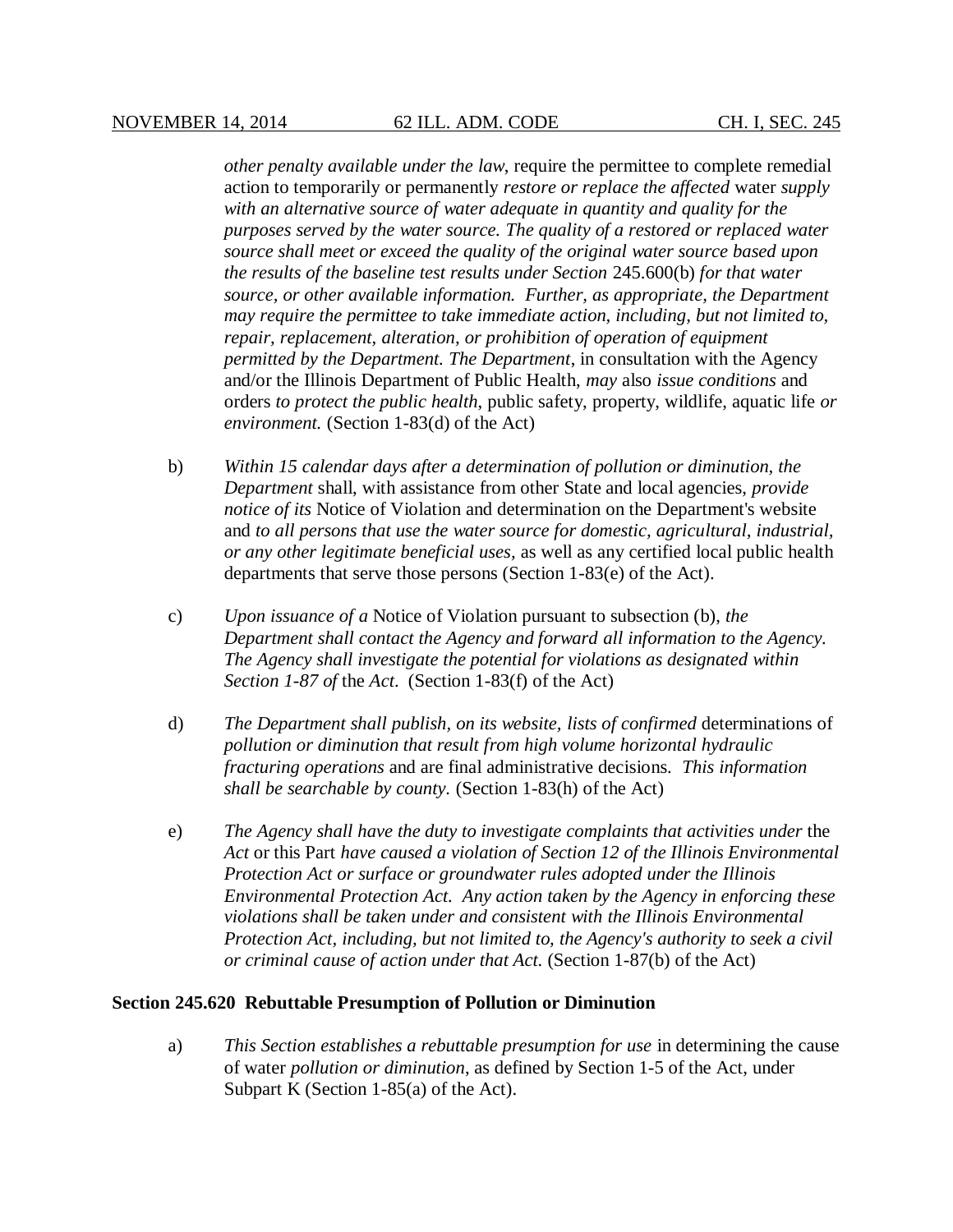- b) *Unless rebutted by a defense established in subsection (c), it shall be presumed that any person conducting or who has conducted high volume horizontal hydraulic fracturing operations shall be liable for pollution or diminution of a water supply if* (Section 1-85(b) of the Act):
	- 1) *the water source is within 1,500 feet of the well site* (Section 1-85(b)(1) of the Act) where the HVHHF operations occurred;
	- 2) *water quality data showed no pollution or diminution* before *the start of high volume horizontal hydraulic fracturing operations* (Section 1-  $85(b)(2)$  of the Act); and
	- 3) *the pollution or diminution occurred during high volume horizontal hydraulic fracturing operations or no more than 30 months after the completion of the high volume horizontal hydraulic fracturing operations* (Section  $1-85(b)(3)$  of the Act).
- c) *To rebut the presumption established under this Section, a person presumed responsible must affirmatively prove by clear and convincing evidence any of the following* (Section 1-85(c) of the Act):
	- 1) *the water source is not within 1,500 feet of the well site* (Section 1-  $85(c)(1)$  of the Act);
	- 2) *the pollution or diminution occurred* before the *high volume horizontal hydraulic fracturing operations or more than 30 months after the completion of the high volume horizontal hydraulic fracturing operations* (Section  $1-85(c)(2)$  of the Act); and
	- 3) *the pollution or diminution occurred as the result of an identifiable cause other than the high volume horizontal hydraulic fracturing operations* (Section  $1-85(c)(3)$  of the Act).

## **Section 245.630 Prohibitions**

*It is unlawful to inject or discharge hydraulic fracturing fluid, produced water, BTEX, diesel, or petroleum distillates into fresh water* (Section 1-25(c) of the Act).

## SUBPART G: CHEMICAL DISCLOSURE; TRADE SECRETS

### **Section 245.700 Chemical Disclosure by Permittee**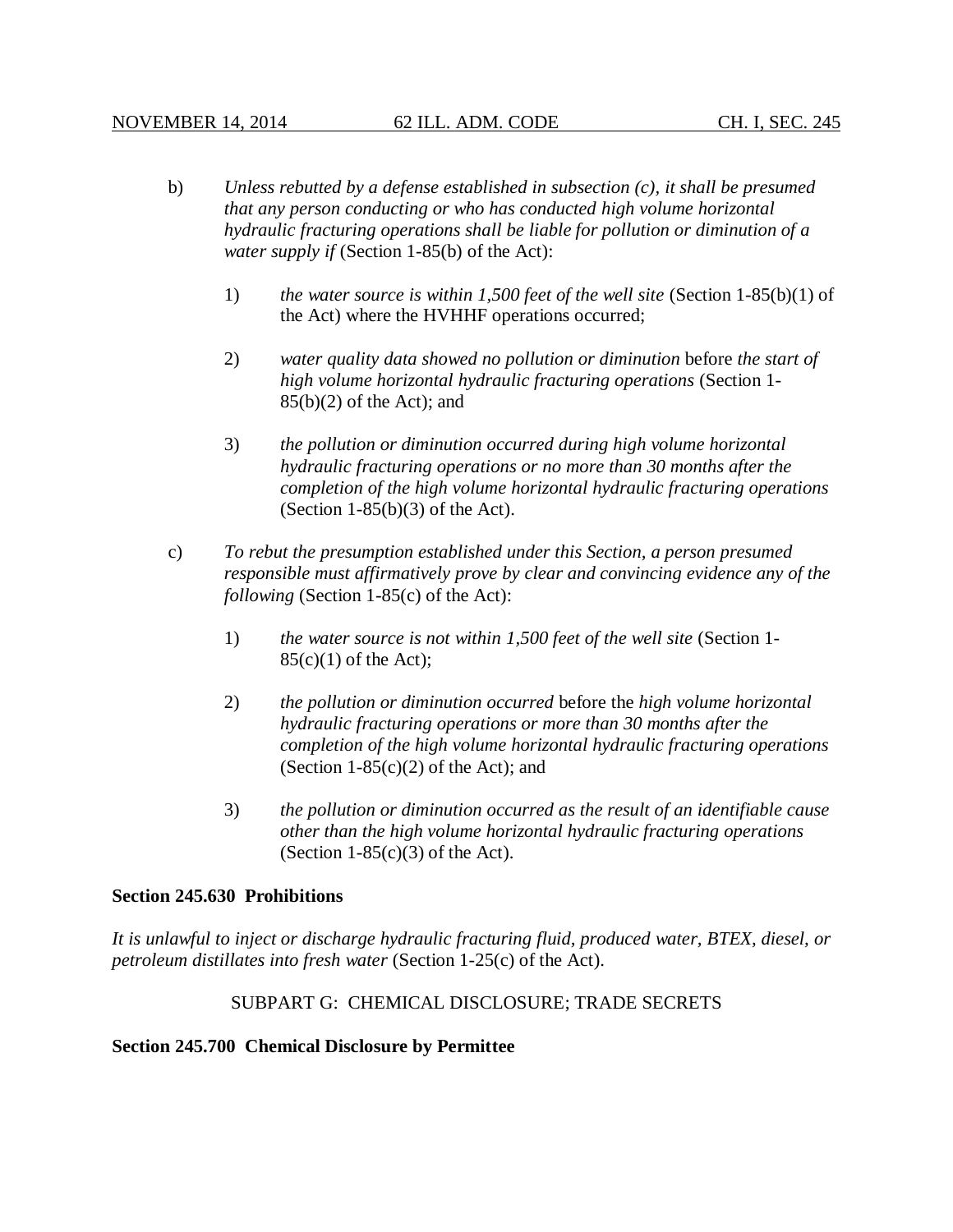- a) *If the chemical disclosure information required by* Section 245.210(a)(8) *is not submitted at the time of permit application, then the permittee shall submit this information to the Department in electronic format no less than 21 calendar days* before *performing the high volume horizontal hydraulic fracturing operations* (Section 1-77(a) of the Act).
- b) *Nothing in this Section shall prohibit the* permittee *from adjusting or altering the contents of the fluid during the treatment process to respond to unexpected conditions, as long as the permittee notifies the Department by electronic mail within 24 hours of the departure from the initial treatment design and includes a brief explanation* detailing *the reason for the departure* (Section 1-77(a) of the Act).
- c) No less than 21 calendar days before performing the first stimulation treatment of HVHHF operations, the permittee shall *maintain and disclose to the Department separate and up-to-date master lists of* (Section 1-77(c)(2) of the Act):
	- 1) *the base fluid to be used during any high volume horizontal hydraulic fracturing operations within this State* (Section 1-77(c)(2)(A) of the Act);
	- 2) *all hydraulic fracturing additives to be used during any high volume horizontal hydraulic fracturing operations within this State* (Section 1-  $77(c)(2)(B)$  of the Act); and
	- 3) *all chemicals and associated Chemical Abstract Service numbers to be used in any high volume horizontal hydraulic fracturing operations within this State* (Section 1-77(c)(2)(C) of the Act).
- d) If a *permittee uses the services of another person to perform high volume horizontal hydraulic fracturing operations*, that *person* shall *comply with Section* 245.710 (Section 1-77(b) of the Act).

## **Section 245.710 Chemical Disclosure by Contractor**

- a) A permittee shall be responsible to ensure that any contractor *performing high volume horizontal hydraulic fracturing operations within this State* on behalf of the permittee *shall* (Section 1-77(c) of the Act):
	- 1) *be authorized to do business in this State* (Section 1-77(c)(1) of the Act);
	- 2) provide the Department with the following information:
		- A) the contractor's business name, address, email address and telephone number;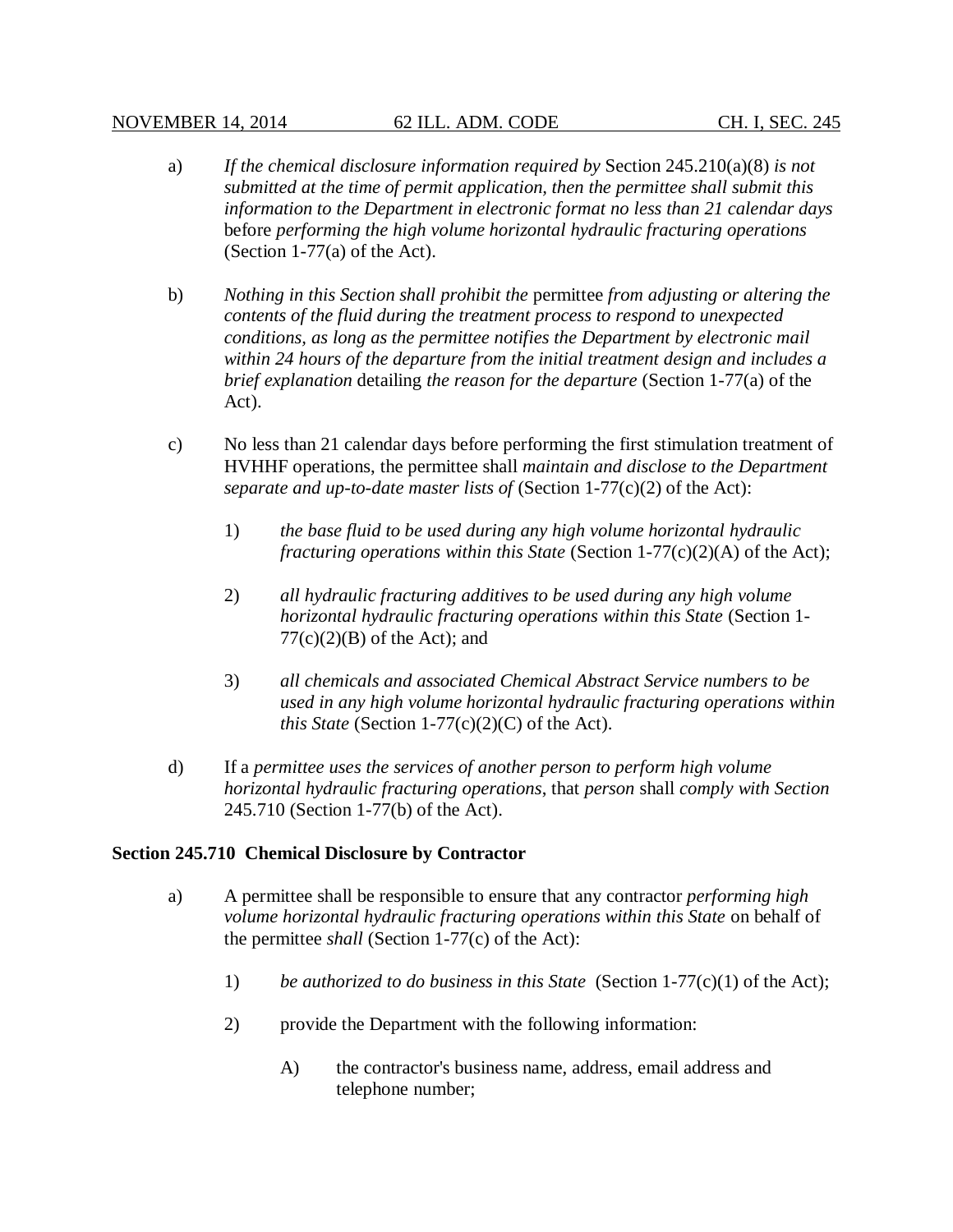- B) the well name, permit number and permittee name for the well on which HVHHF operations will be conducted; and
- C) the name, email address and telephone number of the person at the well site responsible for the HVHHF operations.
- b) No less than 21 calendar days before performing the first stimulation treatment of HVHHF operations, the contractor performing HVHHF operations on behalf of the permittee shall *maintain and disclose to the Department separate and up-todate master lists of* (Section 1-77(c)(2) of the Act):
	- 1) *the base fluid to be used during any high volume horizontal hydraulic fracturing operations within this State* (Section 1-77(c)(2)(A) of the Act);
	- 2) *all hydraulic fracturing additives to be used during any high volume horizontal hydraulic fracturing operations within this State* (Section 1-  $77(c)(2)(B)$  of the Act); and
	- 3) *all chemicals and associated Chemical Abstract Service numbers to be used in any high volume horizontal hydraulic fracturing operations within this State* (Section 1-77(c)(2)(C) of the Act).
- c) *Nothing in this Section shall prohibit the contractor performing high volume horizontal hydraulic fracturing operations* on behalf of the permittee from *adjusting or altering the contents of the fluid during the treatment process to respond to unexpected conditions, as long as* all other requirements of the Act and this Part are met and the contractor *notifies the Department by electronic mail within 24 hours of the* specific details of *departure from the initial treatment design and includes a brief explanation detailing the reason for the departure* (Section 1-77(a) of the Act).

### **Section 245.715 Chemical Use Prohibitions**

- a) The permittee performing HVHHF operations is *prohibited from using any base fluid, hydraulic fracturing additive, or chemical not listed on their master lists disclosed under Section* 245.700.
- b) Contractors *performing high volume horizontal hydraulic fracturing operations are prohibited from using any base fluid, hydraulic fracturing additive, or chemical not listed on their master lists disclosed under Section* 245.710. (Section 1-77(d) of the Act)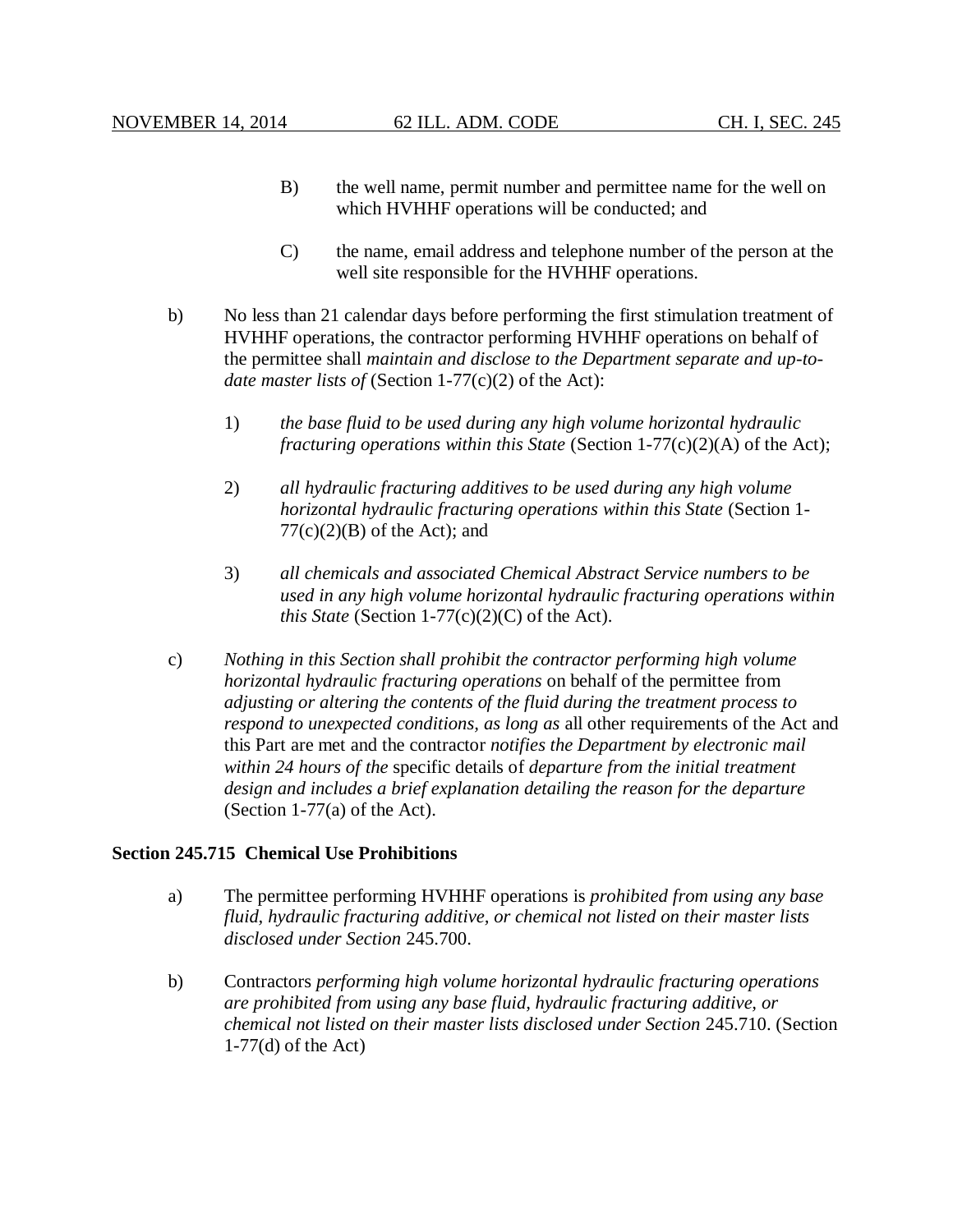## **Section 245.720 Department Publication of Chemical Disclosures and Claims of Trade Secret**

- a) *The Department shall assemble and post up-to-date copies of the master lists* of chemicals *it receives under Sections* 245.700 and 245.710 *on its website* within 14 calendar days after receipt (Section 1-77(e) of the Act).
- b) When *an applicant, permittee, or person performing high volume horizontal hydraulic fracturing operations furnishes chemical disclosure information to the Department under* Section 245.210, 245.700, 245.710 or 245.860 *under a claim of trade secret, the applicant, permittee, or person performing high volume horizontal hydraulic fracturing operations shall submit redacted and un-redacted copies of the documents* identifying the specific information on the master list of chemicals claimed to be protected as trade secret. The redacted copy shall provide a description of the chemical family or other similar descriptor associated with that chemical. *The Department shall use the redacted copies when posting* the master list of chemicals *on its website*. (Section 1-77(f) of the Act)
- c) *Upon submission or within 5 calendar days* after *submission of* the master list of chemicals with *chemical disclosure information to the Department under* Section 245.210, 245.700, 245.710 or 245.860 *under a claim of trade secret, the person that claimed trade secret protection* ("claimant") *shall provide a justification of the claim containing* an affidavit swearing or affirming under penalty of perjury, that the information is a bona fide trade secret. The affidavit shall include:
	- 1) *a detailed description of the procedures used by the claimant to safeguard* that portion of *the information* on the master list of chemicals for which trade secret is claimed *from becoming available to persons other than those selected by the claimant to have access to the information for limited purposes*;
	- 2) *a certification that the person has no knowledge that* the portion of *the information* on the master list of chemicals for which trade secret is claimed *has ever been published or disseminated or has otherwise become a matter of general public knowledge*;
	- 3) identification of the claimant's specific use of the chemicals claimed as trade secret and explanation of why it is a secret of interest to competitors, including the following:
		- A) description of the specific use of the chemicals claimed as trade secret, identifying the product or process in which it is used. If the claimant uses the chemicals other than as a component of a product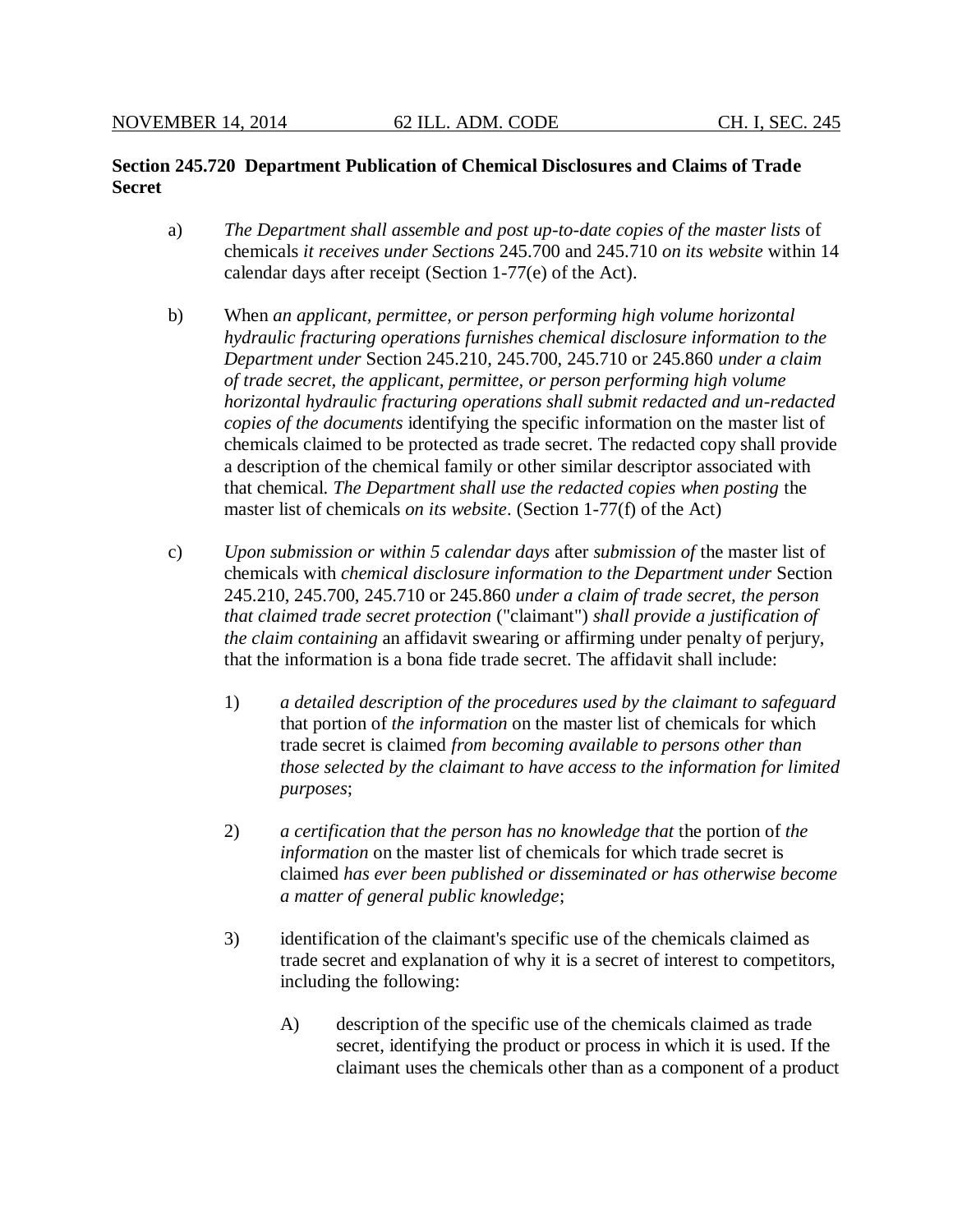or in a manufacturing process, this description must identify the activity in which the chemical is used;

- B) whether the claimant's company or facility identity has been linked to the specific identity claimed as trade secret in a patent or in publications or other information sources available to the public or the claimant's competitors. If so, include an explanation of why this knowledge does not eliminate the justification for trade secrecy;
- 4) *a detailed discussion of why the person believes* that the portion of *the information* on the master list of chemicals for which trade secret is claimed is *of competitive value* and an explanation of why the information has general competitive value, not just competitive value at the permitee's specific work site;
- 5) that the information being sought to be exempted is a "trade secret" as defined in Section 2(d) of the Illinois Trade Secrets Act [765 ILCS 1065];
- 6) the identity of each individual or entity to whom that portion of the information on the master list of chemicals for which trade secret is claimed has been disclosed, including all local, State and federal government entities to which the claimant has disclosed the information. For each such individual or entity, the claimant shall indicate what confidentiality claim was made and whether the individual or entity denied that claim; and
- 7) *any other information that shall support the claim* of trade secret (Section  $1-77(g)$  of the Act).
- d) *Chemical disclosure information furnished under* Section 245.210, 245.700, 245.710 or 245.860 *under a claim of trade secret shall be protected from disclosure as a trade secret if the Department determines that the statement of justification demonstrates that* (Section 1-77(h) of the Act):
	- 1) *the information has not been published, disseminated, or otherwise become a matter of general public knowledge* (Section 1-77(h)(1) of the Act). *There is a rebuttable presumption that the information has not been published, disseminated, or otherwise become a matter of general public knowledge if the person has taken reasonable measures to prevent the information from becoming available to persons other than those selected by the person to have access to the information for limited purposes and the statement of justification contains a certification that the person has no knowledge that the information has ever been published, disseminated,*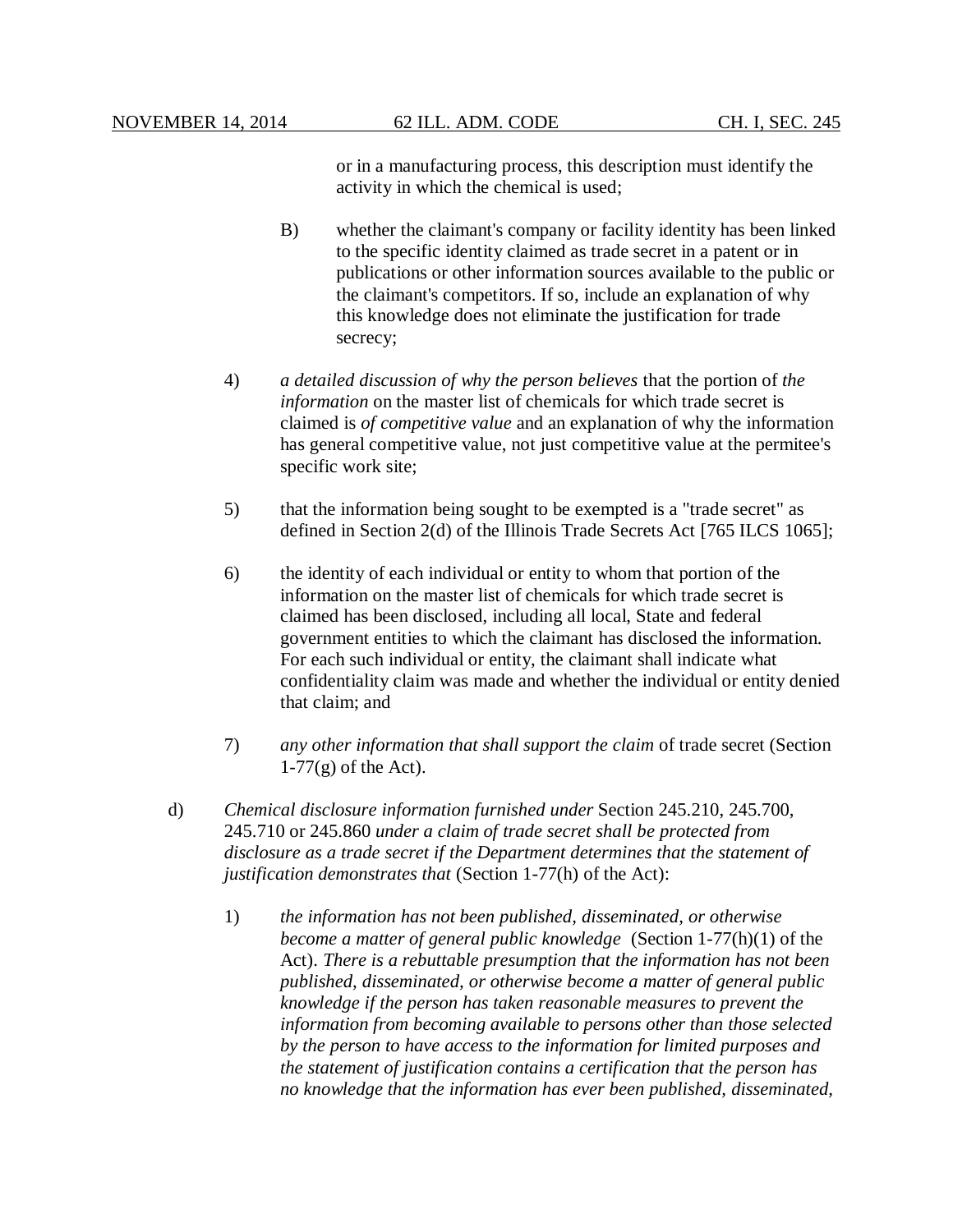*or otherwise become a matter of general public knowledge* (Section 1- 77(h) of the Act); and

- 2) *the information has competitive value* (Section 1-77(h)(2) of the Act).
- e) *Denial of a trade secret request under this Section shall be appealable under the Administrative Review Law* (Section 1-77(i) of the Act) and the rules adopted under that Law.
- f) *A person whose request to inspect or copy a public record is denied, in whole or in part, because of a grant of trade secret protection may file a request for review with the Public Access Counselor under Section 9.5 of the Freedom of Information Act* [5 ILCS 140] *or for injunctive or declaratory relief under Section 11 of the Freedom of Information Act for the purpose of reviewing whether the Department properly determined that the trade secret protection should be granted* (Section 1-77(j) of the Act).
- g) *Except as otherwise provided in Section* 245.730 of this Part and Section 1-77(m) of the Act, *the Department must maintain the confidentiality of chemical disclosure information furnished under* Section 245.210, 245.700, 245.710 or 245.860 *under a claim of trade secret, until the Department receives official notification of a final order by a reviewing body with proper jurisdiction that is not subject to further appeal rejecting a grant of trade secret protection for that information* (Section 1-77(k) of the Act).

### **Section 245.730 Trade Secret Disclosure to Health Professional**

- a) Information *furnished under a claim of trade secret* will be provided by the Department to a health professional who:
	- 1) *states a need for the information and articulate why the information is needed*;
	- 2) states whether the affected patient requires *emergency or non-emergency* (Section 1-77(l) of the Act) health care services; and
	- 3) identifies the name and profession of the health professional and the name and location of the facility where the affected patient is being treated.
- b) A person furnishing information to the Department under a claim of trade secret shall:
	- 1) provide the Department with a telephone number and e-mail where the trade secret holder may be reached at any time (24 hours/day, 7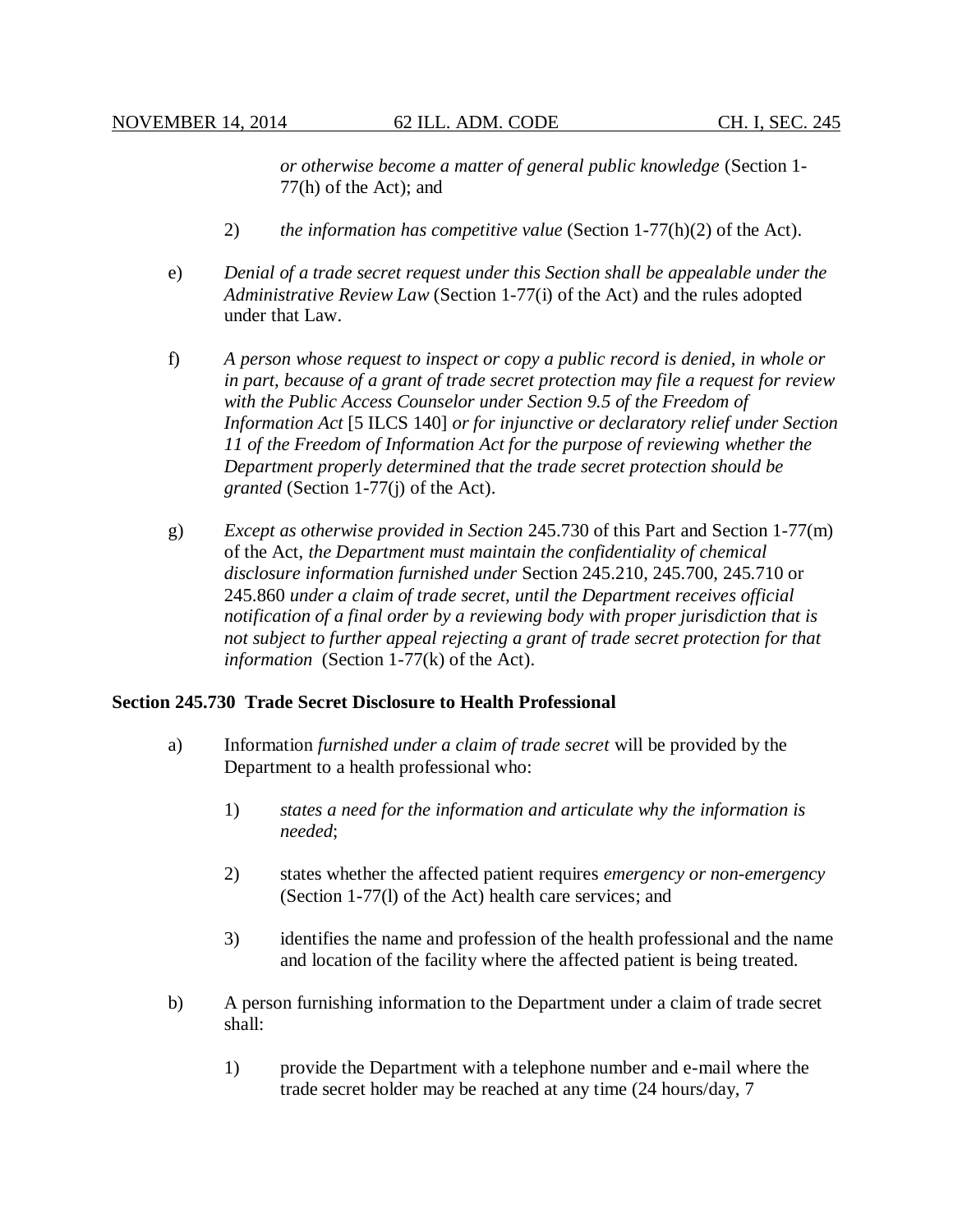days/week), and the Department shall post on its website, by county, a list of operators and well sites, showing or linking to the telephone and e-mail information of the trade secret claimant; and

- 2) post in a conspicuous place at the well site, available 24 hours/day, 7 days/week, the name, telephone number and address of an employee, agent or contractor of the permittee having knowledge of the specific chemicals being used in the HVHHF operation at any given time.
- c) In an emergency health care situation, a health professional:
	- 1) shall call the Department's Office of Oil and Gas Resource Management and the Department shall provide any properly-requested information to the health professional as quickly as possible by telephone, fax or other means of communication requested or agreed upon; or
	- 2) may call the trade secret holder at any time (24 hours/day, 7 days/week) and request the information from the trade secret holder directly. The trade secret holder shall provide any properly-requested information to the health professional as quickly as possible, but at least within 2 hours, by telephone, fax or other means of communication requested or agreed upon.
- d) In a non-emergency health care situation, a health professional shall:
	- 1) call or email the Department's Office of Oil and Gas Resource Management. The Department shall provide any properly-requested information to the health professional within one business day by telephone, fax or other means of communication requested or agreed upon; or
	- 2) call the trade secret holder at any time (24 hours/7 days a week) and submit a completed request for information to the trade secret holder directly by fax or email. The trade secret holder shall respond to the health professional within the same business day by fax or other methods determined by the trade secret holder to be a secure means of disclosure.
- e) *The health professional may share information disclosed pursuant to this Section with other persons as may be professionally necessary* in accordance (and only in accordance) with the provisions of Section 1-77 of the Act.
- f) If, pursuant to this Section, the Department releases any trade secret information to a health professional, it will notify the trade secret holder of that release.

SUBPART H: HIGH VOLUME HORIZONTAL HYDRAULIC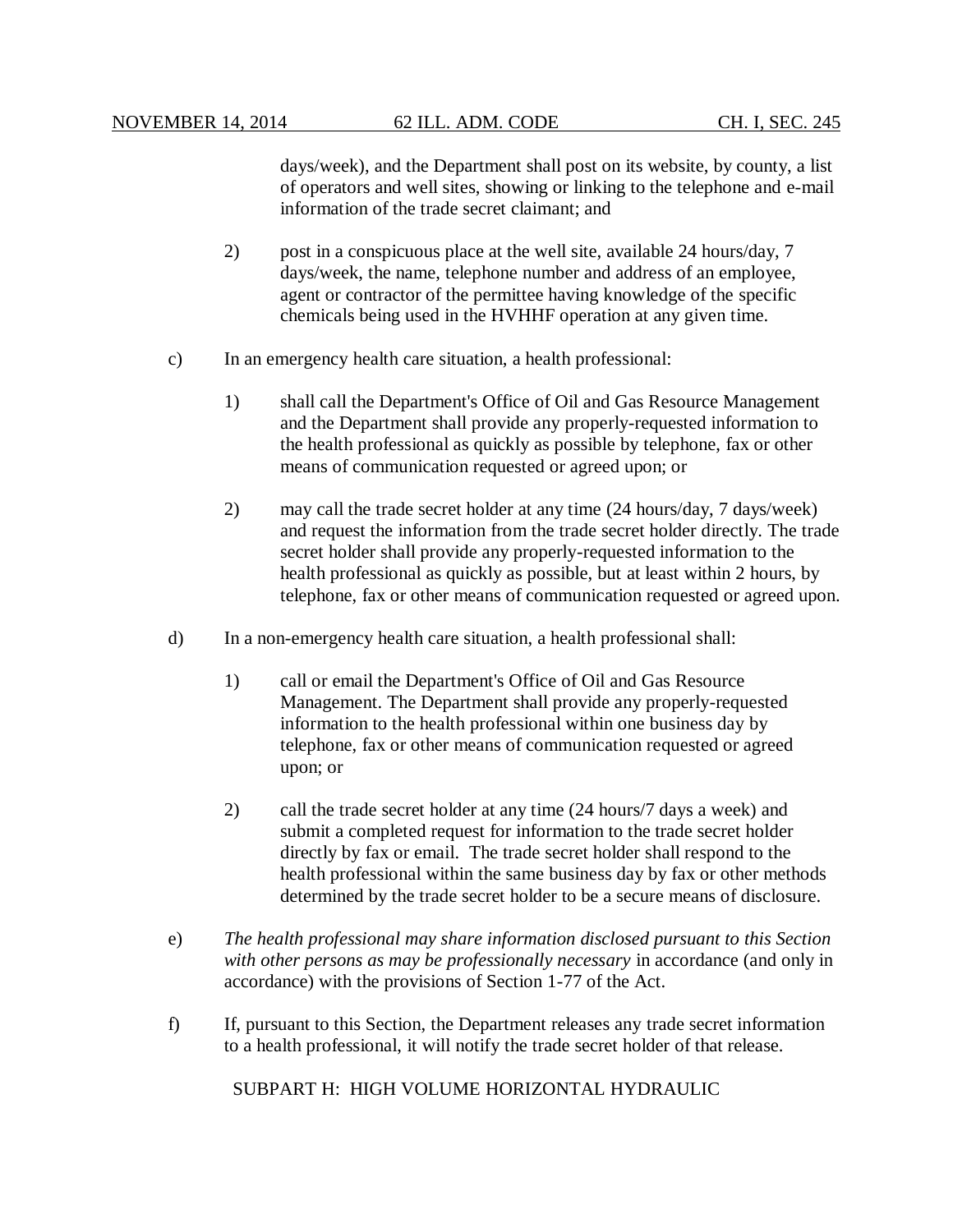## FRACTURING PREPARATIONS AND OPERATIONS

### **Section 245.800 General Conditions and Requirements**

- a) *During all phases of high volume horizontal hydraulic fracturing operations, the permittee shall comply with all terms of the permit*, the Act and this Part (Section  $1-75(a)(1)$  of the Act).
- b) *All phases of high volume horizontal hydraulic fracturing operations shall be conducted in a manner that shall not pose a significant risk to public health, life, property, aquatic life, wildlife* or the environment (Section 1-75(a)(2) of the Act).

## **Section 245.805 Hydraulic Fracturing String Requirements and Pressure Testing**

*Hydraulic fracturing strings, if used in* any wells regulated by this Part, shall be set or reset pursuant to the requirements of this Section.

- a) Hydraulic fracturing strings *must be either strung into a production liner or run with a packer set at least 100 feet below the deepest cement top.*
- b) *A function-tested relief valve and diversion line must be installed and used to divert flow from the hydraulic fracturing string-casing annulus to a covered watertight steel tank in case of hydraulic fracturing string failure.*
	- 1) *The relief valve must be set to limit the annular pressure to no more than 95% of the working pressure rating of the* weakest *casings forming the annulus.*
	- 2) *The annulus between the hydraulic fracturing string and* the production or immediate *casing must be pressurized to at least 250 psi and monitored.*
- c) Hydraulic fracturing strings *must be tested to not less than the maximum anticipated treating pressure minus the annulus pressure applied between the fracturing string and the production or immediate casing. The pressure test shall be considered successful if the pressure applied has been held for 30 minutes with no more than 5% pressure loss.* (Section 1-70(d)(17) of the Act)
- d) The permittee shall notify the Department's District Office by phone and electronic mail at least 24 hours before conducting a pressure test of the hydraulic fracturing string to enable an inspector to be present when the test is performed.
- e) A record of the pressure test shall be made on a form prescribed by the Department, maintained by the permittee in the well file, and made available at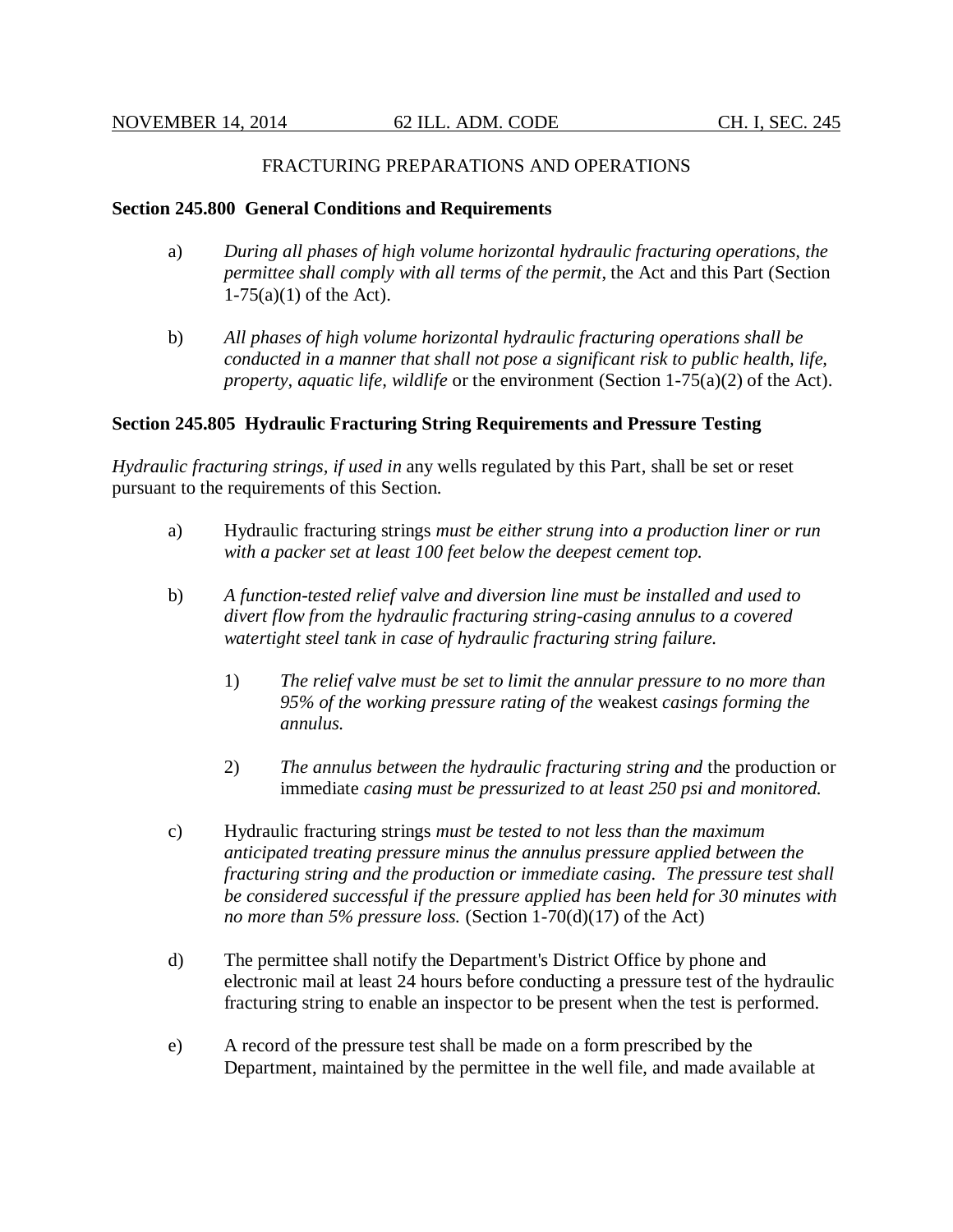the well site to the Department upon request and included in the HVHHF operations completion report pursuant to Section 245.860(d).

f) If any change to the well involving resetting, repositioning, reconnecting or breaking any pressure connection of the hydraulic fracturing string occurs after a stage of high volume horizontal hydraulic treatment, the pressure test requirements of subsections (c) through (e) must be successfully repeated before initiating any subsequent stage of HVHHF treatment.

## **Section 245.810 Surface Equipment Pressure Testing**

For all wells regulated by this Part, the final configuration of surface equipment associated with the HVHHF treatment, including *the injection lines and manifold, associated valves, fracture head or tree and any other wellhead components or connections, must be* pressure *tested* pursuant to the requirements of this Section *before* any *pumping of hydraulic fracturing fluid.*

- a) The permittee shall notify the Department's District Office by phone and electronic mail at least 24 hours before conducting a pressure test of the final configuration of the surface equipment used for the HVHHF treatment to enable an inspector to be present when the test is performed.
- b) The final configuration of the surface equipment used for the HVHHF treatment *must be* pressure *tested with fresh water or brine to at least the maximum anticipated treatment pressure for at least 30 minutes with less than a 5% pressure loss.*
- c) *A record of the pressure test must be* made on a form prescribed by the Department, *maintained by the* permittee in the well file, and made *available* at the well site *to the Department upon request.* (Section 1-75(b)(2) of the Act)
- d) If the configuration of surface equipment used for the HVHHF treatment has been reconfigured or changed in any manner that breaks any pressure connection after a stage of HVHHF operations treatment, the pressure test requirements of subsections (a) through (c) must be successfully repeated before initiating any subsequent stage of HVHHF operations.

## **Section 245.815 Notice and Approval Before Commencement of High Volume Horizontal Hydraulic Fracturing Operations**

Before commencement of HVHHF operations, the permittee must notify and receive written approval from the Department by U.S. mail or electronic mail. Department approval for HVHHF operations shall be based on the permittee's compliance with the following: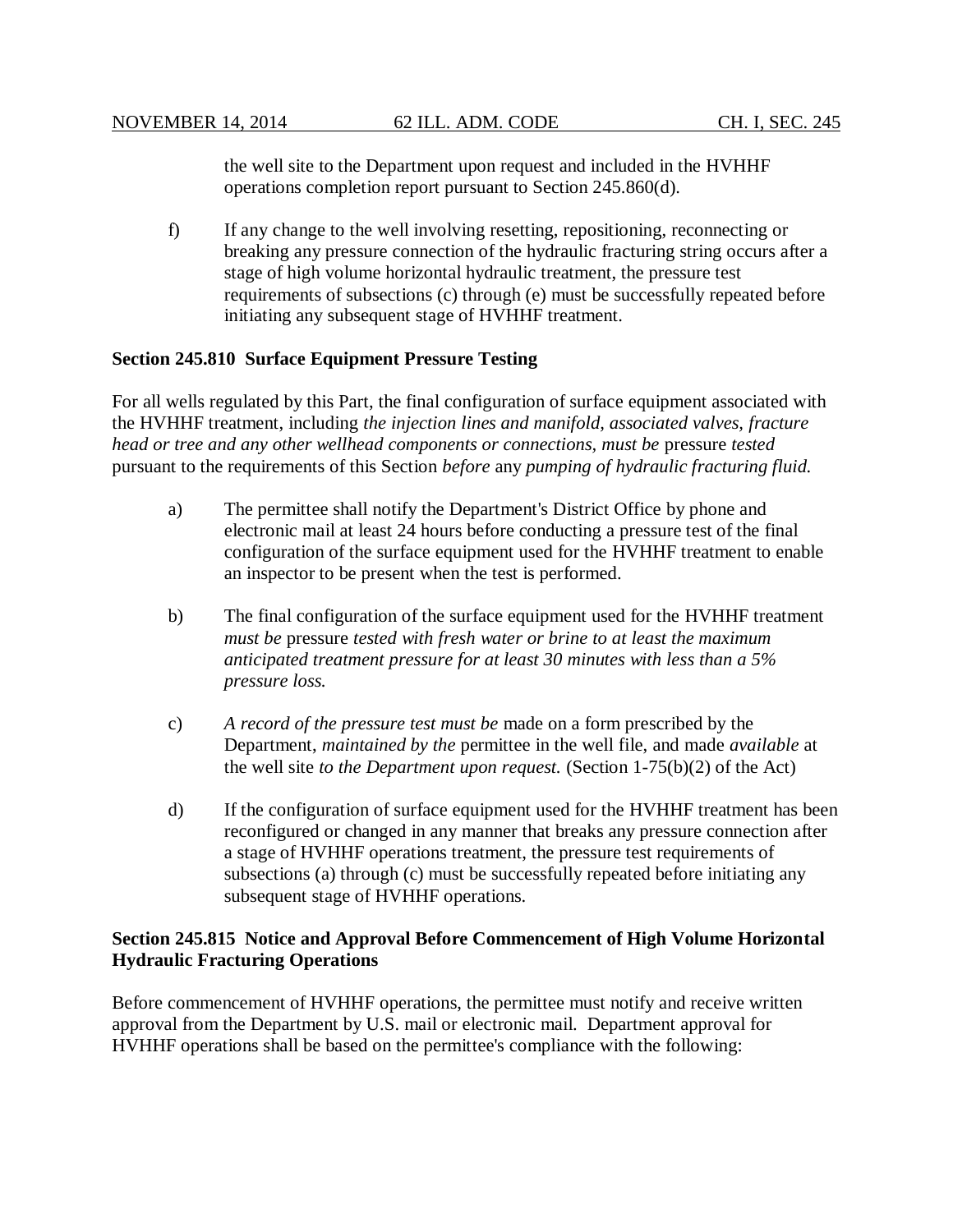- a) *The permittee shall notify the Department's* District Office *by phone* and *electronic* mail *or letter at least 48 hours* before *the commencement of high volume horizontal hydraulic fracturing operations* to enable an inspector to be present (Section 1-75(a)(3) of the Act). The notification under this subsection shall be notice for all stages of a multiple-stage HVHHF treatment.
- b) *Prior to conducting high volume horizontal hydraulic fracturing operations at a well site, the permittee shall cause to be plugged all previously* abandoned *unplugged* or insufficiently plugged *well bores within 750 feet of any part of the horizontal well bore that penetrated within 400 vertical feet of the* geologic *formation that will be stimulated as part of the high volume horizontal hydraulic fracturing operations* (Section 1-95(b) of the Act). In determining whether a well has been sufficiently plugged, the Department will consider, but is not limited to, well completion reports, cementing records, well construction records, cement bond logs, tracer surveys, oxygen activation logs and plugging records. Plugging under this subsection shall be performed as required by Section 245.1010.
- c) Baseline water quality sampling of all water sources within 1,500 feet of the well site must be completed pursuant to Section 245.600(b).
- d) All tests required by the following Sections shall be conducted:
	- 1) Section 245.540: well casing internal mechanical integrity tests (see Sections  $1-75(b)(1)$  and  $1-70(d)(16)$  of the Act);
	- 2) Section 245.580: formation integrity tests (see Sections 1-75(b)(1) and 1- 70(d)(18) of the Act);
	- 3) Section 245.805: hydraulic fracturing string pressure tests, if required (see Sections  $1-75(b)(1)$  and  $1-70(d)(17)$  of the Act);
	- 4) Section 245.810: surface equipment pressure tests (see Section 1-75(b)(2) of the Act); and
	- 5) All information previously requested by the Department shall be supplied to the Department, and any information that was accurate at the time of submission but no longer accurate shall be updated.

## **Section 245.820 Secondary Containment Inspections**

*No more than one hour before initiating any stage of the high volume horizontal hydraulic fracturing operations, all secondary containment* required pursuant to Section 245.825(b) *must be visually inspected* by the permittee or the contractor performing the HVHHF operations on behalf of the permittee *to ensure* that *all structures and equipment are in place and in proper*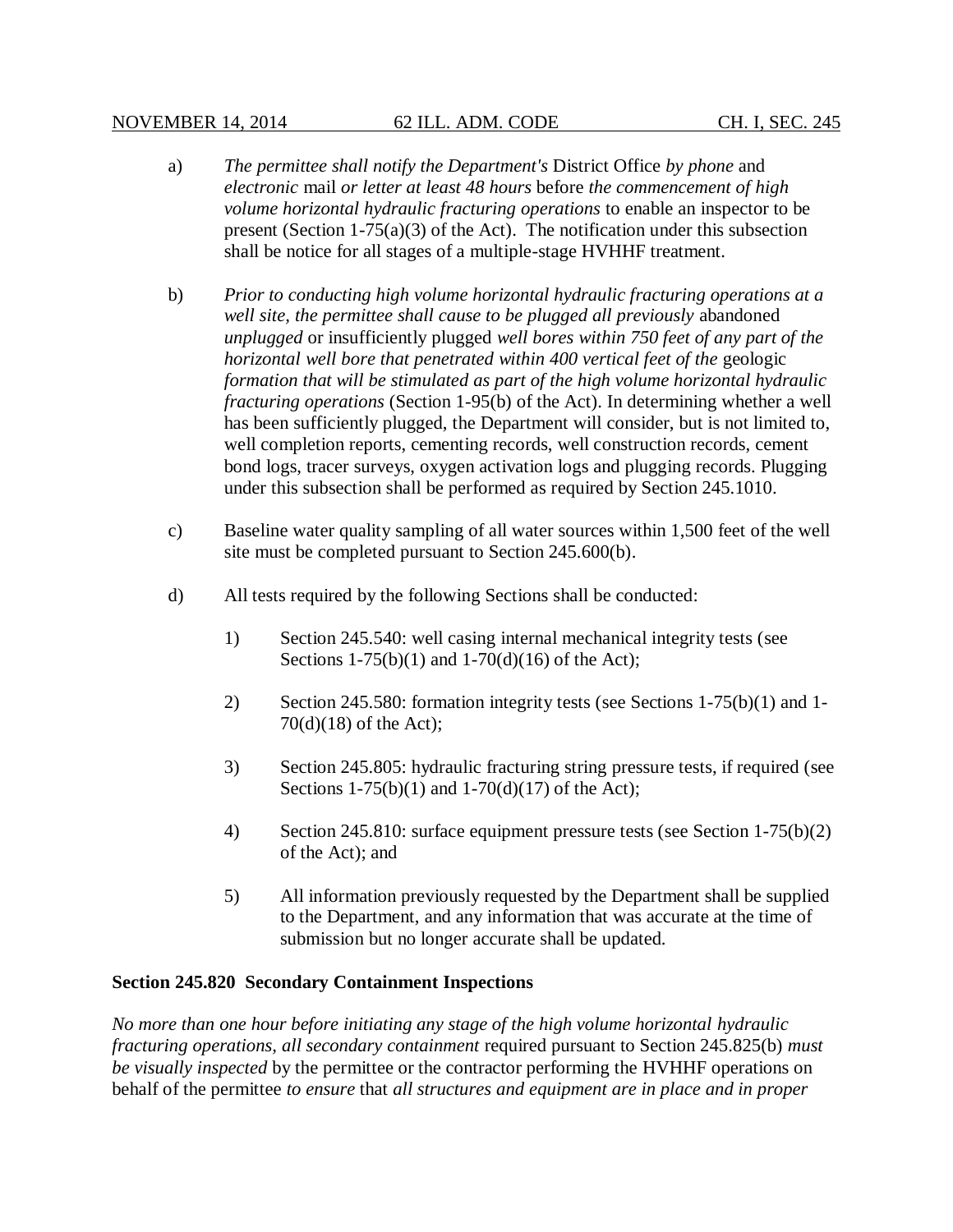### NOVEMBER 14, 2014 62 ILL. ADM. CODE CH. I, SEC. 245

working order. The results of this inspection must be recorded and documented by the permittee or the contractor performing the HVHHF operations on behalf of the permittee on a form prescribed by the Department, maintained in the well file, *and* made *available* at the well site *to the Department upon request*. (Section 1-75(c)(13) of the Act)

## **Section 245.825 General Fluid Storage**

In accordance with the approved hydraulic fracturing fluid and flowback plan required by Section 245.210(a)(11) and the approved containment plan required by Section 245.210(a)(13), and *except as provided in* Section 245.830, *hydraulic fracturing additives, hydraulic fracturing fluid, hydraulic fracturing flowback, and produced water shall be stored in above-ground tanks* pursuant to the requirements of this Section at all times *until removed for proper disposal* or recycling (Section 1-75 $(c)(1)$  and  $(c)(2)$  of the Act).

- a) *Above-ground tanks* must be:
	- 1) *closed, watertight,* vented in compliance with Section 245.910, *and corrosion*-resistant (Section 1-75(c)(4) of the Act);
	- 2) *constructed of materials compatible with the composition of the hydraulic fracturing fluid, hydraulic fracturing flowback, and produced water* (Section 1-70(b)(3) of the Act). For purposes of this Section, for the materials of a containing mechanism or device to be "compatible" means that the materials are resistant to corrosion, erosion, swelling, deterioration or other damage as a result of normal exposure to whatever substances it is intended to contain, as well as exposure to weather and natural hazards;
	- 3) *of sufficient pressure rating* (Section 1-75(c)(6) of the Act);
	- 4) *maintained in a leak-free condition* (Section 1-75(c)(6) of the Act); and
	- 5) *routinely inspected for corrosion*, at least semiannually (Section 1- 75(c)(4) of the Act). Permittees shall maintain records of these periodic inspections.
- b) *Secondary containment* is required *for* all above-ground *tanks and additive staging areas.*
	- 1) *Secondary containment measures may include one or a combination of the following: dikes, liners, pads, impoundments, curbs, sumps, or other structures or equipment capable of containing the substance* within the well site.
	- 2) *Any secondary containment must be sufficient to contain* 150% *of the total*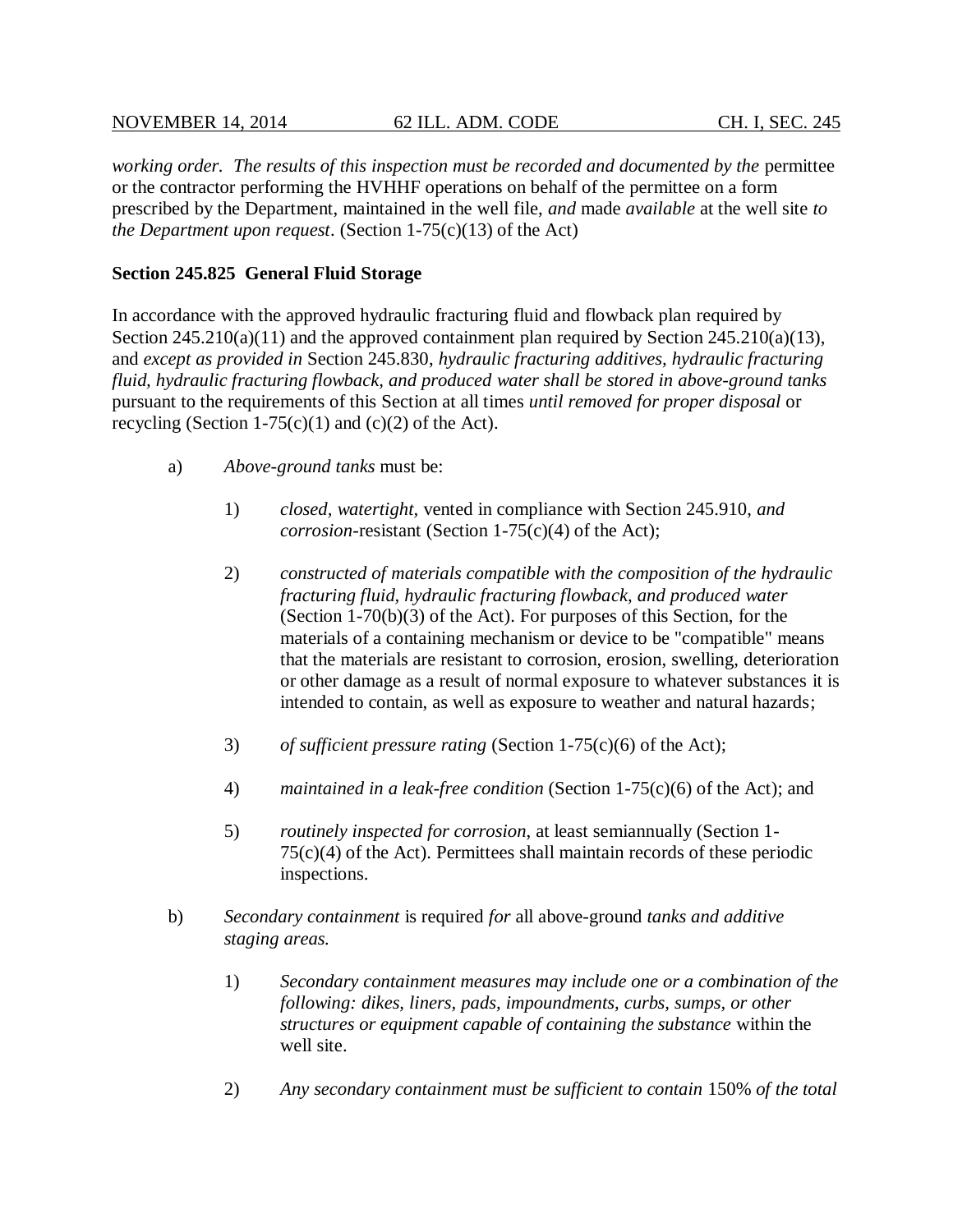*capacity of the single largest container or tank within a common containment area* (Section 1-75(c)(13) of the Act), be compatible with the environment and the substances to be contained, and be protected from heavy vehicle or equipment traffic*.*

- c) *Piping, conveyances, valves in contact with hydraulic fracturing fluid, hydraulic fracturing flowback, or produced water must be* (Section 1-70(b)(3) of the Act):
	- 1) *constructed of materials compatible with the* expected *composition of the hydraulic fracturing fluid, hydraulic fracturing flowback, and produced water* (Section 1-70(b)(3) of the Act);
	- 2) *of sufficient pressure rating* (Section 1-75(c)(6) of the Act);
	- 3) *able to resist corrosion* (Section 1-75(c)(6) of the Act); and
	- 4) *maintained in a leak-free condition*. (Section 1-75(c)(6) of the Act)
- d) Stationary fueling tanks shall meet the requirements of this subsection (d).
	- 1) Stationary *fueling tanks* shall have *secondary containment* in accordance with subsection (b) (Section  $1-70(c)(2)$  of the Act);
	- 2) Stationary *fueling tanks shall be subject to* the setback requirements of *Section* 245.400 (Section 1-70(c)(2) of the Act);
	- 3) Stationary *fueling tank filling operations shall be supervised at the fueling truck and at the tank if the tank is not visible to the fueling operator from the truck* (Section 1-70(c)(3) of the Act)*;* and
	- 4) *Troughs, drip pads, or drip pans are required beneath the fill port of a* stationary *fueling tank during filling operations if the fill port is not within the secondary containment required by subsection* (b) (Section 1-70(c)(4) of the Act).
- e) *Fresh water may be stored in tanks or pits at the election of the* permittee (Section 1-75(c)(3) of the Act).
- f) Any tank, structure, measure or device intended or used for storage of hydraulic fracturing fluid, hydraulic fracturing flowback, or produced water, unless demonstrated to be outside the regulatory floodplain, shall be considered a construction subject to 17 Ill. Adm. Code 3706.240 and 3706.630 and constructed to the standards set forth in 17 Ill. Adm. 3706.530(b) or (c), as applicable. No above-ground tanks or secondary containment structure, measure or device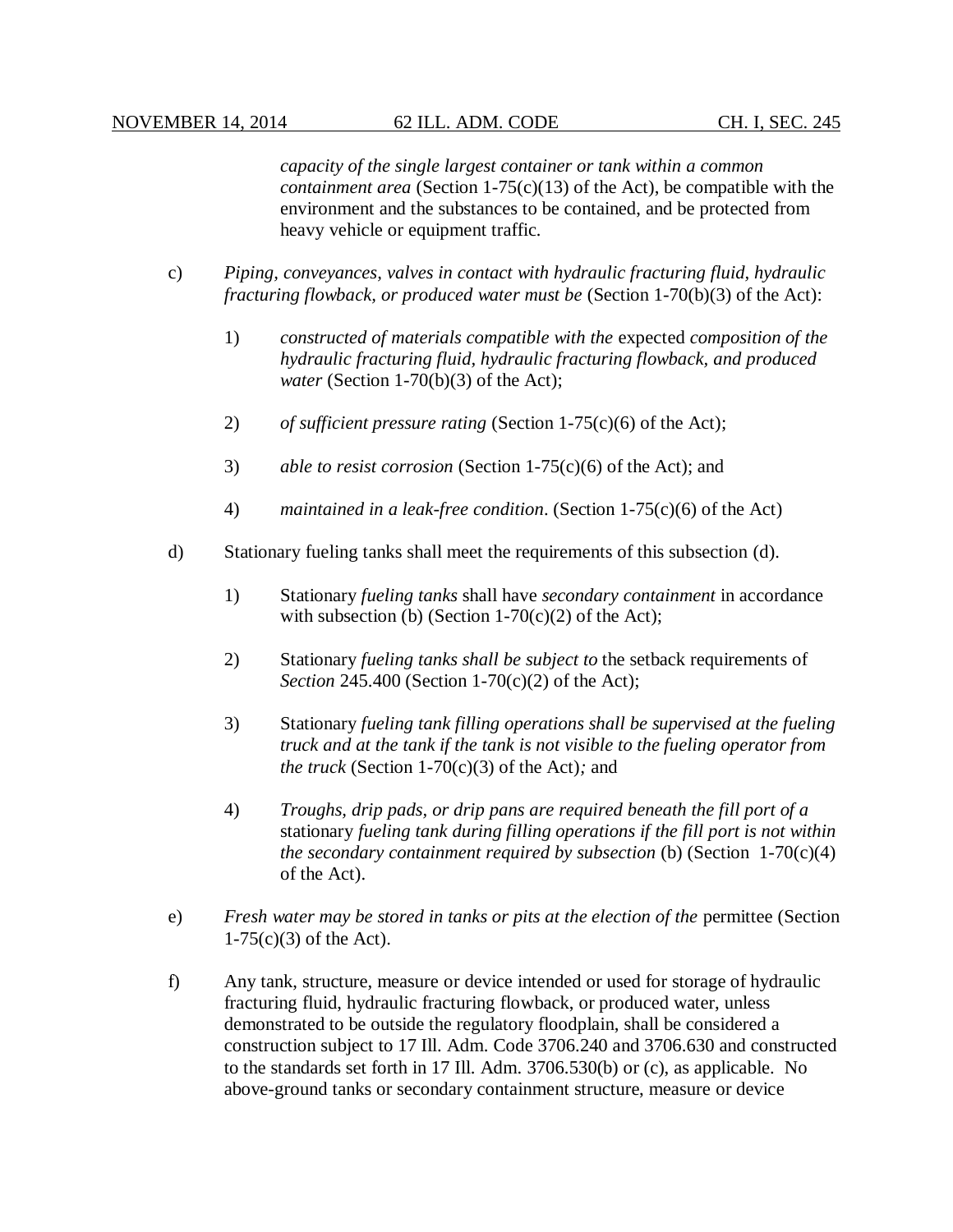containing or intended to contain hydraulic fracturing fluid, hydraulic fracturing flowback, or produced water, whether for storage or otherwise, may be located in the regulatory floodway (17 Ill. Adm. Code 3706.420) unless the applicant first secures the necessary permits and completes any mitigation measures required by any permitting agency.

### **Section 245.830 Reserve Pits**

- a) *In accordance with the* hydraulic fracturing fluids and flowback *plan required by Section* 245.210(a)(11) and the containment plan required pursuant to Section 245.210(a)(13), *and as approved by the Department, the use of a reserve pit is allowed for the temporary storage of hydraulic fracturing flowback. The reserve pit shall be used only in the event of a lack of capacity for tank storage due to higher than expected volume or rate of hydraulic fracturing flowback, or other unanticipated flowback occurrence.* (Section 1-75(c)(2) of the Act)
- b) All *reserve pits must comply with the following construction standards and liner specifications* (Section 1-75(c)(2) of the Act):
	- 1) *the synthetic liner material shall have a minimum thickness of 24 mils with high puncture and tear strength and be impervious and resistant to deterioration* (Section 1-75(c)(2)(A) of the Act);
	- 2) *the pit lining system shall be designed to have a capacity at least equivalent to 110% of the maximum volume of hydraulic fracturing flowback anticipated to be recovered* (Section 1-75(c)(2)(B) of the Act);
	- 3) *the lined pit shall be constructed, installed, and maintained in accordance with the manufacturers' specifications and good engineering practices to prevent overflow during any use* (Section 1-75(c)(2)(C) of the Act);
	- 4) *the liner shall have sufficient elongation to cover the bottom and interior sides of the pit with the edges secured with at least a 12 inch deep anchor trench around the pit perimeter to prevent any slippage or destruction of the liner materials* (Section 1-75(c)(2)(D) of the Act);
	- 5) *the foundation for the liner shall be free of rock and constructed with soil having a minimum thickness of 12 inches after compaction covering the entire bottom and interior sides of the pit* (Section (c)(2)(E) of the Act); and
	- 6) if located in the regulatory floodway, the reserve pit shall be considered a construction subject to 17 Ill. Adm. Code 3706.240 and 3706.630 and, in addition to the requirements of subsections  $(b)(1)$  through  $(b)(5)$ , shall be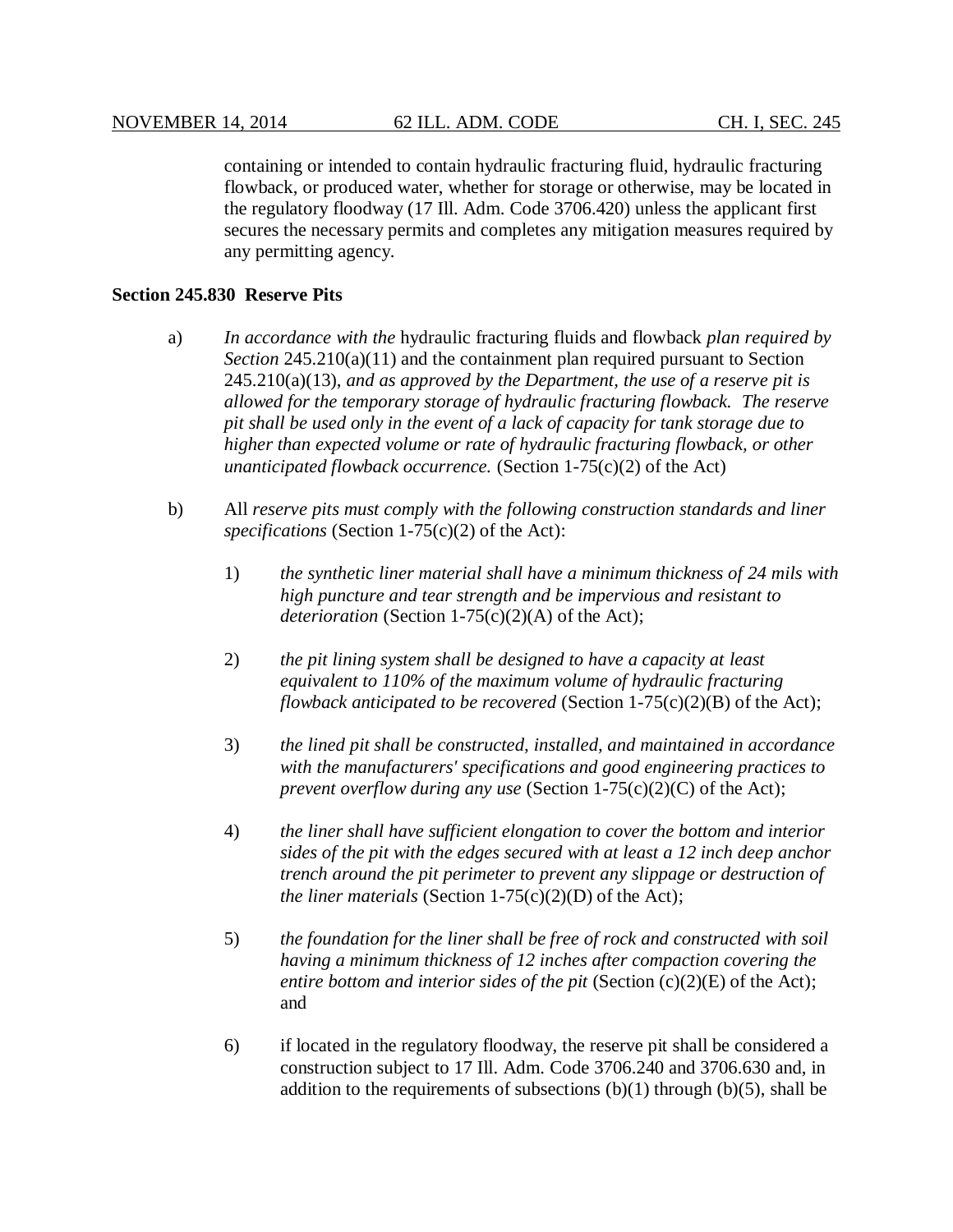constructed to the standards set forth in 17 Ill. Adm. Code 3706.530(b) or (c), or a successor rule, as applicable. No reserve pits may be located in the regulatory floodway or the flood fringe (17 Ill. Adm. Code 3706.420 and 3706.520(b)), unless the applicant first secures the necessary permits and completes any mitigation measures required by any permitting agency.

c) Hydraulic fracturing flowback reserve pit liners shall be disposed of in an Agency-permitted special waste landfill.

### **Section 245.835 Mechanical Integrity Monitoring**

- a) *During high volume horizontal hydraulic fracturing operations, all* sealed *annulus pressures, the injection pressure, and the rate of injection shall be continuously monitored and recorded. The records of the monitoring shall be maintained by the* permittee in the well file *and shall be provided to the Department upon request at any time during the period up to and including 5 years after the well is permanently plugged or abandoned.* (Section 1-75(b)(4) of the Act)
- b) *During high volume horizontal hydraulic fracturing operations:*
	- 1) *The* pressure test values established for the internal mechanical integrities of the cemented casings pursuant to Section 245.540 and of the hydraulic fracturing string pursuant to Section 245.805 shall not be exceeded. If any of these *pressures decline more than 5% or if there are other indications of a leak,* including but not limited to an increase in pressure in the annulus, exceeding the minimum internal yield in the casing string, or a visible leak at the surface, *corrective action shall be taken before conducting further high volume horizontal hydraulic fracturing operations.* (Section 1-70(d)(16) of the Act)
	- 2) *The pressure exerted on treating equipment, including valves* (includes hydraulic fracturing string relief valve; see Section 245.805(b) of this Part and Section 1-70(d)(17) of the Act)*, lines, manifolds, hydraulic fracturing head or tree, casing and hydraulic fracturing string, if used, and* any other wellhead component or connection, *must not exceed 95% of the working pressure rating of the weakest component* (Section 1-75(b)(2) and (b)(3) of the Act).
	- 3) The relief valve installed pursuant to Section 245.560(o) should be set so that the pressure exerted on the casing does not exceed the mechanical integrity test pressure of the casing established pursuant to Section 245.240.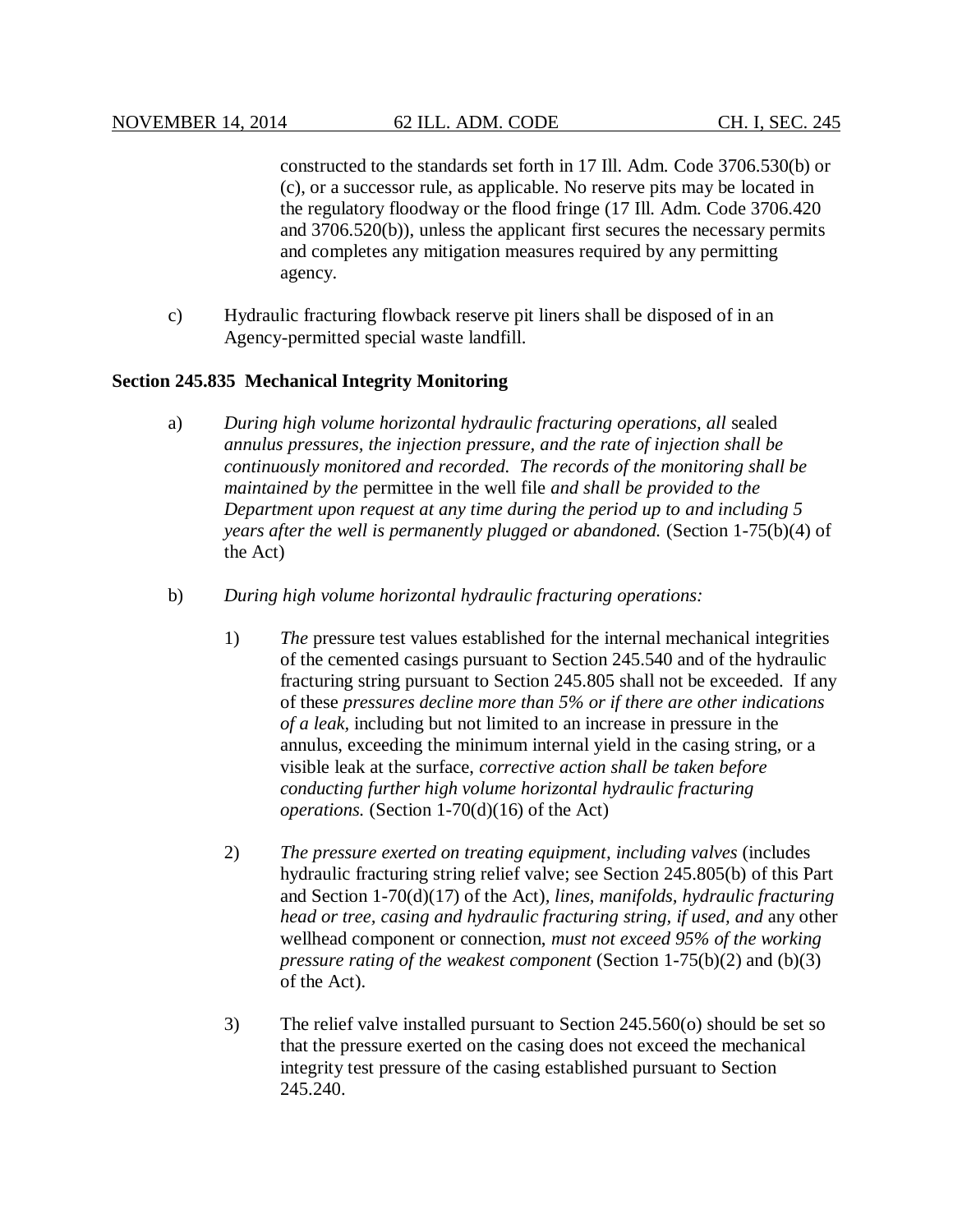- 4) *The actual hydraulic fracturing treatment pressure* during HVHHF operations *must not*, at any time, *exceed the* mechanical integrity *test pressures* of the casings established pursuant to Section 245.540 (Section 1-70(d)(18) of the Act).
- c) *High volume horizontal hydraulic fracturing operations must be immediately suspended if* the permittee or Department inspector determines that *any anomalous pressure or flow condition or any other anticipated pressure or flow condition is occurring in a way that indicates the mechanical integrity of the well has been compromised and continued operations pose a risk to public health,* public safety, property, wildlife, aquatic life or *the environment. Remedial action shall be* immediately *undertaken*. (Section 1-75(b)(5) of the Act)
- d) *The permittee shall notify the Department* inspector and the Department's District Office by phone and electronic mail *within 1 hour* after *suspending operations for any matters relating to the mechanical integrity of the well or risk to the environment.* (Section 1-75(b)(5) of the Act)
- e) Operations shall not resume until the appropriate pressure tests referenced in Sections 245.805 and 245.810 have been successfully repeated.

## **Section 245.840 Hydraulic Fracturing Fluid and Flowback Confinement**

- a) *Hydraulic fracturing fluid shall be confined to the targeted formation designated in the permit.*
- b) *If the hydraulic fracturing fluid or hydraulic fracturing flowback migrate into a fresh water zone or to the surface from the well in question or from other wells, the permittee shall immediately notify the Department* and the county and certified local public health department (if any) *and shut in the well until remedial action that prevents the fluid migration is completed. The permittee shall obtain the approval of the Department prior to resuming operations.* (Section 1-75(d) of the Act)
- c) Permittee shall be responsible for damages caused by the migration of hydraulic fracturing fluid or hydraulic fracturing flowback outside the targeted formation.

#### **Section 245.845 Management of Gas and Produced Hydrocarbons During Flowback**

For wells regulated by this Part, *permittees shall be responsible for managing* natural *gas and hydrocarbon fluids produced during the flowback period* to ensure no direct release to the atmosphere or environment as follows: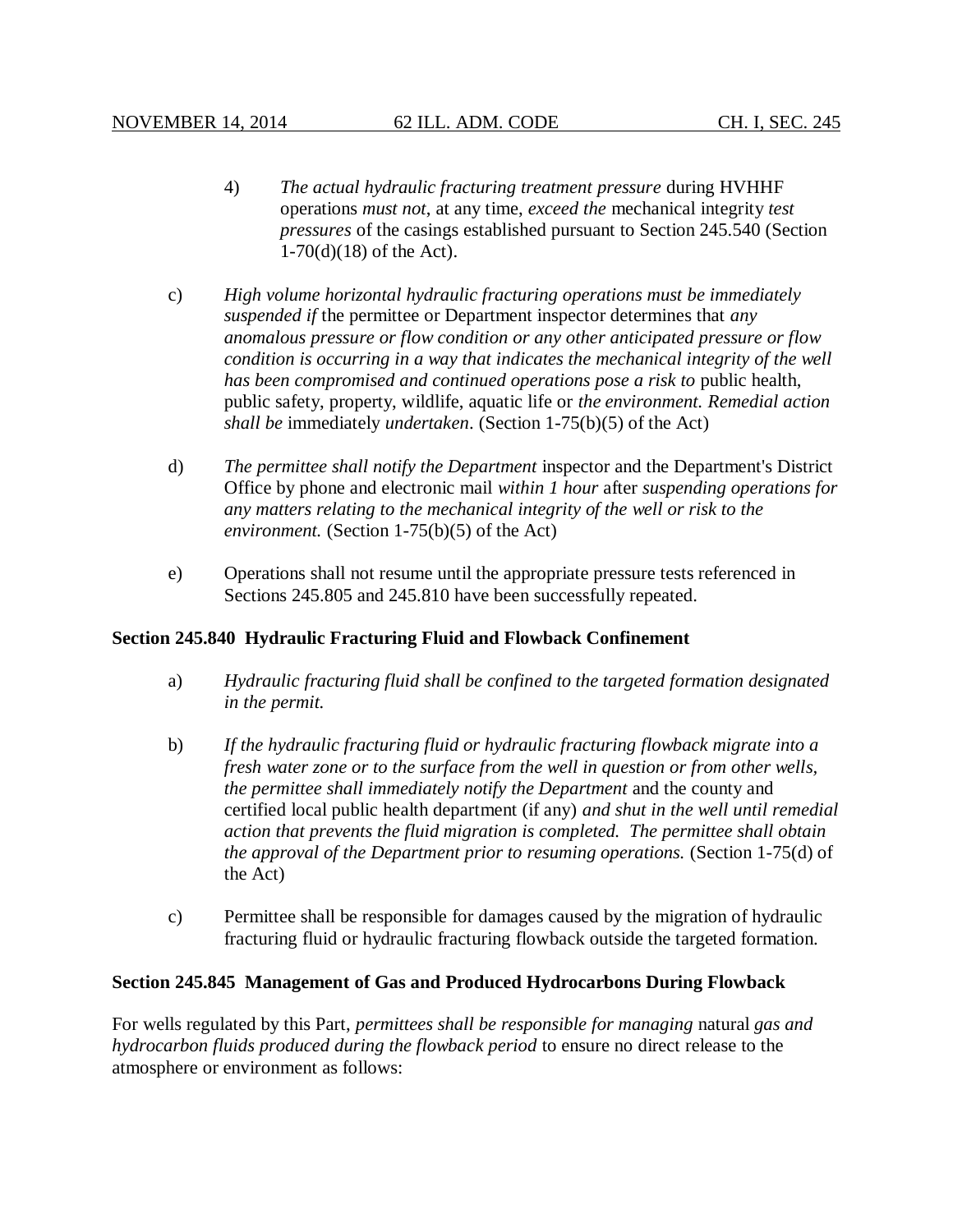- a) Except for wells covered by subsection (f), *recovered hydrocarbon fluids* shall be:
	- 1) Routed *to one or more storage vessels*; or
	- 2) *Injected into* a permitted Class II UIC *well* as described in Section  $245.300(c)(7)$ ; or
	- 3) Used for another lawful and useful purpose that a purchased fuel or raw material would serve, with no direct release to the environment.
- b) Except for wells covered by subsection (e), *recovered natural gas* shall be:
	- 1) Routed *into a flow line or collection system;* or
	- 2) *Injected into* a permitted Class II UIC *well* as described in Section  $245.300(c)(7)$ ; or
	- 3) *Used as an on-site fuel source; or*
	- 4) *Used for another* lawful and *useful purpose that a purchased fuel or raw material would serve, with no direct release to the atmosphere.* (Section 1-  $75(e)(2)$  of the Act)
- c) *If it is technically infeasible or economically unreasonable to minimize emissions associated with the venting of hydrocarbon fluids and natural gas during the flowback period using the methods specified in* subsections (a) and (b), the Department, in consultation with the Agency as the Department deems appropriate, shall require *the permittee* to *capture and direct the emissions to a completion combustion device, except:*
	- 1) When *conditions may result in a fire hazard or explosion; or*
	- 2) *Where high heat emissions from a completion combustion device may negatively impact waterways.*
- d) In order to establish technical infeasibility under subsection (c), the permittee must demonstrate to the Department's satisfaction that the technology listed in subsections (a) and (b) does not exist, cannot be installed at the well site, will not achieve the result intended, or is otherwise unavailable or ineffective. The permittee claiming economic unreasonableness shall provide the Department with the following:
	- 1) The method the applicant used to determine it is economically unreasonable to implement the methods specified in subsection (a) or (b);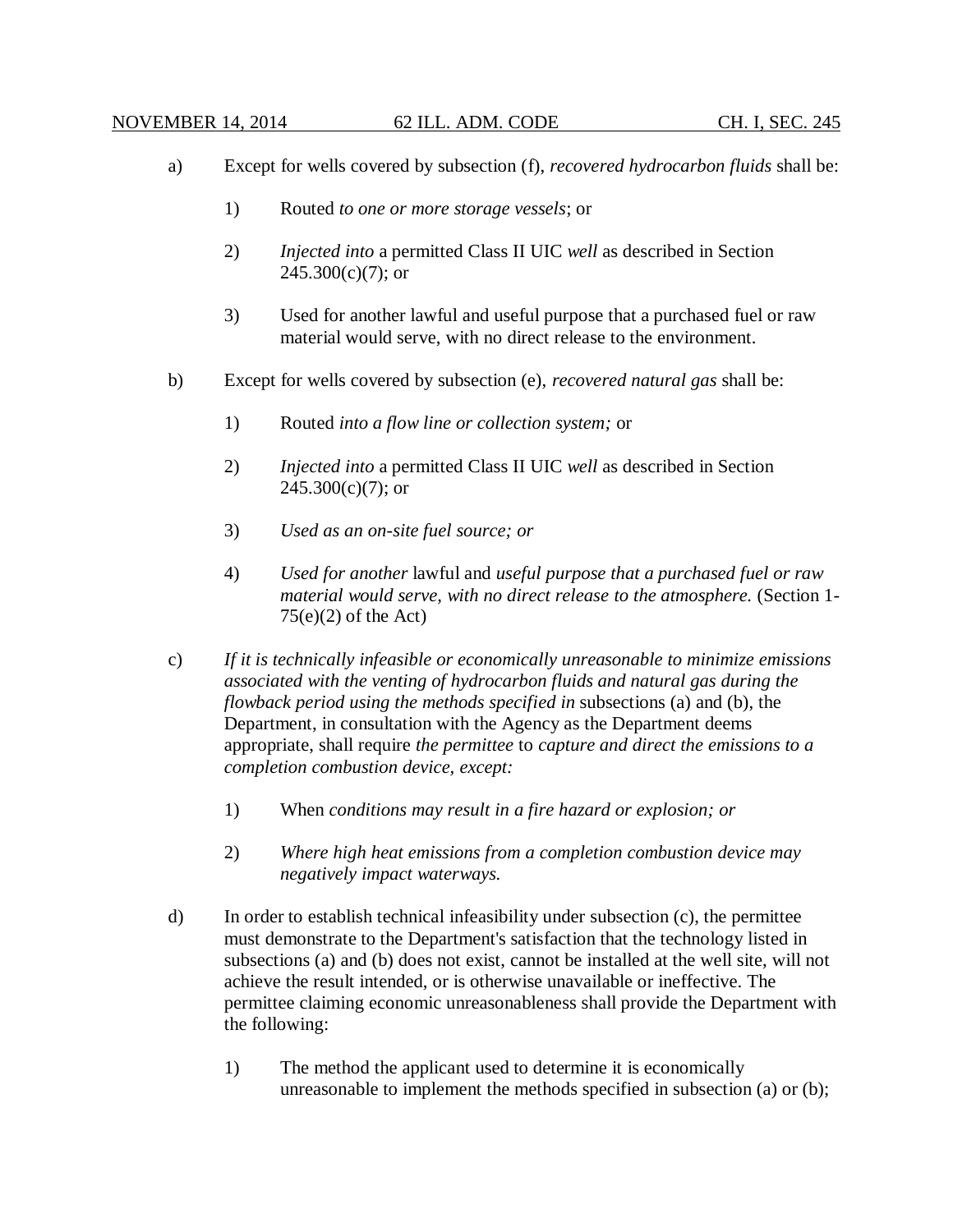- 2) Applicant's experience in implementing the methods specified in subsection (a) or (b);
- 3) Estimated costs of implementing the methods specified in subsection (a) or (b), and sources for those estimates;
- 4) Anticipated rates (by day) and amounts (total for well) of fluids and/or gas to be directed to the completion combustion device; and
- 5) Any other information requested by the Department or that documents the economic unreasonableness claimed.
- e) *Completion combustion devices must be equipped with* an auto-igniter and *a reliable continuous ignition source over the duration of the flowback period.* (Section  $1-75(e)(3)$  of the Act)
- f) *For each wildcat well, delineation well, or low pressure well, permittees shall be responsible for minimizing the emissions associated with venting of hydrocarbon fluids and natural gas during the flowback period by capturing and directing the emissions to a completion combustion device during the flowback period, except in conditions that may result in a fire hazard or explosion, or where high heat emissions from a completion combustion device may negatively impact waterways. Completion combustion devices shall be equipped with a reliable continuous ignition source over the duration of the flowback period.* (Section 1-  $75(e)(8)$  of the Act)

## **Section 245.850 Hydraulic Fracturing Fluid and Hydraulic Fracturing Flowback Storage, Disposal or Recycling, Transportation and Reporting Requirements**

The permittee shall notify the Department of the date when HVHHF operations are completed and shall dispose of or recycle hydraulic fracturing fluids and hydraulic fracturing flowback pursuant to the requirements of this Section.

- a) Completion of HVHHF operations occurs when the flowback period begins after the last stage of HVHHF operations. The permittee shall notify the Department's District Office by phone and electronic mail within 24 hours after HVHHF operations are completed.
- b) *Hydraulic fracturing fluids and hydraulic fracturing flowback must be removed from the well site within 60 days after completion of high volume horizontal fracturing operations, except* as provided in subsection (c) (Section 1-75(c)(5) of the Act).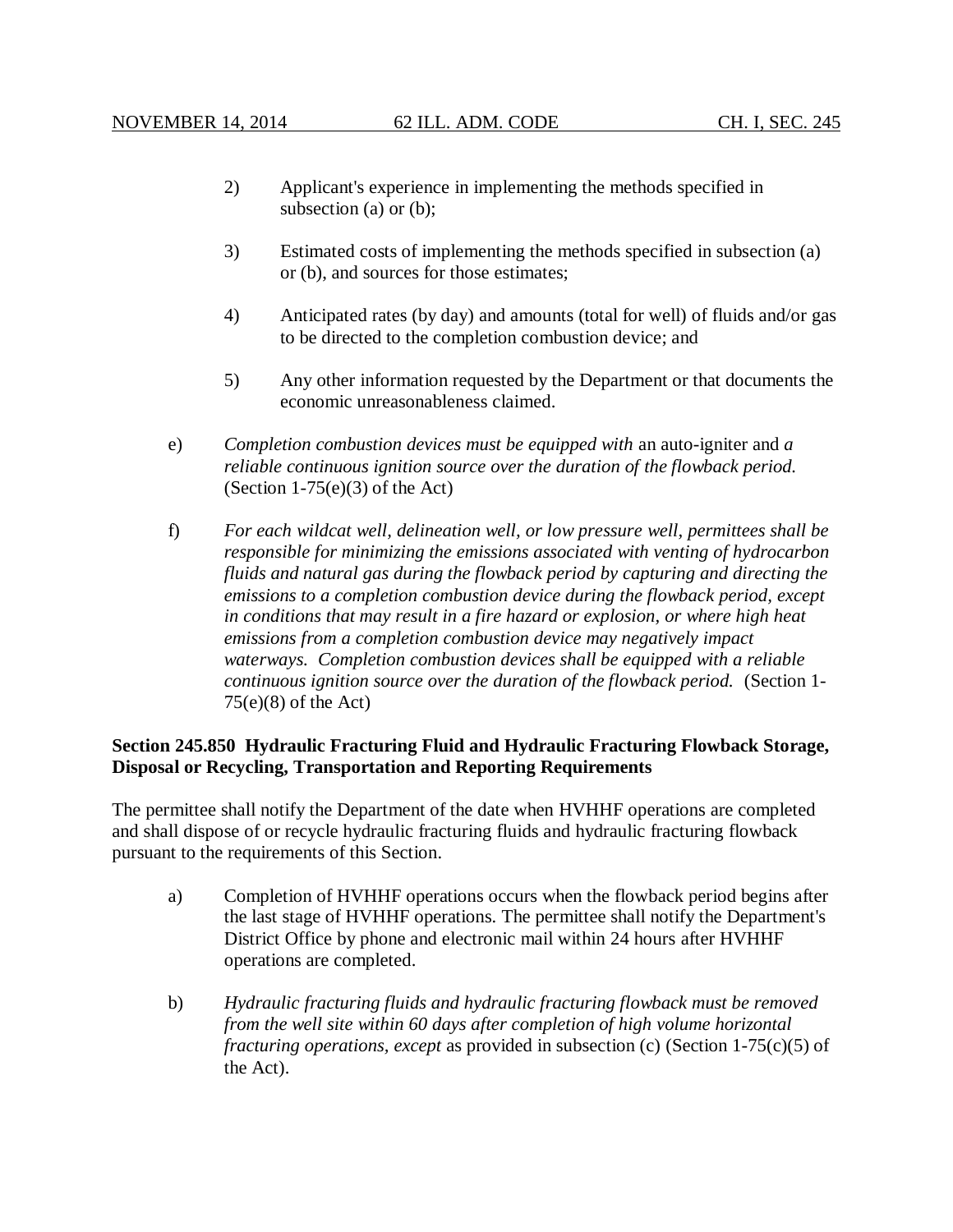### NOVEMBER 14, 2014 62 ILL. ADM. CODE CH. I, SEC. 245

- c) *Any excess hydraulic fracturing flowback captured for temporary storage in a reserve pit as provided in* Section 245.825 *must be* either *removed from the well site* or transferred to storage in above-ground tanks for later disposal or recycling *within 7 days* after the fluid is first deposited into the reserve pit (Section 1- 75(c)(5) of the Act). Excess hydraulic fracturing flowback cannot be removed from the well site until the hydraulic fracturing flowback is tested and the analytical results are provided pursuant to subsection (d).
- d) Testing of hydraulic fracturing flowback shall be completed as follows:
	- 1) *Hydraulic fracturing flowback must be tested for* the presence of *volatile organic chemicals, semi-volatile organic chemicals, inorganic chemicals, heavy metals, and naturally occurring radioactive material* before *removal from the* well *site*, including specifically:
		- A) pH;
		- B) total dissolved solids, dissolved methane, dissolved propane, dissolved ethane, alkalinity and specific conductance;
		- C) chloride, sulfate, arsenic, barium, calcium, chromium, iron, magnesium, selenium, cadmium, lead, manganese, mercury and silver;
		- D) BTEX; and
		- E) gross alpha and beta particles to determine the presence of any naturally occurring radioactive materials.
	- 2) Testing shall be completed on a composited sample of the hydraulic fracturing flowback.
	- 3) *Testing shall occur once per well* site at an Agency-accredited or -certified independent laboratory. When no laboratory has been accredited or certified by the Agency to analyze a particular substance requested in this subsection (d), results will be considered only if they have been analyzed by a laboratory accredited or certified by another State agency or an agency of the federal government, if the standards used for the accreditation or certification of that laboratory are substantially equivalent to the accreditation standard under Section 4(o) of the Illinois Environmental Protection Act [415 ILCS 5].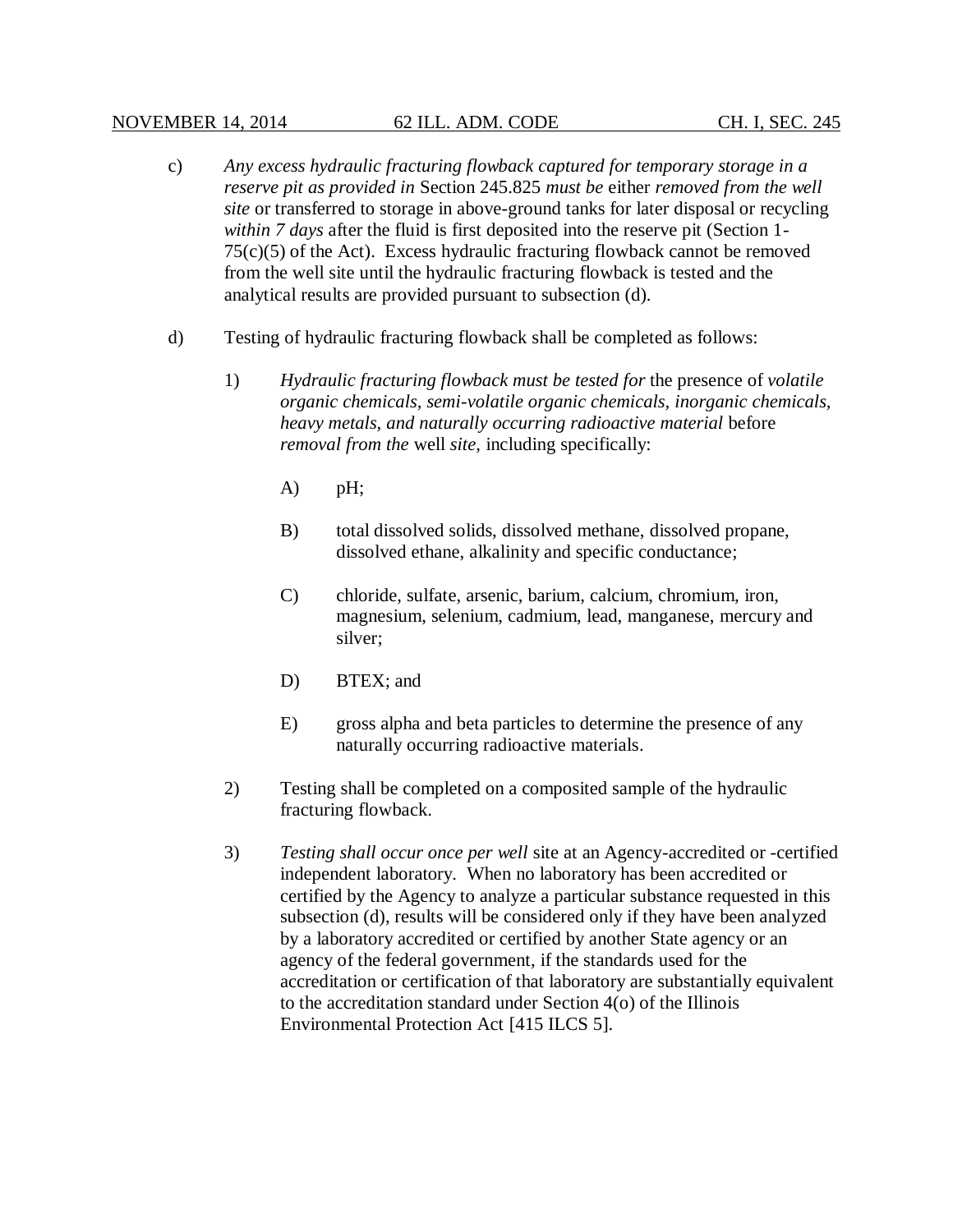- 4) *The analytical results shall be filed with the Department and the Agency, and provided to the liquid oilfield waste transportation and disposal operators* at or before the time of pickup. (Section 1-75(c)(7) of the Act)
- e) Before *plugging and site restoration* required by Section 245.1030, *the ground adjacent to the storage tanks and any hydraulic fracturing flowback reserve pit must be measured for radioactivity* (Section 1-75(c)(7) of the Act).
- f) Surface *discharge of hydraulic fracturing fluids* or *hydraulic fracturing flowback* onto the ground or *into any surface water or water drainage way* at the well site or any other location *is prohibited* (Sections 1-75(c)(9) and 1-25(c) of the Act).
- g) Except for recycling allowed by subsection (i), *hydraulic fracturing flowback may only be disposed of by injection into a Class II injection* disposal *well that is below interface between fresh water and naturally occurring Class IV groundwater* (Sections 1-75(c)(8) and 1-25(c) of the Act)*.* The Class II injection disposal well must be equipped with an electronic flowmeter and approved by the Department.
- h) *Fluid transfer operations from tanks to tanker trucks* for transportation offsite *must be supervised at the truck and at the tank if the tank is not visible to the truck operator from the truck. During transfer operations, all interconnecting piping must be supervised if not visible to transfer personnel at the truck and tank.* (Section  $1-75(c)(6)$  of the Act)
- i) *Hydraulic fracturing flowback may be treated and recycled for use in hydraulic fracturing fluid for high volume horizontal hydraulic fracturing operations.* (Section  $1-75(c)(8)$  of the Act)
- j) *Transport of all hydraulic fracturing fluids* and *hydraulic fracturing flowback by vehicle for disposal* or recycling *must be undertaken by a liquid oilfield waste hauler permitted by the Department under Section 8c of the Illinois Oil and Gas Act. The liquid oilfield waste hauler transporting hydraulic fracturing fluids* or *hydraulic fracturing flowback under this* Part *shall comply with all laws, rules, and regulations concerning liquid oilfield waste.* (Section 1-75(c)(10) of the Act)
- k) A fluid handling *report on the transportation and disposal* or recycling *of the hydraulic fracturing fluids and hydraulic fracturing flowback shall be prepared* by the permittee on a form prescribed by the Department *and included in the well file*.
	- 1) Each report must include: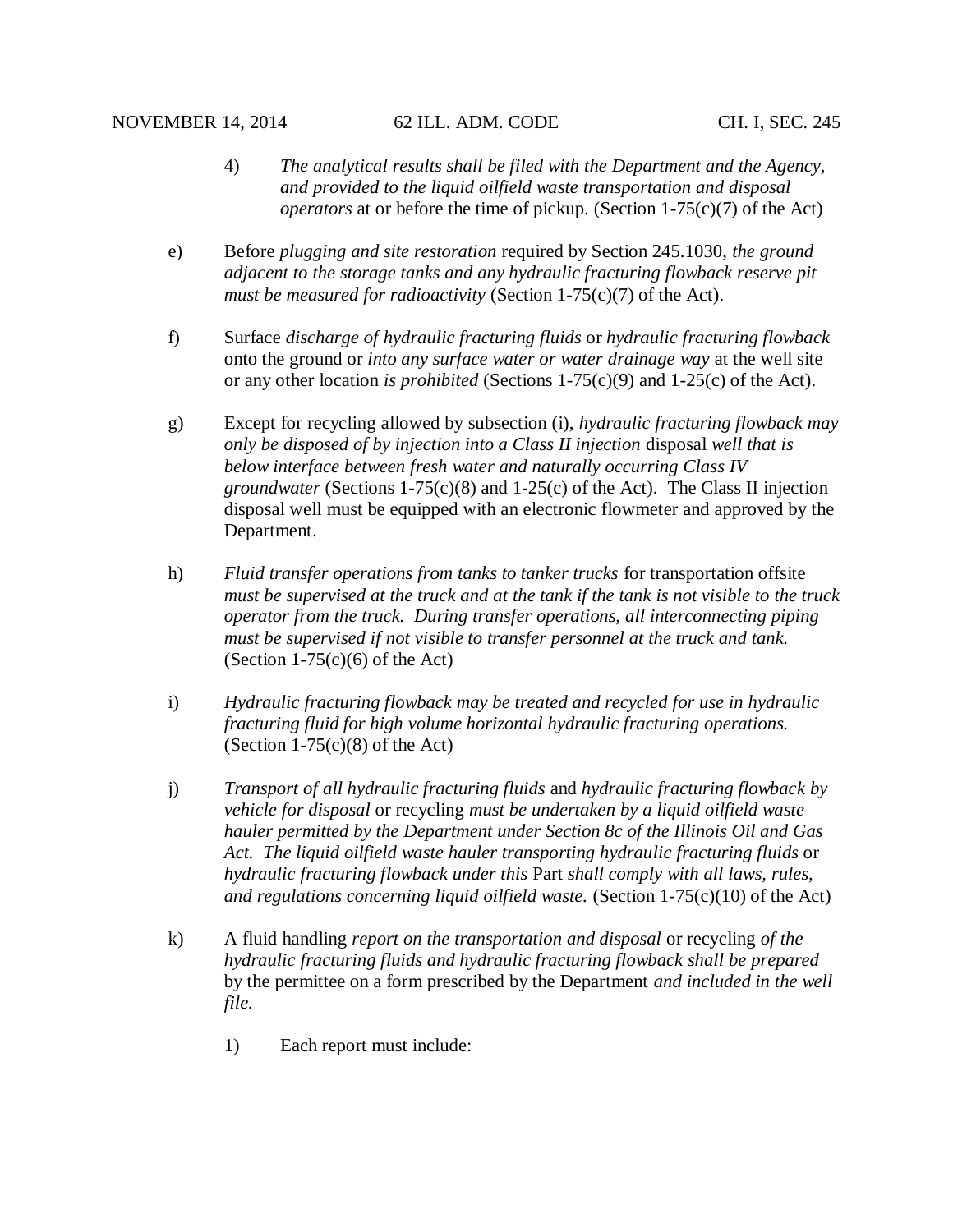- A) *the amount of* hydraulic fracturing *fluids* or hydraulic fracturing flowback *transported*;
- B) *identification of the company that transported the* hydraulic fracturing *fluids* or hydraulic fracturing flowback;
- C) the date the hydraulic fracturing fluids or hydraulic fracturing flowback were picked up from the well site (see Section 1-  $75(c)(14)$  of the Act);
- D) *the destination of the* hydraulic fracturing *fluids* or hydraulic fracturing flowback, including the name, address and type of facility accepting the hydraulic fracturing fluids or hydraulic fracturing flowback;
- E) *the method of disposal* (Section 1-75(c)(14) of the Act) or recycling; and
- F) a copy of the analytical results of the testing required pursuant to subsection (d).
- 2) The permittee shall prepare 4 copies of each fluid handling report for distribution as follows:
	- A) one copy for the permittee's records;
	- B) two copies for the liquid oilfield waste hauler upon pick-up of the liquids as follows:
		- i) one copy for the waste hauler's records; and
		- ii) one copy to be provided to the permittee of the Class II UIC well, to the operator of the storage location where the liquids will be disposed of, or to the operator of the storage location where liquids will be recycled; and
	- C) one copy for the Department. A set of all fluid handling reports shall be submitted to the Department within 90 days after the completion of all HVHHF operations.
- 3) All copies of the fluid handling reports shall be retained for at least 5 years.

## **Section 245.855 Spills and Remediation**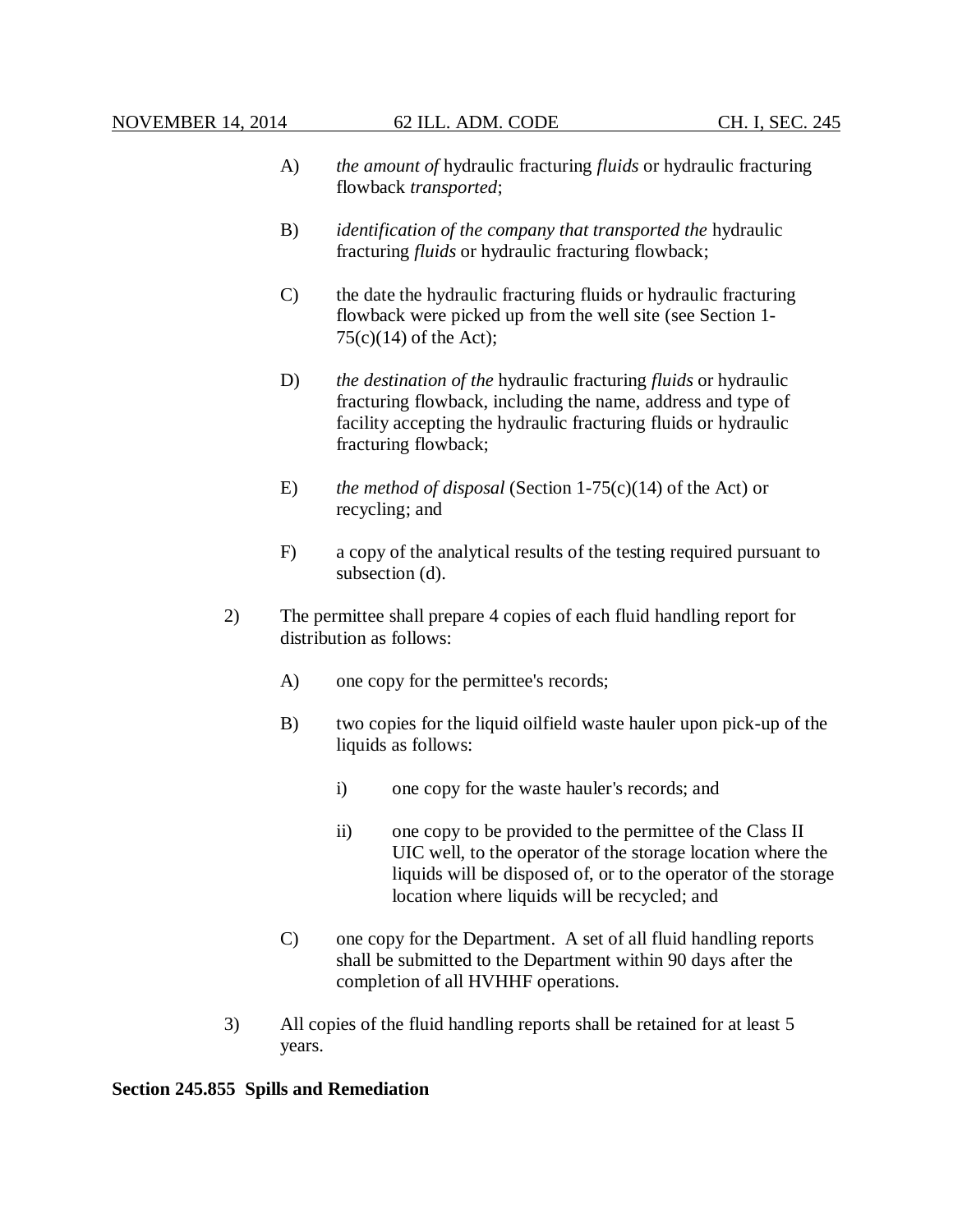- a) *Any release of hydraulic fracturing fluid, hydraulic fracturing additive, hydraulic fracturing flowback,* or produced water, *used or generated during or after high volume horizontal hydraulic fracturing operation, shall be immediately cleaned up and remediated pursuant to requirements* of the Illinois Oil and Gas Act and the administrative rules promulgated under the Act.
- b) *Any release of hydraulic fracturing fluid or hydraulic fracturing flowback in excess of one barrel, shall be reported to the Department.*
- c) *Any release of produced water in excess of 5 barrels shall be cleaned up, remediated, and reported pursuant to requirements* of the Illinois Oil and Gas Act and the administrative rules promulgated under that Act.
- d) *Any release of a hydraulic fracturing additive shall be reported to* IEMA *in accordance with the appropriate reportable quantity thresholds established under the federal Emergency Planning and Community Right-to-Know Act as published*  at *40 CFR 355, 370, and 372, the federal Comprehensive Environmental Response, Compensation, and Liability Act as published in 40 CFR 302, and Section 112(r) of the Federal Clean Air Act as published* at *40 CFR 68.* (Section  $1-75(c)(12)$  of the Act)

# **Section 245.860 High Volume Horizontal Hydraulic Fracturing Operations Completion Report**

- a) *Within 60 calendar days after the conclusion of high volume horizontal hydraulic fracturing operations, the* permittee *shall file a high volume horizontal hydraulic fracturing operations completion report with the Department* in hard copy and electronic format (PDF).
- b) *A copy of each completion report submitted to the Department shall be provided by the Department to the Illinois State Geological Survey* in electronic format.
- c) *Completion reports shall be made available on the Department's website* no later than 30 days after receipt by the Department. (Section 1-75(f) of the Act)
- d) *The high volume horizontal hydraulic fracturing operations completion report shall contain the following information* (Section 1-75(f) of the Act):
	- 1) *the permittee's name as listed in the permit application* (Section 1-75(f)(1) of the Act);
	- 2) *the dates of the high volume horizontal hydraulic fracturing operations* (Section 1-75 $(f)(2)$  of the Act);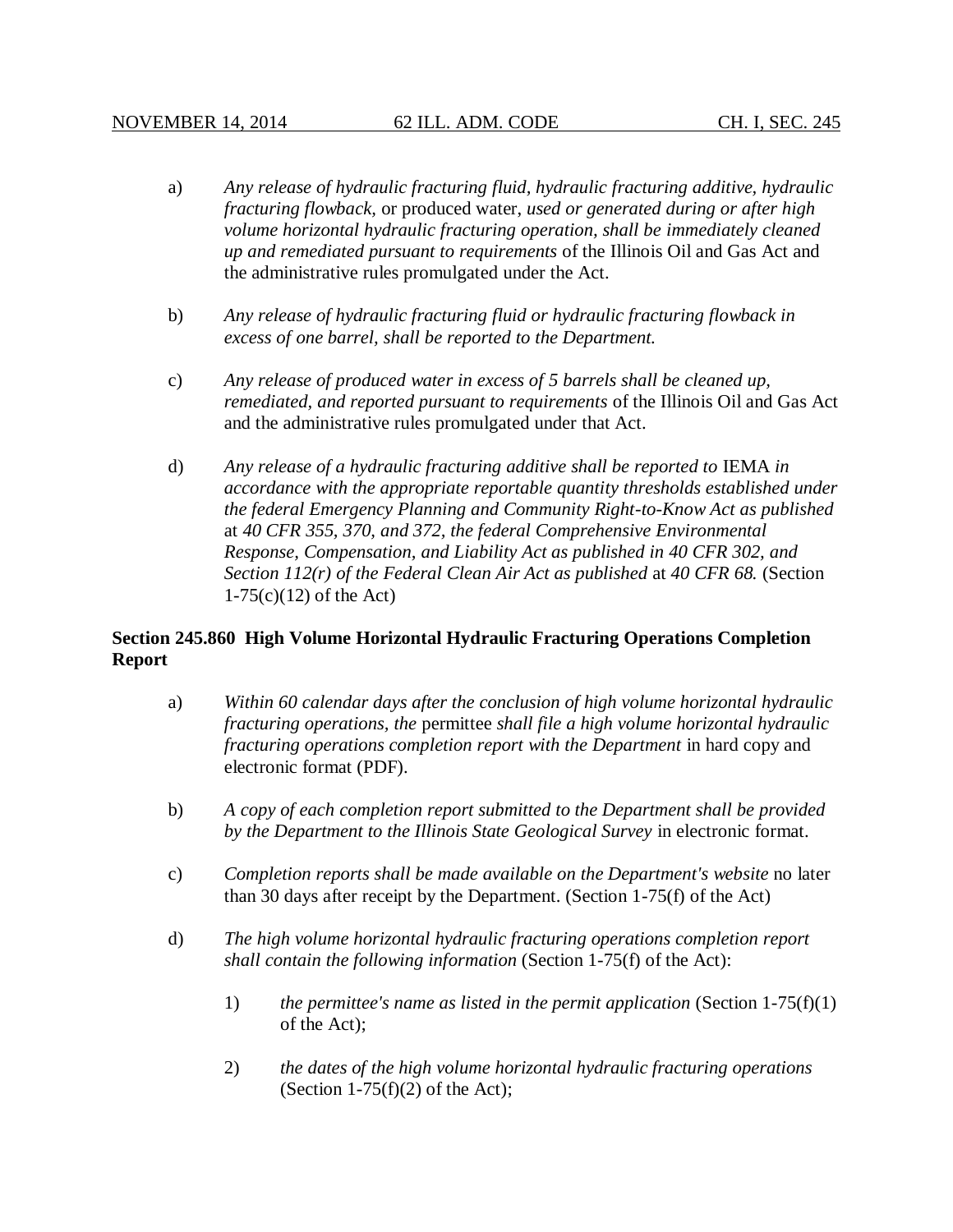- 3) *the county where the well is located* (Section 1-75(f)(3) of the Act);
- 4) *the well name and Department reference number* (Section 1-75(f)(4) of the Act);
- 5) *the total water volume used in* each stage and the total used in *the high volume horizontal hydraulic fracturing operations of the well, and the type and total volume of the base fluid used if something other than water* (Section 1-75 $(f)(5)$  of the Act);
- 6) *each source from which the water used in the high volume horizontal hydraulic fracturing operations was drawn, and the specific location of each source, including, but not limited to, the name of the county and latitude and longitude coordinates* (Section 1-75(f)(6) of the Act);
- 7) *the quantity of hydraulic fracturing flowback recovered from the well* and the time period for flowback recovery (Section  $1-75(f)(7)$  of the Act);
- 8) *a description of how hydraulic fracturing flowback recovered from the well was disposed* or recycled (Section 1-75(f)(8) of the Act);
- 9) *a chemical disclosure report identifying each chemical and proppant used in hydraulic fracturing fluid for each stage of the* high volume horizontal *hydraulic fracturing operations including the following* (Section 1-  $75(f)(9)$  of the Act):
	- A) *the total volume of water used in the* high volume horizontal *hydraulic fracturing treatment of the well or the type and total volume of the base fluid used in the* high volume horizontal *hydraulic fracturing treatment, if something other than water* (Section 1-75 $(f)(9)(A)$  of the Act);
	- B) *each hydraulic fracturing additive used in the hydraulic fracturing fluid, including the trade name, vendor, a brief descriptor of the intended use or function of each hydraulic fracturing additive, and the Material Safety Data Sheet (MSDS), if applicable* (Section 1-  $75(f)(9)(B)$  of the Act);
	- C) *each chemical intentionally added to the base fluid, including, for each chemical, the Chemical Abstracts Service number, if applicable* (Section 1-75(f)(9)(C) of the Act); and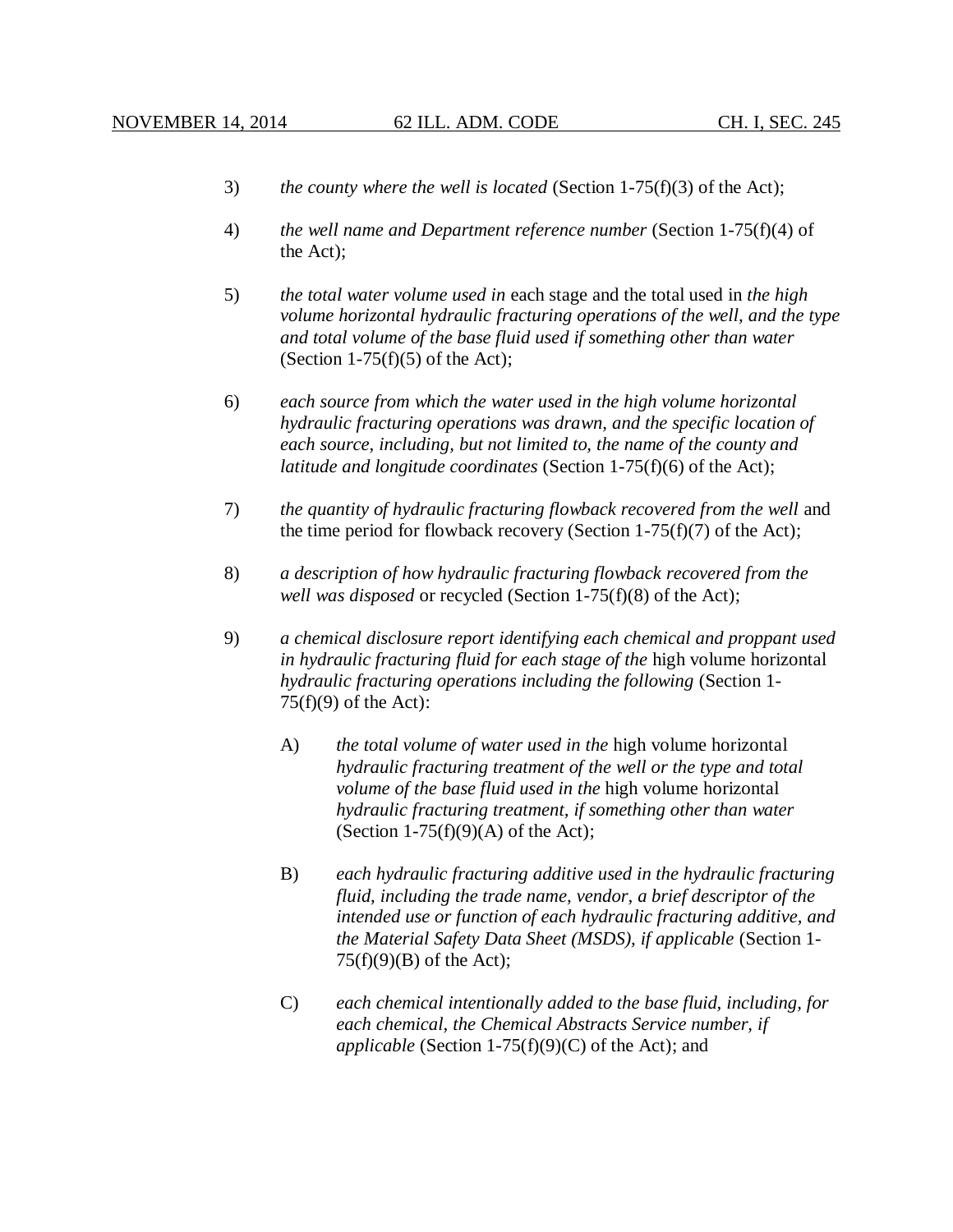- D) *the actual concentration in the base fluid, in percent by mass, of each chemical intentionally added to the base fluid* (Section 1-  $75(f)(9)(D)$  of the Act);
- 10) a copy of the hydraulic fracturing string pressure test conducted pursuant to Section 245.805(e), if applicable;
- 11) *all pressures recorded during the high volume horizontal hydraulic fracturing operations* in accordance with Section 245.835 (Section 1-  $75(f)(10)$  of the Act);
- 12) plans for how produced water will be disposed of or recycled as required by Section 245.940 (see Section 1-75(c)(8) of the Act). If produced water is to be disposed of, the names and locations of Class II injection wells to be used. All Class II injection wells to be used for disposal of produced water must be shown to be in compliance with 62 Ill. Adm. Code 240.360 at the time of the issuance of the high volume horizontal hydraulic fracturing permit; and
- 13) *any other reasonable or pertinent information related to the conduct of the high volume horizontal hydraulic fracturing operations the Department may request or require* (Section 1-75(f)(11) of the Act).
- e) The HVHHF operations completion report must be approved and signed and certified by a licensed professional engineer, licensed profession geologist or the permittee.

## **Section 245.870 Use of Diesel in High Volume Horizontal Hydraulic Fracturing Operations is Prohibited**

*It is unlawful to perform any high volume horizontal hydraulic fracturing operations by knowingly or recklessly injecting diesel* (Section 1-25(d) of the Act).

## SUBPART I: HIGH VOLUME HORIZONTAL HYDRAULIC FRACTURING PRODUCTION

## **Section 245.900 Managing Natural Gas and Hydrocarbon Fluids During Production**

For wells regulated by this Part, *permittees shall be responsible for minimizing the emissions associated with venting of hydrocarbon fluids and natural gas during the production phase* to safely maximize resource recovery and minimize releases to the environment (Section 1-75(e)(4) of the Act).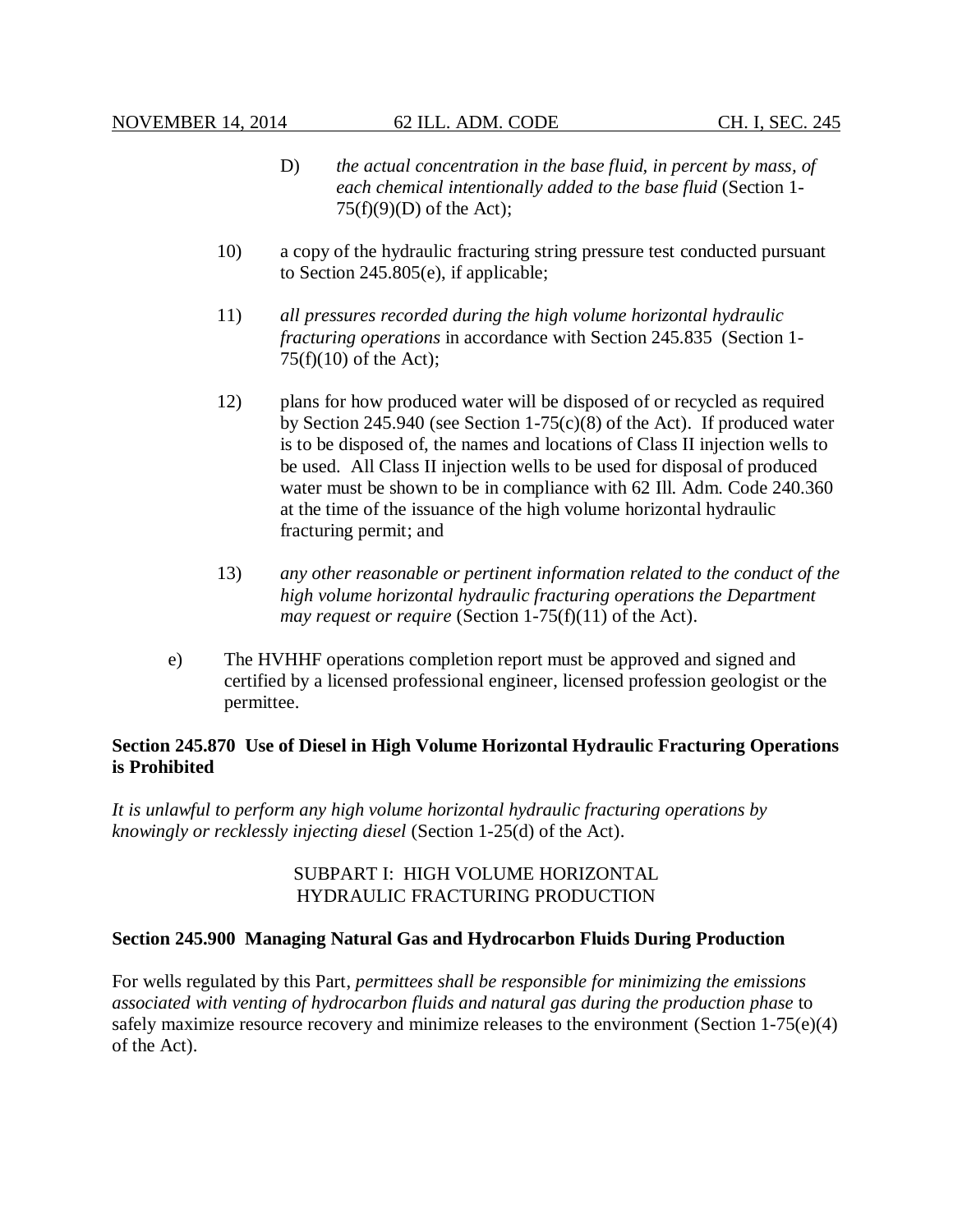- a) Except for wells covered by subsection (i), *sand traps, surge vessels, separators, and tanks* must be employed *as soon as practicable during cleanout operations to safely maximize resource recovery and minimize releases to the environment.* (Section  $1-75(e)(4)(B)$  of the Act)
- b) Except for wells covered by subsection (i), *recovered* hydrocarbon *fluids* must be routed *into storage vessels*. (Section 1-75(e)(4)(A) of the Act)
- c) Except for wells covered by subsection (i), recovered natural gas must be:
	- 1) routed *into a gas gathering line* or *collection system, or to a generator for onsite energy generation;*
	- 2) provided *to the surface* landowner *of the well site for use for heat or energy generation; or*
	- 3) used for a lawful and useful purpose other than venting or flaring. (Section  $1-75(e)(4)(A))$
- d) *If the permittee establishes that it is technically infeasible or economically unreasonable to minimize emissions associated with the venting of hydrocarbon fluids and natural gas during production using the methods specified in* subsections (b) and (c), *the Department*, in consultation with the Agency as the Department deems appropriate, *shall require the permittee to capture and direct any natural gas produced during the production phase to a flare.*
- e) *In order to establish technical infeasibility under* subsection (d), *the permittee must demonstrate* to the Department's satisfaction, *for each well site on an annual basis, that taking the actions listed in* subsections (b) and (c) *are not cost effective based on a* well *site-specific analysis*, and that the technology listed in subsections (b) and (c) does not exist, cannot be installed at the well site, will not achieve the result intended, or is otherwise unavailable or ineffective. The permittee claiming economic unreasonableness shall provide the Department with the following:
	- 1) The method the applicant used to determine it is economically unreasonable to implement the methods specified in subsection (b) or (c);
	- 2) Applicant's experience in implementing the methods specified in subsection (b) or (c);
	- 3) Estimated costs of implementing the methods specified in subsection (b) or (c) and sources for those estimates;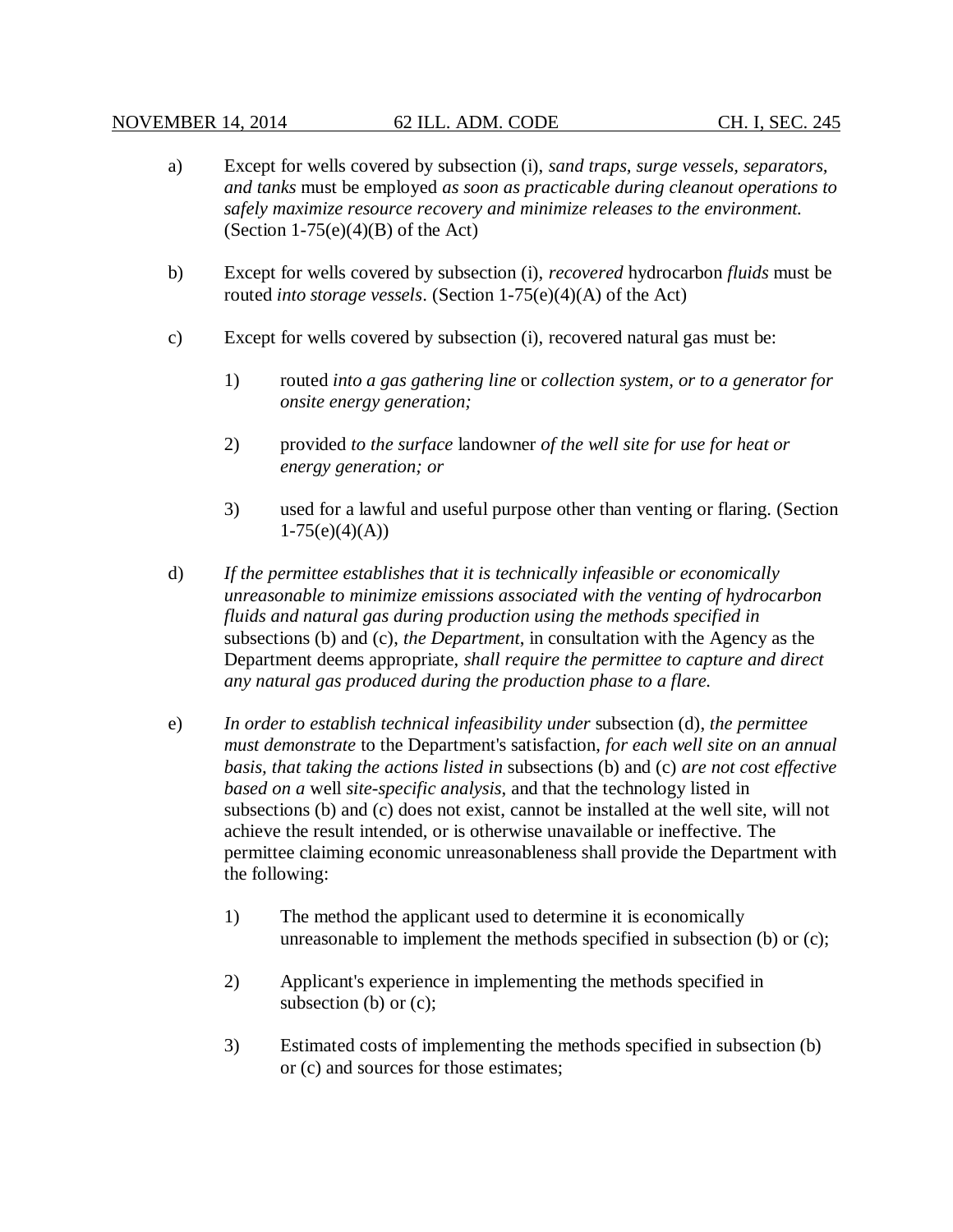- 4) Anticipated rates (by day) and amounts (total for well) of fluids and/or gas to be directed to the flare; and
- 5) Any other information requested by the Department or that documents the economic unreasonableness claimed.
- f) *Any flare used pursuant to this* Section *shall be equipped with* an auto-igniter and *a reliable continuous ignition source over the duration of production.* The manufacturer's specifications for all flares must be provided to the Department before operation of the flare begins, and the Department shall post the specifications to its website.
- g) *Permittees that use a flare during the production phase for operations other than emergency conditions* shall visually inspect or monitor the flare on a regular basis to insure it is operating properly. The permittee *shall file an updated* well *sitespecific analysis annually with the Department* on a form prescribed by the Department in consultation with the Agency. *The analysis shall*:
	- 1) *be due one year from the date of the previous submission*;
	- 2) report the dates and duration of any period during which the flare is not operating properly; and
	- 3) *detail whether any changes have occurred that alter the technical infeasibility or economic unreasonableness of the permittee to reduce emissions in accordance with* subsections (b) and (c). (Section 1-75(e)(5) of the Act)
- h) *On or after July 1, 2015, all flares used under* this Section *shall*:
	- 1) *operate with a combustion efficiency of at least 98% and in accordance with 40 CFR 60.18;*
	- 2) *be certified by the manufacturer of the device; and*
	- 3) *be maintained and operated in accordance with manufacturer specifications*. (Section 1-75(e)(9) of the Act)
- i) *For each wildcat well, delineation well, or low pressure well, permittees shall be responsible for minimizing the emissions associated with venting of hydrocarbon fluids and natural gas during the production phase by capturing and directing the emissions to a flare during the production phase, except in conditions that may result in a fire hazard or explosion, or where high heat emissions from a flare may negatively impact waterways. Flares shall be used during the production*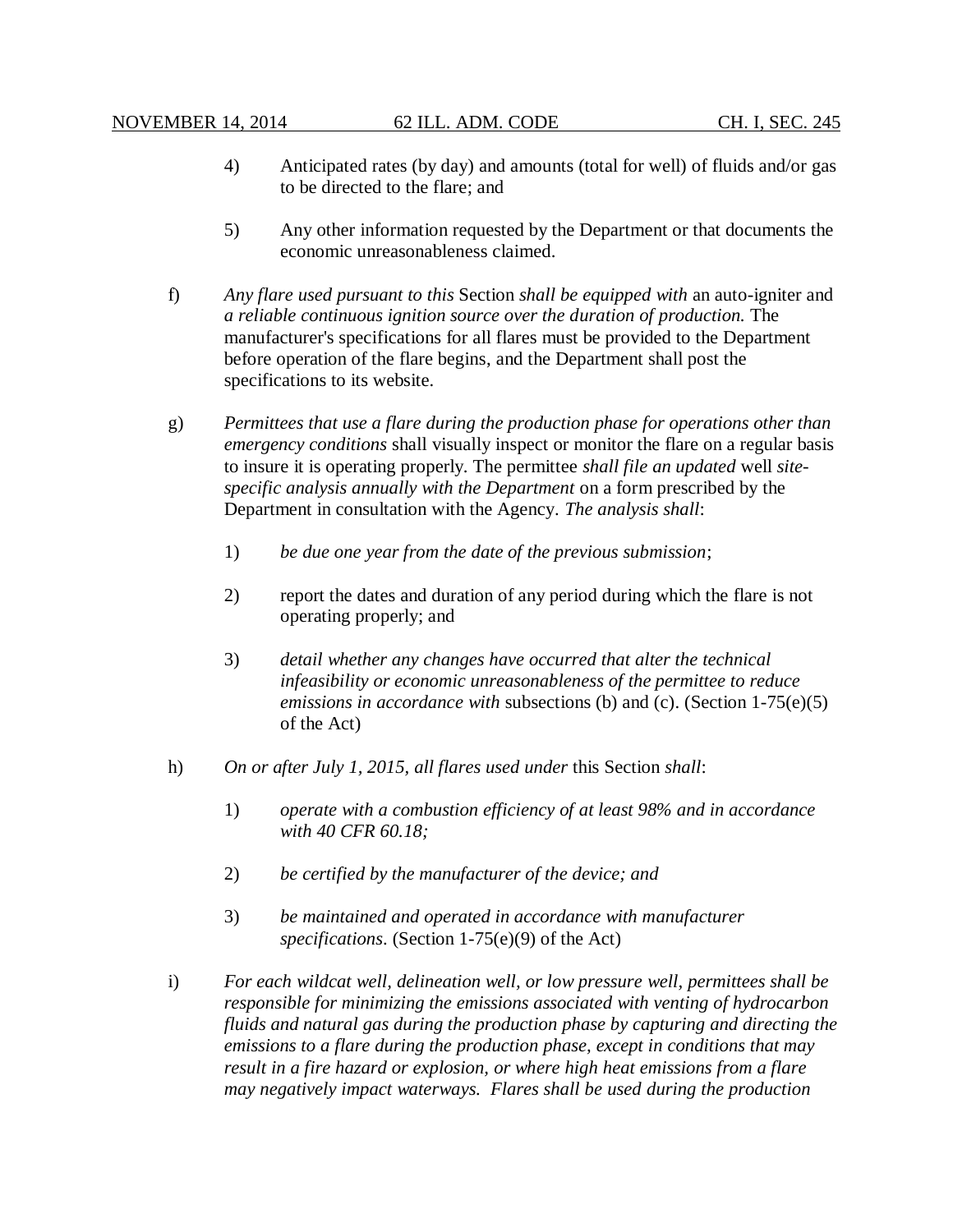*phase*. (Section 1-75(e)(8) of the Act)

# **Section 245.910 Uncontrolled Emissions from Storage Tanks Containing Natural Gas and Hydrocarbon Fluids**

- a) In addition to the requirements of Section 245.900, *uncontrolled emissions exceeding 6 tons per year from storage tanks* containing natural gas or hydrocarbon fluids *shall be recovered and routed to a flare that is designed in accordance with 40 CFR 60.18 and is certified by the manufacturer of the device.* Permittees shall calculate whether uncontrolled emissions from storage tanks exceed 6 tons per year by using a generally accepted model or calculation methodology based on the maximum average daily throughput determined for a 30 day period of production prior to the applicable emission determination deadline, pursuant to 40 CFR 60.5365(e).
- b) *The permittee shall maintain and operate the flare in accordance with the manufacturer's specifications.*
- c) *Any flare used under this* Section *must be equipped with* an auto-igniter and *a reliable continuous ignition source over the duration of production* pursuant to the requirements of Section 245.900(h). (Section 1-75(e)(6) of the Act) The manufacturer's specifications for all flares must be provided to the Department before operation of the flare begins, and the Department shall post the specifications to its website.

## **Section 245.920 Flaring Waiver**

For wells regulated by this Part:

- a) *The Department*, in consultation with the Agency as the Department deems appropriate, *may approve an exemption* request made in writing *that waives the flaring requirements of* Sections 245.900 and 245.910 *only if the permittee demonstrates* to the Department's satisfaction *that the use of the flare will pose a significant risk of injury or property damage and that alternative methods of collection will not threaten harm to* public health, public safety, property, wildlife, aquatic life or *the environment* (Section 1-75(e)(7) of the Act).
- b) *In determining whether to approve a waiver, the Department*, in consultation with the Agency as the Department deems appropriate, *shall consider the quantity of casinghead gas produced, the topographical and climatological features at the well site, and the proximity of agricultural structures, crops, inhabited structures, public buildings, and public roads and railways* (Section 1-75(e)(7) of the Act).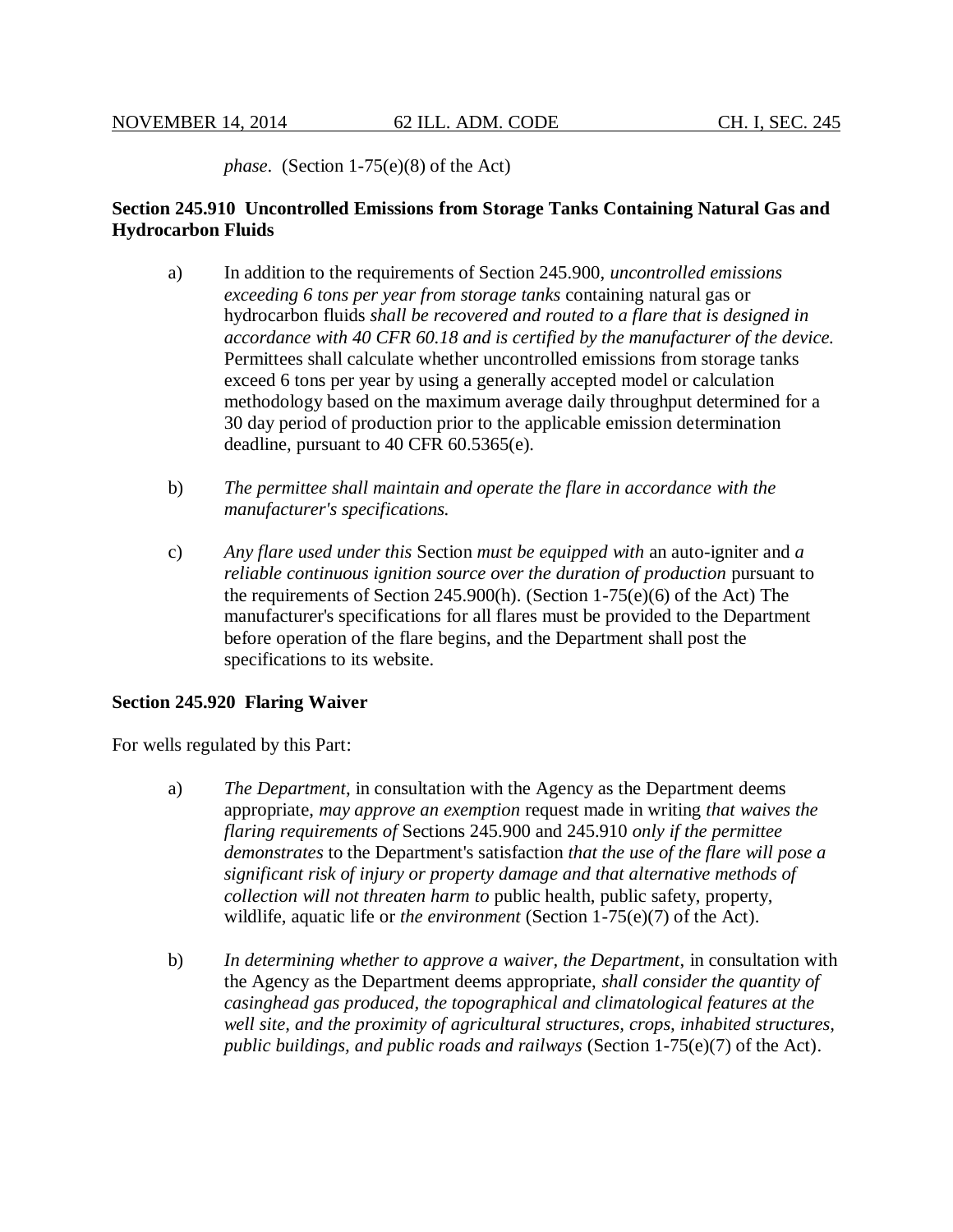c) The Department, in consultation with the Agency as the Department deems appropriate, shall provide the permittee with a written decision.

## **Section 245.930 Annual Flaring Reports**

Pursuant to Sections 245.900 and 245.910, *permittees shall record the amount of gas flared or*  vented from each high volume horizontal hydraulic fracturing well or storage tank on at least a weekly basis (Section 1-75(e)(11) of the Act). Every 12 months from the date of permit issuance under this Part, permittees shall report the total amount of gas flared or vented from each well during the previous 12 months, by week, to the Department. The Department will post the reports on the Department's website.

# **Section 245.940 Produced Water Disposal or Recycling, Transportation and Reporting Requirements**

The permittee shall dispose of or recycle produced water in accordance with the requirements of this Section:

- a) Surface *discharge of produced water* onto the ground or *into any surface water or water drainage way is prohibited* (Sections 1-75(c)(9) and 1-25(c) of the Act).
- b) Except for recycling allowed under subsection (d), produced water *may only be disposed of by injection into a Class II injection well that is below interface between fresh water and naturally occurring Class IV groundwater* (Sections 1- 75(c)(8) and 1-25(c) of the Act). Unless used for enhanced oil recovery, the Class II injection well must be equipped with an electronic flowmeter and approved by the Department.
- c) Produced water *transfer operations from tanks to tanker trucks* for transportation offsite *must be supervised at the truck and at the tank if the tank is not visible to the truck operator from the truck. During transfer operations, all interconnecting piping must be supervised if not visible to transfer personnel at the truck and tank.* (Section  $1-75(c)(6)$  of the Act)
- d) *Produced water may be treated and recycled for use in hydraulic fracturing fluid for high volume horizontal hydraulic fracturing operations* (Section 1-75(c)(8) of the Act).
- e) *Transport of produced water by vehicle for disposal* or recycling *must be undertaken by a liquid oilfield waste hauler permitted by the Department under Section 8c of the Illinois Oil and Gas Act. The liquid oilfield waste hauler transporting produced water under this* Part *shall comply with all laws, rules, and regulations concerning liquid oilfield waste.* (Section 1-75(c)(10) of the Act)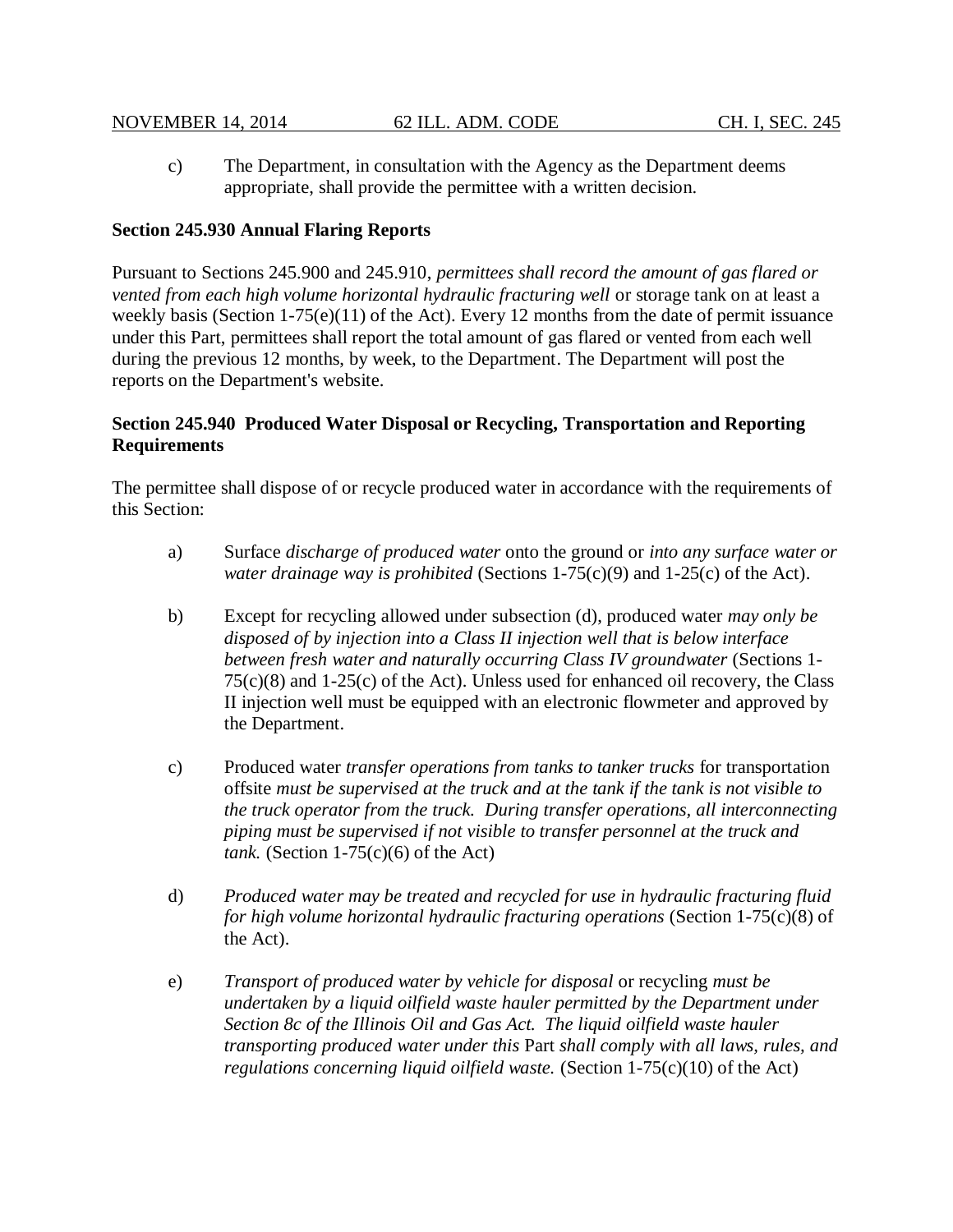#### NOVEMBER 14, 2014 62 ILL. ADM. CODE CH. I, SEC. 245

- f) Permittees *must submit an annual* produced water *report to the Department detailing the management of any produced water associated with the permitted well.*
	- 1) *The* produced water *report shall be due to the Department no later than April 30 of each year and shall provide information on the operator's management of any produced water for the prior calendar year* and the anticipated management for the next calendar year; and
	- 2) *The* produced water *report shall contain information relative to the amount of produced water* from *the well, the method by which the produced water was* transported and *disposed* of or recycled, *the destination where the produced water was disposed* of (Section 1-  $75(c)(15)$  of the Act) or recycled.

SUBPART J: PLUGGING AND RESTORATION

#### **Section 245.1000 Plugging and Restoration Requirements**

- a) *The permittee shall perform and complete plugging of the well and restoration of the well site in accordance with the Illinois Oil and Gas Act and any and all rules adopted under that Act* (62 Ill. Adm. Code 240.Subpart K). *The permittee shall bear all costs related to plugging of the well and reclamation of the well site.*
- b) *If the permittee fails to plug the well in accordance with this Section, the owner of the well shall be responsible for complying with this Section.* (Section 1-95(a) of the Act)
- c) Special Plugging Requirement If the permittee stimulates the geologic formation in accordance with the permit using a high volume horizontal hydraulic fracturing process, then once commercial production ceases from the well and it is time to plug the well, in addition to all the other requirements, the permittee shall initiate the plugging process using a circulation method starting at the top of the geologic formation stimulated installing a cement plug at least 100 feet above the top of the geologic formation.
- d) Upon completion of the requirements of this Subpart J, the Department will release the permit in accordance with Section 245.350.

## **Section 245.1010 Plugging Previously Abandoned Unplugged or Insufficiently Plugged Wells**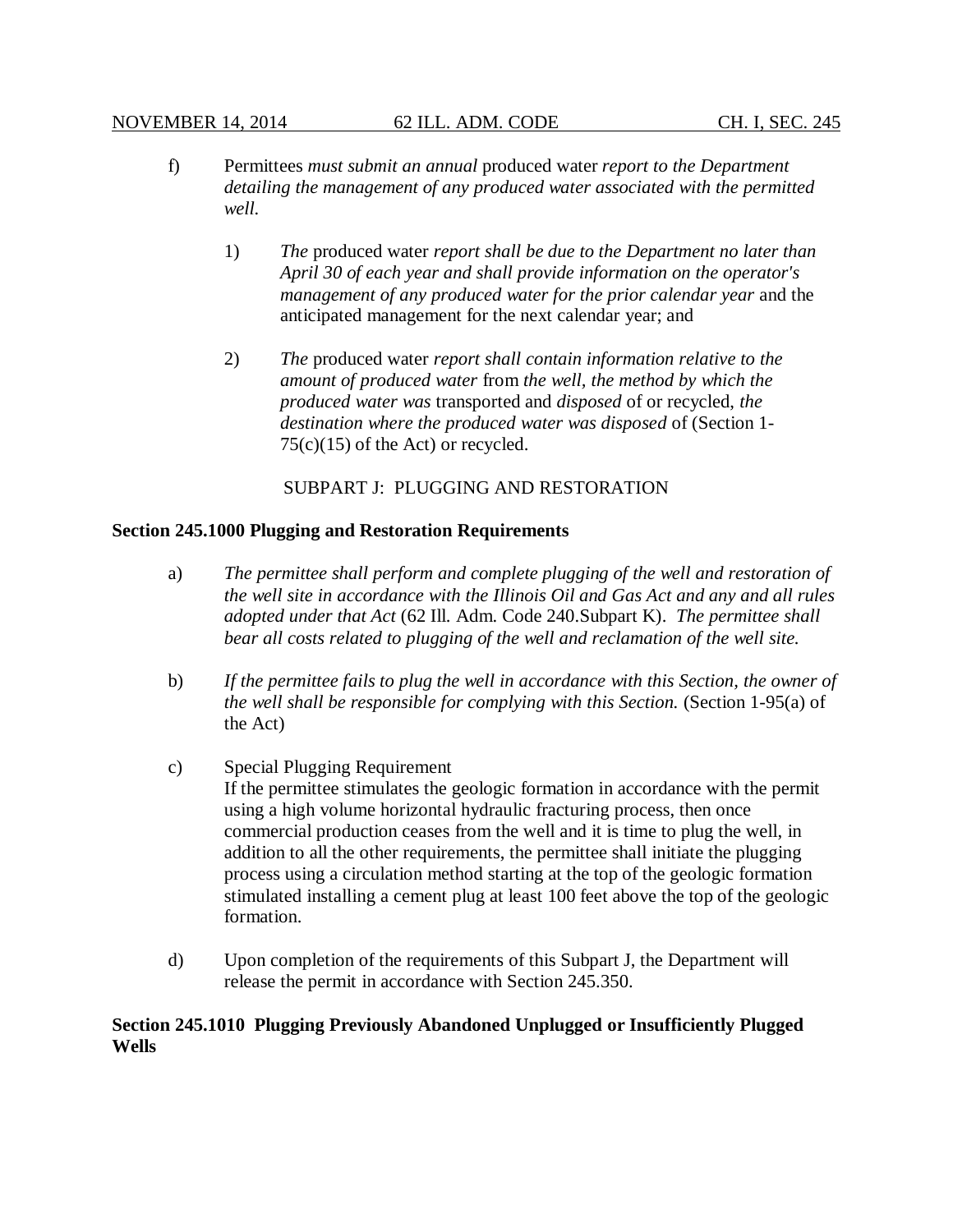#### NOVEMBER 14, 2014 62 ILL. ADM. CODE CH. I, SEC. 245

- a) The permittee shall plug any abandoned *unplugged*, or insufficiently plugged, *well bores within 750 feet of any part of the horizontal well bore that penetrated*  within 400 vertical feet of the geologic formation that will be stimulated as part of *the* permittee's proposed *high volume horizontal hydraulic fracturing operations* (Section 1-95 of the Act). In determining whether a well has been sufficiently plugged, the Department will consider, but is not limited to, well completion reports, cementing records, well construction records, cement bond logs, tracer surveys, oxygen activation logs and plugging records. The permittee shall complete this plugging before the permittee conducts any HVHHF operations.
- b) This pre-HVHHF operations plugging obligation shall be performed in accordance with 62 Ill. Adm. Code 240.1110.
	- 1) If the permittee does not have authority to plug an abandoned well within the Plugging and Restoration Fund Program, the Department will give the permittee authority to enter upon the land, plug the well, and restore the well site consistent with 62 Ill. Adm. Code 240.1610(e).
	- 2) If the permittee does not have authority to plug an abandoned well that is not within the Plugging and Restoration Fund Program, either:
		- A) the Department will initiate abandoned well proceedings pursuant to Section 19.1 of the Illinois Oil and Gas Act and 62 Ill. Adm. Code 240.1610, in order to grant the permittee authority to plug the abandoned well; or
		- B) the permittee will work with the landowner and the person responsible for the abandoned well to arrange for plugging and restoration.
- c) If the permittee is unable to locate an abandoned unplugged well or insufficiently plugged well identified by the Department for plugging before HVHHF operations begin, the permittee may receive a waiver of the plugging requirement from the Department after demonstrating a diligent effort to locate the abandoned unplugged well or insufficiently plugged well in the field.
- d) Before proceeding with any HVHHF operations, the permittee shall receive written approval from the Department that all wells under the permit within 750 feet of any part of the horizontal well bore that appear to penetrate within 400 vertical feet of the formation that the permittee intends to stimulate have been plugged, or that the plugging requirements have been met.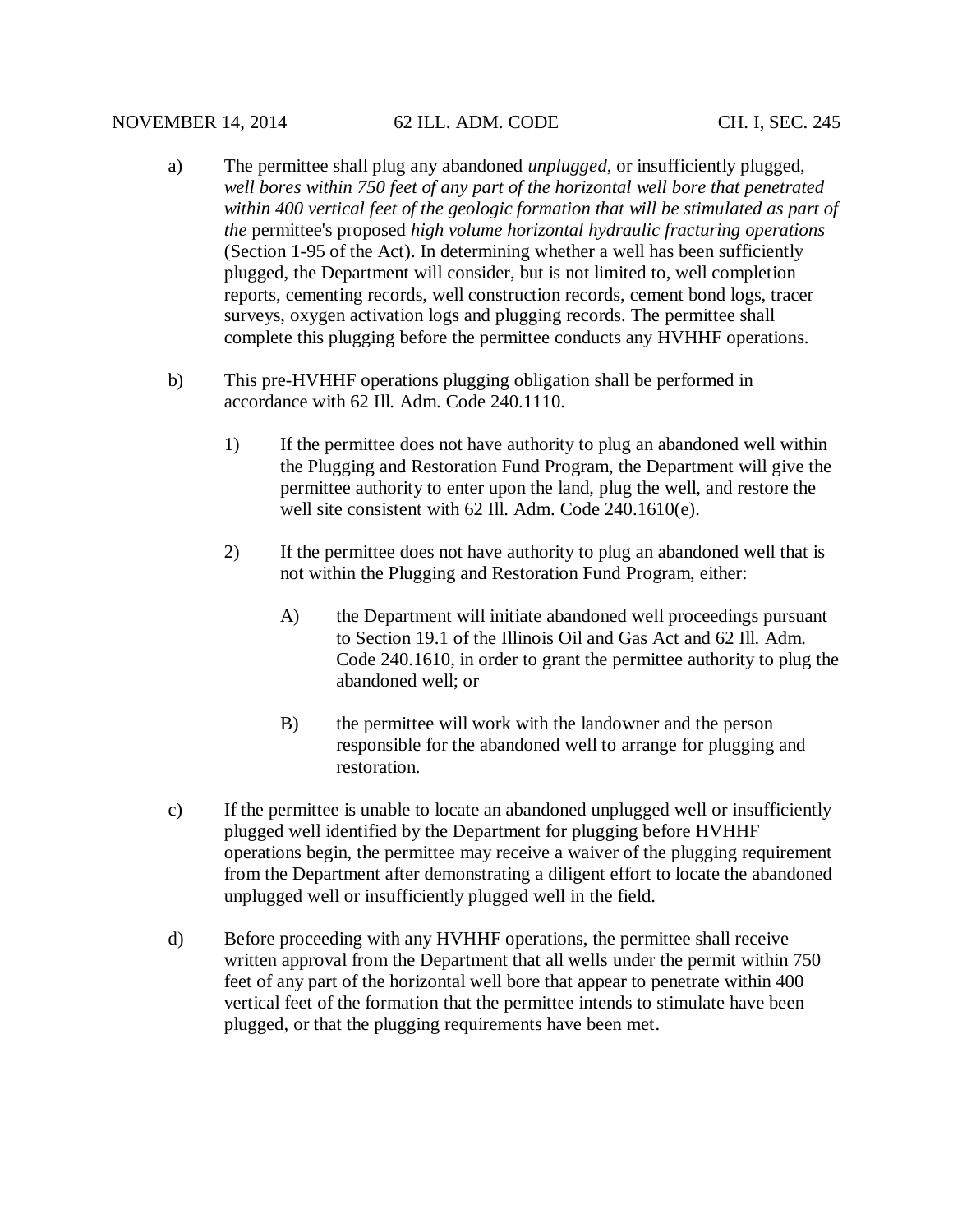#### NOVEMBER 14, 2014 62 ILL. ADM. CODE CH. I, SEC. 245

- e) If, during or after performing HVHHF operations, there is any evidence of fluids leaking at the surface from abandoned wells, unpermitted wells, or previously plugged wells within 750 feet of any part of the horizontal well bore:
	- 1) the permittee shall immediately stop hydraulic fracturing operations, notify the Department, and shut in the well;
	- 2) the permittee shall plug those wells and restore the well sites in accordance with 62 Ill. Adm. Code 240.870, 240.875 and 240.1110; and
	- 3) the permittee shall obtain the approval of the Department prior to resuming operations.
- f) If, during or after performing HVHHF operations, there is any evidence of damage from the permittee's HVHHF operations to a producing well within 750 feet of any part of the horizontal well bore, the permittee shall be responsible for all repairs to the well construction or the costs of plugging the damaged well.

## **Section 245.1020 Restoration of Lands Other than the Well Site and Production Facility**

*The* permittee *shall restore any lands used by the* permittee *other than the well site and production facility to a condition as closely approximating the pre-drilling conditions that existed before the land was disturbed* by *site preparation activities, drilling,* or *high volume horizontal hydraulic fracturing operations.* 

- a) *Restoration shall be commenced within 6 months* after *completion of the well* site *and* shall be *completed within 12 months.*
- b) *Restoration shall include, but is not limited to:*
	- 1) *repair of tile lines* to a condition as closely approximating the conditions that existed before the land was disturbed by drilling activities, with reference to the Illinois Drainage Guide, Circular 1226, Cooperative Extension Service, College of Agriculture, University of Illinois at Urbana-Champaign (1984) − drainage tile installations;
	- 2) *repair of fences and barriers*;
	- 3) *mitigation of soil compaction and rutting*;
	- 4) *application of fertilizer or lime to restore the fertility of disturbed soil*; and
	- 5) *repair of soil conservation practices such as terraces and grassed waterways* with reference to local County Soil and Water Conservation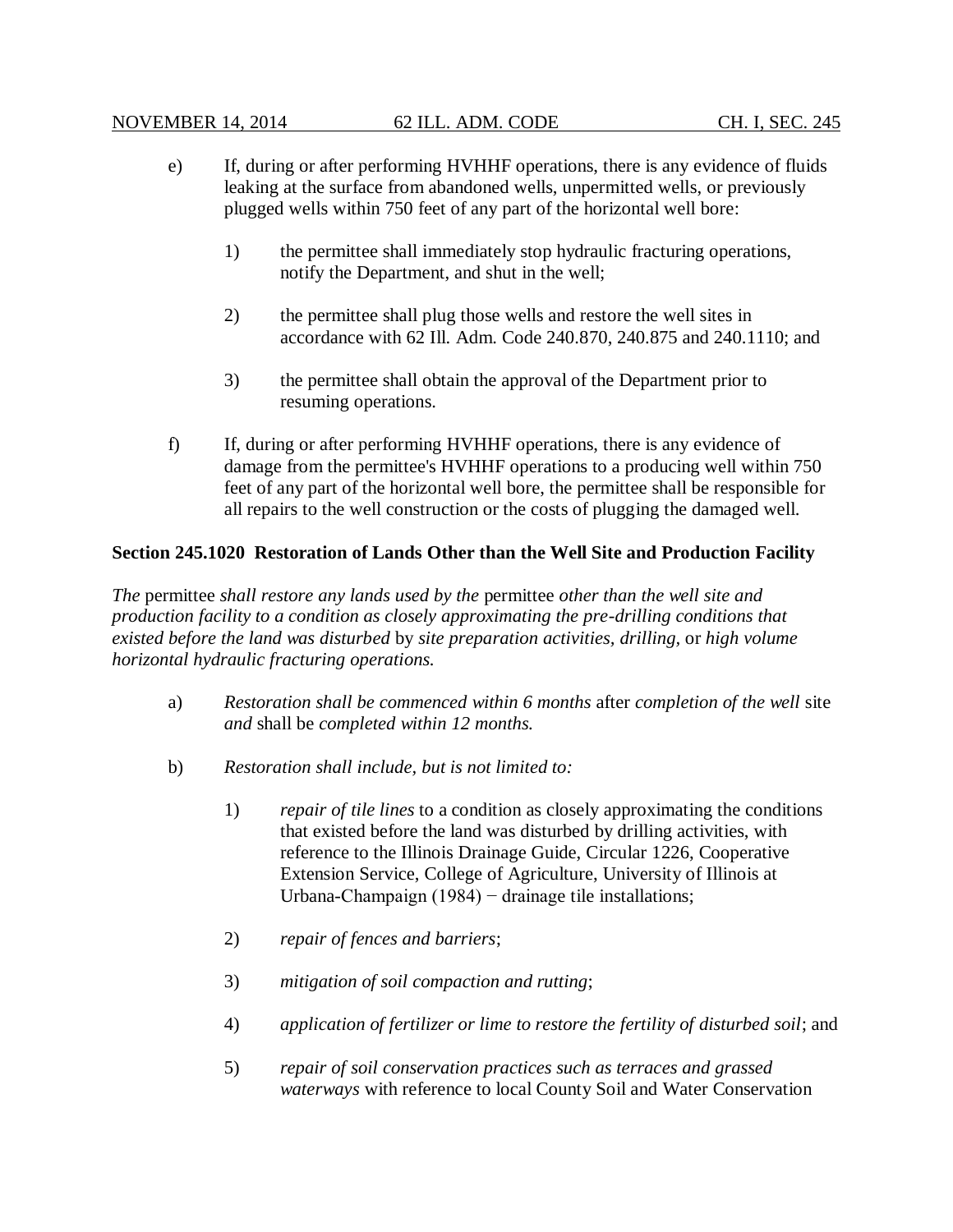District specifications for soil restoration and conservation methods (Section 1-95(c) of the Act).

## **Section 245.1030 Restoration of the Well Site and Production Facility**

*Unless contractually agreed to the contrary by the permittee and surface* landowner, *the permittee shall restore the well site and production facility* to a condition as closely approximating the conditions that existed before the land was disturbed for any stage of site preparation activities, drilling and HVHHF operations.

- a) Restoration shall include:
	- 1) all of the requirements set forth in Section 245.1020(b);
	- 2) *removal* of *all equipment and materials involved in site preparation, drilling, and high volume horizontal hydraulic fracturing operations, including tank batteries, rock and concrete pads, oil field debris, injection and flow lines at or above the surface, electric power lines and poles extending on or above the surface, tanks, fluids, pipes at or above the surface, secondary containment measures, rock or concrete bases, drilling equipment and supplies, and any and all other equipment, facilities, or materials used during any stage of site preparation work, drilling, or* high volume horizontal *hydraulic fracturing operations at the well site; and*
	- 3) all of the requirements of 62 Ill. Adm. Code 240.1180 and 240.1181;
- b) Restoration and *work on the removal of equipment and materials at the well site shall begin within 6 months after plugging the final well on the well site and be completed no later than 12 months after the last producing well on the well site has been plugged; and*
- c) R*oads installed as part of the oil and gas operation may* only *be left in place if provided in the lease or pursuant to agreement with the* landowner*, as applicable*. (Section 1-95(d) of the Act)

#### SUBPART K: ENFORCEMENT

#### **Section 245.1100 Suspension, Revocation, Remediation and Administrative Penalties**

The Department may, through the enforcement process set forth in this Subpart, suspend or revoke a high volume horizontal hydraulic fracturing permit, order actions to remediate, or issue administrative penalties for one or more of the following causes: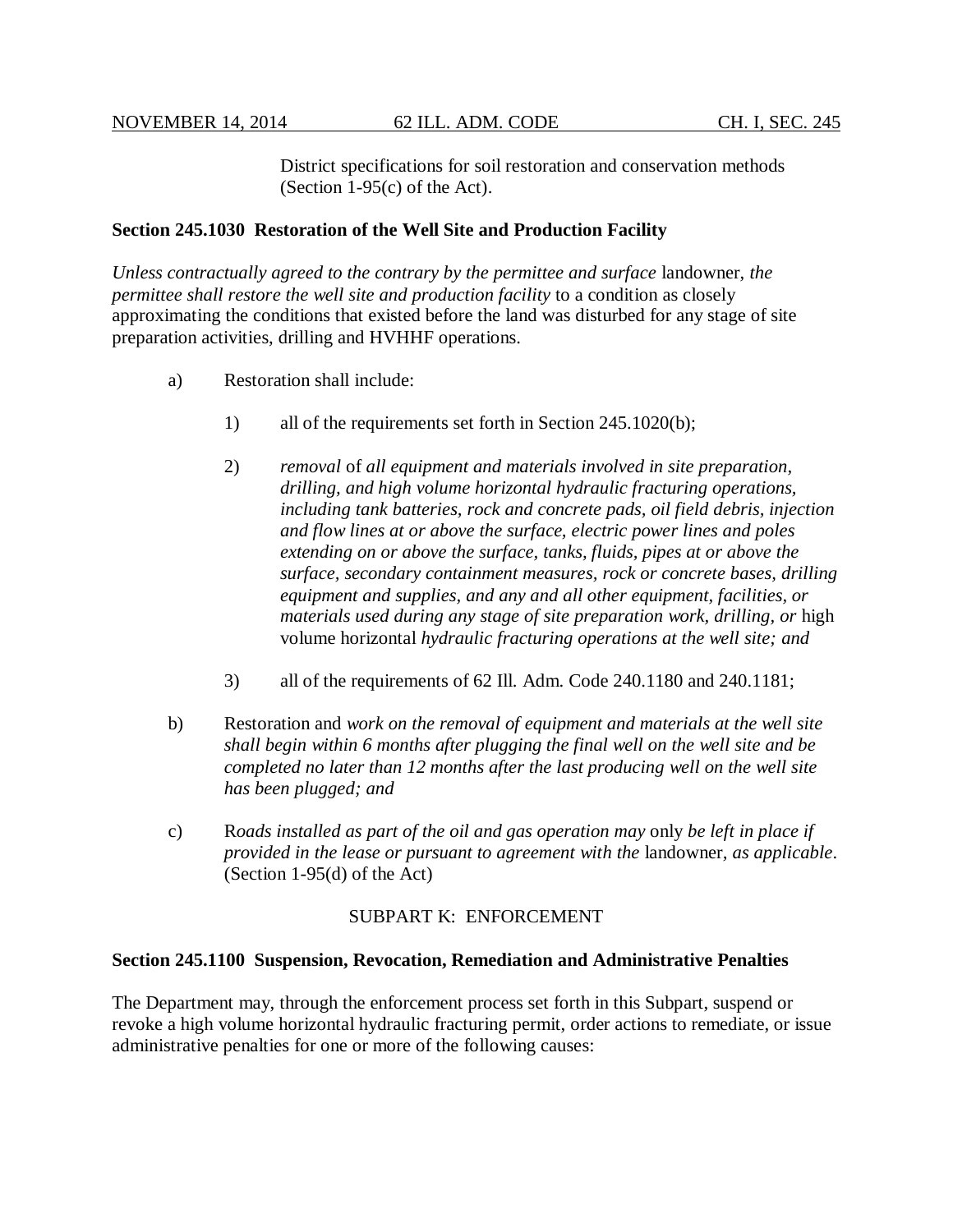- a) *providing misleading, or materially untrue information in a permit application process or in any document or information provided to the Department* (Section  $1-60(a)(1)$  of the Act):
- b) *violating any condition of the permit* (Section 1-60(a)(2) of the Act);
- c) *violating any provision of or any regulation adopted under the Act or the Illinois Oil and Gas Act* (Section 1-60(a)(3) of the Act);
- d) *using fraudulent, coercive, or dishonest practices, or demonstrating incompetence, untrustworthiness, or financial irresponsibility in the conduct of business in this State or elsewhere* (Section 1-60(a)(4) of the Act);
- e) *having a high volume horizontal hydraulic fracturing permit, or its equivalent, revoked in any other state, province, district, or territory for incurring a material or major violation or using fraudulent or dishonest practices* (Section 1-60(a)(5) of the Act);
- f) the existence of an emergency condition *under which the conduct of high volume horizontal hydraulic fracturing operations would pose a significant hazard to public health, aquatic life, wildlife, or the environment* (Section 1-60(a)(6) of the Act)*; or*
- g) *a determination of pollution or diminution made pursuant to an investigation under Section* 245.610 (Section 1-83(d) of the Act).

#### **Section 245.1110 Notice of Violation**

- a) When the Department determines to suspend or revoke a permit issued pursuant to this Part, orders actions to remediate, or issues administrative penalties under this Subpart, a Notice of Violation shall be completed and delivered to the Permittee and to the Director or the Director's designee.
- b) The Notice of Violation shall contain:
	- 1) The name and permit number for the well at issue;
	- 2) The provision of Section 245.1100 that applies, a statement specifying the factual nature of the violation, the action the Department will be taking and, as applicable, a citation to the specific permit condition alleged to have been violated or to the specific Section of this Part, the Act, the Illinois Oil and Gas Act or the administrative rules promulgated under that Act alleged to have been violated;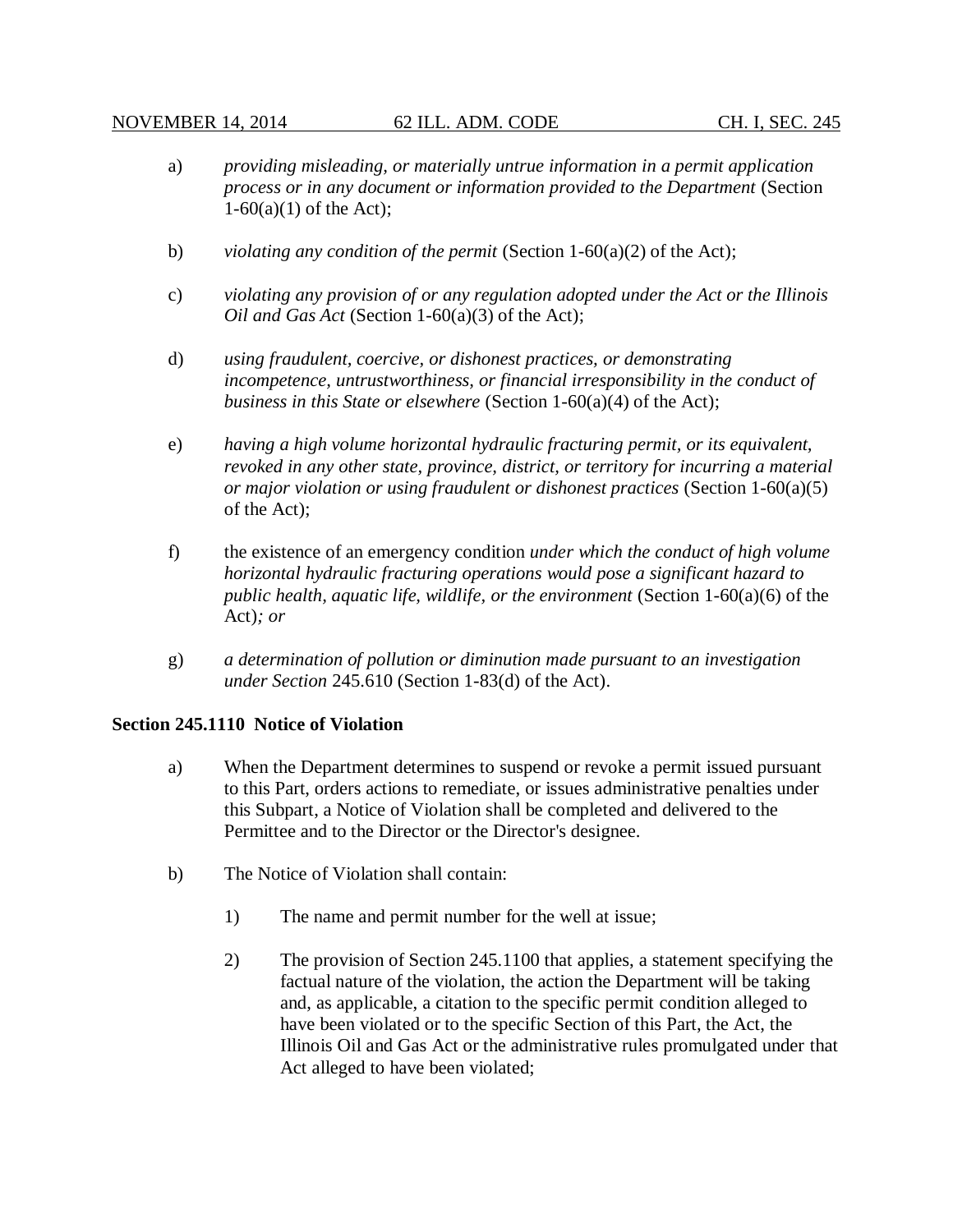- 3) A statement as to whether a remedial action is needed to address the violation and, if so, identification of the remedial action and the time within which the remedial action is required to be completed;
- 4) A statement as to whether probationary or permanent modification or conditions on the permit will be recommended and, if so, the substance of the recommended probationary or permanent modification or conditions; and
- 5) Any factors known to the person completing the Notice of Violation in aggravation or mitigation of the violation and the existence of any factors indicating that the permit should be conditioned or modified.
- c) The permittee charged with the Notice of Violation may provide the Department, in writing, any information in mitigation of the Notice of Violation within 14 days after the date of receiving the Notice of Violation. The written information may include a proposed alternative to the Department's suggested remedial action needed to address the violation.
- d) If a Notice of Violation includes an immediate permit suspension, the suspension *may be stayed*, at any time, by the Department, *if requested by the permittee and evidence is submitted demonstrating that there is no significant threat to the public health, aquatic life, wildlife, or the environment if the operation is allowed to continue* (Section 1-60(d) of the Act). Requests for stay must be made in writing to the Department and shall provide the basis for the requested stay and be accompanied by any supporting documents. All requests for stay shall be delivered to the Department's Office of Oil and Gas Resource Management located in Springfield, Illinois or mailed to the Department at Illinois Department of Natural Resources, Attention: Office of Oil and Gas Resource Management, One Natural Resources Way, Springfield IL 62702. A request for stay shall be decided by the Director or the Director's designee within 5 business days after its receipt.

## **Section 245.1120 Director's Decision**

- a) Upon receipt of a Notice of Violation, the Director or Director's designee shall conduct an investigation and may affirm, vacate or modify the Notice of Violation. In determining whether to affirm, vacate or modify the Notice of Violation, the Director shall consider:
	- 1) whether the facts support the violation set forth in the Notice of Violation;
	- 2) the seriousness of the violation, including any harm to public health, public safety, aquatic life, wildlife or the environment or damage to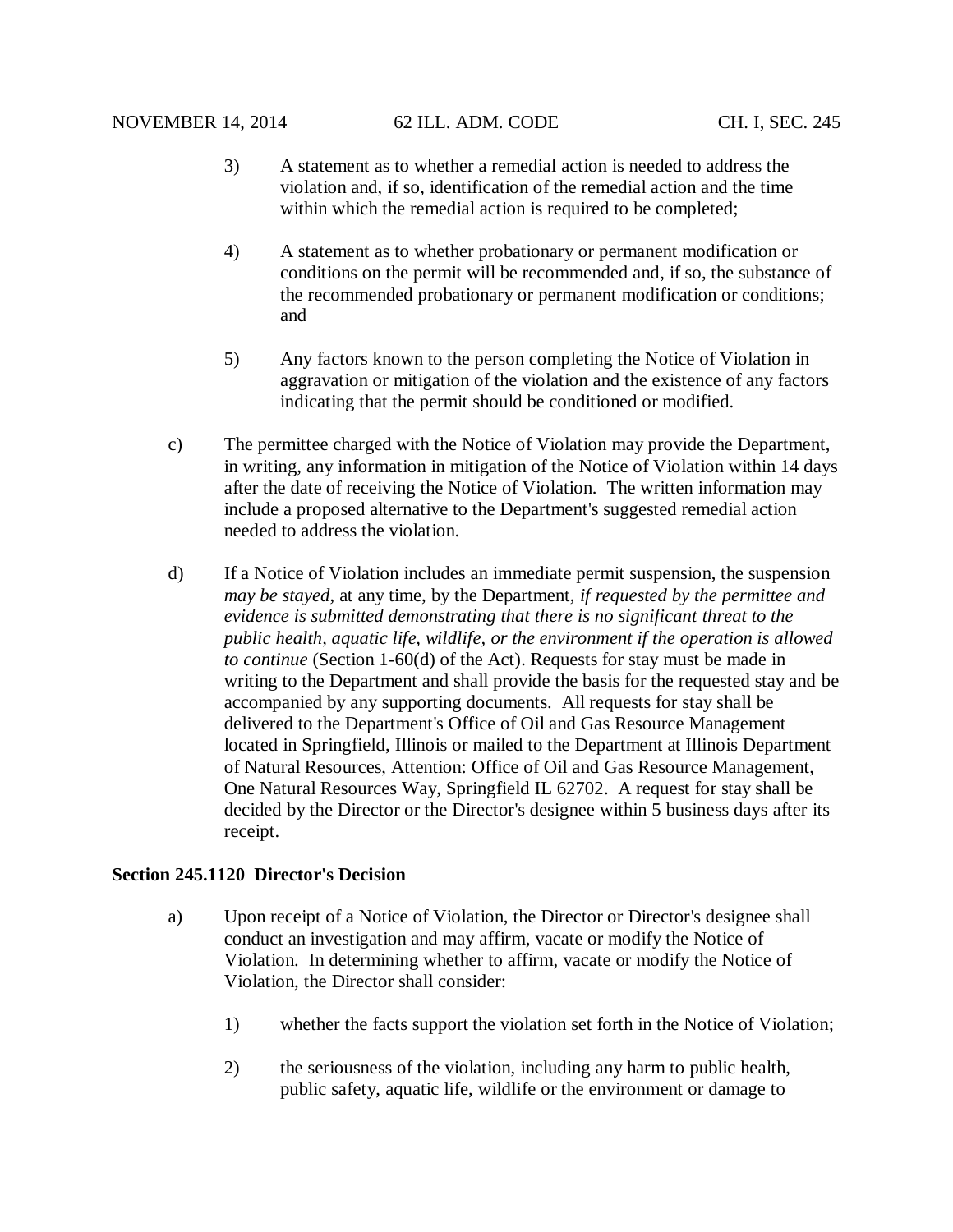property;

- 3) the permittee's history of previous violations, including violations at other locations and under other permits.
	- A) A violation shall not be counted if the Notice of Violation or Director's Decision is the subject of pending administrative review by the Department under Section 245.1130, or judicial review under the Administrative Review Law and the rules adopted under that Law, or if the time to request a review has not expired, and thereafter it shall be counted for only 5 years after the date of the Department's final administrative decision or a final judicial decision affirming the Department's decision.
	- B) No violation for which the Notice of Violation or Director's Decision has been vacated shall be counted;
- 4) the degree of culpability of the permittee;
- 5) whether the remedial action to address the violation set forth in the Notice of Violation is completed within the time set forth in the Notice of Violation; and
- 6) the existence of any additional conditions or factors in aggravation or mitigation of the violation, including information provided by any person or by the permittee.
- b) Modification to the Notice of Violation may include:
	- 1) any different or additional remedial actions required to address the violation and the time within which the remedial actions must be completed;
	- 2) assessment of administrative penalties not to exceed \$5,000 a day for each and every act of violation, not to exceed \$50,000;
	- 3) probationary or permanent modification or conditions on the permit, which may include special monitoring or reporting requirements;
	- 4) suspension of the permit; and
	- 5) revocation of the permit.
- c) The Director shall determine whether to assess administrative penalties based on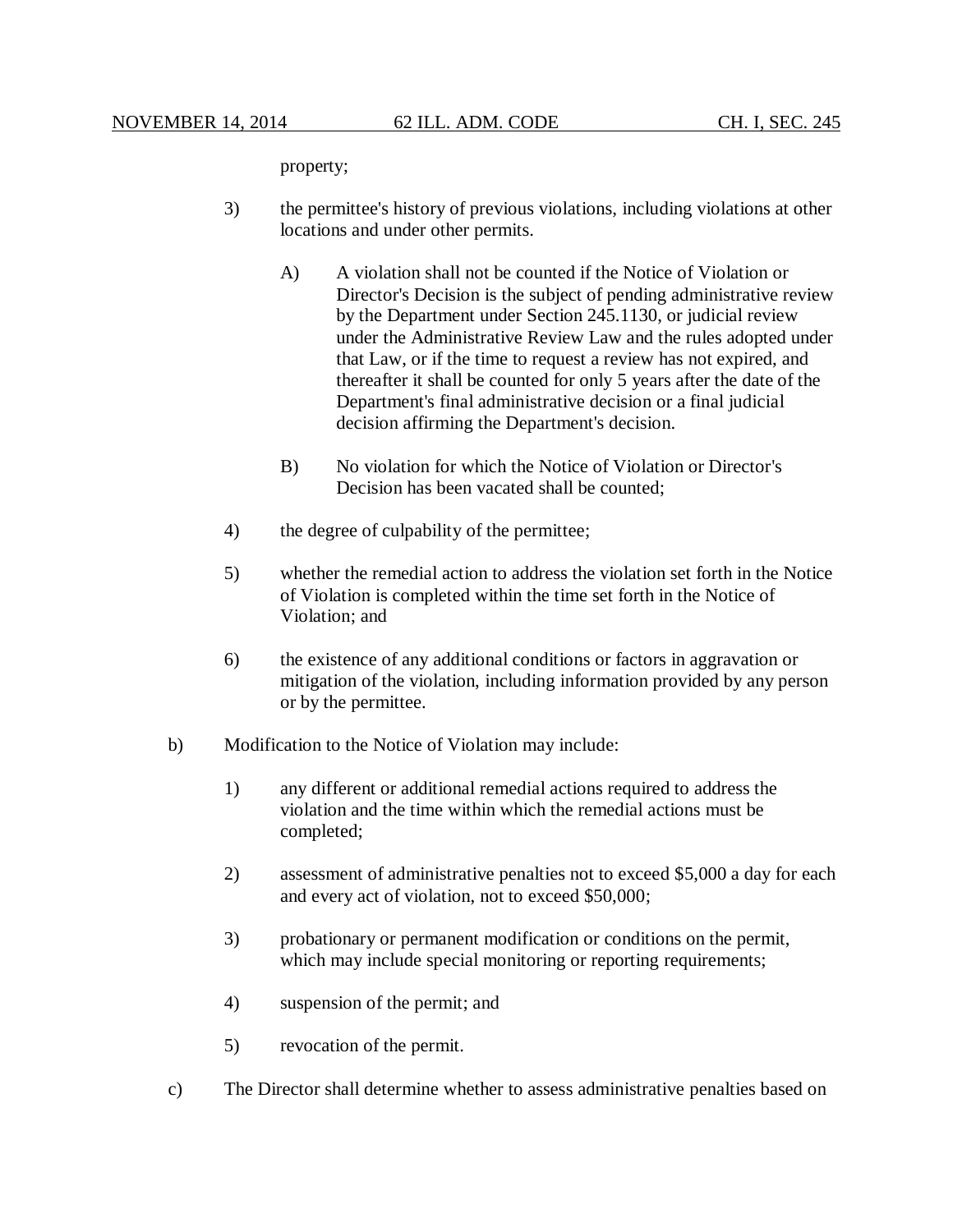the factors set forth in subsection (a). If an administrative penalty is assessed by the Department, the administrative penalty shall be computed as follows, but shall not exceed \$5,000 per day for each and every act of violation:

- 1) Administrative violations are violations of any submission, reporting or notification requirements of this Part, including, but not limited to, providing incorrect, misleading, incomplete or materially untrue information regarding permittee registration, permit application, permit modification, permit transfer, or permit bonding, and failing to properly comply with the reporting and Department notification requirements set forth in the construction, operation, monitoring, disclosure or production requirements of this Part or of the permit, and shall be assessed on a permittee-specific basis. The Department may assess a penalty for an administrative violation as follows:
	- A) No previous violation of the same rule: \$500.
	- B) One previous violation of the same rule: \$1,000.
	- C) Two previous violations of the same rule: \$1,500.
	- D) Three previous violations of the same rule: \$2,000.
	- E) Four or more previous violations of the same rule: \$5,000.
- 2) Operating violations are violations of all other requirements of this Part not covered by subsection  $(c)(1)$ , including, but not limited to, operating a well required to be permitted under the Act without first obtaining a proper permit from the Department, constructing or operating a well in violation of the construction, operation, monitoring, disclosure or production requirements of this Part or of the permit. The Department may assess a penalty for an operating violation by considering elements of subsections  $(c)(2)(A)$ ,  $(B)$  and  $(C)$  as follows:
	- A) History of Violations:
		- i) No previous violation of the same rule: \$1,000.
		- ii) One previous violation of the same rule: \$2,500.
		- iii) Two previous violations of the same rule: \$5,000.
		- iv) Three previous violations of the same rule: \$7,500.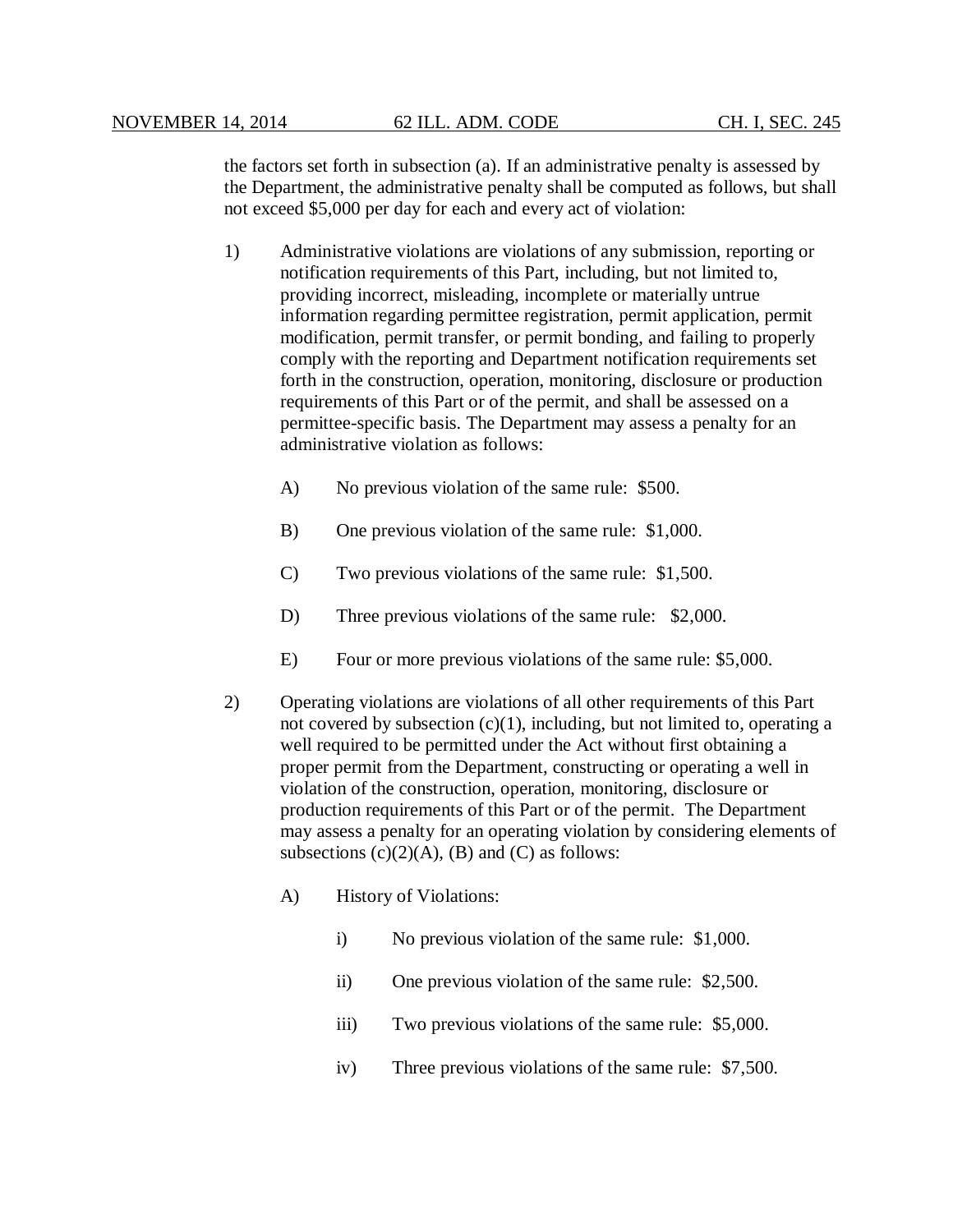- v) Four previous violations of the same rule: \$10,000.
- vi) Five or more previous violations of the same rule: \$25,000.
- B) Seriousness:
	- i) If the violation had a high degree of probability to cause environmental damage to soil and/or land surface, vegetation or crops, surface water, groundwater, livestock or wildlife: add \$2,500; or, if the violation caused environmental damage to soil and/or land surface, vegetation or crops, surface water, groundwater, livestock or wildlife: add \$10,000.
	- ii) If the violation created a hazard to the safety of any person: add \$20,000.
- C) Permittee's Actions:
	- i) If the permittee was previously notified of the violation using a routine inspection report (Form OG-22) in accordance with Section 245.1110 or correspondence from the Department and failed to comply: add \$5,000.
	- ii) If the violation occurred as a result of the permittee's deliberate conduct, including lack of reasonable maintenance of equipment: add \$5,000.
	- iii) If the violation involves a failure of surface casing or cement of surface casing: add up to \$50,000, but no less than \$5,000.
- d) The Director or Director's designee shall serve the permittee with his or her decision at the conclusion of the investigation. The Director's Decision shall be served either *personally or by certified mail, receipt return requested, to the permittee* (Section 1-60(b) of the Act). The Director's Decision shall provide that the permittee has the right to request a hearing to contest the Director's Decision in accordance with Section 245.1130.
- e) The Director's Decision shall take effect upon issuance.
- f) The permittee may contest the Director's Decision by submitting *a request, in writing, within 30 days after the date of receiving* the Director's Decision, for *a hearing* in accordance *with Section* 245.1130. *Except as provided under* Section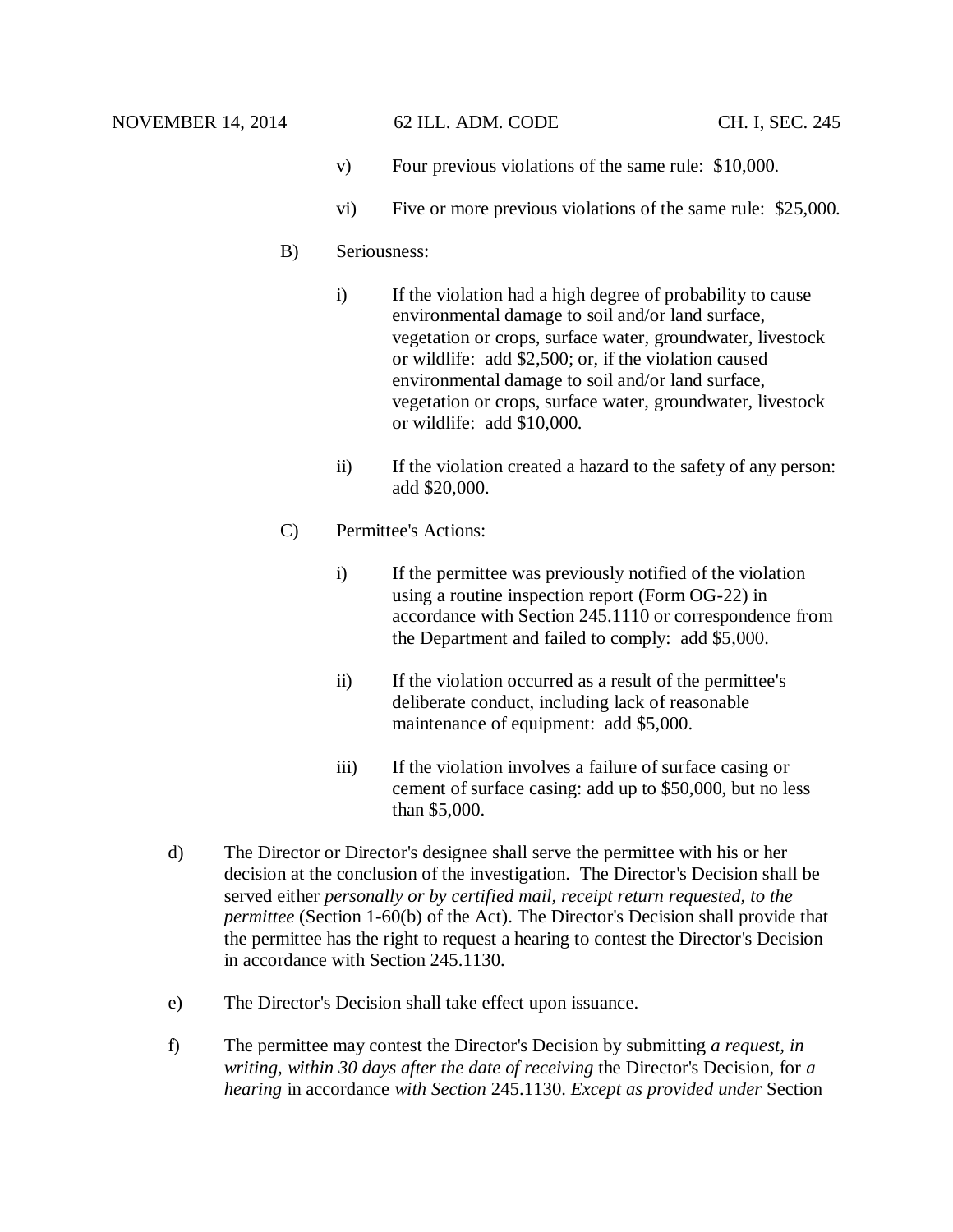245.1130(d)(2), *in the event a hearing is requested,* the Director's Decision *shall remain in effect until a final order is entered pursuant to the hearing.* (Section 1- 60(c) of the Act)

- g) Failure of the permittee to timely request a hearing, or if a civil penalty has been assessed, to timely tender the assessed civil penalty, shall constitute a failure to exhaust all administrative remedies and a waiver of all legal rights to contest the Director's Decision, including the amount of the civil penalty.
- h) The permittee may, within 30 days from the date of receiving the Director's Decision, submit to the Department, in writing, any mitigating factors that permittee believes to be relevant to the violation cited in the Director's Decision.
- i) Upon further investigation, the Director may enter into a settlement agreement, issue an amended Director's Decision, or issue a replacement Director's Decision.
	- 1) A settlement agreement shall be issued to:
		- A) extend the amount of time provided to complete remedial action necessary to address a violation set forth in the Director's Decision; or
		- B) increase or reduce the civil penalty assessed in the Director's Decision; or
		- C) allow new permits or the transfer of existing permits to be issued during the term of the settlement agreement.
	- 2) An amended Director's Decision shall be issued to:
		- A) extend the amount of time provided to complete remedial action necessary to address a violation set forth in the Director's Decision; or
		- B) reduce the civil penalty assessed in the Director's Decision.
	- 3) A replacement Director's Decision shall be issued to correct an administrative error contained in the Director's Decision or the Notice of Violation.
	- 4) The permittee shall have no right to administrative hearing associated with the issuance of a settlement agreement or an amended Director's Decision.
- j) If the Director's Decision includes the assessment of an administrative penalty and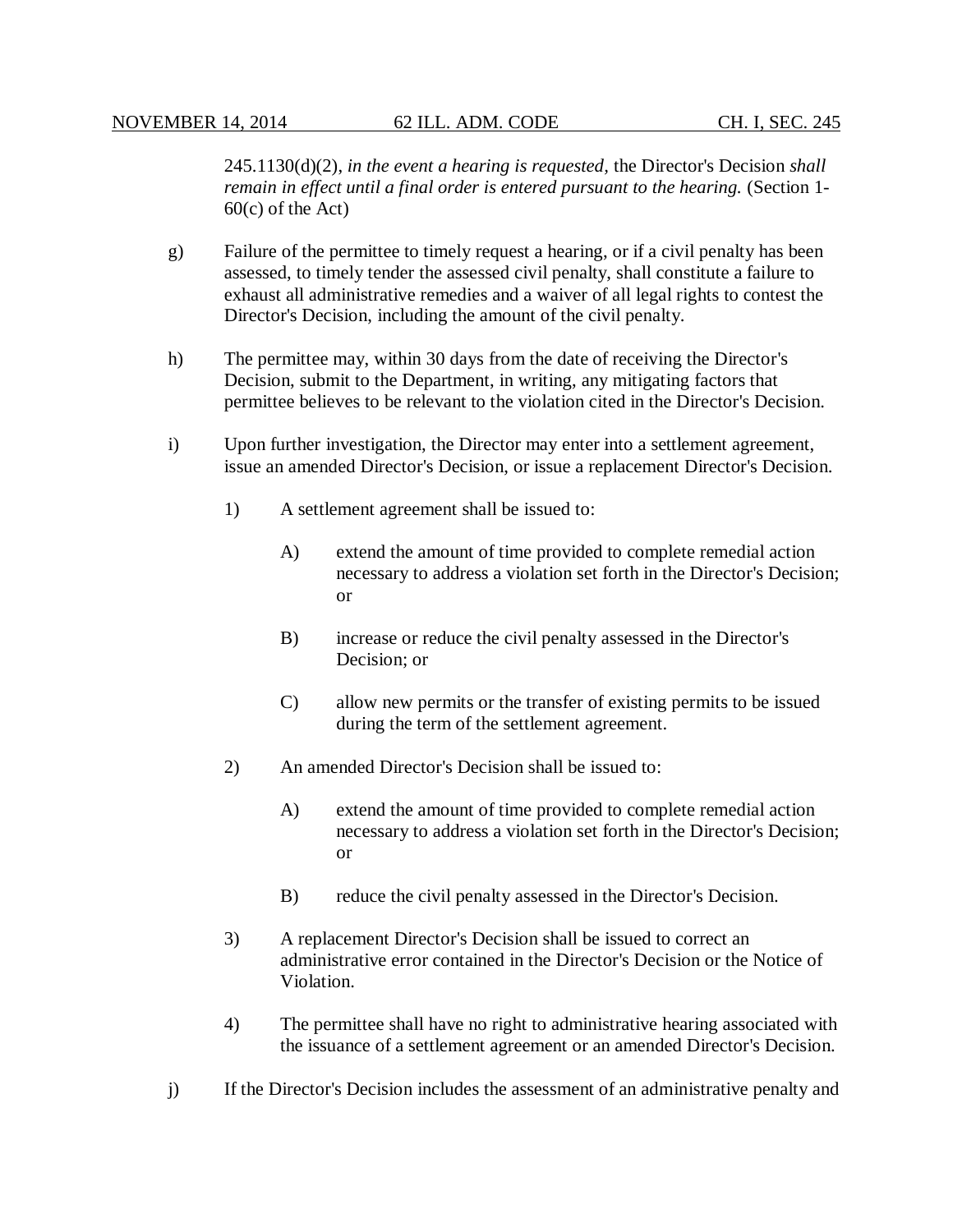the permittee named in the Director's Decision does not request a hearing in accordance with Section 245.1130, the administrative penalty assessed shall be paid to the Department in full within 30 days after receiving the Director's Decision.

k) *All* administrative penalties assessed and paid to the Department *shall be deposited in the Mines and Minerals Regulatory Fund* (Section 1-35(e) of the Act).

## **Section 245.1130 Director's Decision Hearings**

- a) A permittee shall have 30 days from the date of receiving the Director's Decision to submit a written request for hearing to contest the Director's Decision. The written request for hearing shall provide the basis for contesting the Director's Decision and be accompanied by any documents evidencing the basis for contesting the Director's Decision. A permittee seeking to contest any Director's Decision in which a civil penalty has been assessed shall submit the assessed amount to the Department, by cashier's check or money order, together with a timely written request for hearing. The assessed amount shall be deposited by the Department pending the outcome of the hearing. The assessed amount, or applicable portion thereof, shall be ordered refunded to the permittee at the conclusion of the hearing if the Department does not prevail. All requests for hearing shall be delivered to the Department's Office of Oil and Gas Resource Management located in Springfield, Illinois or mailed to the Department at Illinois Department of Natural Resources, Attention: Office of Oil and Gas Resource Management, One Natural Resources Way, Springfield IL 62702.
- b) Upon receipt of a request for hearing submitted in accordance with all requirements of subsection (a), the Department shall provide an opportunity for a formal hearing upon not less than 5 days' written notice mailed to the permittee or person submitting the hearing request. All hearings under this Section shall be conducted in the Department's offices located in Springfield, Illinois.
- c) The hearing shall be conducted by a Hearing Officer designated by the Director. The Hearing Officer shall have all powers necessary to conduct the hearing, including, but not limited to, *the power to administer oaths and affirmations, subpoena witnesses and compel their attendance, take evidence, and require the production of books, papers, correspondence, and other records or information that he or she considers relevant or material* (Section 1-60(e) of the Act).
- d) The hearing shall be conducted in accordance with the following procedures:
	- 1) Pre-Hearing Conference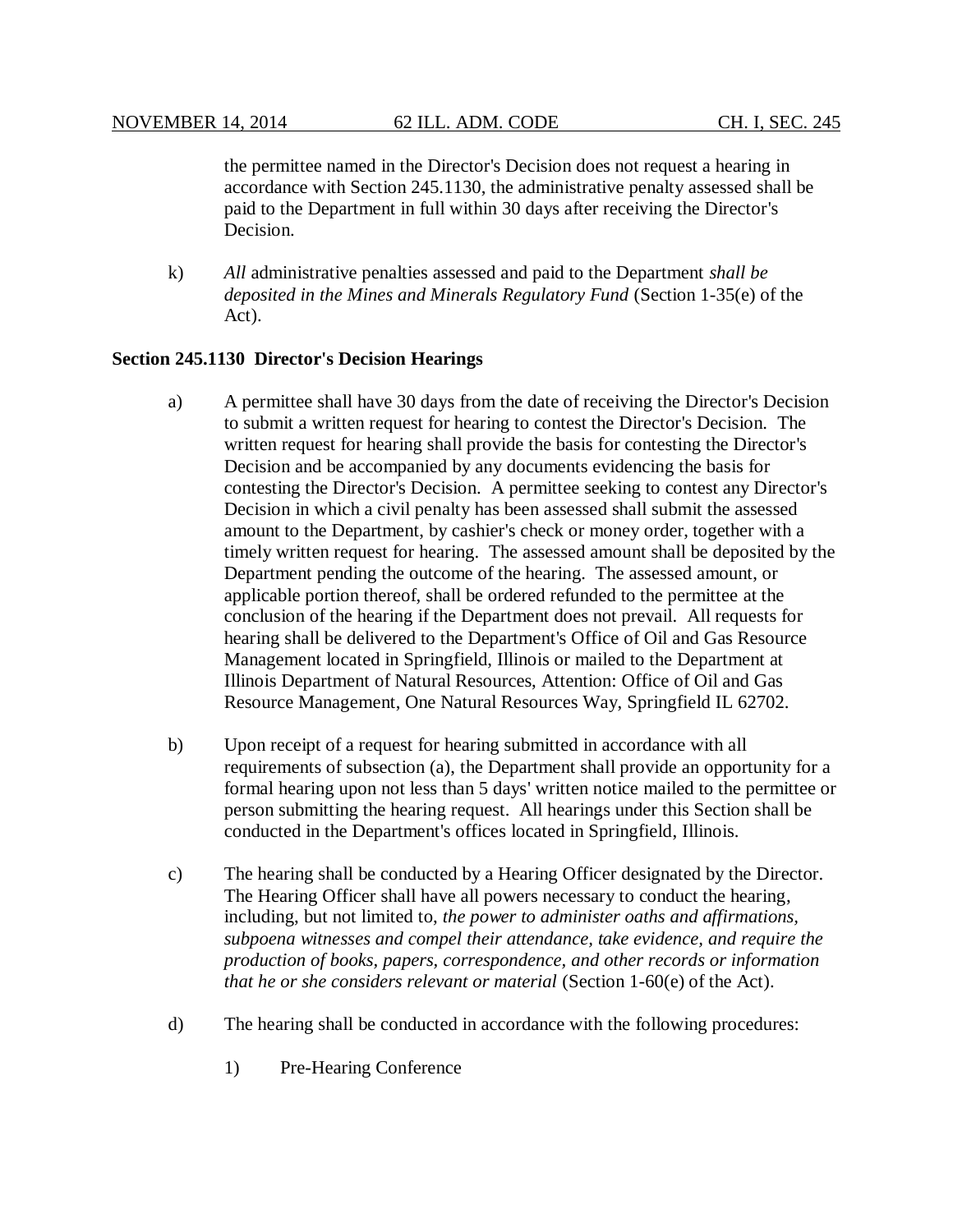- A) A pre-hearing conference shall be scheduled within 60 days after the request for hearing:
	- i) to define the factual and legal issues to be litigated at the administrative hearing;
	- ii) to determine the timing and scope of discovery available to the parties;
	- iii) to set a date for the parties to exchange all documents they intend to introduce into evidence during the hearing, a list of all witnesses the parties intend to have testify and a summary of the testimony of each witness;
	- iv) to schedule a date for the administrative hearing; and
	- v) to arrive at an equitable settlement of the hearing request, if possible.
- B) Pre-hearing conferences under this Section may be conducted via telephone conference if that procedure is acceptable to all parties to the hearing. In the event that a telephone conference is not acceptable to all parties, the pre-hearing conference shall be conducted at the Department's offices located in Springfield, Illinois, or a place designated by the Hearing Officer.
- 2) Stays of Suspension or Revocation. *The order of suspension or revocation of a permit* based on Section 245.1000(f) *may be stayed*, at any time, by the Hearing Officer, *if requested by the permittee by appropriate motion and evidence is submitted demonstrating that there is no significant threat to the public health,* public safety, property, *aquatic life, wildlife, or the environment if the operation is allowed to continue* (Section 1-60(d) of the Act). The Hearing Officer shall issue an order granting or denying a motion to stay within 5 business days after it is heard.
- 3) Either party may file motions for default judgment, motions for summary judgment, motions for protective orders and motions for orders compelling discovery. The Hearing Officer shall issue an order granting or denying motions filed within 15 days after service or, if applicable, after hearing. Any order granting a motion for default judgment or a motion for summary judgment shall constitute the Department's final administrative decision as to the matter being contested.
- 4) If a settlement agreement is entered into at any stage of the hearing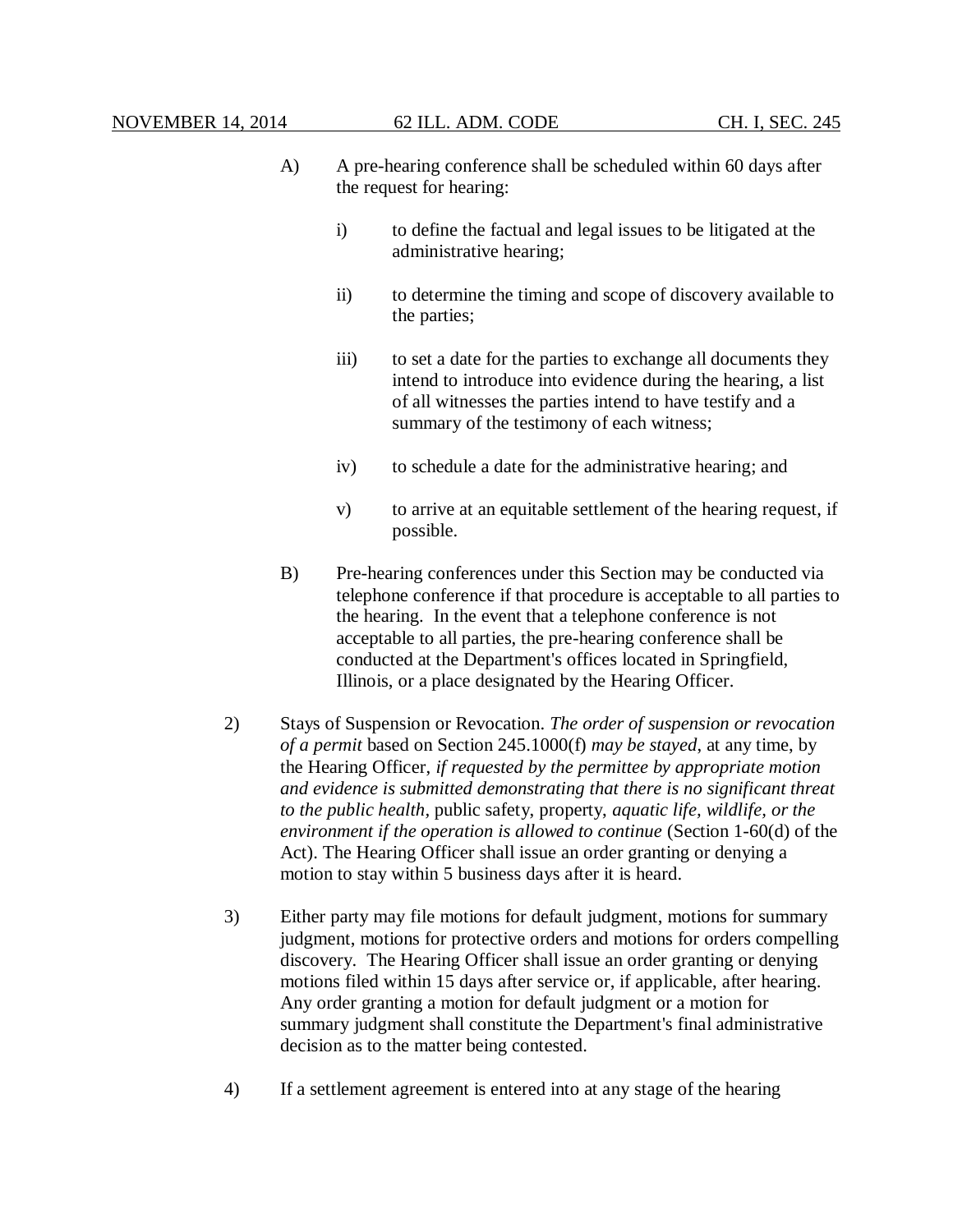process, the person to whom the notice of violation or cessation order was issued will be deemed to have waived all right to further review of the violation or administrative penalty in question, except as otherwise expressly provided for in the settlement agreement. The settlement agreement shall contain a waiver clause to this effect. All settlement agreements shall be executed by the Hearing Officer and shall constitute the Department's final administrative decision as to the matter being contested.

- 5) All hearings, under this Section shall be conducted in accordance with Article 10 of the Illinois Administrative Procedure Act [5 ILCS 100/Art. 10].
- 6) At the hearing, the Department shall have the burden of proving the facts of the violation alleged in the notice of violation at issue. The amount of any administrative penalty assessed shall be presumed to be proper; however, the permittee may offer evidence to rebut this presumption. The standard of proof shall be a preponderance of the evidence. The permittee shall have the right to challenge the Hearing Officer if the person or permittee believes the Hearing Officer is prejudiced against him or her or has a conflict of interest. If the Hearing Officer disqualifies himself or herself, the Director shall designate a new Hearing Officer. The Hearing Officer shall conduct the hearing and hear the evidence. The Hearing Officer, at the conclusion of the hearing, shall have 30 days to issue recommended findings of fact, recommended conclusions of law and recommendations as to the disposition of the case.
- 7) The Director or the Director's designee shall review the administrative record in conjunction with the Hearing Officer's recommended findings of fact, recommended conclusions of law and recommendations as to the disposition of the case. Within 15 days after receiving the Hearing Officer's recommendations, the Department shall issue a final administrative decision.
- e) All Department final administrative decisions set forth in this Section are subject to judicial review under the Administrative Review Law and the rules adopted under that Law.
- f) *The costs* associated with *the administrative hearing shall be borne by the permittee* (Section 1-60(f) of the Act), except that all parties shall be responsible for their own attorneys' fees.

#### **Section 245.1140 Alternative Enforcement**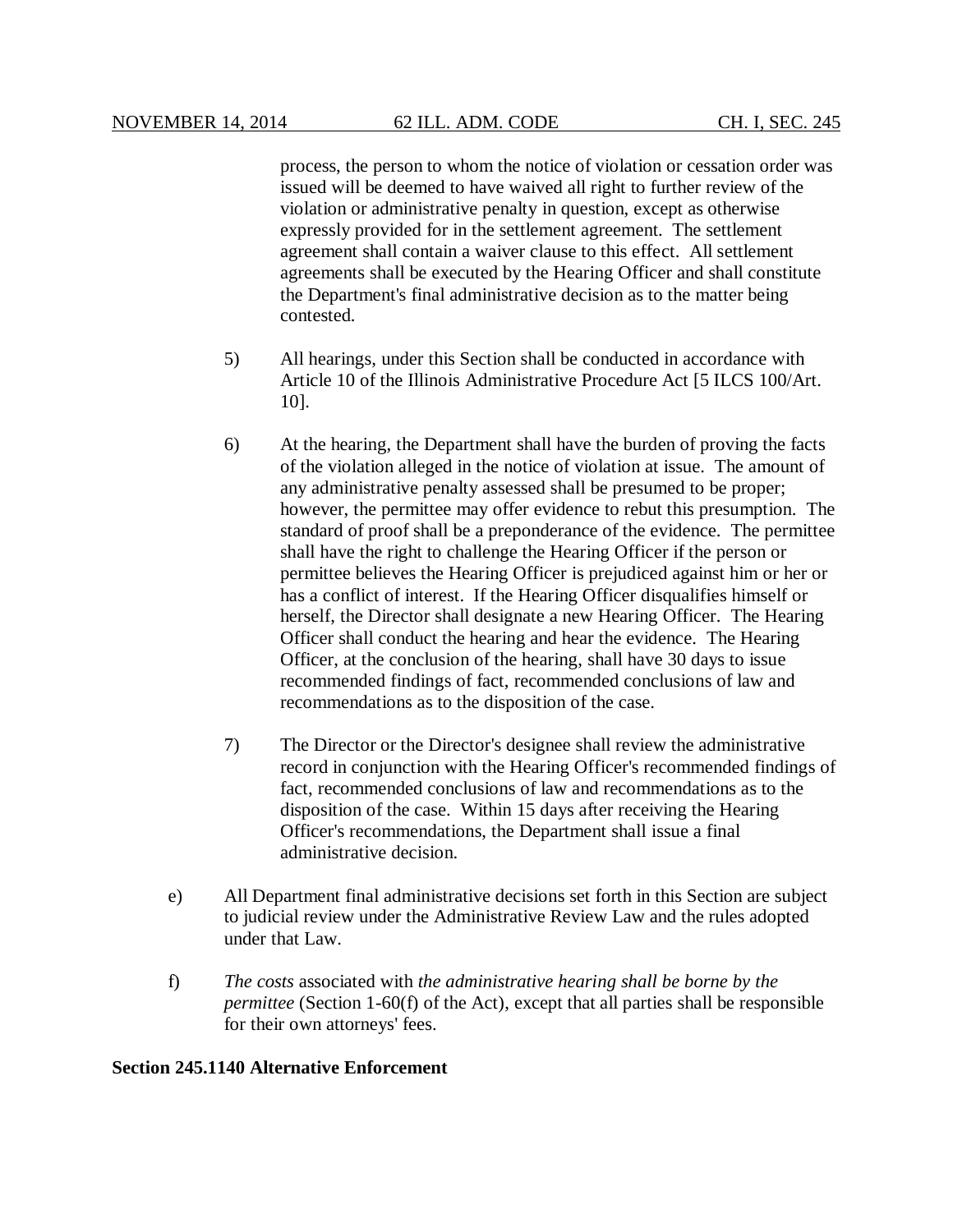- a) All persons, owners and permittees regulated under the Act and this Part are also subject to, and required to comply with, the Illinois Oil and Gas Act and 62 Ill. Adm. Code 240.
- b) Any violation of this Part may also include violations of the permittee's Oil and Gas permit related to the same well, the Illinois Oil and Gas Act, and regulations adopted under that Act.
- c) All violations related to the same well may be brought as one case at the discretion of the Department.
- d) Failure to meet the burden of proof required for revocation or suspension of a permit under the Act, this Part, the Illinois Oil and Gas Act, or the regulations promulgated under that Act, does not mean that the Department necessarily failed to prove other violations under the Act, this Part, the Illinois Oil and Gas Act, or the regulations promulgated under that Act.
- e) Knowing violations of this Part may be a criminal offense as defined in Section 1- 100 of the Act, which will be, in addition to any administrative action taken by the Department, referred to the State's Attorney in the county where the violation occurred or the Attorney General's Office.
- f) Regulatory enforcement under this Part does not preclude the recovery of civil penalties by civil action before a circuit court pursuant to Section 1-101 of the Act, which will be in addition to any administrative action taken by the Department.

# SUBPART L: MEDIUM VOLUME HORIZONTAL HYDRAULIC FRACTURING OPERATIONS COMPLETION REPORTS

## **Section 245.1200 Medium Volume Horizontal Hydraulic Fracturing Completion Reports**

- a) *For* any horizontal *hydraulic fracturing operations* where *all* combined *stages of a stimulation treatment of a horizontal well are by the pressurized application of more than 80,000 gallons but less than 300,001 gallons of hydraulic fracturing fluid and proppant to initiate or propagate fractures in a geologic formation to enhance extraction or production of oil or gas*, reporting under subsection (c) is required (Section 1-98(a) of the Act).
- b) Permittees with a high volume horizontal hydraulic fracturing permit are not required to report under subsection (c).
- c) *Within 60 calendar days after the conclusion of* horizontal *hydraulic fracturing operations* identified in subsection (a), *the permittee shall file a* medium volume